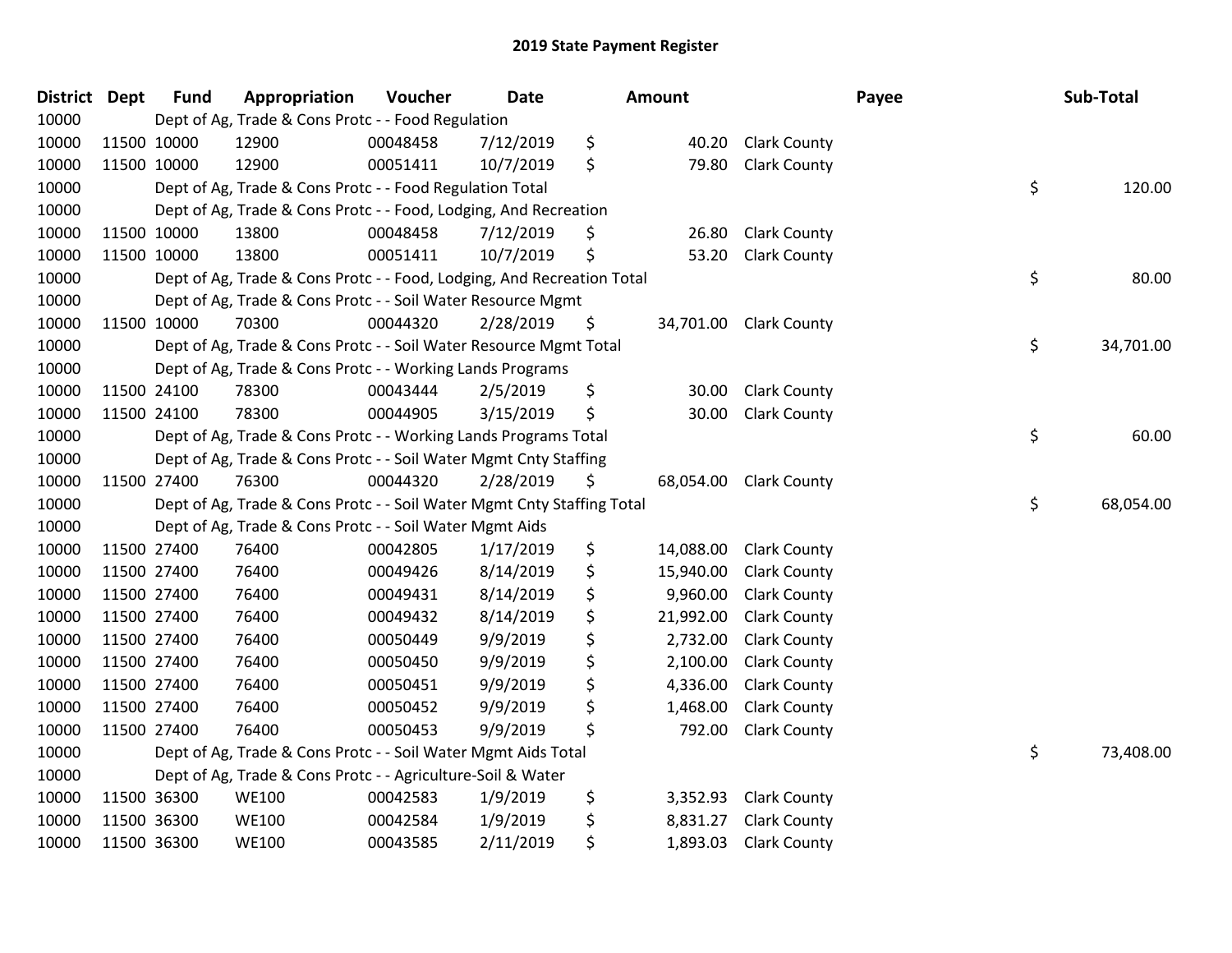| District Dept |             | <b>Fund</b> | Appropriation                                                     | Voucher  | Date       | Amount          |                     | Payee | Sub-Total       |
|---------------|-------------|-------------|-------------------------------------------------------------------|----------|------------|-----------------|---------------------|-------|-----------------|
| 10000         |             | 11500 36300 | <b>WE100</b>                                                      | 00049427 | 8/14/2019  | \$<br>11,153.80 | <b>Clark County</b> |       |                 |
| 10000         | 11500 36300 |             | <b>WE100</b>                                                      | 00049428 | 8/14/2019  | \$<br>3,627.39  | <b>Clark County</b> |       |                 |
| 10000         | 11500 36300 |             | <b>WE100</b>                                                      | 00049429 | 8/14/2019  | \$<br>1,757.00  | <b>Clark County</b> |       |                 |
| 10000         |             | 11500 36300 | <b>WE100</b>                                                      | 00049430 | 8/14/2019  | \$<br>283.50    | <b>Clark County</b> |       |                 |
| 10000         |             | 11500 36300 | <b>WE100</b>                                                      | 00050448 | 9/9/2019   | \$<br>686.09    | <b>Clark County</b> |       |                 |
| 10000         |             | 11500 36300 | <b>WE100</b>                                                      | 00050908 | 9/19/2019  | \$<br>3,367.80  | <b>Clark County</b> |       |                 |
| 10000         | 11500 36300 |             | <b>WE100</b>                                                      | 00051466 | 10/4/2019  | \$<br>5,000.00  | <b>Clark County</b> |       |                 |
| 10000         | 11500 36300 |             | <b>WE100</b>                                                      | 00052903 | 11/7/2019  | \$<br>415.78    | <b>Clark County</b> |       |                 |
| 10000         |             | 11500 36300 | <b>WE100</b>                                                      | 00054073 | 12/5/2019  | \$<br>1,280.26  | <b>Clark County</b> |       |                 |
| 10000         |             | 11500 36300 | <b>WE100</b>                                                      | 00054074 | 12/5/2019  | \$<br>2,026.43  | <b>Clark County</b> |       |                 |
| 10000         |             | 11500 36300 | <b>WE100</b>                                                      | 00054075 | 12/5/2019  | \$<br>350.00    | <b>Clark County</b> |       |                 |
| 10000         | 11500 36300 |             | <b>WE100</b>                                                      | 00054076 | 12/5/2019  | \$<br>3,774.56  | <b>Clark County</b> |       |                 |
| 10000         |             | 11500 36300 | <b>WE100</b>                                                      | 00054077 | 12/5/2019  | \$<br>4,455.00  | <b>Clark County</b> |       |                 |
| 10000         |             | 11500 36300 | <b>WE100</b>                                                      | 00054078 | 12/5/2019  | \$<br>779.49    | <b>Clark County</b> |       |                 |
| 10000         |             |             | Dept of Ag, Trade & Cons Protc - - Agriculture-Soil & Water Total |          |            |                 |                     |       | \$<br>53,034.33 |
| 10000         |             |             | Dept of Safety & Prof Services - - Powts Replacement Rehab        |          |            |                 |                     |       |                 |
| 10000         |             | 16500 10000 | 23600                                                             | 00032276 | 8/22/2019  | \$<br>16,628.00 | <b>Clark County</b> |       |                 |
| 10000         |             |             | Dept of Safety & Prof Services - - Powts Replacement Rehab Total  |          |            |                 |                     |       | \$<br>16,628.00 |
| 10000         |             |             | Dept of Public Instruction - - Federal Aids, Local Aid            |          |            |                 |                     |       |                 |
| 10000         |             | 25500 10000 | 24100                                                             | 00155654 | 1/22/2019  | \$<br>360.85    | <b>Clark County</b> |       |                 |
| 10000         |             | 25500 10000 | 24100                                                             | 00163855 | 3/18/2019  | \$<br>325.21    | <b>Clark County</b> |       |                 |
| 10000         |             | 25500 10000 | 24100                                                             | 00165131 | 3/25/2019  | \$<br>294.03    | <b>Clark County</b> |       |                 |
| 10000         |             | 25500 10000 | 24100                                                             | 00168848 | 4/22/2019  | \$<br>400.95    | <b>Clark County</b> |       |                 |
| 10000         |             | 25500 10000 | 24100                                                             | 00175185 | 5/28/2019  | \$<br>351.94    | Clark County        |       |                 |
| 10000         |             | 25500 10000 | 24100                                                             | 00181853 | 6/24/2019  | \$<br>409.86    | <b>Clark County</b> |       |                 |
| 10000         |             | 25500 10000 | 24100                                                             | 00184623 | 7/15/2019  | \$<br>360.85    | <b>Clark County</b> |       |                 |
| 10000         |             | 25500 10000 | 24100                                                             | 00189581 | 8/26/2019  | \$<br>435.81    | <b>Clark County</b> |       |                 |
| 10000         |             | 25500 10000 | 24100                                                             | 00193039 | 9/16/2019  | \$<br>458.75    | Clark County        |       |                 |
| 10000         |             | 25500 10000 | 24100                                                             | 00195698 | 10/15/2019 | \$<br>417.46    | Clark County        |       |                 |
| 10000         |             | 25500 10000 | 24100                                                             | 00199054 | 11/18/2019 | \$<br>490.86    | <b>Clark County</b> |       |                 |
| 10000         |             | 25500 10000 | 24100                                                             | 00204688 | 12/16/2019 | \$<br>376.17    | <b>Clark County</b> |       |                 |
| 10000         |             |             | Dept of Public Instruction - - Federal Aids, Local Aid Total      |          |            |                 |                     |       | \$<br>4,682.74  |
| 10000         |             |             | Dept of Natural Resources - - GPO - Federal Funds                 |          |            |                 |                     |       |                 |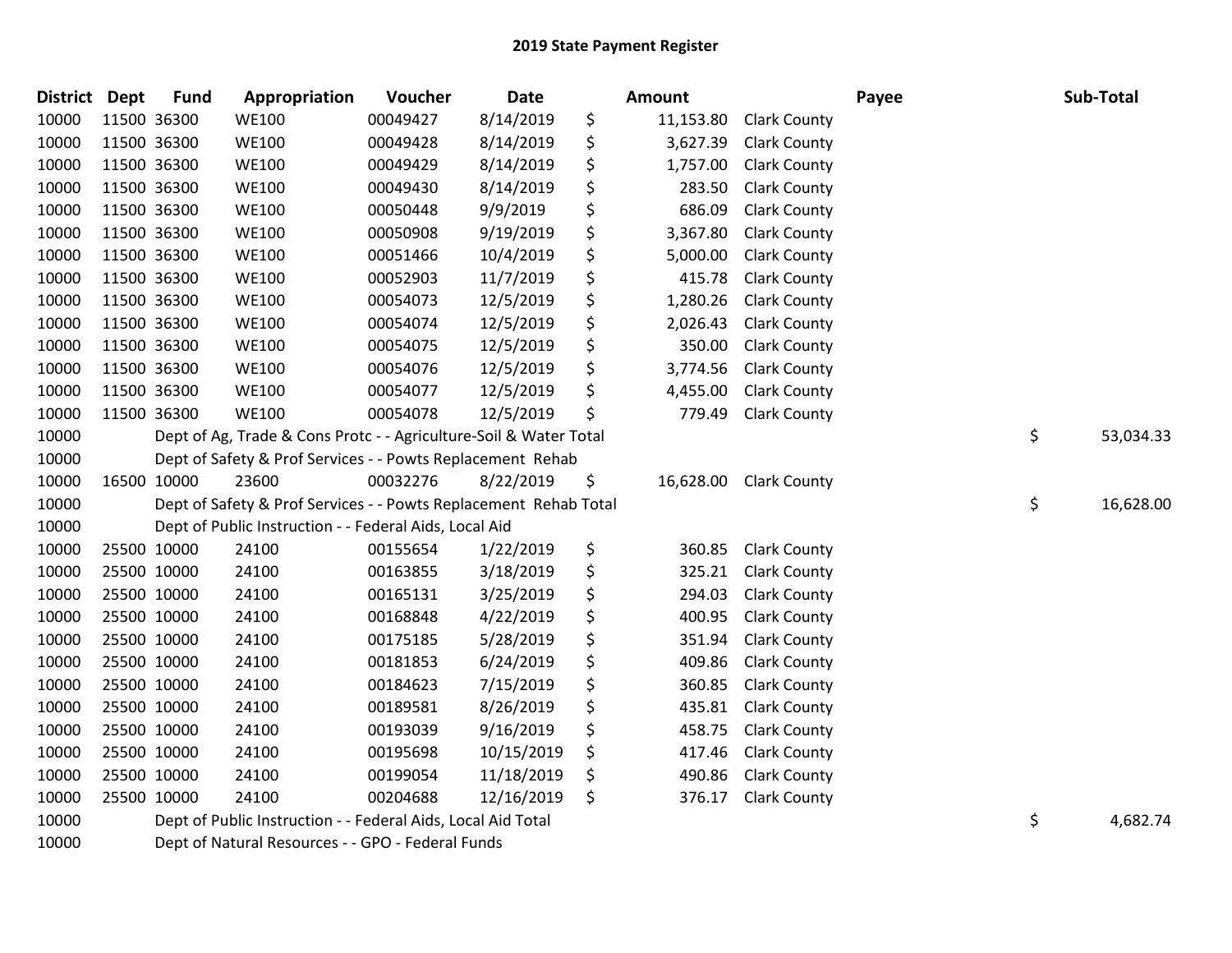| District Dept |             | <b>Fund</b> | Appropriation                                                     | Voucher  | Date       | Amount          |                       | Payee | Sub-Total |
|---------------|-------------|-------------|-------------------------------------------------------------------|----------|------------|-----------------|-----------------------|-------|-----------|
| 10000         | 37000 10000 |             | 94100                                                             | 00289882 | 1/10/2019  | \$<br>9,329.51  | <b>Clark County</b>   |       |           |
| 10000         | 37000 10000 |             | 94100                                                             | 00290450 | 1/15/2019  | \$<br>4,406.02  | <b>Clark County</b>   |       |           |
| 10000         |             |             | Dept of Natural Resources - - GPO - Federal Funds Total           |          |            |                 |                       | \$    | 13,735.53 |
| 10000         |             |             | Dept of Natural Resources - - Wild Turkey Restoration             |          |            |                 |                       |       |           |
| 10000         |             | 37000 21200 | 15300                                                             | 00300304 | 3/15/2019  | \$<br>17,051.50 | <b>Clark County</b>   |       |           |
| 10000         |             | 37000 21200 | 15300                                                             | 00334962 | 7/5/2019   | \$<br>16,618.00 | <b>Clark County</b>   |       |           |
| 10000         |             |             | Dept of Natural Resources - - Wild Turkey Restoration Total       |          |            |                 |                       | \$    | 33,669.50 |
| 10000         |             |             | Dept of Natural Resources - - Gen Program Ops-State Funds         |          |            |                 |                       |       |           |
| 10000         |             | 37000 21200 | 16100                                                             | 00360298 | 10/17/2019 | \$<br>1,005.00  | <b>Clark County</b>   |       |           |
| 10000         |             |             | Dept of Natural Resources - - Gen Program Ops-State Funds Total   |          |            |                 |                       | \$    | 1,005.00  |
| 10000         |             |             | Dept of Natural Resources - - General Program Operations --       |          |            |                 |                       |       |           |
| 10000         |             | 37000 21200 | 25400                                                             | 00317230 | 4/29/2019  | \$<br>810.00    | <b>Clark County</b>   |       |           |
| 10000         | 37000 21200 |             | 25400                                                             | 00342900 | 7/19/2019  | \$<br>240.00    | <b>Clark County</b>   |       |           |
| 10000         |             | 37000 21200 | 25400                                                             | 00352622 | 8/22/2019  | \$<br>270.00    | <b>Clark County</b>   |       |           |
| 10000         | 37000 21200 |             | 25400                                                             | 00357990 | 9/16/2019  | \$<br>30.00     | <b>Clark County</b>   |       |           |
| 10000         |             |             | Dept of Natural Resources - - General Program Operations -- Total |          |            |                 |                       | \$    | 1,350.00  |
| 10000         |             |             | Dept of Natural Resources - - GPO -Federal Funds                  |          |            |                 |                       |       |           |
| 10000         |             | 37000 21200 | 38100                                                             | 00307331 | 3/27/2019  | \$<br>1,689.76  | <b>Clark County</b>   |       |           |
| 10000         |             |             | Dept of Natural Resources - - GPO -Federal Funds Total            |          |            |                 |                       | \$    | 1,689.76  |
| 10000         |             |             | Dept of Natural Resources - - Enf A - Boating Enforcement         |          |            |                 |                       |       |           |
| 10000         |             | 37000 21200 | 55000                                                             | 00307331 | 3/27/2019  | \$              | 3,182.07 Clark County |       |           |
| 10000         |             |             | Dept of Natural Resources - - Enf A - Boating Enforcement Total   |          |            |                 |                       | \$    | 3,182.07  |
| 10000         |             |             | Dept of Natural Resources - - Enf A - Atv & Utv Enforcement       |          |            |                 |                       |       |           |
| 10000         |             | 37000 21200 | 55100                                                             | 00359080 | 9/18/2019  | \$<br>63,082.80 | <b>Clark County</b>   |       |           |
| 10000         |             |             | Dept of Natural Resources - - Enf A - Atv & Utv Enforcement Total |          |            |                 |                       | \$    | 63,082.80 |
| 10000         |             |             | Dept of Natural Resources - - Enf A - Snow Enforcement            |          |            |                 |                       |       |           |
| 10000         |             | 37000 21200 | 55200                                                             | 00359289 | 9/18/2019  | \$<br>4,029.06  | <b>Clark County</b>   |       |           |
| 10000         |             |             | Dept of Natural Resources - - Enf A - Snow Enforcement Total      |          |            |                 |                       | \$    | 4,029.06  |
| 10000         |             |             | Dept of Natural Resources - - Wildlife Damage Claims & Abat       |          |            |                 |                       |       |           |
| 10000         |             | 37000 21200 | 55300                                                             | 00300300 | 3/6/2019   | \$<br>5,315.51  | <b>Clark County</b>   |       |           |
| 10000         | 37000 21200 |             | 55300                                                             | 00315696 | 5/1/2019   | \$<br>9,901.92  | <b>Clark County</b>   |       |           |
| 10000         |             | 37000 21200 | 55300                                                             | 00346319 | 8/29/2019  | \$<br>8,251.15  | <b>Clark County</b>   |       |           |
| 10000         | 37000 21200 |             | 55300                                                             | 00369431 | 11/15/2019 | \$<br>10,047.27 | <b>Clark County</b>   |       |           |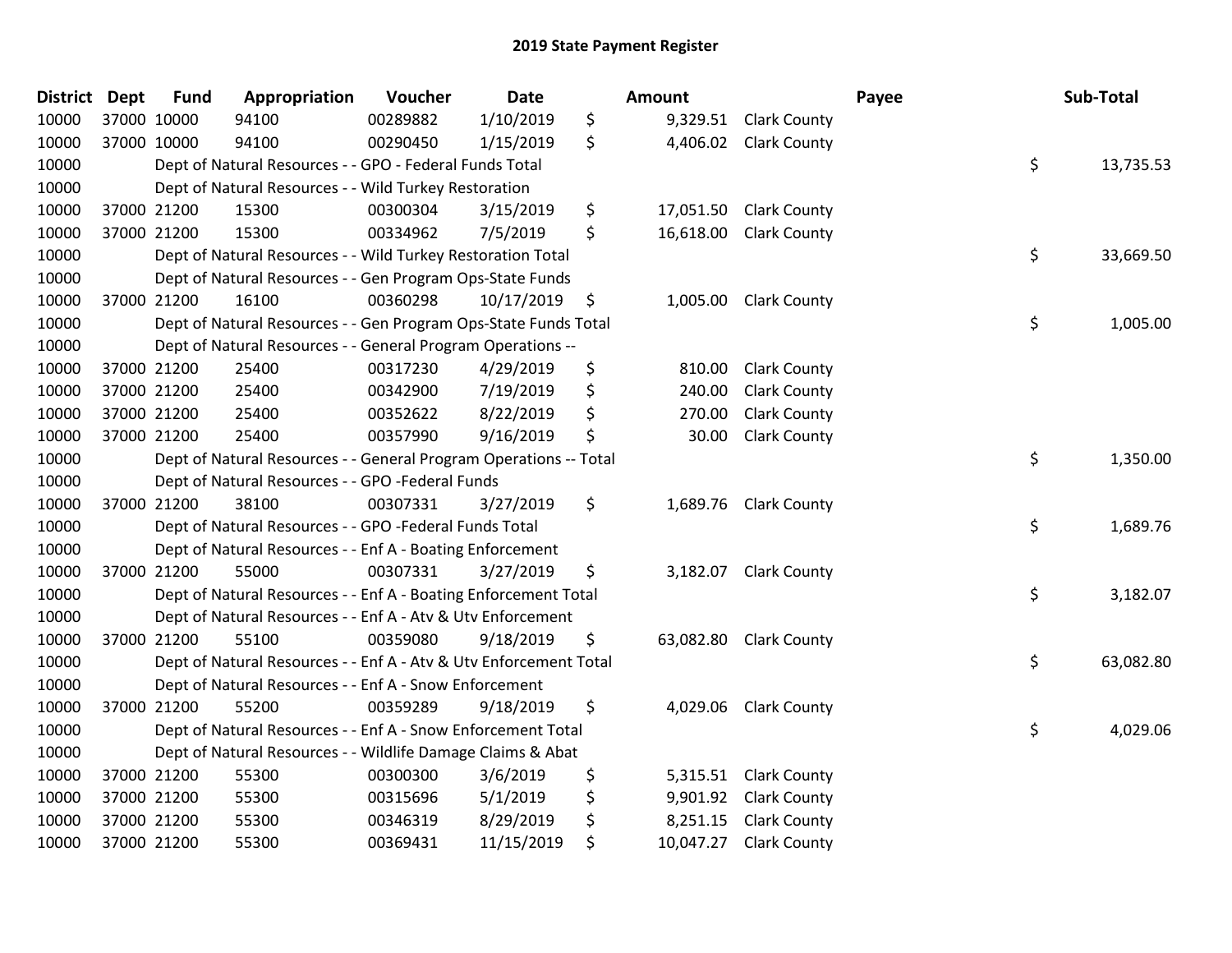| District Dept | <b>Fund</b> | Appropriation                                                      | Voucher  | <b>Date</b> | <b>Amount</b>   |                       | Payee | Sub-Total  |
|---------------|-------------|--------------------------------------------------------------------|----------|-------------|-----------------|-----------------------|-------|------------|
| 10000         |             | Dept of Natural Resources - - Wildlife Damage Claims & Abat Total  |          |             |                 |                       | \$    | 33,515.85  |
| 10000         |             | Dept of Natural Resources - - Resaids - County Cons Aids           |          |             |                 |                       |       |            |
| 10000         | 37000 21200 | 56300                                                              | 00327228 | 6/6/2019    | \$              | 3,271.00 Clark County |       |            |
| 10000         |             | Dept of Natural Resources - - Resaids - County Cons Aids Total     |          |             |                 |                       | \$    | 3,271.00   |
| 10000         |             | Dept of Natural Resources - - Ra- Fish, WI & Forestry              |          |             |                 |                       |       |            |
| 10000         | 37000 21200 | 56400                                                              | 00301407 | 2/27/2019   | \$<br>6,308.06  | <b>Clark County</b>   |       |            |
| 10000         |             | Dept of Natural Resources - - Ra- Fish, WI & Forestry Total        |          |             |                 |                       | \$    | 6,308.06   |
| 10000         |             | Dept of Natural Resources - - Resaids - Forest CropInd & Mfl       |          |             |                 |                       |       |            |
| 10000         | 37000 21200 | 56600                                                              | 00359781 | 9/24/2019   | \$<br>25,871.67 | <b>Clark County</b>   |       |            |
| 10000         |             | Dept of Natural Resources - - Resaids - Forest Croplnd & Mfl Total |          |             |                 |                       | \$    | 25,871.67  |
| 10000         |             | Dept of Natural Resources - - Resaids - Cnty Forst & Admin         |          |             |                 |                       |       |            |
| 10000         | 37000 21200 | 57200                                                              | 00301284 | 3/1/2019    | \$<br>56,990.54 | <b>Clark County</b>   |       |            |
| 10000         |             | Dept of Natural Resources - - Resaids - Cnty Forst & Admin Total   |          |             |                 |                       | \$    | 56,990.54  |
| 10000         |             | Dept of Natural Resources - - Ra- Snowmobile Trail Areas           |          |             |                 |                       |       |            |
| 10000         | 37000 21200 | 57500                                                              | 00301792 | 3/7/2019    | \$<br>6,979.26  | <b>Clark County</b>   |       |            |
| 10000         | 37000 21200 | 57500                                                              | 00360375 | 10/7/2019   | \$<br>26,572.08 | <b>Clark County</b>   |       |            |
| 10000         | 37000 21200 | 57500                                                              | 00366471 | 10/25/2019  | \$<br>55,485.00 | <b>Clark County</b>   |       |            |
| 10000         | 37000 21200 | 57500                                                              | 00373723 | 11/25/2019  | \$<br>55,485.00 | <b>Clark County</b>   |       |            |
| 10000         |             | Dept of Natural Resources - - Ra- Snowmobile Trail Areas Total     |          |             |                 |                       | \$    | 144,521.34 |
| 10000         |             | Dept of Natural Resources - - Ra- Atv Prj Aids, Gas Tax Pymt       |          |             |                 |                       |       |            |
| 10000         | 37000 21200 | 57600                                                              | 00288495 | 1/7/2019    | \$<br>21,982.40 | <b>Clark County</b>   |       |            |
| 10000         | 37000 21200 | 57600                                                              | 00290448 | 1/15/2019   | \$<br>7,477.00  | <b>Clark County</b>   |       |            |
| 10000         | 37000 21200 | 57600                                                              | 00291667 | 1/16/2019   | \$<br>1,490.32  | <b>Clark County</b>   |       |            |
| 10000         | 37000 21200 | 57600                                                              | 00369272 | 11/4/2019   | \$<br>22,190.00 | <b>Clark County</b>   |       |            |
| 10000         | 37000 21200 | 57600                                                              | 00369274 | 11/4/2019   | \$<br>8,576.00  | <b>Clark County</b>   |       |            |
| 10000         | 37000 21200 | 57600                                                              | 00375073 | 12/3/2019   | \$<br>8,576.00  | <b>Clark County</b>   |       |            |
| 10000         | 37000 21200 | 57600                                                              | 00375074 | 12/3/2019   | \$<br>22,190.00 | <b>Clark County</b>   |       |            |
| 10000         | 37000 21200 | 57600                                                              | 00375077 | 12/3/2019   | \$<br>3,556.30  | <b>Clark County</b>   |       |            |
| 10000         |             | Dept of Natural Resources - - Ra- Atv Prj Aids, Gas Tax Pymt Total |          |             |                 |                       | \$    | 96,038.02  |
| 10000         |             | Dept of Natural Resources - - Ra- Atv Project Aids                 |          |             |                 |                       |       |            |
| 10000         | 37000 21200 | 57700                                                              | 00290448 | 1/15/2019   | \$<br>1,279.00  | <b>Clark County</b>   |       |            |
| 10000         |             | Dept of Natural Resources - - Ra- Atv Project Aids Total           |          |             |                 |                       | \$    | 1,279.00   |
| 10000         |             | Dept of Natural Resources - - GPO-Environmental Fund               |          |             |                 |                       |       |            |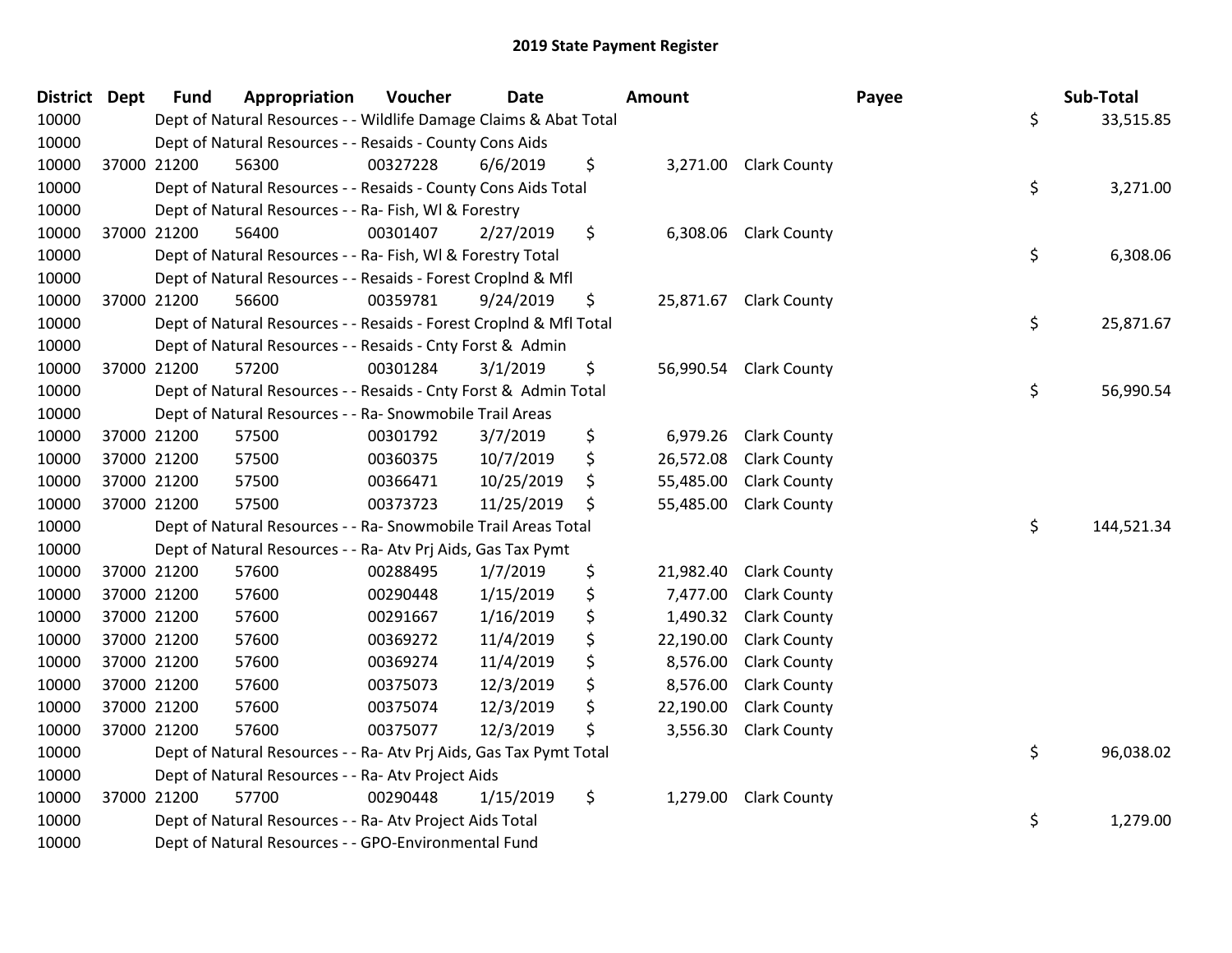| <b>District</b> | <b>Dept</b> | <b>Fund</b> | Appropriation                                                      | Voucher  | <b>Date</b> | <b>Amount</b>   |                        | Payee | Sub-Total        |
|-----------------|-------------|-------------|--------------------------------------------------------------------|----------|-------------|-----------------|------------------------|-------|------------------|
| 10000           | 37000 27400 |             | 46100                                                              | 00334378 | 6/24/2019   | \$              | 30.00 Clark County     |       |                  |
| 10000           |             |             | Dept of Natural Resources - - GPO-Environmental Fund Total         |          |             |                 |                        |       | \$<br>30.00      |
| 10000           |             |             | Dept of Natural Resources - - Solid Waste Management -- Envi       |          |             |                 |                        |       |                  |
| 10000           |             | 37000 27400 | 47200                                                              | 00317478 | 5/1/2019    | \$              | 30.00 Clark County     |       |                  |
| 10000           |             |             | Dept of Natural Resources - - Solid Waste Management -- Envi Total |          |             |                 |                        |       | \$<br>30.00      |
| 10000           |             |             | Dept of Natural Resources - - GPO - Sd Water Loan Prog, Fed        |          |             |                 |                        |       |                  |
| 10000           |             | 37000 57300 | 48200                                                              | 00297415 | 2/11/2019   | \$<br>4,591.00  | <b>Clark County</b>    |       |                  |
| 10000           | 37000 57300 |             | 48200                                                              | 00310892 | 4/30/2019   | \$<br>3,417.00  | <b>Clark County</b>    |       |                  |
| 10000           | 37000 57300 |             | 48200                                                              | 00330017 | 7/5/2019    | \$<br>3,417.00  | <b>Clark County</b>    |       |                  |
| 10000           | 37000 57300 |             | 48200                                                              | 00373534 | 11/27/2019  | \$<br>3,417.00  | <b>Clark County</b>    |       |                  |
| 10000           |             |             | Dept of Natural Resources - - GPO - Sd Water Loan Prog, Fed Total  |          |             |                 |                        |       | \$<br>14,842.00  |
| 10000           |             |             | WI Dept of Transportation - - Eldly&Disa Co/Aid Sf                 |          |             |                 |                        |       |                  |
| 10000           |             | 39500 21100 | 16800                                                              | 00348042 | 2/5/2019    | \$              | 80,774.00 Clark County |       |                  |
| 10000           |             |             | WI Dept of Transportation - - Eldly&Disa Co/Aid Sf Total           |          |             |                 |                        |       | \$<br>80,774.00  |
| 10000           |             |             | WI Dept of Transportation - - County Forest Aids                   |          |             |                 |                        |       |                  |
| 10000           |             | 39500 21100 | 17000                                                              | 00357932 | 3/8/2019    | \$<br>14,333.19 | <b>Clark County</b>    |       |                  |
| 10000           |             |             | WI Dept of Transportation - - County Forest Aids Total             |          |             |                 |                        |       | \$<br>14,333.19  |
| 10000           |             |             | WI Dept of Transportation - - Tc, Trns Oper Aid Sf                 |          |             |                 |                        |       |                  |
| 10000           |             | 39500 21100 | 17700                                                              | 00392811 | 6/13/2019   | \$<br>9,754.00  | <b>Clark County</b>    |       |                  |
| 10000           | 39500 21100 |             | 17700                                                              | 00417099 | 7/31/2019   | \$<br>29,263.00 | <b>Clark County</b>    |       |                  |
| 10000           |             |             | WI Dept of Transportation - - Tc, Trns Oper Aid Sf Total           |          |             |                 |                        |       | \$<br>39,017.00  |
| 10000           |             |             | WI Dept of Transportation - - Trnst/Trns-Rel Aid F                 |          |             |                 |                        |       |                  |
| 10000           |             | 39500 21100 | 18200                                                              | 00353414 | 2/21/2019   | \$<br>32,145.80 | <b>Clark County</b>    |       |                  |
| 10000           | 39500 21100 |             | 18200                                                              | 00423908 | 8/15/2019   | \$<br>31,618.81 | <b>Clark County</b>    |       |                  |
| 10000           | 39500 21100 |             | 18200                                                              | 00428244 | 8/27/2019   | \$<br>31,735.98 | <b>Clark County</b>    |       |                  |
| 10000           |             | 39500 21100 | 18200                                                              | 00469425 | 12/10/2019  | \$<br>33,140.10 | <b>Clark County</b>    |       |                  |
| 10000           |             | 39500 21100 | 18200                                                              | 00469445 | 12/10/2019  | \$<br>349.01    | <b>Clark County</b>    |       |                  |
| 10000           |             |             | WI Dept of Transportation - - Trnst/Trns-Rel Aid F Total           |          |             |                 |                        |       | \$<br>128,989.70 |
| 10000           |             |             | WI Dept of Transportation - - Hwy Sfty Loc Aid Ffd                 |          |             |                 |                        |       |                  |
| 10000           |             | 39500 21100 | 18500                                                              | 00357913 | 3/11/2019   | \$<br>164.97    | <b>Clark County</b>    |       |                  |
| 10000           |             | 39500 21100 | 18500                                                              | 00368845 | 4/5/2019    | \$<br>495.38    | <b>Clark County</b>    |       |                  |
| 10000           |             | 39500 21100 | 18500                                                              | 00379335 | 5/7/2019    | \$<br>409.91    | <b>Clark County</b>    |       |                  |
| 10000           | 39500 21100 |             | 18500                                                              | 00380844 | 5/9/2019    | \$<br>388.75    | <b>Clark County</b>    |       |                  |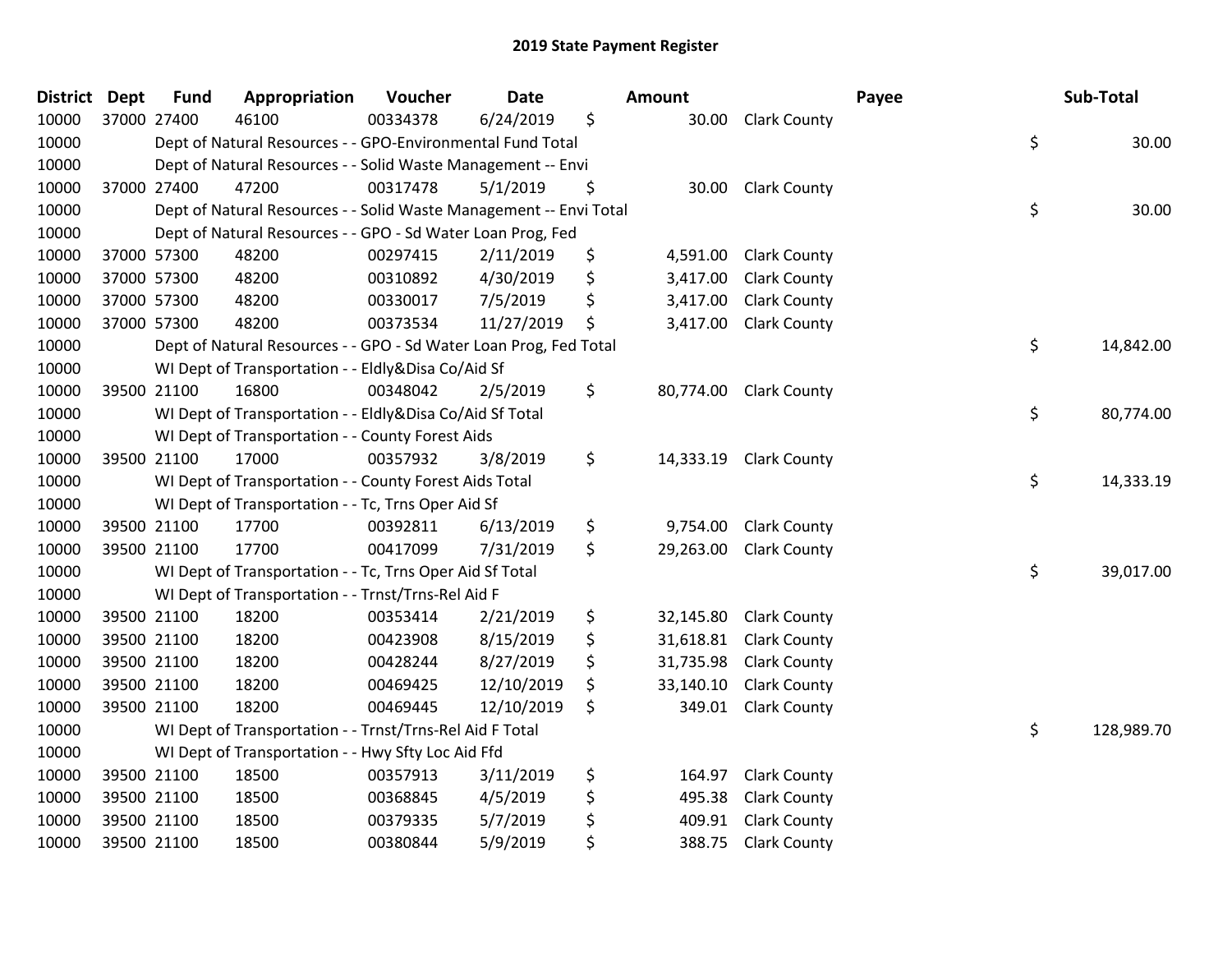| <b>District</b> | <b>Dept</b> | <b>Fund</b> | Appropriation                                            | Voucher  | Date       | <b>Amount</b>    |                       | Payee | Sub-Total  |
|-----------------|-------------|-------------|----------------------------------------------------------|----------|------------|------------------|-----------------------|-------|------------|
| 10000           | 39500 21100 |             | 18500                                                    | 00395412 | 7/3/2019   | \$<br>344.93     | <b>Clark County</b>   |       |            |
| 10000           | 39500 21100 |             | 18500                                                    | 00411079 | 7/11/2019  | \$<br>219.96     | <b>Clark County</b>   |       |            |
| 10000           | 39500 21100 |             | 18500                                                    | 00421158 | 8/12/2019  | \$<br>164.97     | <b>Clark County</b>   |       |            |
| 10000           | 39500 21100 |             | 18500                                                    | 00443719 | 10/4/2019  | \$<br>348.13     | <b>Clark County</b>   |       |            |
| 10000           |             |             | WI Dept of Transportation - - Hwy Sfty Loc Aid Ffd Total |          |            |                  |                       | \$    | 2,537.00   |
| 10000           |             |             | WI Dept of Transportation - - Trans Aids To Co.-Sf       |          |            |                  |                       |       |            |
| 10000           |             | 39500 21100 | 19000                                                    | 00335782 | 1/7/2019   | \$<br>194,335.61 | <b>Clark County</b>   |       |            |
| 10000           | 39500 21100 |             | 19000                                                    | 00401107 | 7/1/2019   | \$<br>388,671.22 | <b>Clark County</b>   |       |            |
| 10000           | 39500 21100 |             | 19000                                                    | 00443925 | 10/7/2019  | \$<br>194,335.64 | <b>Clark County</b>   |       |            |
| 10000           |             |             | WI Dept of Transportation - - Trans Aids To Co.-Sf Total |          |            |                  |                       | \$    | 777,342.47 |
| 10000           |             |             | WI Dept of Transportation - - Loc Rd Imp Prg St Fd       |          |            |                  |                       |       |            |
| 10000           | 39500 21100 |             | 27800                                                    | 00465046 | 11/29/2019 | \$               | 7,505.96 Clark County |       |            |
| 10000           |             |             | WI Dept of Transportation - - Loc Rd Imp Prg St Fd Total |          |            |                  |                       | \$    | 7,505.96   |
| 10000           |             |             | WI Dept of Transportation - - St Hwy Rehab, Sf           |          |            |                  |                       |       |            |
| 10000           | 39500 21100 |             | 36300                                                    | 00397665 | 6/24/2019  | \$<br>25.00      | <b>Clark County</b>   |       |            |
| 10000           |             | 39500 21100 | 36300                                                    | 00445997 | 10/8/2019  | \$<br>5.00       | <b>Clark County</b>   |       |            |
| 10000           | 39500 21100 |             | 36300                                                    | 00467431 | 12/4/2019  | \$<br>4,999.00   | <b>Clark County</b>   |       |            |
| 10000           |             |             | WI Dept of Transportation - - St Hwy Rehab, Sf Total     |          |            |                  |                       | \$    | 5,029.00   |
| 10000           |             |             | WI Dept of Transportation - - Hwy Mgmt & Opers Sf        |          |            |                  |                       |       |            |
| 10000           | 39500 21100 |             | 36500                                                    | 00366808 | 3/29/2019  | \$<br>2,382.32   | <b>Clark County</b>   |       |            |
| 10000           |             | 39500 21100 | 36500                                                    | 00375316 | 5/9/2019   | \$<br>305.85     | <b>Clark County</b>   |       |            |
| 10000           |             | 39500 21100 | 36500                                                    | 00400436 | 7/12/2019  | \$<br>740.32     | <b>Clark County</b>   |       |            |
| 10000           | 39500 21100 |             | 36500                                                    | 00412959 | 7/25/2019  | \$<br>3,708.86   | <b>Clark County</b>   |       |            |
| 10000           | 39500 21100 |             | 36500                                                    | 00429164 | 9/20/2019  | \$<br>341.50     | <b>Clark County</b>   |       |            |
| 10000           | 39500 21100 |             | 36500                                                    | 00437219 | 10/17/2019 | \$<br>208.94     | <b>Clark County</b>   |       |            |
| 10000           | 39500 21100 |             | 36500                                                    | 00452454 | 11/13/2019 | \$<br>283.95     | <b>Clark County</b>   |       |            |
| 10000           | 39500 21100 |             | 36500                                                    | 00461516 | 12/5/2019  | \$<br>161.77     | <b>Clark County</b>   |       |            |
| 10000           |             |             | WI Dept of Transportation - - Hwy Mgmt & Opers Sf Total  |          |            |                  |                       | \$    | 8,133.51   |
| 10000           |             |             | WI Dept of Transportation - - Routine Maint Sf           |          |            |                  |                       |       |            |
| 10000           | 39500 21100 |             | 36800                                                    | 00332566 | 1/3/2019   | \$<br>107,875.99 | <b>Clark County</b>   |       |            |
| 10000           | 39500 21100 |             | 36800                                                    | 00347286 | 1/30/2019  | \$<br>92,112.27  | <b>Clark County</b>   |       |            |
| 10000           | 39500 21100 |             | 36800                                                    | 00361929 | 3/19/2019  | \$<br>48,076.25  | <b>Clark County</b>   |       |            |
| 10000           | 39500 21100 |             | 36800                                                    | 00366808 | 3/29/2019  | \$<br>117,886.07 | <b>Clark County</b>   |       |            |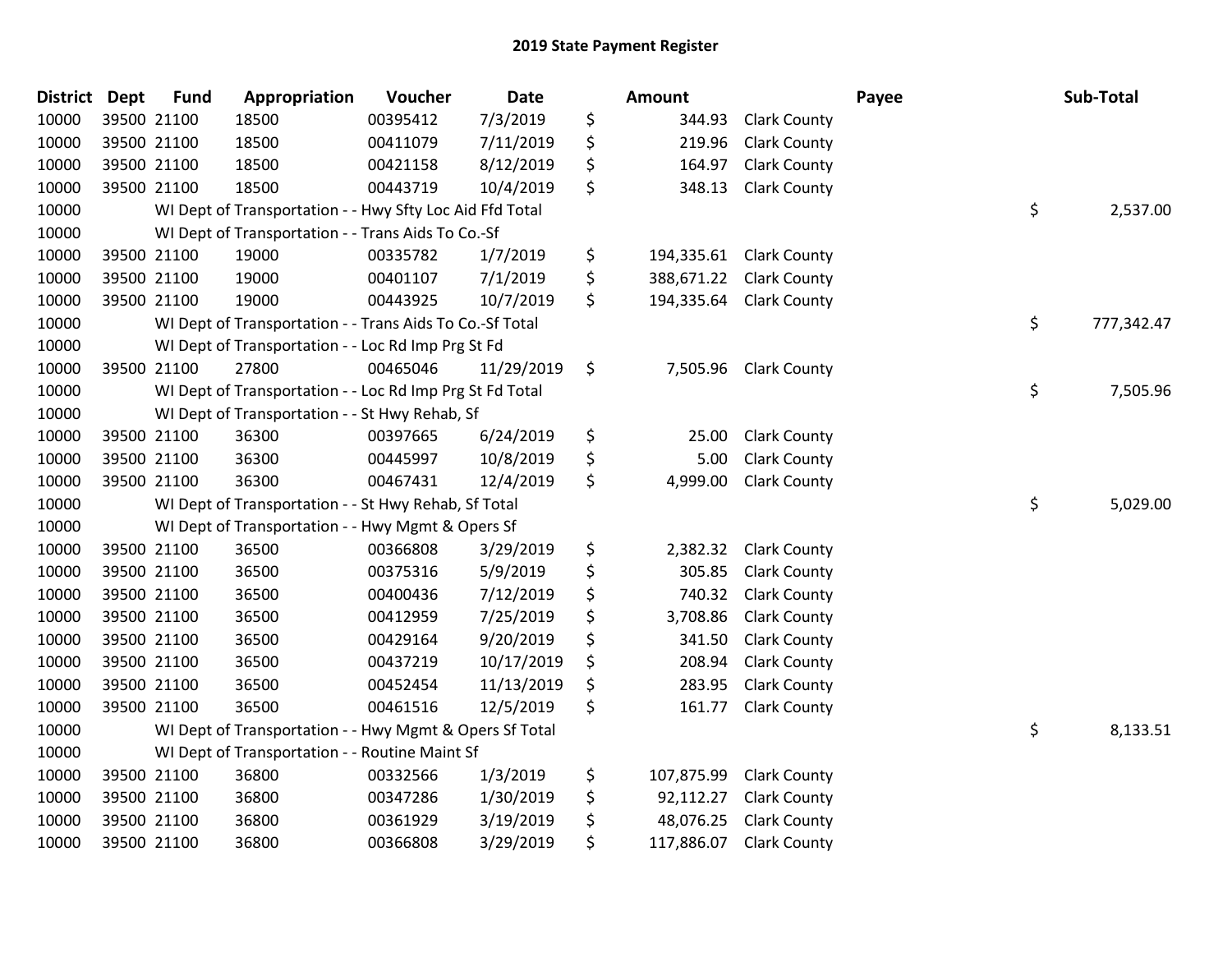| <b>District</b> | <b>Dept</b> | <b>Fund</b> | Appropriation                                                      | Voucher  | <b>Date</b> | Amount           |                     | Payee | Sub-Total          |
|-----------------|-------------|-------------|--------------------------------------------------------------------|----------|-------------|------------------|---------------------|-------|--------------------|
| 10000           |             | 39500 21100 | 36800                                                              | 00375316 | 5/9/2019    | \$<br>162,542.80 | <b>Clark County</b> |       |                    |
| 10000           |             | 39500 21100 | 36800                                                              | 00375317 | 5/9/2019    | \$<br>313,227.53 | <b>Clark County</b> |       |                    |
| 10000           |             | 39500 21100 | 36800                                                              | 00379385 | 5/24/2019   | \$<br>165,442.71 | <b>Clark County</b> |       |                    |
| 10000           |             | 39500 21100 | 36800                                                              | 00400798 | 6/27/2019   | \$<br>117,130.72 | <b>Clark County</b> |       |                    |
| 10000           |             | 39500 21100 | 36800                                                              | 00409115 | 7/3/2019    | \$<br>55,911.28  | <b>Clark County</b> |       |                    |
| 10000           |             | 39500 21100 | 36800                                                              | 00424477 | 8/15/2019   | \$<br>70,417.35  | <b>Clark County</b> |       |                    |
| 10000           |             | 39500 21100 | 36800                                                              | 00443737 | 10/4/2019   | \$<br>2,346.58   | <b>Clark County</b> |       |                    |
| 10000           |             | 39500 21100 | 36800                                                              | 00446066 | 10/7/2019   | \$<br>34,081.48  | <b>Clark County</b> |       |                    |
| 10000           |             | 39500 21100 | 36800                                                              | 00452006 | 10/22/2019  | \$<br>866.30     | <b>Clark County</b> |       |                    |
| 10000           |             | 39500 21100 | 36800                                                              | 00464726 | 11/25/2019  | \$<br>40,519.68  | <b>Clark County</b> |       |                    |
| 10000           |             | 39500 21100 | 36800                                                              | 00467431 | 12/4/2019   | \$<br>143,246.04 | <b>Clark County</b> |       |                    |
| 10000           |             | 39500 21100 | 36800                                                              | 00467441 | 12/3/2019   | \$<br>472.81     | <b>Clark County</b> |       |                    |
| 10000           |             |             | WI Dept of Transportation - - Routine Maint Sf Total               |          |             |                  |                     |       | \$<br>1,472,155.86 |
| 10000           |             |             | Department of Corrections - - Services For Drunken Driving O       |          |             |                  |                     |       |                    |
| 10000           |             | 41000 10000 | 10300                                                              | 00278040 | 4/12/2019   | \$<br>300.00     | <b>Clark County</b> |       |                    |
| 10000           |             | 41000 10000 | 10300                                                              | 00281433 | 4/26/2019   | \$<br>300.00     | <b>Clark County</b> |       |                    |
| 10000           |             |             | Department of Corrections - - Services For Drunken Driving O Total |          |             |                  |                     |       | \$<br>600.00       |
| 10000           |             |             | Department of Corrections - - Corrections Contracts And Agre       |          |             |                  |                     |       |                    |
| 10000           |             | 41000 10000 | 11400                                                              | 00259683 | 1/14/2019   | \$<br>5,609.14   | <b>Clark County</b> |       |                    |
| 10000           |             | 41000 10000 | 11400                                                              | 00260620 | 1/15/2019   | \$<br>3,190.52   | <b>Clark County</b> |       |                    |
| 10000           |             | 41000 10000 | 11400                                                              | 00262941 | 1/28/2019   | \$<br>3,705.12   | <b>Clark County</b> |       |                    |
| 10000           |             | 41000 10000 | 11400                                                              | 00262947 | 1/28/2019   | \$<br>6,337.42   | <b>Clark County</b> |       |                    |
| 10000           |             | 41000 10000 | 11400                                                              | 00268823 | 2/26/2019   | \$<br>7,058.08   | <b>Clark County</b> |       |                    |
| 10000           | 41000 10000 |             | 11400                                                              | 00275141 | 3/28/2019   | \$<br>5,655.52   | <b>Clark County</b> |       |                    |
| 10000           | 41000 10000 |             | 11400                                                              | 00280096 | 4/17/2019   | \$<br>6,586.88   | <b>Clark County</b> |       |                    |
| 10000           |             | 41000 10000 | 11400                                                              | 00286642 | 5/20/2019   | \$<br>2,727.38   | <b>Clark County</b> |       |                    |
| 10000           | 41000 10000 |             | 11400                                                              | 00289166 | 5/31/2019   | \$<br>823.36     | <b>Clark County</b> |       |                    |
| 10000           |             | 41000 10000 | 11400                                                              | 00291774 | 6/13/2019   | \$<br>5,814.98   | <b>Clark County</b> |       |                    |
| 10000           |             | 41000 10000 | 11400                                                              | 00297180 | 7/10/2019   | \$<br>4,991.62   | <b>Clark County</b> |       |                    |
| 10000           | 41000 10000 |             | 11400                                                              | 00309185 | 9/11/2019   | \$<br>4,785.78   | <b>Clark County</b> |       |                    |
| 10000           |             | 41000 10000 | 11400                                                              | 00313195 | 9/30/2019   | \$<br>4,837.24   | <b>Clark County</b> |       |                    |
| 10000           |             | 41000 10000 | 11400                                                              | 00320307 | 10/31/2019  | \$<br>5,763.52   | <b>Clark County</b> |       |                    |
| 10000           | 41000 10000 |             | 11400                                                              | 00325850 | 11/27/2019  | \$<br>5,969.36   | <b>Clark County</b> |       |                    |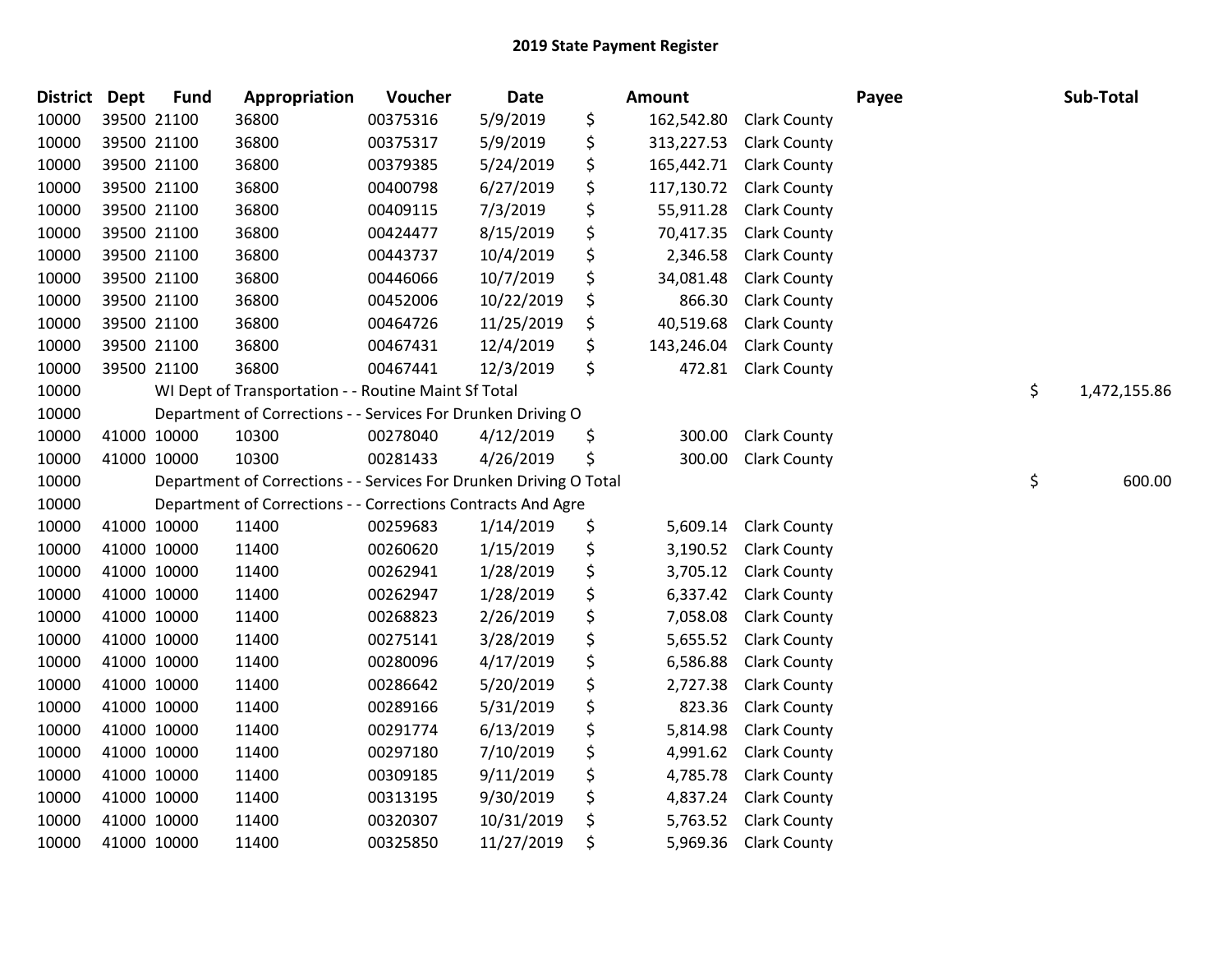| <b>District Dept</b> |             | <b>Fund</b> | Appropriation                                                          | Voucher  | <b>Date</b> |     | Amount     | Payee                                                                                                         | Sub-Total          |
|----------------------|-------------|-------------|------------------------------------------------------------------------|----------|-------------|-----|------------|---------------------------------------------------------------------------------------------------------------|--------------------|
| 10000                |             |             | Department of Corrections - - Corrections Contracts And Agre Total     |          |             |     |            |                                                                                                               | \$<br>73,855.92    |
| 10000                |             |             |                                                                        |          |             |     |            | Department of Corrections - - Reimbursing Counties For Probation, Extended Supervision And Parole Holds       |                    |
| 10000                |             | 41000 10000 | 11600                                                                  | 00320747 | 11/4/2019   | \$  |            | 18,655.16 Clark County                                                                                        |                    |
| 10000                |             |             |                                                                        |          |             |     |            | Department of Corrections - - Reimbursing Counties For Probation, Extended Supervision And Parole Holds Total | \$<br>18,655.16    |
| 10000                |             |             | Department of Corrections - - Probation, Parole And Extended           |          |             |     |            |                                                                                                               |                    |
| 10000                |             | 41000 10000 | 18700                                                                  | 00260561 | 1/15/2019   | \$  | 23.80      | <b>Clark County</b>                                                                                           |                    |
| 10000                |             | 41000 10000 | 18700                                                                  | 00320747 | 11/4/2019   | \$  | 7,824.84   | <b>Clark County</b>                                                                                           |                    |
| 10000                |             |             | Department of Corrections - - Probation, Parole And Extended Total     |          |             |     |            |                                                                                                               | \$<br>7,848.64     |
| 10000                |             |             | Department of Health Services - - State/Federal Aids                   |          |             |     |            |                                                                                                               |                    |
| 10000                |             | 43500 10000 | 00000                                                                  | 90906    | 1/2/2019    | \$  | 80,421.00  | <b>Clark County</b>                                                                                           |                    |
| 10000                |             | 43500 10000 | 00000                                                                  | 90907    | 2/1/2019    | \$  | 42,147.00  | <b>Clark County</b>                                                                                           |                    |
| 10000                |             | 43500 10000 | 00000                                                                  | 90910    | 4/1/2019    | \$  | 19,756.00  | <b>Clark County</b>                                                                                           |                    |
| 10000                |             | 43500 10000 | 00000                                                                  | 90911    | 5/1/2019    | \$  | 522,088.00 | <b>Clark County</b>                                                                                           |                    |
| 10000                | 43500 10000 |             | 00000                                                                  | 90913    | 6/3/2019    | \$  | 147,738.00 | <b>Clark County</b>                                                                                           |                    |
| 10000                |             | 43500 10000 | 00000                                                                  | 90914    | 6/17/2019   | \$  | 152,036.00 | <b>Clark County</b>                                                                                           |                    |
| 10000                |             | 43500 10000 | 00000                                                                  | 92000    | 7/1/2019    | \$  | 160,777.00 | <b>Clark County</b>                                                                                           |                    |
| 10000                |             | 43500 10000 | 00000                                                                  | 92001    | 8/1/2019    | \$  | 997,406.00 | <b>Clark County</b>                                                                                           |                    |
| 10000                |             | 43500 10000 | 00000                                                                  | 92002    | 9/3/2019    | \$  | 263,129.00 | <b>Clark County</b>                                                                                           |                    |
| 10000                | 43500 10000 |             | 00000                                                                  | 92003    | 10/1/2019   | \$  | 75,182.00  | <b>Clark County</b>                                                                                           |                    |
| 10000                |             | 43500 10000 | 00000                                                                  | 92004    | 11/1/2019   | \$  | 73,382.00  | <b>Clark County</b>                                                                                           |                    |
| 10000                |             | 43500 10000 | 00000                                                                  | 92005    | 12/2/2019   | \$  | 54,936.00  | <b>Clark County</b>                                                                                           |                    |
| 10000                |             |             | Department of Health Services - - State/Federal Aids Total             |          |             |     |            |                                                                                                               | \$<br>2,588,998.00 |
| 10000                |             |             | Department of Health Services - - Public Health Dispensaries And       |          |             |     |            |                                                                                                               |                    |
| 10000                |             | 43500 10000 | 10700                                                                  | 00281274 | 5/24/2019   | \$  | 293.19     | <b>Clark County</b>                                                                                           |                    |
| 10000                |             | 43500 10000 | 10700                                                                  | 00286992 | 6/14/2019   | \$  | 37.76      | <b>Clark County</b>                                                                                           |                    |
| 10000                |             |             | Department of Health Services - - Public Health Dispensaries And Total |          |             |     |            |                                                                                                               | \$<br>330.95       |
| 10000                |             |             | Department of Health Services - - Federal Project Aids                 |          |             |     |            |                                                                                                               |                    |
| 10000                |             | 43500 10000 | 15000                                                                  | 00309369 | 9/25/2019   | \$  | 50.00      | <b>Clark County</b>                                                                                           |                    |
| 10000                |             |             | Department of Health Services - - Federal Project Aids Total           |          |             |     |            |                                                                                                               | \$<br>50.00        |
| 10000                |             |             | Department of Health Services - - Federal Block Grant Aids -- Pr       |          |             |     |            |                                                                                                               |                    |
| 10000                |             | 43500 10000 | 19200                                                                  | 00316829 | 10/31/2019  | -\$ | 4,500.00   | <b>Clark County</b>                                                                                           |                    |
| 10000                |             |             | Department of Health Services - - Federal Block Grant Aids -- Pr Total |          |             |     |            |                                                                                                               | \$<br>4,500.00     |
| 10000                |             |             | Department of Health Services - - General Program Operations           |          |             |     |            |                                                                                                               |                    |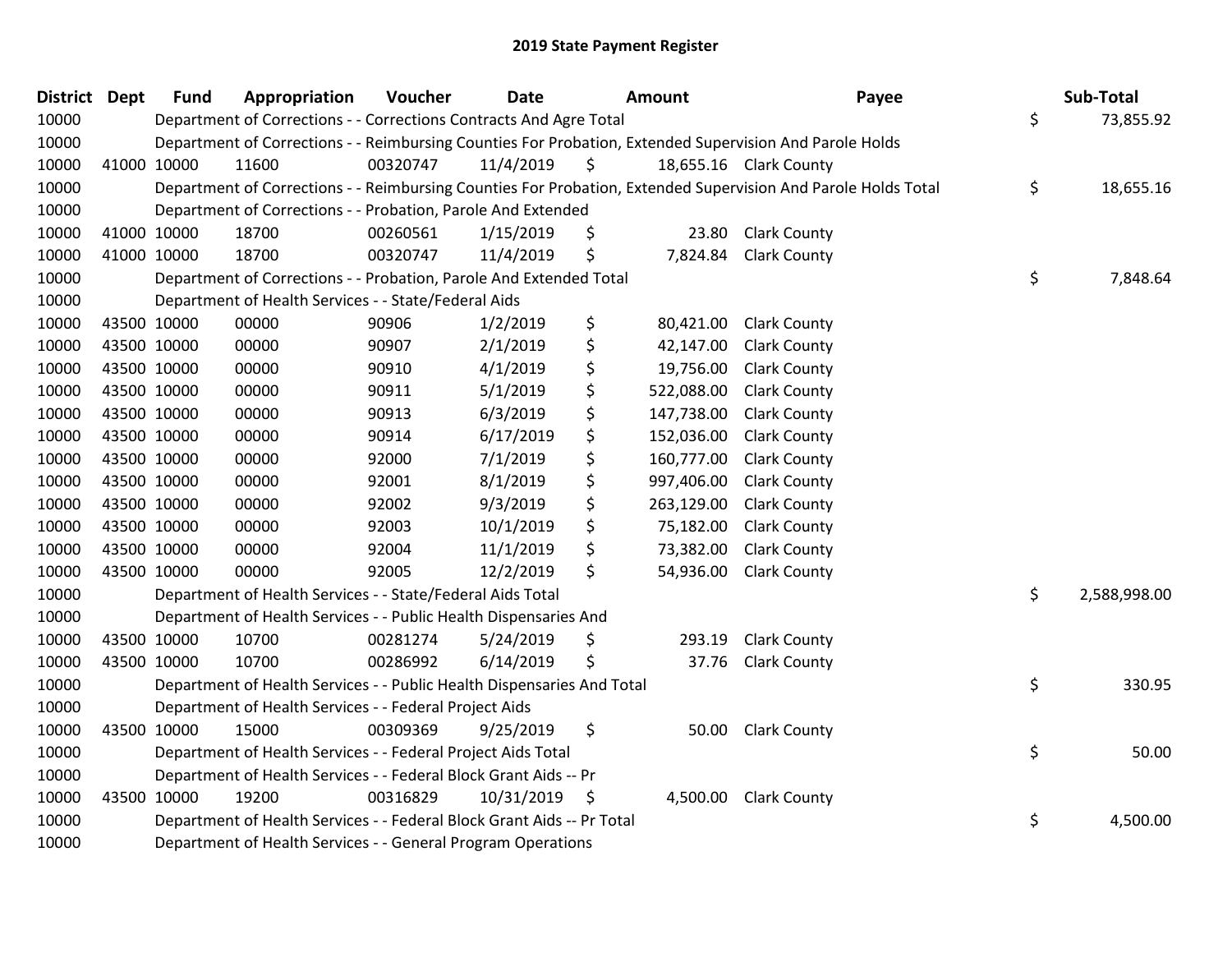| <b>District</b> | <b>Dept</b> | <b>Fund</b> | Appropriation                                                          | Voucher  | <b>Date</b> | Amount          |                     | Payee | Sub-Total    |
|-----------------|-------------|-------------|------------------------------------------------------------------------|----------|-------------|-----------------|---------------------|-------|--------------|
| 10000           |             | 43500 10000 | 40100                                                                  | 00267879 | 3/6/2019    | \$<br>1.50      | <b>Clark County</b> |       |              |
| 10000           |             | 43500 10000 | 40100                                                                  | 00272627 | 3/26/2019   | \$<br>1.50      | <b>Clark County</b> |       |              |
| 10000           |             | 43500 10000 | 40100                                                                  | 00281018 | 5/1/2019    | \$<br>1.50      | <b>Clark County</b> |       |              |
| 10000           |             | 43500 10000 | 40100                                                                  | 00287240 | 5/29/2019   | \$<br>1.50      | <b>Clark County</b> |       |              |
| 10000           |             | 43500 10000 | 40100                                                                  | 00287241 | 5/29/2019   | \$<br>1.00      | <b>Clark County</b> |       |              |
| 10000           |             | 43500 10000 | 40100                                                                  | 00287242 | 5/29/2019   | \$<br>15.00     | <b>Clark County</b> |       |              |
| 10000           |             | 43500 10000 | 40100                                                                  | 00290195 | 6/12/2019   | \$<br>1.50      | <b>Clark County</b> |       |              |
| 10000           |             | 43500 10000 | 40100                                                                  | 00296622 | 7/10/2019   | \$<br>1.50      | <b>Clark County</b> |       |              |
| 10000           |             |             | Department of Health Services - - General Program Operations Total     |          |             |                 |                     |       | \$<br>25.00  |
| 10000           |             |             | Department of Health Services - - Medical Assistance State Admin       |          |             |                 |                     |       |              |
| 10000           |             | 43500 10000 | 44000                                                                  | 00267879 | 3/6/2019    | \$<br>1.50      | <b>Clark County</b> |       |              |
| 10000           |             | 43500 10000 | 44000                                                                  | 00272627 | 3/26/2019   | \$<br>1.50      | <b>Clark County</b> |       |              |
| 10000           |             | 43500 10000 | 44000                                                                  | 00281018 | 5/1/2019    | \$<br>1.50      | <b>Clark County</b> |       |              |
| 10000           |             | 43500 10000 | 44000                                                                  | 00287240 | 5/29/2019   | \$<br>1.50      | <b>Clark County</b> |       |              |
| 10000           |             | 43500 10000 | 44000                                                                  | 00287241 | 5/29/2019   | \$<br>1.00      | <b>Clark County</b> |       |              |
| 10000           |             | 43500 10000 | 44000                                                                  | 00287242 | 5/29/2019   | \$<br>15.00     | <b>Clark County</b> |       |              |
| 10000           |             | 43500 10000 | 44000                                                                  | 00290195 | 6/12/2019   | \$<br>1.50      | <b>Clark County</b> |       |              |
| 10000           |             | 43500 10000 | 44000                                                                  | 00296622 | 7/10/2019   | \$<br>1.50      | <b>Clark County</b> |       |              |
| 10000           |             |             | Department of Health Services - - Medical Assistance State Admin Total |          |             |                 |                     |       | \$<br>25.00  |
| 10000           |             |             | Dept of Children and Families - - Fees For Administrative Servic       |          |             |                 |                     |       |              |
| 10000           |             | 43700 10000 | 23100                                                                  | 00049838 | 2/5/2019    | \$<br>50.00     | <b>Clark County</b> |       |              |
| 10000           |             | 43700 10000 | 23100                                                                  | 00054457 | 4/30/2019   | \$<br>105.00    | <b>Clark County</b> |       |              |
| 10000           |             | 43700 10000 | 23100                                                                  | 00058380 | 7/26/2019   | \$<br>50.00     | <b>Clark County</b> |       |              |
| 10000           |             | 43700 10000 | 23100                                                                  | 00062270 | 10/31/2019  | \$<br>65.00     | <b>Clark County</b> |       |              |
| 10000           |             |             | Dept of Children and Families - - Fees For Administrative Servic Total |          |             |                 |                     |       | \$<br>270.00 |
| 10000           |             |             | Dept of Children and Families - - General Aids                         |          |             |                 |                     |       |              |
| 10000           |             | 43700 10000 | 99000                                                                  | 00048507 | 1/7/2019    | \$<br>5,654.49  | <b>Clark County</b> |       |              |
| 10000           |             | 43700 10000 | 99000                                                                  | 00049394 | 2/1/2019    | \$<br>44,355.05 | <b>Clark County</b> |       |              |
| 10000           |             | 43700 10000 | 99000                                                                  | 00049633 | 2/5/2019    | \$<br>679.39    | <b>Clark County</b> |       |              |
| 10000           |             | 43700 10000 | 99000                                                                  | 00049705 | 2/5/2019    | \$<br>293.00    | <b>Clark County</b> |       |              |
| 10000           |             | 43700 10000 | 99000                                                                  | 00050909 | 3/5/2019    | \$<br>3,646.40  | <b>Clark County</b> |       |              |
| 10000           |             | 43700 10000 | 99000                                                                  | 00051350 | 3/13/2019   | \$<br>37,887.31 | <b>Clark County</b> |       |              |
| 10000           |             | 43700 10000 | 99000                                                                  | 00051801 | 3/22/2019   | \$<br>6,284.60  | <b>Clark County</b> |       |              |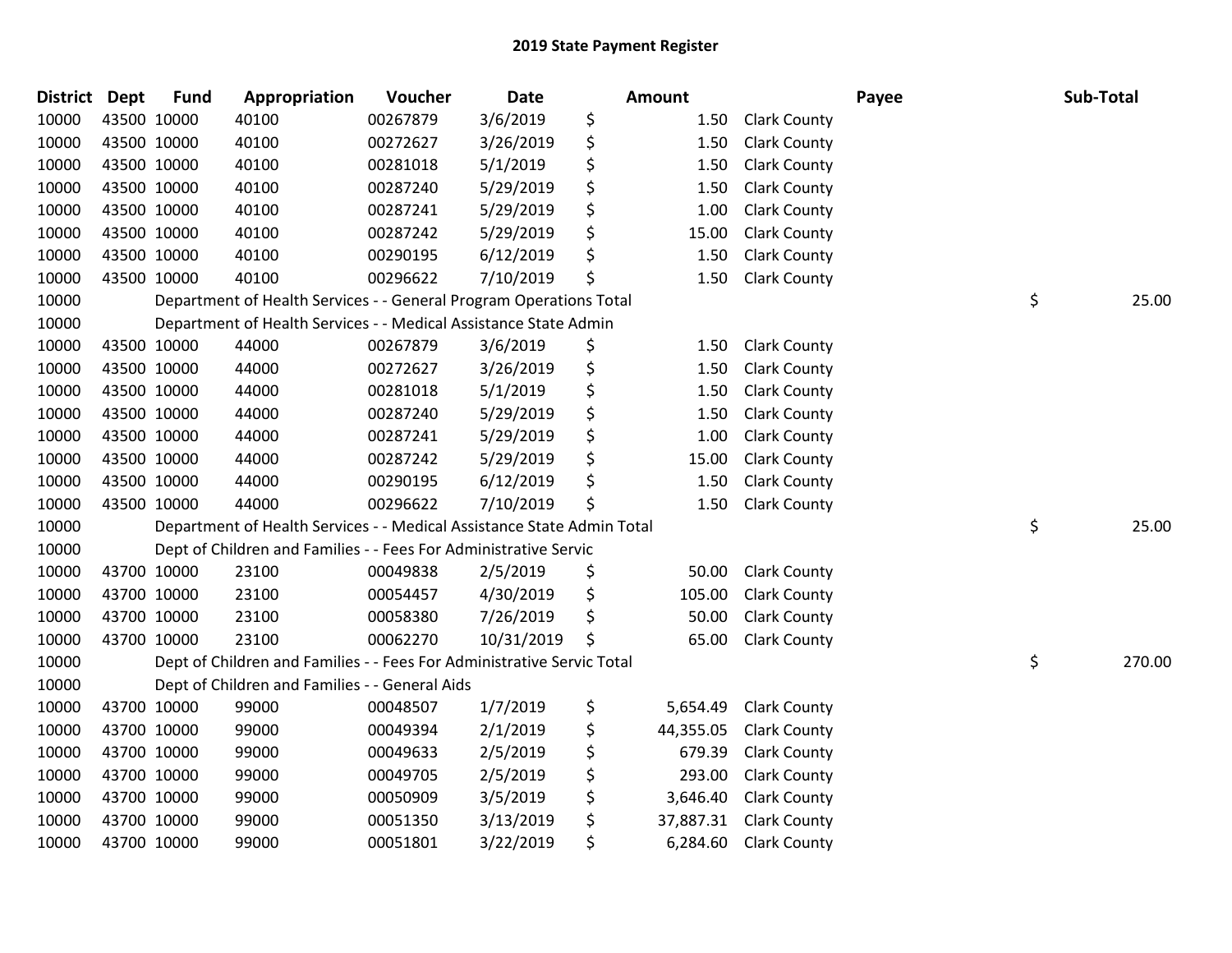| <b>District</b> | <b>Dept</b> | <b>Fund</b> | Appropriation                                        | Voucher  | <b>Date</b> | Amount           |                     | Payee | Sub-Total          |
|-----------------|-------------|-------------|------------------------------------------------------|----------|-------------|------------------|---------------------|-------|--------------------|
| 10000           |             | 43700 10000 | 99000                                                | 00052791 | 4/4/2019    | \$<br>19,969.20  | <b>Clark County</b> |       |                    |
| 10000           |             | 43700 10000 | 99000                                                | 00052846 | 4/5/2019    | \$<br>2,140.74   | <b>Clark County</b> |       |                    |
| 10000           |             | 43700 10000 | 99000                                                | 00053263 | 4/16/2019   | \$<br>15,280.00  | <b>Clark County</b> |       |                    |
| 10000           |             | 43700 10000 | 99000                                                | 00053616 | 4/23/2019   | \$<br>759.00     | <b>Clark County</b> |       |                    |
| 10000           |             | 43700 10000 | 99000                                                | 00053978 | 4/30/2019   | \$<br>63,748.95  | <b>Clark County</b> |       |                    |
| 10000           |             | 43700 10000 | 99000                                                | 00054548 | 5/1/2019    | \$<br>198,631.60 | <b>Clark County</b> |       |                    |
| 10000           |             | 43700 10000 | 99000                                                | 00054648 | 5/6/2019    | \$<br>3,575.82   | <b>Clark County</b> |       |                    |
| 10000           |             | 43700 10000 | 99000                                                | 00056078 | 6/5/2019    | \$<br>103,729.00 | <b>Clark County</b> |       |                    |
| 10000           |             | 43700 10000 | 99000                                                | 00056079 | 6/5/2019    | \$<br>1,070.64   | <b>Clark County</b> |       |                    |
| 10000           |             | 43700 10000 | 99000                                                | 00057290 | 7/3/2019    | \$<br>78,786.40  | <b>Clark County</b> |       |                    |
| 10000           |             | 43700 10000 | 99000                                                | 00057347 | 7/5/2019    | \$<br>147.23     | <b>Clark County</b> |       |                    |
| 10000           |             | 43700 10000 | 99000                                                | 00057804 | 7/16/2019   | \$<br>1,926.00   | <b>Clark County</b> |       |                    |
| 10000           |             | 43700 10000 | 99000                                                | 00058454 | 7/30/2019   | \$<br>54,180.11  | <b>Clark County</b> |       |                    |
| 10000           |             | 43700 10000 | 99000                                                | 00058519 | 7/30/2019   | \$<br>180.00     | <b>Clark County</b> |       |                    |
| 10000           |             | 43700 10000 | 99000                                                | 00058603 | 8/1/2019    | \$<br>6,283.20   | Clark County        |       |                    |
| 10000           |             | 43700 10000 | 99000                                                | 00058668 | 8/6/2019    | \$<br>16,180.00  | <b>Clark County</b> |       |                    |
| 10000           |             | 43700 10000 | 99000                                                | 00059873 | 9/5/2019    | \$<br>2,833.54   | <b>Clark County</b> |       |                    |
| 10000           |             | 43700 10000 | 99000                                                | 00060341 | 9/18/2019   | \$<br>596,779.48 | <b>Clark County</b> |       |                    |
| 10000           |             | 43700 10000 | 99000                                                | 00060720 | 9/27/2019   | \$<br>1,002.00   | <b>Clark County</b> |       |                    |
| 10000           |             | 43700 10000 | 99000                                                | 00060721 | 9/27/2019   | \$<br>411.40     | <b>Clark County</b> |       |                    |
| 10000           |             | 43700 10000 | 99000                                                | 00061144 | 10/7/2019   | \$<br>87,307.75  | <b>Clark County</b> |       |                    |
| 10000           |             | 43700 10000 | 99000                                                | 00061953 | 10/30/2019  | \$<br>65,573.19  | <b>Clark County</b> |       |                    |
| 10000           |             | 43700 10000 | 99000                                                | 00062364 | 11/5/2019   | \$<br>683.07     | <b>Clark County</b> |       |                    |
| 10000           |             | 43700 10000 | 99000                                                | 00062527 | 11/8/2019   | \$<br>16,861.96  | <b>Clark County</b> |       |                    |
| 10000           |             | 43700 10000 | 99000                                                | 00063368 | 11/27/2019  | \$<br>3,566.80   | <b>Clark County</b> |       |                    |
| 10000           |             | 43700 10000 | 99000                                                | 00063537 | 12/5/2019   | \$<br>8,061.80   | <b>Clark County</b> |       |                    |
| 10000           |             | 43700 10000 | 99000                                                | 00063614 | 12/5/2019   | \$<br>1,140.65   | <b>Clark County</b> |       |                    |
| 10000           |             |             | Dept of Children and Families - - General Aids Total |          |             |                  |                     |       | \$<br>1,449,609.77 |
| 10000           |             |             | Dept of Workforce Development - - Ui Admin Fed       |          |             |                  |                     |       |                    |
| 10000           |             | 44500 10000 | 15100                                                | 00204018 | 1/3/2019    | \$<br>5.00       | <b>Clark County</b> |       |                    |
| 10000           |             | 44500 10000 | 15100                                                | 00208757 | 2/4/2019    | \$<br>15.00      | <b>Clark County</b> |       |                    |
| 10000           |             | 44500 10000 | 15100                                                | 00213457 | 3/4/2019    | \$<br>10.00      | <b>Clark County</b> |       |                    |
| 10000           |             | 44500 10000 | 15100                                                | 00214904 | 4/4/2019    | \$<br>180.00     | <b>Clark County</b> |       |                    |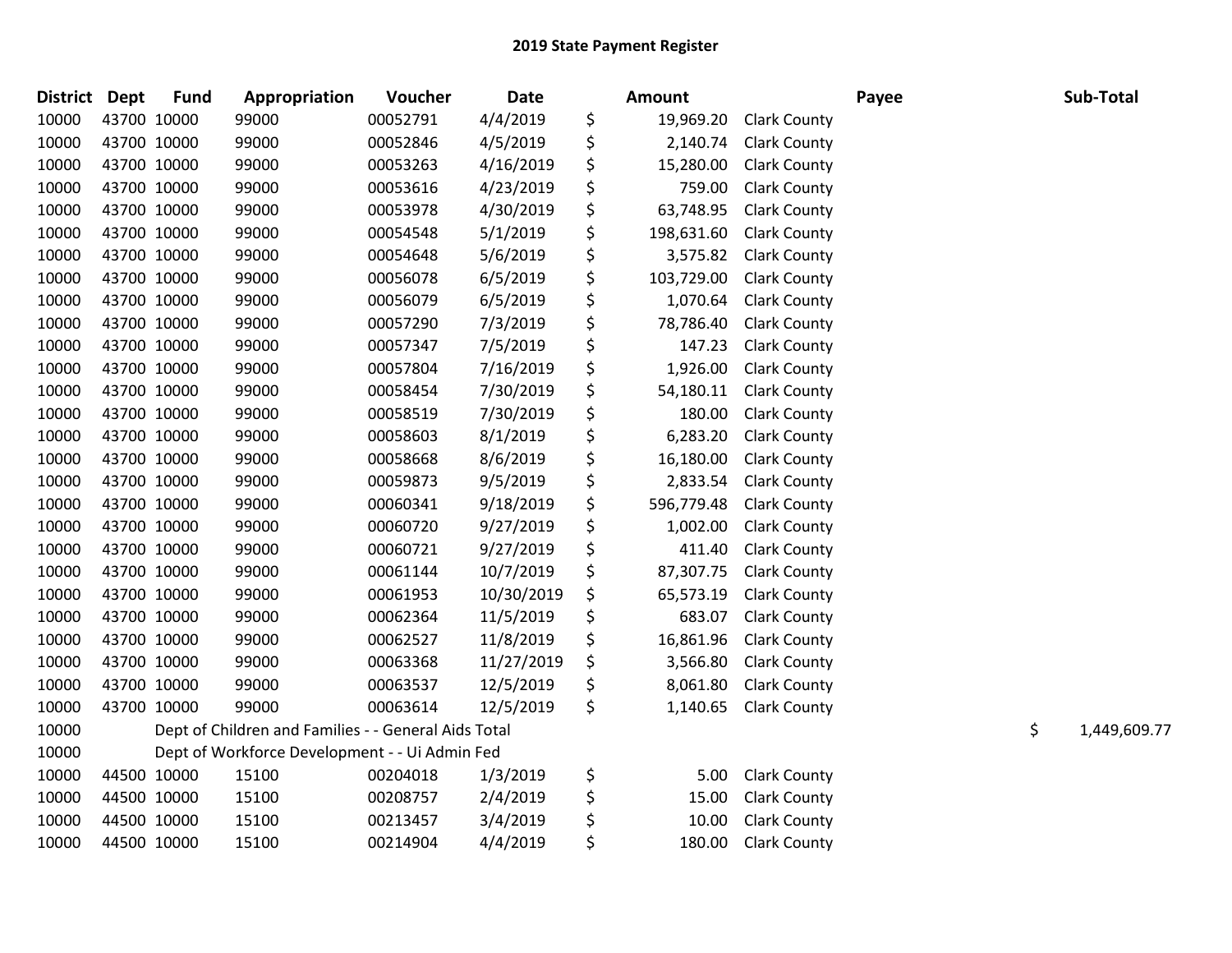| District Dept |             | <b>Fund</b> | Appropriation                                             | Voucher  | <b>Date</b> | Amount       |                     | Payee | Sub-Total    |
|---------------|-------------|-------------|-----------------------------------------------------------|----------|-------------|--------------|---------------------|-------|--------------|
| 10000         | 44500 10000 |             | 15100                                                     | 00218389 | 4/2/2019    | \$<br>25.00  | <b>Clark County</b> |       |              |
| 10000         | 44500 10000 |             | 15100                                                     | 00223348 | 5/2/2019    | \$<br>60.00  | <b>Clark County</b> |       |              |
| 10000         | 44500 10000 |             | 15100                                                     | 00228634 | 6/4/2019    | \$<br>10.00  | <b>Clark County</b> |       |              |
| 10000         | 44500 10000 |             | 15100                                                     | 00233319 | 7/2/2019    | \$<br>10.00  | <b>Clark County</b> |       |              |
| 10000         | 44500 10000 |             | 15100                                                     | 00238689 | 8/2/2019    | \$<br>15.00  | <b>Clark County</b> |       |              |
| 10000         | 44500 10000 |             | 15100                                                     | 00244394 | 9/4/2019    | \$<br>20.00  | <b>Clark County</b> |       |              |
| 10000         | 44500 10000 |             | 15100                                                     | 00249231 | 10/2/2019   | \$<br>30.00  | <b>Clark County</b> |       |              |
| 10000         | 44500 10000 |             | 15100                                                     | 00255618 | 11/4/2019   | \$<br>15.00  | <b>Clark County</b> |       |              |
| 10000         | 44500 10000 |             | 15100                                                     | 00261180 | 12/3/2019   | \$<br>20.00  | <b>Clark County</b> |       |              |
| 10000         |             |             | Dept of Workforce Development - - Ui Admin Fed Total      |          |             |              |                     |       | \$<br>415.00 |
| 10000         |             |             | Dept of Workforce Development - - Title Ib Aids State GPR |          |             |              |                     |       |              |
| 10000         | 44500 10000 |             | 50900                                                     | 00203321 | 1/4/2019    | \$<br>319.50 | <b>Clark County</b> |       |              |
| 10000         | 44500 10000 |             | 50900                                                     | 00203322 | 1/7/2019    | \$<br>958.50 | <b>Clark County</b> |       |              |
| 10000         | 44500 10000 |             | 50900                                                     | 00204730 | 1/10/2019   | \$<br>133.12 | <b>Clark County</b> |       |              |
| 10000         | 44500 10000 |             | 50900                                                     | 00204731 | 1/10/2019   | \$<br>202.35 | <b>Clark County</b> |       |              |
| 10000         | 44500 10000 |             | 50900                                                     | 00207512 | 1/28/2019   | \$<br>287.55 | <b>Clark County</b> |       |              |
| 10000         | 44500 10000 |             | 50900                                                     | 00207513 | 1/28/2019   | \$<br>202.35 | <b>Clark County</b> |       |              |
| 10000         | 44500 10000 |             | 50900                                                     | 00207514 | 1/30/2019   | \$<br>255.60 | <b>Clark County</b> |       |              |
| 10000         | 44500 10000 |             | 50900                                                     | 00209101 | 2/5/2019    | \$<br>31.95  | <b>Clark County</b> |       |              |
| 10000         | 44500 10000 |             | 50900                                                     | 00209102 | 2/14/2019   | \$<br>287.55 | <b>Clark County</b> |       |              |
| 10000         | 44500 10000 |             | 50900                                                     | 00211557 | 2/28/2019   | \$<br>319.50 | <b>Clark County</b> |       |              |
| 10000         | 44500 10000 |             | 50900                                                     | 00213907 | 3/11/2019   | \$<br>202.35 | <b>Clark County</b> |       |              |
| 10000         | 44500 10000 |             | 50900                                                     | 00214426 | 3/21/2019   | \$<br>31.95  | <b>Clark County</b> |       |              |
| 10000         | 44500 10000 |             | 50900                                                     | 00216163 | 3/21/2019   | \$<br>2.58   | <b>Clark County</b> |       |              |
| 10000         | 44500 10000 |             | 50900                                                     | 00218602 | 4/11/2019   | \$<br>255.60 | Clark County        |       |              |
| 10000         | 44500 10000 |             | 50900                                                     | 00218603 | 4/11/2019   | \$<br>511.20 | <b>Clark County</b> |       |              |
| 10000         | 44500 10000 |             | 50900                                                     | 00219706 | 4/15/2019   | \$<br>124.60 | <b>Clark County</b> |       |              |
| 10000         | 44500 10000 |             | 50900                                                     | 00219707 | 4/18/2019   | \$<br>202.35 | <b>Clark County</b> |       |              |
| 10000         | 44500 10000 |             | 50900                                                     | 00223802 | 5/6/2019    | \$<br>223.65 | <b>Clark County</b> |       |              |
| 10000         | 44500 10000 |             | 50900                                                     | 00223803 | 5/6/2019    | \$<br>340.80 | <b>Clark County</b> |       |              |
| 10000         | 44500 10000 |             | 50900                                                     | 00224103 | 5/9/2019    | \$<br>31.95  | <b>Clark County</b> |       |              |
| 10000         | 44500 10000 |             | 50900                                                     | 00224104 | 5/9/2019    | \$<br>106.50 | <b>Clark County</b> |       |              |
| 10000         | 44500 10000 |             | 50900                                                     | 00225230 | 5/17/2019   | \$<br>319.50 | <b>Clark County</b> |       |              |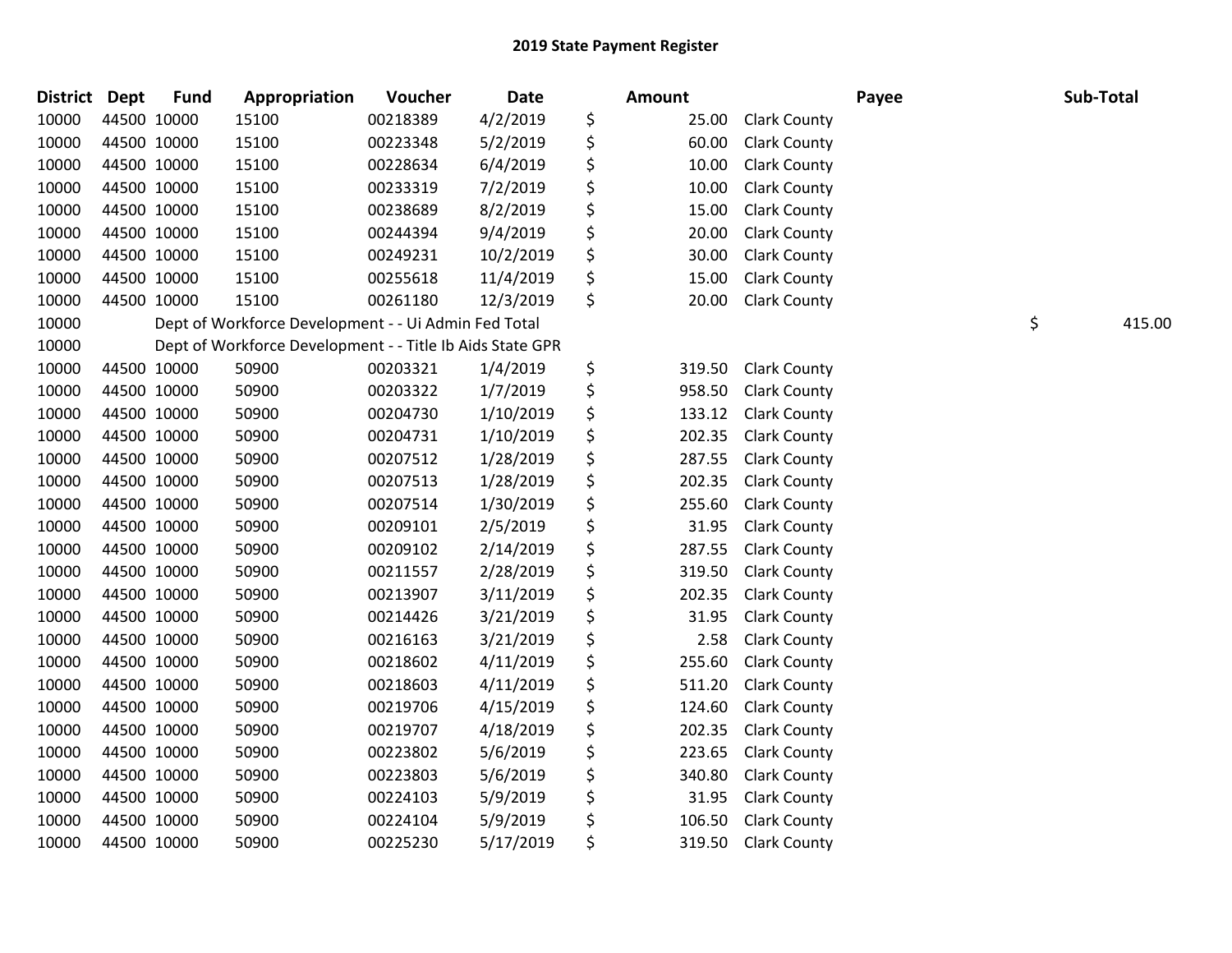| <b>District</b> | <b>Dept</b> | <b>Fund</b> | Appropriation                                                   | Voucher  | Date       | <b>Amount</b>  |                     | Payee | Sub-Total      |
|-----------------|-------------|-------------|-----------------------------------------------------------------|----------|------------|----------------|---------------------|-------|----------------|
| 10000           | 44500 10000 |             | 50900                                                           | 00225233 | 5/20/2019  | \$<br>133.12   | <b>Clark County</b> |       |                |
| 10000           | 44500 10000 |             | 50900                                                           | 00227686 | 5/29/2019  | \$<br>447.30   | <b>Clark County</b> |       |                |
| 10000           | 44500 10000 |             | 50900                                                           | 00227687 | 5/29/2019  | \$<br>230.04   | <b>Clark County</b> |       |                |
| 10000           | 44500 10000 |             | 50900                                                           | 00227688 | 5/29/2019  | \$<br>255.60   | <b>Clark County</b> |       |                |
| 10000           | 44500 10000 |             | 50900                                                           | 00228436 | 6/6/2019   | \$<br>31.95    | <b>Clark County</b> |       |                |
| 10000           | 44500 10000 |             | 50900                                                           | 00228789 | 6/5/2019   | \$<br>106.50   | <b>Clark County</b> |       |                |
| 10000           | 44500 10000 |             | 50900                                                           | 00231723 | 7/1/2019   | \$<br>319.50   | <b>Clark County</b> |       |                |
| 10000           | 44500 10000 |             | 50900                                                           | 00235696 | 7/24/2019  | \$<br>210.87   | Clark County        |       |                |
| 10000           | 44500 10000 |             | 50900                                                           | 00236666 | 7/25/2019  | \$<br>258.79   | <b>Clark County</b> |       |                |
| 10000           | 44500 10000 |             | 50900                                                           | 00237445 | 8/5/2019   | \$<br>106.50   | <b>Clark County</b> |       |                |
| 10000           | 44500 10000 |             | 50900                                                           | 00240455 | 8/21/2019  | \$<br>255.60   | <b>Clark County</b> |       |                |
| 10000           | 44500 10000 |             | 50900                                                           | 00240870 | 8/26/2019  | \$<br>133.12   | <b>Clark County</b> |       |                |
| 10000           | 44500 10000 |             | 50900                                                           | 00240871 | 8/26/2019  | \$<br>124.60   | <b>Clark County</b> |       |                |
| 10000           | 44500 10000 |             | 50900                                                           | 00243179 | 9/9/2019   | \$<br>133.12   | <b>Clark County</b> |       |                |
| 10000           | 44500 10000 |             | 50900                                                           | 00244743 | 9/11/2019  | \$<br>202.35   | <b>Clark County</b> |       |                |
| 10000           | 44500 10000 |             | 50900                                                           | 00245426 | 9/19/2019  | \$<br>263.59   | <b>Clark County</b> |       |                |
| 10000           | 44500 10000 |             | 50900                                                           | 00248874 | 9/30/2019  | \$<br>9.58     | <b>Clark County</b> |       |                |
| 10000           | 44500 10000 |             | 50900                                                           | 00248875 | 9/30/2019  | \$<br>133.12   | <b>Clark County</b> |       |                |
| 10000           | 44500 10000 |             | 50900                                                           | 00248878 | 9/30/2019  | \$<br>255.60   | <b>Clark County</b> |       |                |
| 10000           | 44500 10000 |             | 50900                                                           | 00252266 | 10/21/2019 | \$<br>106.50   | <b>Clark County</b> |       |                |
| 10000           | 44500 10000 |             | 50900                                                           | 00257504 | 11/18/2019 | \$<br>106.50   | <b>Clark County</b> |       |                |
| 10000           | 44500 10000 |             | 50900                                                           | 00262350 | 12/16/2019 | \$<br>106.50   | <b>Clark County</b> |       |                |
| 10000           | 44500 10000 |             | 50900                                                           | 00265243 | 12/26/2019 | \$<br>28.24    | <b>Clark County</b> |       |                |
| 10000           | 44500 10000 |             | 50900                                                           | 00265244 | 12/26/2019 | \$<br>47.31    | <b>Clark County</b> |       |                |
| 10000           |             |             | Dept of Workforce Development - - Title Ib Aids State GPR Total |          |            |                |                     |       | \$<br>9,356.90 |
| 10000           |             |             | Dept of Workforce Development - - Title Ib Aids Federal Prf     |          |            |                |                     |       |                |
| 10000           |             | 44500 10000 | 54400                                                           | 00203321 | 1/4/2019   | \$<br>1,180.50 | <b>Clark County</b> |       |                |
| 10000           | 44500 10000 |             | 54400                                                           | 00203322 | 1/7/2019   | \$<br>3,541.50 | <b>Clark County</b> |       |                |
| 10000           | 44500 10000 |             | 54400                                                           | 00204730 | 1/10/2019  | \$<br>491.88   | <b>Clark County</b> |       |                |
| 10000           | 44500 10000 |             | 54400                                                           | 00204731 | 1/10/2019  | \$<br>747.65   | Clark County        |       |                |
| 10000           | 44500 10000 |             | 54400                                                           | 00206133 | 1/15/2019  | \$<br>500.00   | <b>Clark County</b> |       |                |
| 10000           | 44500 10000 |             | 54400                                                           | 00207512 | 1/28/2019  | \$<br>1,062.45 | <b>Clark County</b> |       |                |
| 10000           | 44500 10000 |             | 54400                                                           | 00207513 | 1/28/2019  | \$<br>747.65   | <b>Clark County</b> |       |                |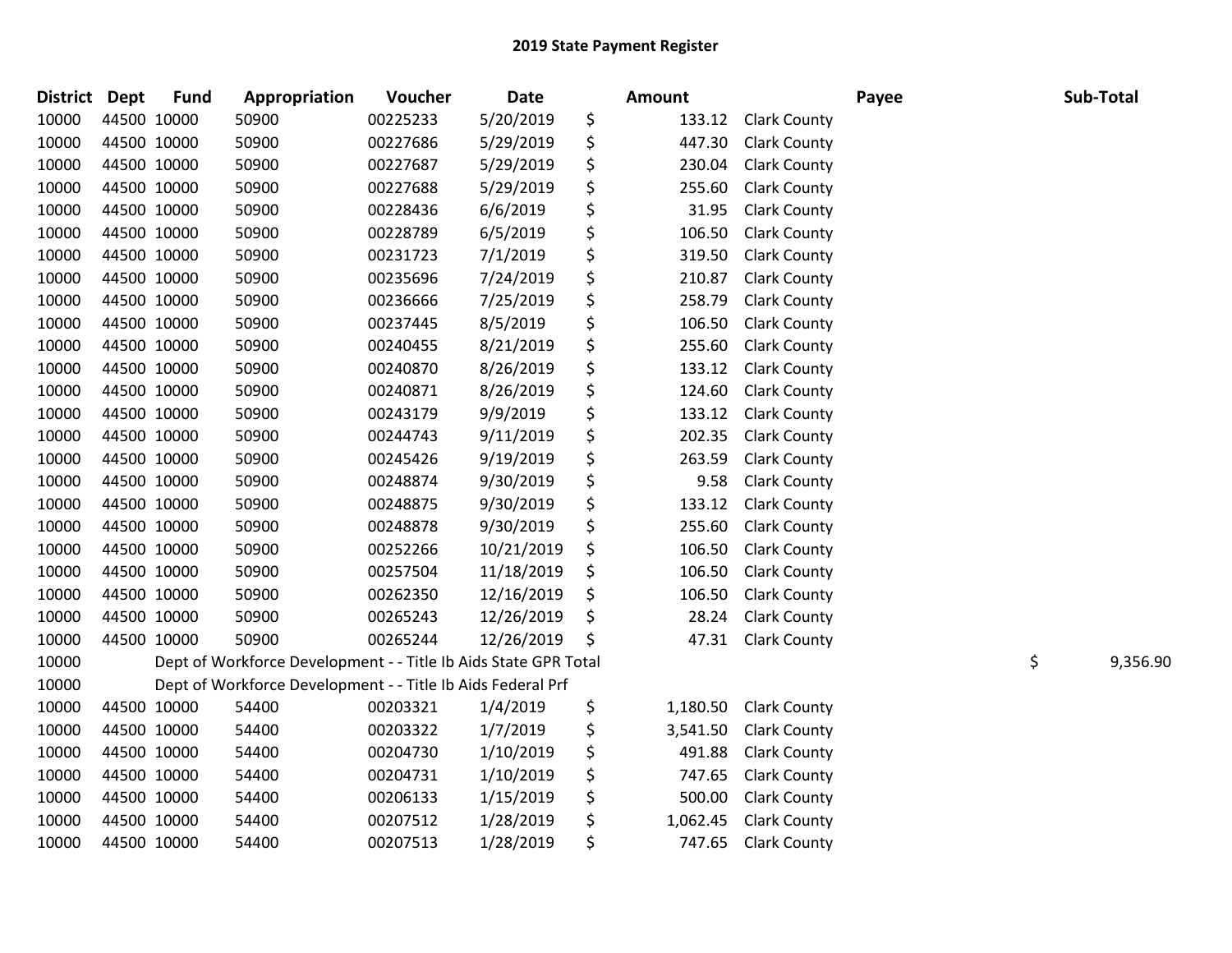| <b>District</b> | <b>Dept</b> | <b>Fund</b> | Appropriation | Voucher  | <b>Date</b> | <b>Amount</b>  |                     | Payee | Sub-Total |
|-----------------|-------------|-------------|---------------|----------|-------------|----------------|---------------------|-------|-----------|
| 10000           |             | 44500 10000 | 54400         | 00207514 | 1/30/2019   | \$<br>944.40   | <b>Clark County</b> |       |           |
| 10000           |             | 44500 10000 | 54400         | 00209101 | 2/5/2019    | \$<br>118.05   | <b>Clark County</b> |       |           |
| 10000           |             | 44500 10000 | 54400         | 00209102 | 2/14/2019   | \$<br>1,062.45 | <b>Clark County</b> |       |           |
| 10000           |             | 44500 10000 | 54400         | 00211557 | 2/28/2019   | \$<br>1,180.50 | <b>Clark County</b> |       |           |
| 10000           |             | 44500 10000 | 54400         | 00213907 | 3/11/2019   | \$<br>747.65   | <b>Clark County</b> |       |           |
| 10000           |             | 44500 10000 | 54400         | 00214426 | 3/21/2019   | \$<br>118.05   | <b>Clark County</b> |       |           |
| 10000           |             | 44500 10000 | 54400         | 00216162 | 3/28/2019   | \$<br>1,350.00 | <b>Clark County</b> |       |           |
| 10000           |             | 44500 10000 | 54400         | 00216163 | 3/21/2019   | \$<br>9.55     | <b>Clark County</b> |       |           |
| 10000           |             | 44500 10000 | 54400         | 00218602 | 4/11/2019   | \$<br>944.40   | <b>Clark County</b> |       |           |
| 10000           |             | 44500 10000 | 54400         | 00218603 | 4/11/2019   | \$<br>1,888.80 | <b>Clark County</b> |       |           |
| 10000           |             | 44500 10000 | 54400         | 00219706 | 4/15/2019   | \$<br>460.40   | <b>Clark County</b> |       |           |
| 10000           |             | 44500 10000 | 54400         | 00219707 | 4/18/2019   | \$<br>747.65   | <b>Clark County</b> |       |           |
| 10000           | 44500 10000 |             | 54400         | 00219708 | 4/22/2019   | \$<br>1,350.00 | <b>Clark County</b> |       |           |
| 10000           | 44500 10000 |             | 54400         | 00223802 | 5/6/2019    | \$<br>826.35   | <b>Clark County</b> |       |           |
| 10000           |             | 44500 10000 | 54400         | 00223803 | 5/6/2019    | \$<br>1,259.20 | <b>Clark County</b> |       |           |
| 10000           |             | 44500 10000 | 54400         | 00224103 | 5/9/2019    | \$<br>118.05   | <b>Clark County</b> |       |           |
| 10000           |             | 44500 10000 | 54400         | 00224104 | 5/9/2019    | \$<br>393.50   | <b>Clark County</b> |       |           |
| 10000           |             | 44500 10000 | 54400         | 00225230 | 5/17/2019   | \$<br>1,180.50 | <b>Clark County</b> |       |           |
| 10000           |             | 44500 10000 | 54400         | 00225231 | 5/17/2019   | \$<br>500.00   | <b>Clark County</b> |       |           |
| 10000           |             | 44500 10000 | 54400         | 00225232 | 5/17/2019   | \$<br>1,350.00 | <b>Clark County</b> |       |           |
| 10000           |             | 44500 10000 | 54400         | 00225233 | 5/20/2019   | \$<br>491.88   | <b>Clark County</b> |       |           |
| 10000           |             | 44500 10000 | 54400         | 00227686 | 5/29/2019   | \$<br>1,652.70 | <b>Clark County</b> |       |           |
| 10000           |             | 44500 10000 | 54400         | 00227687 | 5/29/2019   | \$<br>849.96   | <b>Clark County</b> |       |           |
| 10000           |             | 44500 10000 | 54400         | 00227688 | 5/29/2019   | \$<br>944.40   | <b>Clark County</b> |       |           |
| 10000           |             | 44500 10000 | 54400         | 00228436 | 6/6/2019    | \$<br>118.05   | <b>Clark County</b> |       |           |
| 10000           |             | 44500 10000 | 54400         | 00228437 | 6/6/2019    | \$<br>1,800.00 | <b>Clark County</b> |       |           |
| 10000           |             | 44500 10000 | 54400         | 00228789 | 6/5/2019    | \$<br>393.50   | <b>Clark County</b> |       |           |
| 10000           |             | 44500 10000 | 54400         | 00228790 | 6/12/2019   | \$<br>500.00   | <b>Clark County</b> |       |           |
| 10000           |             | 44500 10000 | 54400         | 00231723 | 7/1/2019    | \$<br>1,180.50 | <b>Clark County</b> |       |           |
| 10000           |             | 44500 10000 | 54400         | 00234010 | 7/12/2019   | \$<br>1,350.00 | <b>Clark County</b> |       |           |
| 10000           |             | 44500 10000 | 54400         | 00235695 | 7/22/2019   | \$<br>800.00   | <b>Clark County</b> |       |           |
| 10000           |             | 44500 10000 | 54400         | 00235696 | 7/24/2019   | \$<br>779.13   | <b>Clark County</b> |       |           |
| 10000           |             | 44500 10000 | 54400         | 00235697 | 7/24/2019   | \$<br>500.00   | <b>Clark County</b> |       |           |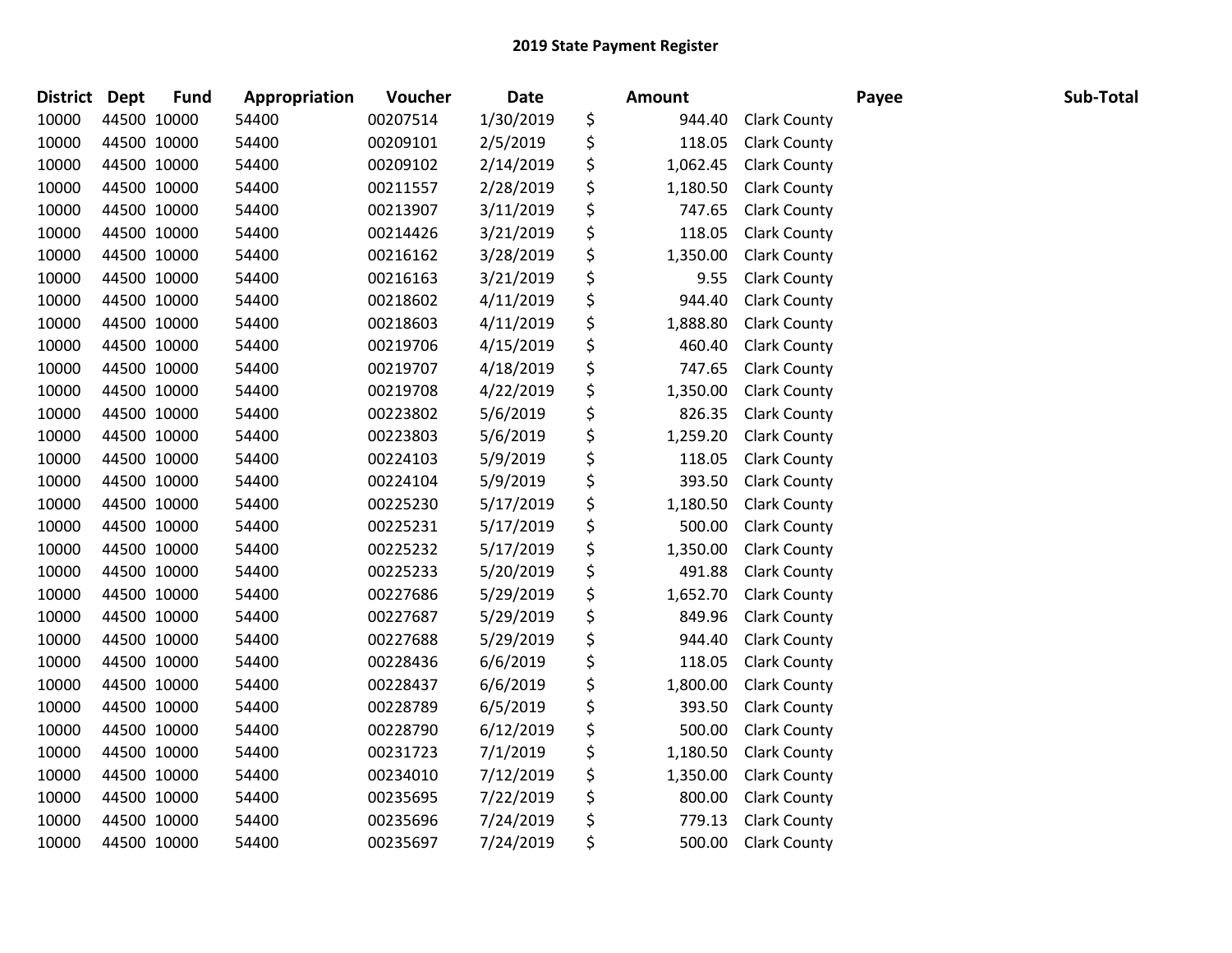| <b>District Dept</b> |             | <b>Fund</b> | Appropriation | Voucher  | <b>Date</b> | <b>Amount</b>  |                     | Payee | Sub-Total |
|----------------------|-------------|-------------|---------------|----------|-------------|----------------|---------------------|-------|-----------|
| 10000                | 44500 10000 |             | 54400         | 00236666 | 7/25/2019   | \$<br>956.21   | <b>Clark County</b> |       |           |
| 10000                | 44500 10000 |             | 54400         | 00236667 | 7/31/2019   | \$<br>400.00   | <b>Clark County</b> |       |           |
| 10000                | 44500 10000 |             | 54400         | 00236668 | 8/1/2019    | \$<br>400.00   | <b>Clark County</b> |       |           |
| 10000                | 44500 10000 |             | 54400         | 00237444 | 8/2/2019    | \$<br>500.00   | <b>Clark County</b> |       |           |
| 10000                | 44500 10000 |             | 54400         | 00237445 | 8/5/2019    | \$<br>393.50   | <b>Clark County</b> |       |           |
| 10000                | 44500 10000 |             | 54400         | 00239353 | 8/15/2019   | \$<br>625.00   | <b>Clark County</b> |       |           |
| 10000                | 44500 10000 |             | 54400         | 00240454 | 8/15/2019   | \$<br>900.00   | <b>Clark County</b> |       |           |
| 10000                | 44500 10000 |             | 54400         | 00240455 | 8/21/2019   | \$<br>944.40   | <b>Clark County</b> |       |           |
| 10000                | 44500 10000 |             | 54400         | 00240868 | 8/26/2019   | \$<br>625.00   | <b>Clark County</b> |       |           |
| 10000                | 44500 10000 |             | 54400         | 00240869 | 8/26/2019   | \$<br>400.00   | <b>Clark County</b> |       |           |
| 10000                | 44500 10000 |             | 54400         | 00240870 | 8/26/2019   | \$<br>491.88   | <b>Clark County</b> |       |           |
| 10000                | 44500 10000 |             | 54400         | 00240871 | 8/26/2019   | \$<br>460.40   | <b>Clark County</b> |       |           |
| 10000                | 44500 10000 |             | 54400         | 00240872 | 8/26/2019   | \$<br>400.00   | <b>Clark County</b> |       |           |
| 10000                | 44500 10000 |             | 54400         | 00243179 | 9/9/2019    | \$<br>491.88   | <b>Clark County</b> |       |           |
| 10000                | 44500 10000 |             | 54400         | 00244743 | 9/11/2019   | \$<br>747.65   | <b>Clark County</b> |       |           |
| 10000                | 44500 10000 |             | 54400         | 00245425 | 9/18/2019   | \$<br>900.00   | <b>Clark County</b> |       |           |
| 10000                | 44500 10000 |             | 54400         | 00245426 | 9/19/2019   | \$<br>973.91   | <b>Clark County</b> |       |           |
| 10000                | 44500 10000 |             | 54400         | 00245427 | 9/19/2019   | \$<br>500.00   | <b>Clark County</b> |       |           |
| 10000                | 44500 10000 |             | 54400         | 00247463 | 9/26/2019   | \$<br>400.00   | <b>Clark County</b> |       |           |
| 10000                | 44500 10000 |             | 54400         | 00248872 | 9/30/2019   | \$<br>1,350.00 | <b>Clark County</b> |       |           |
| 10000                | 44500 10000 |             | 54400         | 00248873 | 9/30/2019   | \$<br>400.00   | <b>Clark County</b> |       |           |
| 10000                | 44500 10000 |             | 54400         | 00248874 | 9/30/2019   | \$<br>35.42    | <b>Clark County</b> |       |           |
| 10000                | 44500 10000 |             | 54400         | 00248875 | 9/30/2019   | \$<br>491.88   | <b>Clark County</b> |       |           |
| 10000                | 44500 10000 |             | 54400         | 00248876 | 9/30/2019   | \$<br>625.00   | <b>Clark County</b> |       |           |
| 10000                | 44500 10000 |             | 54400         | 00248877 | 9/30/2019   | \$<br>400.00   | <b>Clark County</b> |       |           |
| 10000                | 44500 10000 |             | 54400         | 00248878 | 9/30/2019   | \$<br>944.40   | <b>Clark County</b> |       |           |
| 10000                | 44500 10000 |             | 54400         | 00251004 | 10/10/2019  | \$<br>625.00   | <b>Clark County</b> |       |           |
| 10000                | 44500 10000 |             | 54400         | 00252264 | 10/21/2019  | \$<br>625.00   | <b>Clark County</b> |       |           |
| 10000                | 44500 10000 |             | 54400         | 00252265 | 10/21/2019  | \$<br>400.00   | <b>Clark County</b> |       |           |
| 10000                | 44500 10000 |             | 54400         | 00252266 | 10/21/2019  | \$<br>393.50   | <b>Clark County</b> |       |           |
| 10000                | 44500 10000 |             | 54400         | 00252267 | 10/21/2019  | \$<br>1,350.00 | <b>Clark County</b> |       |           |
| 10000                | 44500 10000 |             | 54400         | 00254831 | 11/1/2019   | \$<br>400.00   | <b>Clark County</b> |       |           |
| 10000                | 44500 10000 |             | 54400         | 00254832 | 11/1/2019   | \$<br>625.00   | <b>Clark County</b> |       |           |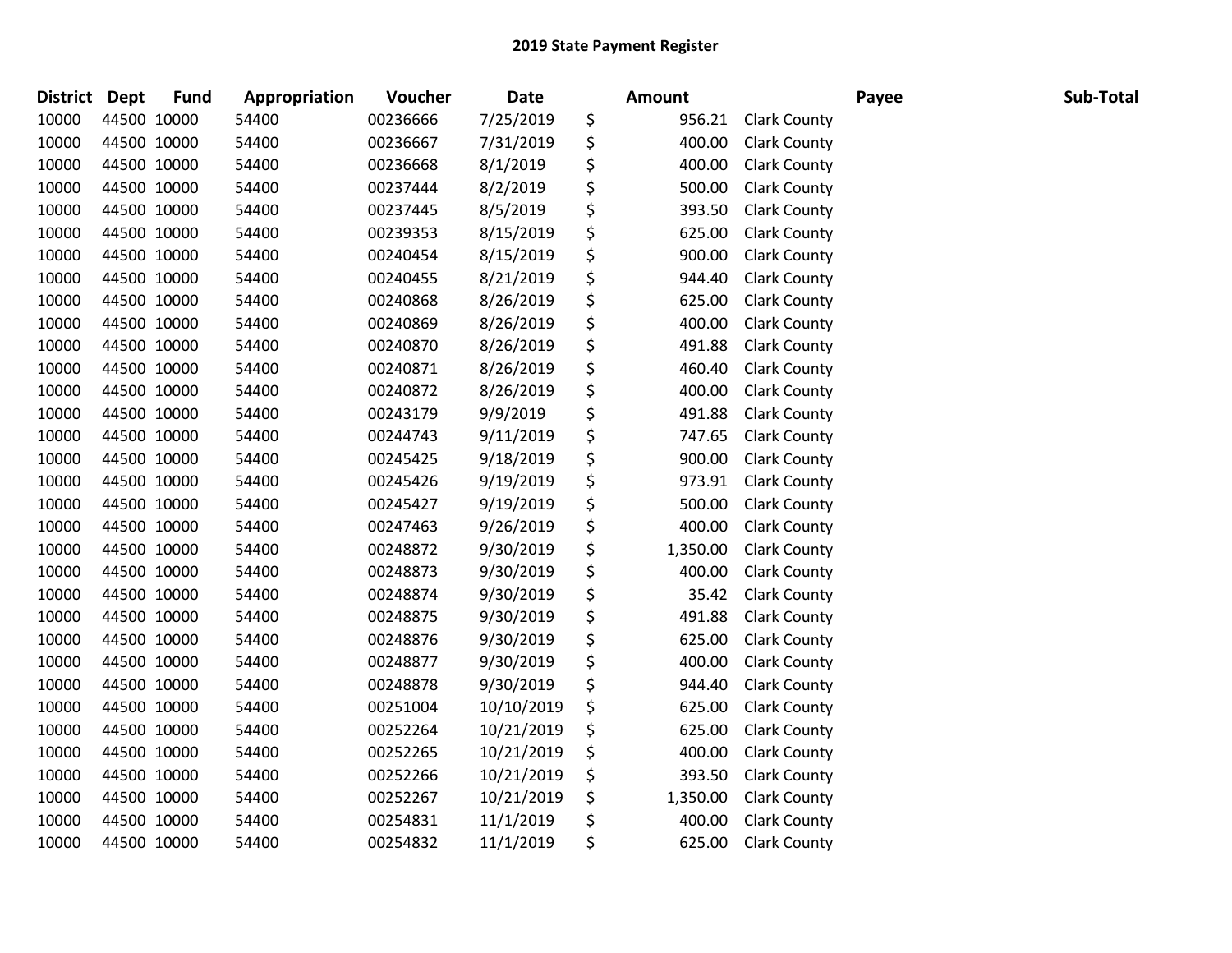| <b>District</b> | <b>Dept</b> | <b>Fund</b> | Appropriation                                                         | Voucher  | <b>Date</b> | Amount          |                        | Payee | Sub-Total |
|-----------------|-------------|-------------|-----------------------------------------------------------------------|----------|-------------|-----------------|------------------------|-------|-----------|
| 10000           | 44500 10000 |             | 54400                                                                 | 00257504 | 11/18/2019  | \$<br>393.50    | <b>Clark County</b>    |       |           |
| 10000           |             | 44500 10000 | 54400                                                                 | 00262350 | 12/16/2019  | \$<br>393.50    | <b>Clark County</b>    |       |           |
| 10000           |             | 44500 10000 | 54400                                                                 | 00264145 | 12/26/2019  | \$<br>900.00    | <b>Clark County</b>    |       |           |
| 10000           |             | 44500 10000 | 54400                                                                 | 00265243 | 12/26/2019  | \$<br>104.36    | <b>Clark County</b>    |       |           |
| 10000           | 44500 10000 |             | 54400                                                                 | 00265244 | 12/26/2019  | \$<br>174.80    | <b>Clark County</b>    |       |           |
| 10000           |             |             | Dept of Workforce Development - - Title Ib Aids Federal Prf Total     |          |             |                 |                        | \$    | 58,322.44 |
| 10000           |             |             | Dept of Workforce Development - - Wc Ops Uninsured Emplyr Admin       |          |             |                 |                        |       |           |
| 10000           |             | 44500 22700 | 17700                                                                 | 00213635 | 3/5/2019    | \$<br>5.00      | <b>Clark County</b>    |       |           |
| 10000           |             | 44500 22700 | 17700                                                                 | 00213637 | 3/5/2019    | \$<br>15.00     | <b>Clark County</b>    |       |           |
| 10000           |             | 44500 22700 | 17700                                                                 | 00241653 | 8/19/2019   | \$<br>30.00     | <b>Clark County</b>    |       |           |
| 10000           |             | 44500 22700 | 17700                                                                 | 00241654 | 8/19/2019   | \$<br>25.00     | <b>Clark County</b>    |       |           |
| 10000           |             |             | Dept of Workforce Development - - Wc Ops Uninsured Emplyr Admin Total |          |             |                 |                        | \$    | 75.00     |
| 10000           |             |             | Department of Justice - - Legal Expenses                              |          |             |                 |                        |       |           |
| 10000           |             | 45500 10000 | 10400                                                                 | 00058044 | 1/9/2019    | \$              | 150.00 Clark County    |       |           |
| 10000           |             |             | Department of Justice - - Legal Expenses Total                        |          |             |                 |                        | \$    | 150.00    |
| 10000           |             |             | Department of Justice - - Officer Training Reimbursement              |          |             |                 |                        |       |           |
| 10000           |             | 45500 10000 | 20200                                                                 | 00061351 | 3/15/2019   | \$<br>2,700.59  | <b>Clark County</b>    |       |           |
| 10000           |             |             | Department of Justice - - Officer Training Reimbursement Total        |          |             |                 |                        | \$    | 2,700.59  |
| 10000           |             |             | Department of Justice - - Crime Laboratories, Dna                     |          |             |                 |                        |       |           |
| 10000           |             | 45500 10000 | 22100                                                                 | 00068525 | 7/22/2019   | \$<br>1,270.00  | <b>Clark County</b>    |       |           |
| 10000           |             |             | Department of Justice - - Crime Laboratories, Dna Total               |          |             |                 |                        | \$    | 1,270.00  |
| 10000           |             |             | Department of Justice - - Law Enforcement Train, Local                |          |             |                 |                        |       |           |
| 10000           |             | 45500 10000 | 23100                                                                 | 00072525 | 10/9/2019   | \$              | 7,680.00 Clark County  |       |           |
| 10000           |             |             | Department of Justice - - Law Enforcement Train, Local Total          |          |             |                 |                        | \$    | 7,680.00  |
| 10000           |             |             | Department of Justice - - Internet Crimes Against Childr              |          |             |                 |                        |       |           |
| 10000           |             | 45500 10000 | 28400                                                                 | 00069044 | 7/29/2019   | \$<br>1,192.84  | <b>Clark County</b>    |       |           |
| 10000           |             |             | Department of Justice - - Internet Crimes Against Childr Total        |          |             |                 |                        | \$    | 1,192.84  |
| 10000           |             |             | Department of Justice - - Crime Victim Witness Assist                 |          |             |                 |                        |       |           |
| 10000           |             | 45500 10000 | 53200                                                                 | 00068309 | 7/18/2019   | \$              | 13,920.07 Clark County |       |           |
| 10000           |             |             | Department of Justice - - Crime Victim Witness Assist Total           |          |             |                 |                        | \$    | 13,920.07 |
| 10000           |             |             | Department of Justice - - County Reimb Victim-Witness                 |          |             |                 |                        |       |           |
| 10000           |             | 45500 10000 | 53900                                                                 | 00060550 | 2/28/2019   | \$<br>17,488.33 | <b>Clark County</b>    |       |           |
| 10000           |             |             | Department of Justice - - County Reimb Victim-Witness Total           |          |             |                 |                        | \$    | 17,488.33 |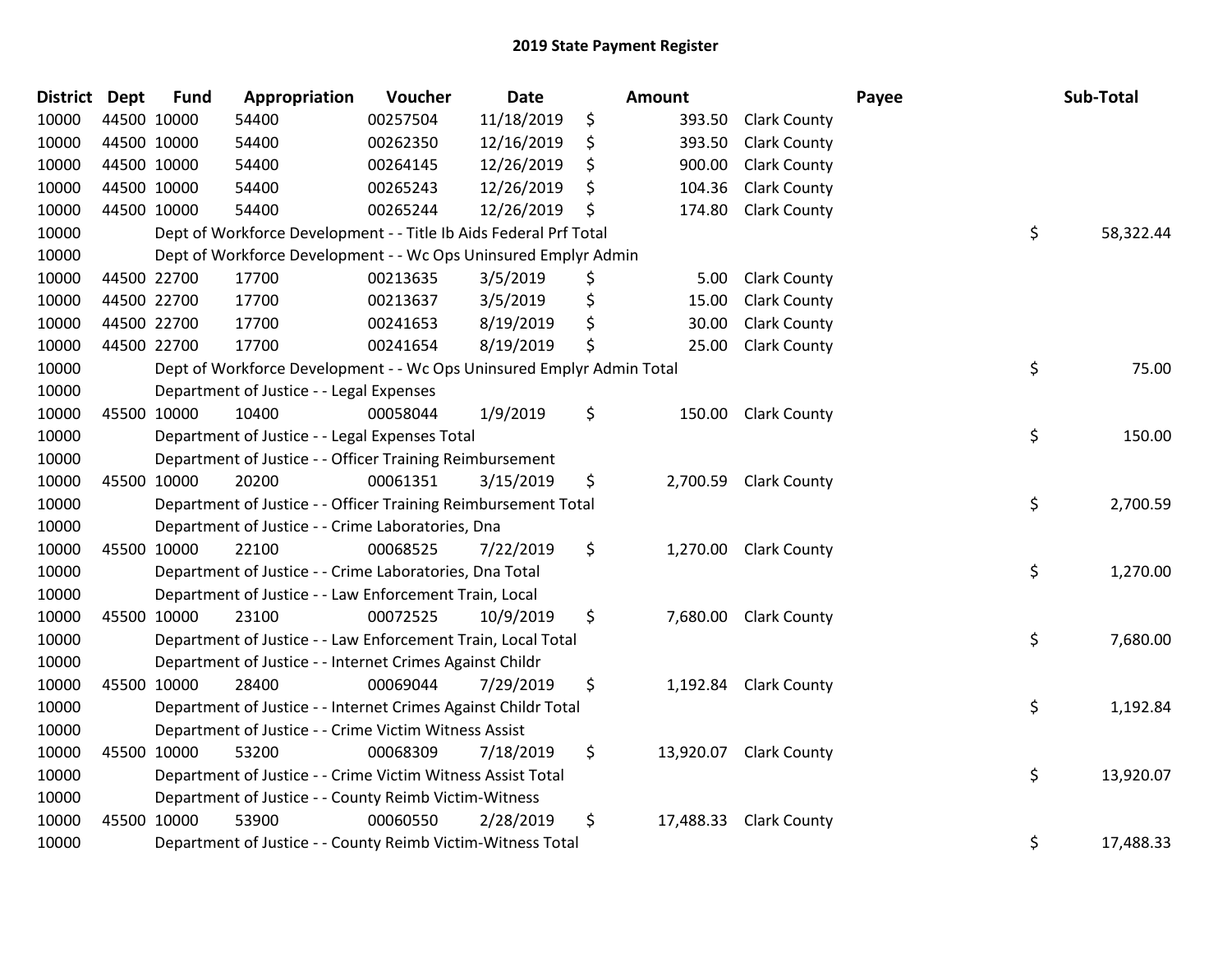| <b>District Dept</b> |             | <b>Fund</b> | Appropriation                                                          | Voucher  | Date       | Amount          |                     | Payee | Sub-Total       |
|----------------------|-------------|-------------|------------------------------------------------------------------------|----------|------------|-----------------|---------------------|-------|-----------------|
| 10000                |             |             | Department of Military Affairs - - Army Repair And Maintenance         |          |            |                 |                     |       |                 |
| 10000                |             | 46500 10000 | 10200                                                                  | 00054179 | 1/8/2019   | \$<br>563.00    | <b>Clark County</b> |       |                 |
| 10000                |             | 46500 10000 | 10200                                                                  | 00056124 | 2/15/2019  | \$<br>563.00    | <b>Clark County</b> |       |                 |
| 10000                |             | 46500 10000 | 10200                                                                  | 00057697 | 3/15/2019  | \$<br>563.00    | <b>Clark County</b> |       |                 |
| 10000                |             | 46500 10000 | 10200                                                                  | 00058351 | 4/25/2019  | \$<br>563.00    | <b>Clark County</b> |       |                 |
| 10000                |             | 46500 10000 | 10200                                                                  | 00060069 | 5/10/2019  | \$<br>563.00    | <b>Clark County</b> |       |                 |
| 10000                |             | 46500 10000 | 10200                                                                  | 00060920 | 6/5/2019   | \$<br>563.00    | <b>Clark County</b> |       |                 |
| 10000                |             | 46500 10000 | 10200                                                                  | 00063433 | 7/12/2019  | \$<br>563.00    | <b>Clark County</b> |       |                 |
| 10000                |             | 46500 10000 | 10200                                                                  | 00064285 | 8/9/2019   | \$<br>563.00    | <b>Clark County</b> |       |                 |
| 10000                |             | 46500 10000 | 10200                                                                  | 00065640 | 9/5/2019   | \$<br>563.00    | <b>Clark County</b> |       |                 |
| 10000                |             | 46500 10000 | 10200                                                                  | 00066982 | 10/10/2019 | \$<br>563.00    | <b>Clark County</b> |       |                 |
| 10000                | 46500 10000 |             | 10200                                                                  | 00068471 | 11/7/2019  | \$<br>563.00    | <b>Clark County</b> |       |                 |
| 10000                |             | 46500 10000 | 10200                                                                  | 00069810 | 12/6/2019  | \$<br>563.00    | <b>Clark County</b> |       |                 |
| 10000                |             |             | Department of Military Affairs - - Army Repair And Maintenance Total   |          |            |                 |                     |       | \$<br>6,756.00  |
| 10000                |             |             | Department of Military Affairs - - Federal Aid-Service Contracts       |          |            |                 |                     |       |                 |
| 10000                |             | 46500 10000 | 14100                                                                  | 00054179 | 1/8/2019   | \$<br>563.00    | <b>Clark County</b> |       |                 |
| 10000                |             | 46500 10000 | 14100                                                                  | 00056124 | 2/15/2019  | \$<br>563.00    | <b>Clark County</b> |       |                 |
| 10000                |             | 46500 10000 | 14100                                                                  | 00057697 | 3/15/2019  | \$<br>563.00    | <b>Clark County</b> |       |                 |
| 10000                |             | 46500 10000 | 14100                                                                  | 00058351 | 4/25/2019  | \$<br>563.00    | <b>Clark County</b> |       |                 |
| 10000                |             | 46500 10000 | 14100                                                                  | 00060069 | 5/10/2019  | \$<br>563.00    | <b>Clark County</b> |       |                 |
| 10000                |             | 46500 10000 | 14100                                                                  | 00060920 | 6/5/2019   | \$<br>563.00    | <b>Clark County</b> |       |                 |
| 10000                |             | 46500 10000 | 14100                                                                  | 00063433 | 7/12/2019  | \$<br>563.00    | <b>Clark County</b> |       |                 |
| 10000                |             | 46500 10000 | 14100                                                                  | 00064285 | 8/9/2019   | \$<br>563.00    | Clark County        |       |                 |
| 10000                |             | 46500 10000 | 14100                                                                  | 00065640 | 9/5/2019   | \$<br>563.00    | Clark County        |       |                 |
| 10000                |             | 46500 10000 | 14100                                                                  | 00066982 | 10/10/2019 | \$<br>563.00    | <b>Clark County</b> |       |                 |
| 10000                |             | 46500 10000 | 14100                                                                  | 00068471 | 11/7/2019  | \$<br>563.00    | <b>Clark County</b> |       |                 |
| 10000                |             | 46500 10000 | 14100                                                                  | 00069810 | 12/6/2019  | \$<br>563.00    | <b>Clark County</b> |       |                 |
| 10000                |             |             | Department of Military Affairs - - Federal Aid-Service Contracts Total |          |            |                 |                     |       | \$<br>6,756.00  |
| 10000                |             |             | Department of Military Affairs - - Federal Aid, Local Assistance       |          |            |                 |                     |       |                 |
| 10000                |             | 46500 10000 | 34200                                                                  | 00055522 | 1/31/2019  | \$<br>22,308.10 | <b>Clark County</b> |       |                 |
| 10000                |             | 46500 10000 | 34200                                                                  | 00066706 | 9/16/2019  | \$<br>466.26    | <b>Clark County</b> |       |                 |
| 10000                |             | 46500 10000 | 34200                                                                  | 00070994 | 12/19/2019 | \$<br>44,435.49 | <b>Clark County</b> |       |                 |
| 10000                |             |             | Department of Military Affairs - - Federal Aid, Local Assistance Total |          |            |                 |                     |       | \$<br>67,209.85 |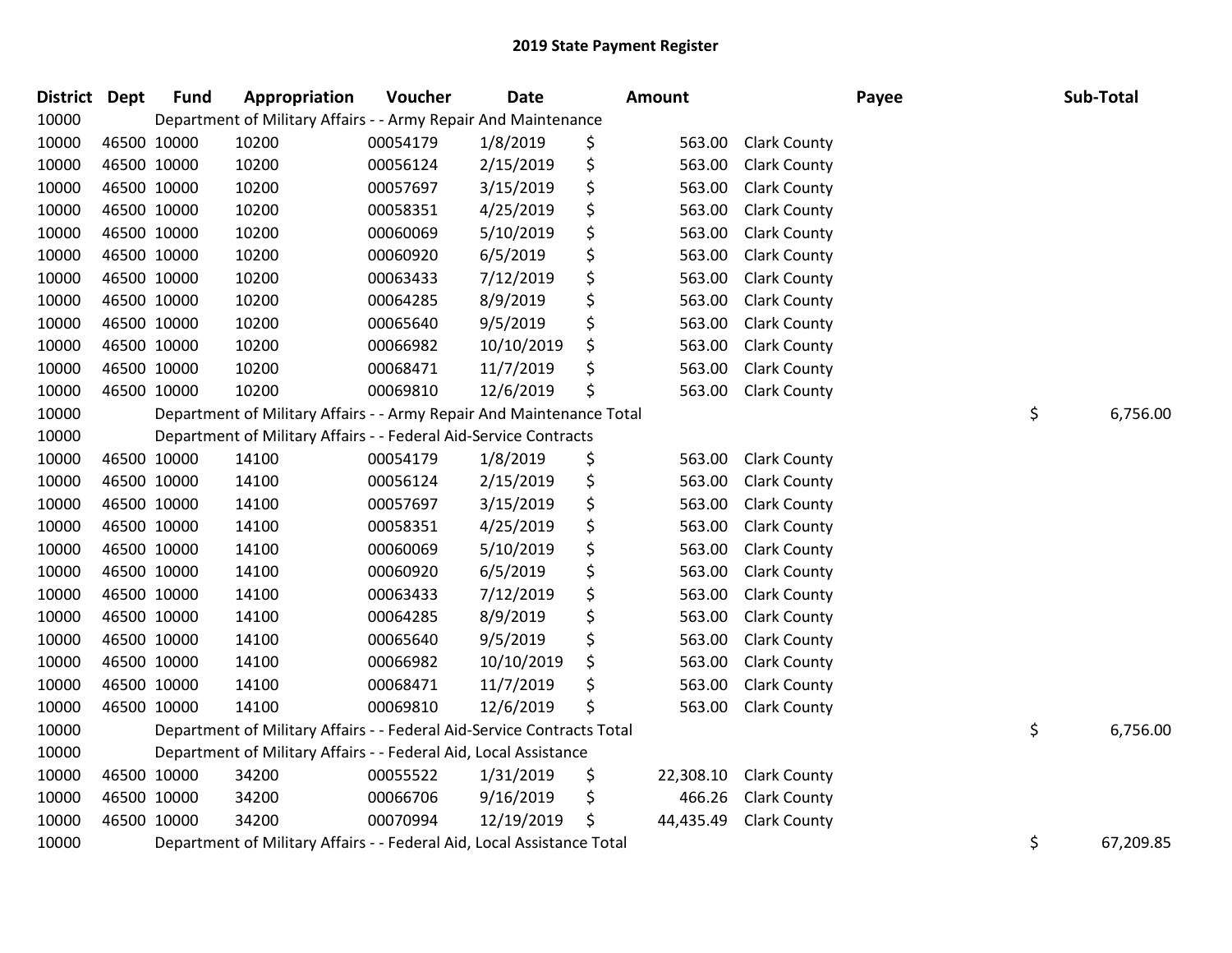| District Dept | <b>Fund</b> | Appropriation                                                           | Voucher  | <b>Date</b> | <b>Amount</b>    |                       | Payee | Sub-Total        |
|---------------|-------------|-------------------------------------------------------------------------|----------|-------------|------------------|-----------------------|-------|------------------|
| 10000         |             | Department of Military Affairs - - St Emerg Response Bd Grant Pif       |          |             |                  |                       |       |                  |
| 10000         | 46500 27200 | 36400                                                                   | 00055464 | 1/31/2019   | \$               | 5,546.04 Clark County |       |                  |
| 10000         |             | Department of Military Affairs - - St Emerg Response Bd Grant Pif Total |          |             |                  |                       |       | \$<br>5,546.04   |
| 10000         |             | Department of Veterans Affairs - - Grants To Counties                   |          |             |                  |                       |       |                  |
| 10000         | 48500 15200 | 12700                                                                   | 00060672 | 2/22/2019   | \$<br>1,000.00   | <b>Clark County</b>   |       |                  |
| 10000         |             | Department of Veterans Affairs - - Grants To Counties Total             |          |             |                  |                       |       | \$<br>1,000.00   |
| 10000         |             | Department of Veterans Affairs - - County Grants                        |          |             |                  |                       |       |                  |
| 10000         | 48500 58200 | 26700                                                                   | 00060672 | 2/22/2019   | \$<br>4,500.00   | <b>Clark County</b>   |       |                  |
| 10000         |             | Department of Veterans Affairs - - County Grants Total                  |          |             |                  |                       |       | \$<br>4,500.00   |
| 10000         |             | Department of Veterans Affairs - - County Grants                        |          |             |                  |                       |       |                  |
| 10000         | 48500 58300 | 37000                                                                   | 00060672 | 2/22/2019   | \$<br>4,500.00   | <b>Clark County</b>   |       |                  |
| 10000         |             | Department of Veterans Affairs - - County Grants Total                  |          |             |                  |                       |       | \$<br>4,500.00   |
| 10000         |             | Department of Administration - - Federal Aid                            |          |             |                  |                       |       |                  |
| 10000         | 50500 10000 | 14200                                                                   | 00106203 | 7/31/2019   | \$<br>100,000.00 | <b>Clark County</b>   |       |                  |
| 10000         |             | Department of Administration - - Federal Aid Total                      |          |             |                  |                       |       | \$<br>100,000.00 |
| 10000         |             | Department of Administration - - Federal Aid, Local Assistance          |          |             |                  |                       |       |                  |
| 10000         | 50500 10000 | 15500                                                                   | 00095311 | 1/16/2019   | \$<br>2,628.00   | <b>Clark County</b>   |       |                  |
| 10000         | 50500 10000 | 15500                                                                   | 00098888 | 3/15/2019   | \$<br>4,109.00   | <b>Clark County</b>   |       |                  |
| 10000         | 50500 10000 | 15500                                                                   | 00099643 | 3/29/2019   | \$<br>3,438.00   | <b>Clark County</b>   |       |                  |
| 10000         | 50500 10000 | 15500                                                                   | 00100670 | 4/16/2019   | \$<br>4,705.00   | <b>Clark County</b>   |       |                  |
| 10000         | 50500 10000 | 15500                                                                   | 00102314 | 5/15/2019   | \$<br>5,557.00   | <b>Clark County</b>   |       |                  |
| 10000         | 50500 10000 | 15500                                                                   | 00104163 | 6/17/2019   | \$<br>5,410.00   | <b>Clark County</b>   |       |                  |
| 10000         | 50500 10000 | 15500                                                                   | 00105866 | 7/17/2019   | \$<br>4,495.00   | <b>Clark County</b>   |       |                  |
| 10000         | 50500 10000 | 15500                                                                   | 00106500 | 7/30/2019   | \$<br>1,850.00   | <b>Clark County</b>   |       |                  |
| 10000         |             | Department of Administration - - Federal Aid, Local Assistance Total    |          |             |                  |                       |       | \$<br>32,192.00  |
| 10000         |             | Department of Administration - - Low-Income Assistance Grants           |          |             |                  |                       |       |                  |
| 10000         | 50500 23500 | 37100                                                                   | 00095311 | 1/16/2019   | \$<br>6,662.00   | <b>Clark County</b>   |       |                  |
| 10000         | 50500 23500 | 37100                                                                   | 00098888 | 3/15/2019   | \$<br>7,499.00   | <b>Clark County</b>   |       |                  |
| 10000         | 50500 23500 | 37100                                                                   | 00099643 | 3/29/2019   | \$<br>1,357.00   | <b>Clark County</b>   |       |                  |
| 10000         | 50500 23500 | 37100                                                                   | 00100670 | 4/16/2019   | \$<br>1,110.00   | <b>Clark County</b>   |       |                  |
| 10000         | 50500 23500 | 37100                                                                   | 00102314 | 5/15/2019   | \$<br>415.00     | <b>Clark County</b>   |       |                  |
| 10000         | 50500 23500 | 37100                                                                   | 00110011 | 10/1/2019   | \$<br>2,738.00   | <b>Clark County</b>   |       |                  |
| 10000         | 50500 23500 | 37100                                                                   | 00113495 | 12/2/2019   | \$<br>12,830.00  | <b>Clark County</b>   |       |                  |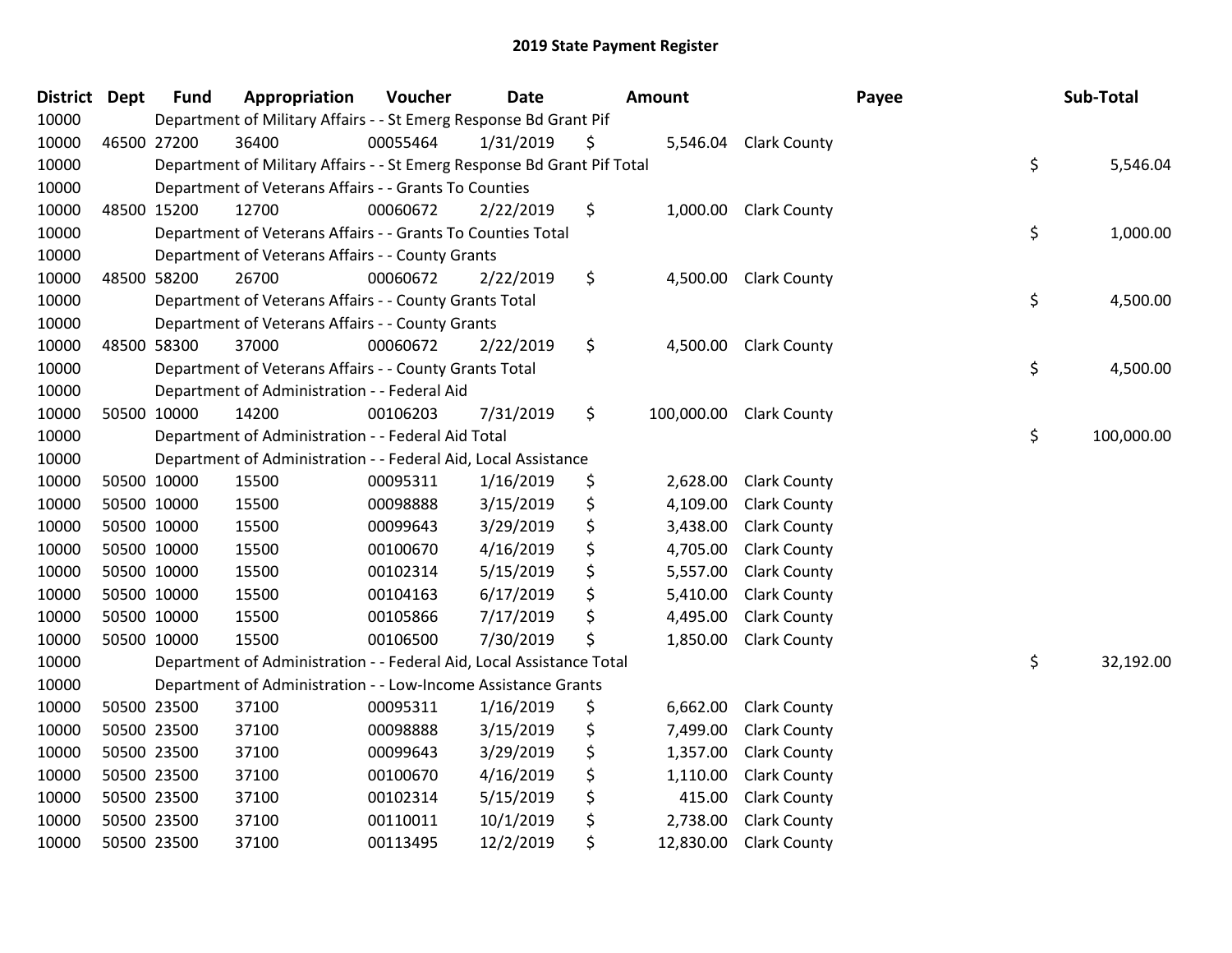| District Dept |             | <b>Fund</b> | Appropriation                                                         | Voucher  | <b>Date</b> | <b>Amount</b>   |                     | Payee | Sub-Total        |
|---------------|-------------|-------------|-----------------------------------------------------------------------|----------|-------------|-----------------|---------------------|-------|------------------|
| 10000         |             |             | Department of Administration - - Low-Income Assistance Grants Total   |          |             |                 |                     |       | \$<br>32,611.00  |
| 10000         |             |             | Department of Administration - - Land Information Program; Loca       |          |             |                 |                     |       |                  |
| 10000         |             | 50500 26900 | 17300                                                                 | 00095049 | 1/17/2019   | \$<br>1,000.00  | <b>Clark County</b> |       |                  |
| 10000         |             | 50500 26900 | 17300                                                                 | 00097022 | 2/26/2019   | \$<br>53,688.00 | <b>Clark County</b> |       |                  |
| 10000         |             | 50500 26900 | 17300                                                                 | 00099321 | 3/21/2019   | \$<br>25,000.00 | <b>Clark County</b> |       |                  |
| 10000         |             | 50500 26900 | 17300                                                                 | 00107148 | 8/19/2019   | \$<br>25,000.00 | <b>Clark County</b> |       |                  |
| 10000         |             |             | Department of Administration - - Land Information Program; Loca Total |          |             |                 |                     |       | \$<br>104,688.00 |
| 10000         |             |             | Public Defender Board - - Transcript, Discovery And Int               |          |             |                 |                     |       |                  |
| 10000         |             | 55000 10000 | 10600                                                                 | 00180339 | 2/8/2019    | \$<br>4.00      | <b>Clark County</b> |       |                  |
| 10000         |             | 55000 10000 | 10600                                                                 | 00180534 | 2/7/2019    | \$<br>53.00     | <b>Clark County</b> |       |                  |
| 10000         |             | 55000 10000 | 10600                                                                 | 00189646 | 4/3/2019    | \$<br>85.00     | <b>Clark County</b> |       |                  |
| 10000         |             | 55000 10000 | 10600                                                                 | 00191521 | 4/18/2019   | \$<br>70.00     | <b>Clark County</b> |       |                  |
| 10000         | 55000 10000 |             | 10600                                                                 | 00193334 | 5/3/2019    | \$<br>85.00     | <b>Clark County</b> |       |                  |
| 10000         |             | 55000 10000 | 10600                                                                 | 00197388 | 5/30/2019   | \$<br>10.00     | <b>Clark County</b> |       |                  |
| 10000         |             | 55000 10000 | 10600                                                                 | 00197389 | 5/30/2019   | \$<br>15.00     | <b>Clark County</b> |       |                  |
| 10000         |             | 55000 10000 | 10600                                                                 | 00197390 | 5/30/2019   | \$<br>15.00     | <b>Clark County</b> |       |                  |
| 10000         |             | 55000 10000 | 10600                                                                 | 00197391 | 5/30/2019   | \$<br>5.00      | <b>Clark County</b> |       |                  |
| 10000         | 55000 10000 |             | 10600                                                                 | 00197392 | 5/30/2019   | \$<br>5.00      | <b>Clark County</b> |       |                  |
| 10000         |             | 55000 10000 | 10600                                                                 | 00197393 | 5/30/2019   | \$<br>15.00     | <b>Clark County</b> |       |                  |
| 10000         |             | 55000 10000 | 10600                                                                 | 00197394 | 5/30/2019   | \$<br>5.00      | <b>Clark County</b> |       |                  |
| 10000         |             | 55000 10000 | 10600                                                                 | 00197395 | 5/30/2019   | \$<br>10.00     | <b>Clark County</b> |       |                  |
| 10000         |             | 55000 10000 | 10600                                                                 | 00203970 | 7/1/2019    | \$<br>5.00      | <b>Clark County</b> |       |                  |
| 10000         | 55000 10000 |             | 10600                                                                 | 00203971 | 7/1/2019    | \$<br>15.00     | <b>Clark County</b> |       |                  |
| 10000         | 55000 10000 |             | 10600                                                                 | 00203972 | 7/1/2019    | \$<br>5.00      | <b>Clark County</b> |       |                  |
| 10000         |             | 55000 10000 | 10600                                                                 | 00203973 | 7/1/2019    | \$<br>5.00      | <b>Clark County</b> |       |                  |
| 10000         |             | 55000 10000 | 10600                                                                 | 00203974 | 7/1/2019    | \$<br>5.00      | <b>Clark County</b> |       |                  |
| 10000         |             | 55000 10000 | 10600                                                                 | 00203975 | 7/1/2019    | \$<br>5.00      | <b>Clark County</b> |       |                  |
| 10000         | 55000 10000 |             | 10600                                                                 | 00203976 | 7/1/2019    | \$<br>5.00      | <b>Clark County</b> |       |                  |
| 10000         |             | 55000 10000 | 10600                                                                 | 00206458 | 7/19/2019   | \$<br>65.00     | <b>Clark County</b> |       |                  |
| 10000         |             | 55000 10000 | 10600                                                                 | 00210057 | 8/20/2019   | \$<br>20.00     | <b>Clark County</b> |       |                  |
| 10000         |             | 55000 10000 | 10600                                                                 | 00210058 | 8/20/2019   | \$<br>5.00      | <b>Clark County</b> |       |                  |
| 10000         |             | 55000 10000 | 10600                                                                 | 00210059 | 8/20/2019   | \$<br>5.00      | <b>Clark County</b> |       |                  |
| 10000         |             | 55000 10000 | 10600                                                                 | 00210060 | 8/20/2019   | \$<br>5.00      | <b>Clark County</b> |       |                  |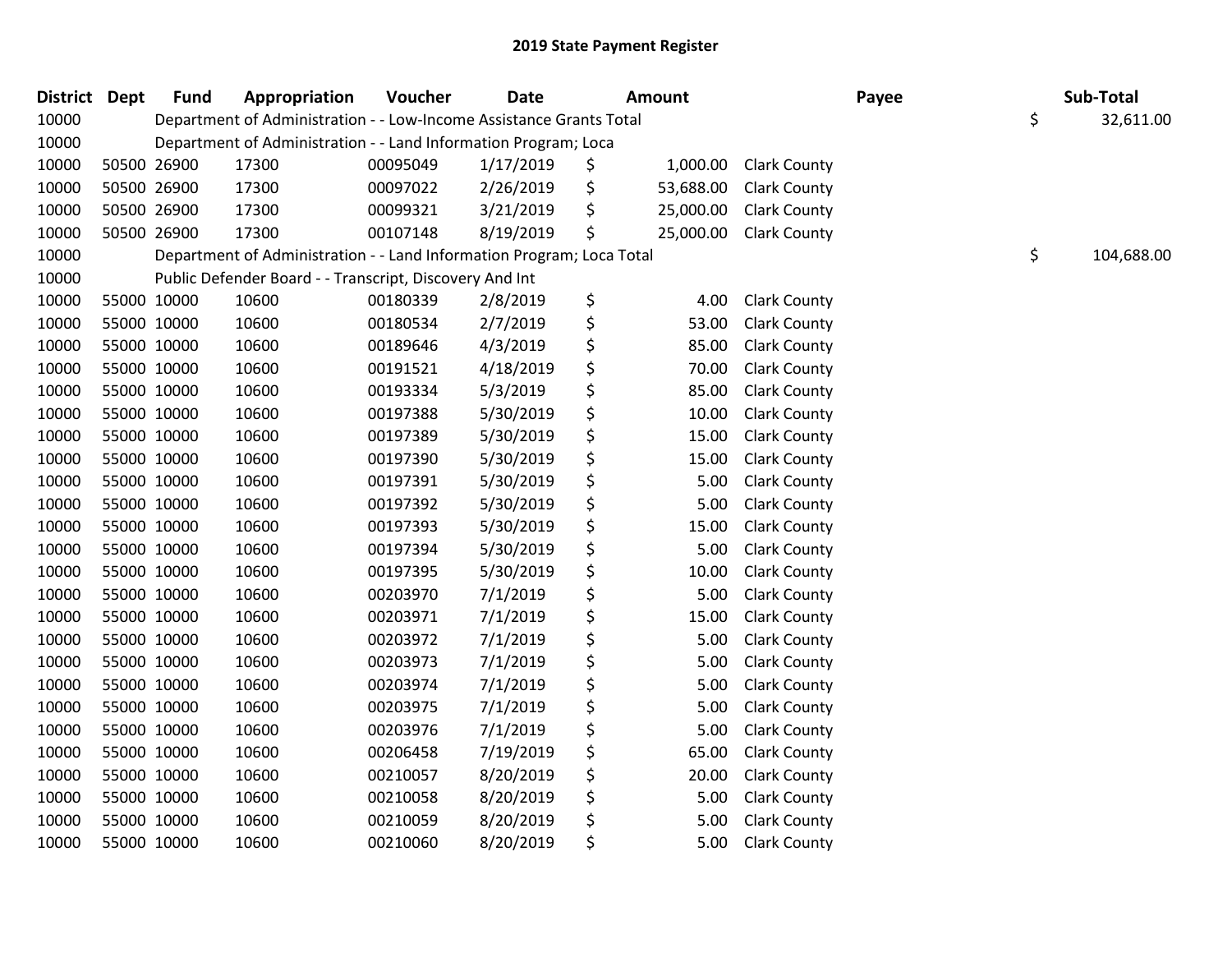| <b>District</b> | <b>Dept</b> | <b>Fund</b> | Appropriation                                                    | Voucher  | Date       |     | Amount       |                        | Payee | Sub-Total          |
|-----------------|-------------|-------------|------------------------------------------------------------------|----------|------------|-----|--------------|------------------------|-------|--------------------|
| 10000           | 55000 10000 |             | 10600                                                            | 00210061 | 8/20/2019  | \$  | 5.00         | <b>Clark County</b>    |       |                    |
| 10000           | 55000 10000 |             | 10600                                                            | 00213844 | 9/16/2019  | \$  | 5.00         | <b>Clark County</b>    |       |                    |
| 10000           | 55000 10000 |             | 10600                                                            | 00213845 | 9/16/2019  | \$  | 5.00         | <b>Clark County</b>    |       |                    |
| 10000           | 55000 10000 |             | 10600                                                            | 00213846 | 9/16/2019  | \$  | 30.00        | <b>Clark County</b>    |       |                    |
| 10000           | 55000 10000 |             | 10600                                                            | 00213847 | 9/16/2019  | \$  | 5.00         | <b>Clark County</b>    |       |                    |
| 10000           | 55000 10000 |             | 10600                                                            | 00213848 | 9/16/2019  | \$  | 5.00         | Clark County           |       |                    |
| 10000           | 55000 10000 |             | 10600                                                            | 00213849 | 9/16/2019  | \$  | 5.00         | <b>Clark County</b>    |       |                    |
| 10000           | 55000 10000 |             | 10600                                                            | 00213850 | 9/16/2019  | \$  | 5.00         | <b>Clark County</b>    |       |                    |
| 10000           | 55000 10000 |             | 10600                                                            | 00213851 | 9/16/2019  | \$  | 5.00         | <b>Clark County</b>    |       |                    |
| 10000           | 55000 10000 |             | 10600                                                            | 00216562 | 10/7/2019  | \$  | 55.00        | <b>Clark County</b>    |       |                    |
| 10000           | 55000 10000 |             | 10600                                                            | 00219275 | 10/28/2019 | \$  | 50.00        | <b>Clark County</b>    |       |                    |
| 10000           | 55000 10000 |             | 10600                                                            | 00226491 | 12/13/2019 | \$  | 65.00        | <b>Clark County</b>    |       |                    |
| 10000           |             |             | Public Defender Board - - Transcript, Discovery And Int Total    |          |            |     |              |                        |       | \$<br>762.00       |
| 10000           |             |             | Department of Revenue - - Warrants and Satisfactions             |          |            |     |              |                        |       |                    |
| 10000           | 56600 10000 |             | 10100                                                            | 00142609 | 8/9/2019   | \$  | 285.00       | <b>Clark County</b>    |       |                    |
| 10000           | 56600 10000 |             | 10100                                                            | 00152654 | 12/6/2019  | \$  | 210.50       | <b>Clark County</b>    |       |                    |
| 10000           |             |             | Department of Revenue - - Warrants and Satisfactions Total       |          |            |     |              |                        |       | \$<br>495.50       |
| 10000           |             |             | Circuit Courts - - Circuit Court Costs                           |          |            |     |              |                        |       |                    |
| 10000           | 62500 10000 |             | 10500                                                            | 00001213 | 1/17/2019  | \$  | 31,613.50    | <b>Clark County</b>    |       |                    |
| 10000           | 62500 10000 |             | 10500                                                            | 00001422 | 7/5/2019   | \$  | 3,617.00     | <b>Clark County</b>    |       |                    |
| 10000           | 62500 10000 |             | 10500                                                            | 00001523 | 8/1/2019   | \$  | 64,002.00    | <b>Clark County</b>    |       |                    |
| 10000           |             |             | Circuit Courts - - Circuit Court Costs Total                     |          |            |     |              |                        |       | \$<br>99,232.50    |
| 10000           |             |             | Shared Revenue and Tax Relief - - County And Municipal Aid       |          |            |     |              |                        |       |                    |
| 10000           | 83500 10000 |             | 10500                                                            | 00048518 | 7/22/2019  | \$  | 276,387.46   | <b>Clark County</b>    |       |                    |
| 10000           | 83500 10000 |             | 10500                                                            | 00052809 | 11/18/2019 | \$. | 1,566,195.61 | <b>Clark County</b>    |       |                    |
| 10000           |             |             | Shared Revenue and Tax Relief - - County And Municipal Aid Total |          |            |     |              |                        |       | \$<br>1,842,583.07 |
| 10000           |             |             | Shared Revenue and Tax Relief - - Exempt Computer Aid            |          |            |     |              |                        |       |                    |
| 10000           | 83500 10000 |             | 10900                                                            | 00045379 | 7/22/2019  | \$  |              | 16,736.18 Clark County |       |                    |
| 10000           |             |             | Shared Revenue and Tax Relief - - Exempt Computer Aid Total      |          |            |     |              |                        |       | \$<br>16,736.18    |
| 10000           |             |             | Shared Revenue and Tax Relief - - Utility Aid                    |          |            |     |              |                        |       |                    |
| 10000           | 83500 10000 |             | 11000                                                            | 00048518 | 7/22/2019  | \$  | 26,974.94    | <b>Clark County</b>    |       |                    |
| 10000           | 83500 10000 |             | 11000                                                            | 00052809 | 11/18/2019 | \$  | 178,893.68   | <b>Clark County</b>    |       |                    |
| 10000           |             |             | Shared Revenue and Tax Relief - - Utility Aid Total              |          |            |     |              |                        |       | \$<br>205,868.62   |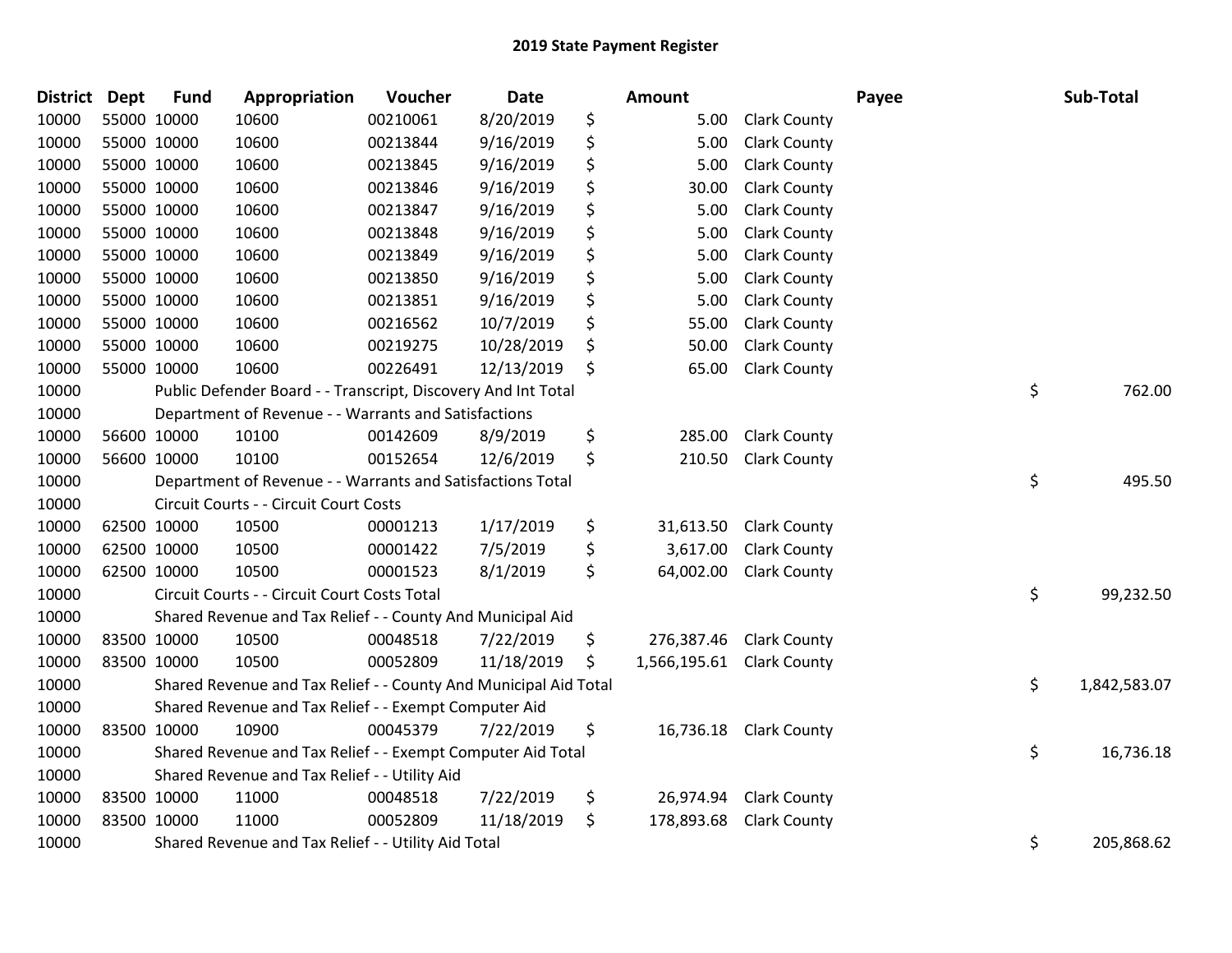| <b>District</b>    | Dept        | Fund        | Appropriation                                                         | <b>Voucher</b> | Date      |    | <b>Amount</b> |                     | Payee | Sub-Total     |
|--------------------|-------------|-------------|-----------------------------------------------------------------------|----------------|-----------|----|---------------|---------------------|-------|---------------|
| 10000              |             |             | Shared Revenue and Tax Relief - - Personal Property Aid               |                |           |    |               |                     |       |               |
| 10000              |             | 83500 10000 | 11100                                                                 | 00039902       | 5/6/2019  | \$ | 154,340.78    | <b>Clark County</b> |       |               |
| 10000              |             |             | Shared Revenue and Tax Relief - - Personal Property Aid Total         |                |           |    |               |                     |       | 154,340.78    |
| 10000              |             |             | Shared Revenue and Tax Relief - - School Lvy Tx/First Dollar Cr       |                |           |    |               |                     |       |               |
| 10000              | 83500 10000 |             | 30200                                                                 | 00045231       | 7/22/2019 | \$ | 3,436,223.99  | <b>Clark County</b> |       |               |
| 10000              |             | 83500 10000 | 30200                                                                 | 00048115       | 7/22/2019 | \$ | 937,028.03    | <b>Clark County</b> |       |               |
| 10000              |             |             | Shared Revenue and Tax Relief - - School Lvy Tx/First Dollar Cr Total |                |           |    |               |                     |       | 4,373,252.02  |
| 10000              |             |             | Shared Revenue and Tax Relief - - Lottery & Gaming Credit             |                |           |    |               |                     |       |               |
| 10000              |             | 83500 52100 | 36300                                                                 | 00038601       | 3/25/2019 | S. | 1,333,885.71  | <b>Clark County</b> |       |               |
| 10000              |             |             | Shared Revenue and Tax Relief - - Lottery & Gaming Credit Total       |                |           |    |               |                     |       | 1,333,885.71  |
| <b>10000 Total</b> |             |             |                                                                       |                |           |    |               |                     |       | 15,941,281.84 |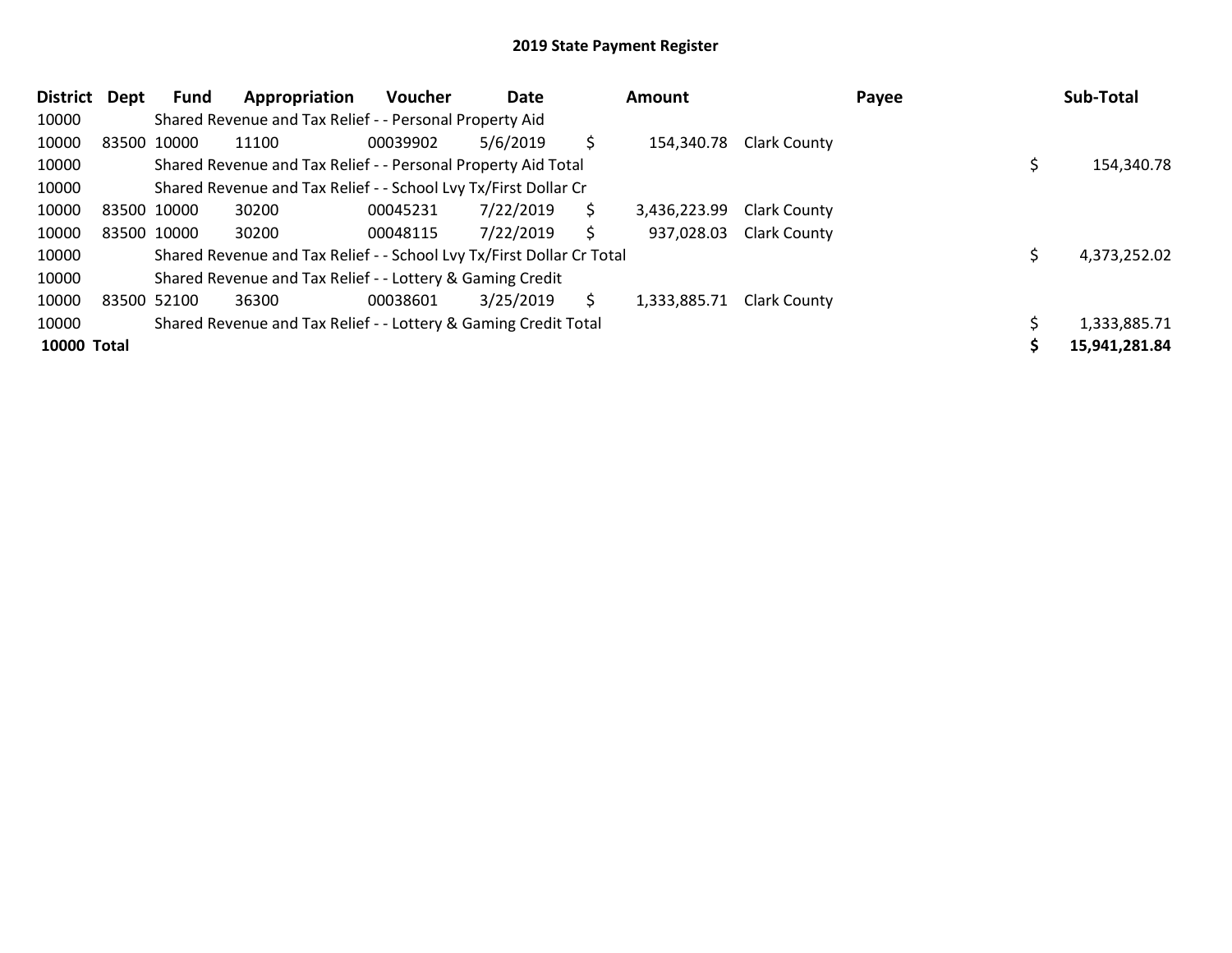| <b>District</b>    | <b>Dept</b> | <b>Fund</b> | Appropriation                                                       | Voucher  | <b>Date</b> | Amount          | Payee                    | Sub-Total        |
|--------------------|-------------|-------------|---------------------------------------------------------------------|----------|-------------|-----------------|--------------------------|------------------|
| 10002              |             |             | Dept of Safety & Prof Services - - Fire Dues Distribution           |          |             |                 |                          |                  |
| 10002              | 16500 10000 |             | 22500                                                               | 00031124 | 7/17/2019   | \$              | 1,976.29 Town Of Beaver  |                  |
| 10002              |             |             | Dept of Safety & Prof Services - - Fire Dues Distribution Total     |          |             |                 |                          | \$<br>1,976.29   |
| 10002              |             |             | Dept of Natural Resources - - Resaids - Cnty Forst, CI & Mfl        |          |             |                 |                          |                  |
| 10002              |             | 37000 21200 | 57100                                                               | 00332310 | 6/21/2019   | \$              | 102.26 Town Of Beaver    |                  |
| 10002              |             |             | Dept of Natural Resources - - Resaids - Cnty Forst, Cl & Mfl Total  |          |             |                 |                          | \$<br>102.26     |
| 10002              |             |             | Dept of Natural Resources - - Fin Asst For Responsible Units        |          |             |                 |                          |                  |
| 10002              | 37000 27400 |             | 67000                                                               | 00322914 | 5/22/2019   | \$              | 609.41 Town Of Beaver    |                  |
| 10002              |             |             | Dept of Natural Resources - - Fin Asst For Responsible Units Total  |          |             |                 |                          | \$<br>609.41     |
| 10002              |             |             | WI Dept of Transportation - - Trns Aids To Mnc.-Sf                  |          |             |                 |                          |                  |
| 10002              |             | 39500 21100 | 19100                                                               | 00336062 | 1/7/2019    | \$<br>37,172.84 | Town Of Beaver           |                  |
| 10002              | 39500 21100 |             | 19100                                                               | 00363378 | 4/1/2019    | \$<br>37,172.84 | Town Of Beaver           |                  |
| 10002              | 39500 21100 |             | 19100                                                               | 00401387 | 7/1/2019    | \$              | 37,172.84 Town Of Beaver |                  |
| 10002              | 39500 21100 |             | 19100                                                               | 00444205 | 10/7/2019   | \$              | 37,172.84 Town Of Beaver |                  |
| 10002              |             |             | WI Dept of Transportation - - Trns Aids To Mnc.-Sf Total            |          |             |                 |                          | \$<br>148,691.36 |
| 10002              |             |             | Department of Military Affairs - - Major Disaster Assist; Pif       |          |             |                 |                          |                  |
| 10002              |             | 46500 27200 | 36500                                                               | 00058306 | 3/26/2019   | \$              | 11,163.30 Town Of Beaver |                  |
| 10002              |             |             | Department of Military Affairs - - Major Disaster Assist; Pif Total |          |             |                 |                          | \$<br>11,163.30  |
| 10002              |             |             | Shared Revenue and Tax Relief - - County And Municipal Aid          |          |             |                 |                          |                  |
| 10002              |             | 83500 10000 | 10500                                                               | 00048474 | 7/22/2019   | \$              | 11,784.94 Town Of Beaver |                  |
| 10002              | 83500 10000 |             | 10500                                                               | 00052765 | 11/18/2019  | \$              | 66,781.34 Town Of Beaver |                  |
| 10002              |             |             | Shared Revenue and Tax Relief - - County And Municipal Aid Total    |          |             |                 |                          | \$<br>78,566.28  |
| 10002              |             |             | Shared Revenue and Tax Relief - - Exempt Computer Aid               |          |             |                 |                          |                  |
| 10002              | 83500 10000 |             | 10900                                                               | 00045649 | 7/22/2019   | \$<br>2.08      | Town Of Beaver           |                  |
| 10002              |             |             | Shared Revenue and Tax Relief - - Exempt Computer Aid Total         |          |             |                 |                          | \$<br>2.08       |
| 10002              |             |             | Shared Revenue and Tax Relief - - Personal Property Aid             |          |             |                 |                          |                  |
| 10002              | 83500 10000 |             | 11100                                                               | 00040173 | 5/6/2019    | \$<br>76.57     | Town Of Beaver           |                  |
| 10002              |             |             | Shared Revenue and Tax Relief - - Personal Property Aid Total       |          |             |                 |                          | \$<br>76.57      |
| <b>10002 Total</b> |             |             |                                                                     |          |             |                 |                          | \$<br>241,187.55 |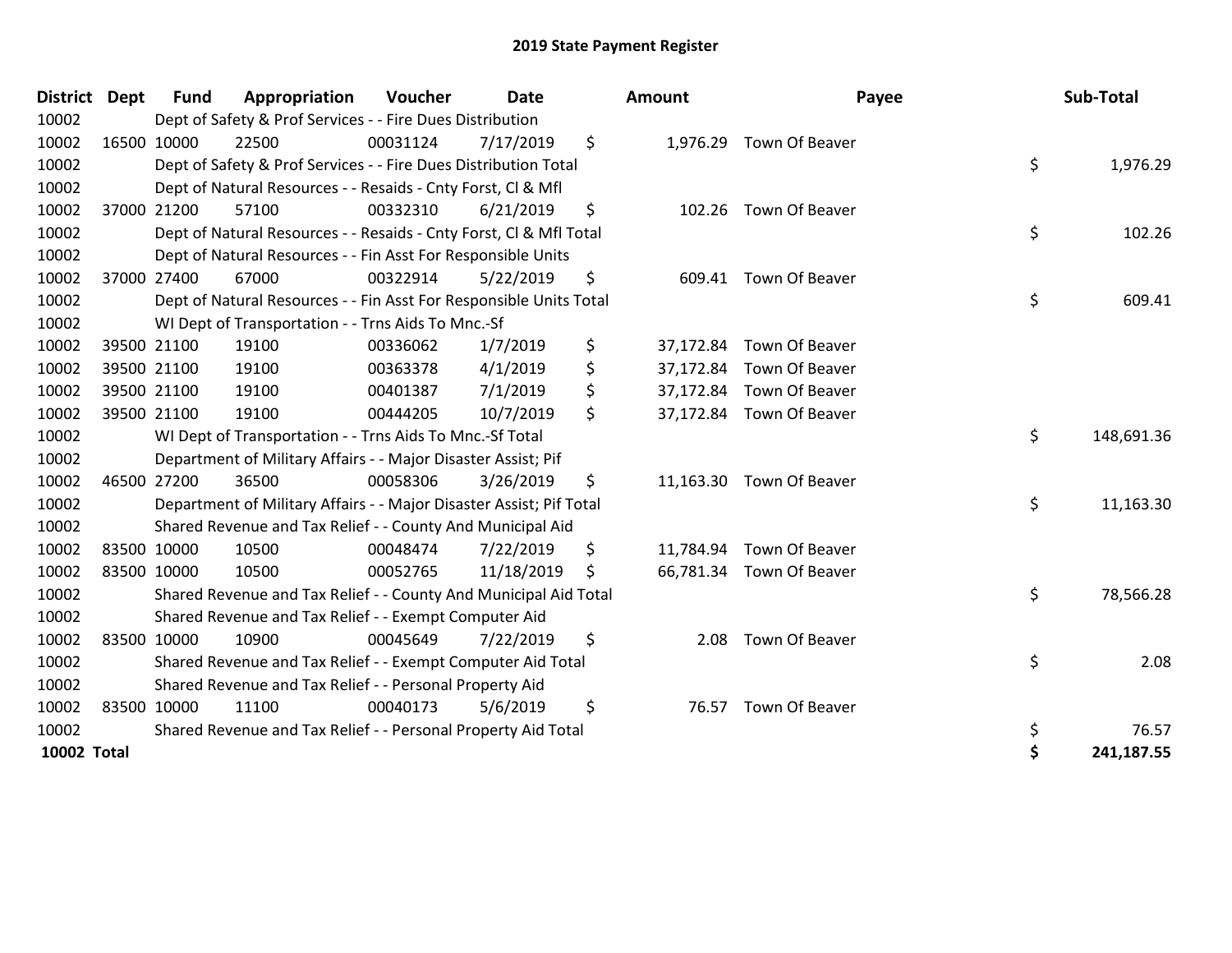| <b>District</b>    | Dept | <b>Fund</b> | Appropriation                                                      | Voucher  | <b>Date</b> |     | Amount    |                          | Payee | Sub-Total |
|--------------------|------|-------------|--------------------------------------------------------------------|----------|-------------|-----|-----------|--------------------------|-------|-----------|
| 10004              |      |             | Dept of Safety & Prof Services - - Fire Dues Distribution          |          |             |     |           |                          |       |           |
| 10004              |      | 16500 10000 | 22500                                                              | 00031626 | 7/18/2019   | \$  |           | 289.22 Town Of Butler    |       |           |
| 10004              |      |             | Dept of Safety & Prof Services - - Fire Dues Distribution Total    |          |             |     |           |                          | \$    | 289.22    |
| 10004              |      |             | Dept of Natural Resources - - Resaids - Cnty Forst, Cl & Mfl       |          |             |     |           |                          |       |           |
| 10004              |      | 37000 21200 | 57100                                                              | 00332311 | 6/21/2019   | \$  |           | 4,832.12 Town Of Butler  |       |           |
| 10004              |      |             | Dept of Natural Resources - - Resaids - Cnty Forst, Cl & Mfl Total |          |             |     |           |                          | \$    | 4,832.12  |
| 10004              |      |             | Dept of Natural Resources - - Fin Asst For Responsible Units       |          |             |     |           |                          |       |           |
| 10004              |      | 37000 27400 | 67000                                                              | 00322982 | 5/22/2019   | \$  |           | 336.01 Town Of Butler    |       |           |
| 10004              |      |             | Dept of Natural Resources - - Fin Asst For Responsible Units Total |          |             |     |           |                          | \$    | 336.01    |
| 10004              |      |             | WI Dept of Transportation - - Trns Aids To Mnc.-Sf                 |          |             |     |           |                          |       |           |
| 10004              |      | 39500 21100 | 19100                                                              | 00336063 | 1/7/2019    | \$  | 12,906.57 | Town Of Butler           |       |           |
| 10004              |      | 39500 21100 | 19100                                                              | 00363379 | 4/1/2019    | \$  | 12,906.57 | Town Of Butler           |       |           |
| 10004              |      | 39500 21100 | 19100                                                              | 00401388 | 7/1/2019    | \$  |           | 12,906.57 Town Of Butler |       |           |
| 10004              |      | 39500 21100 | 19100                                                              | 00444206 | 10/7/2019   | \$  | 12,906.58 | Town Of Butler           |       |           |
| 10004              |      |             | WI Dept of Transportation - - Trns Aids To Mnc.-Sf Total           |          |             |     |           |                          | \$    | 51,626.29 |
| 10004              |      |             | Elections Commission - - 2018 Hava Election Security               |          |             |     |           |                          |       |           |
| 10004              |      | 51000 22000 | 18200                                                              | 00002679 | 11/18/2019  | \$  | 1,200.00  | Town Of Butler           |       |           |
| 10004              |      |             | Elections Commission - - 2018 Hava Election Security Total         |          |             |     |           |                          | \$    | 1,200.00  |
| 10004              |      |             | Shared Revenue and Tax Relief - - County And Municipal Aid         |          |             |     |           |                          |       |           |
| 10004              |      | 83500 10000 | 10500                                                              | 00048475 | 7/22/2019   | \$  | 2,796.95  | Town Of Butler           |       |           |
| 10004              |      | 83500 10000 | 10500                                                              | 00052766 | 11/18/2019  | \$. |           | 15,849.37 Town Of Butler |       |           |
| 10004              |      |             | Shared Revenue and Tax Relief - - County And Municipal Aid Total   |          |             |     |           |                          | \$    | 18,646.32 |
| 10004              |      |             | Shared Revenue and Tax Relief - - Exempt Computer Aid              |          |             |     |           |                          |       |           |
| 10004              |      | 83500 10000 | 10900                                                              | 00045650 | 7/22/2019   | \$  | 1.03      | Town Of Butler           |       |           |
| 10004              |      |             | Shared Revenue and Tax Relief - - Exempt Computer Aid Total        |          |             |     |           |                          | \$    | 1.03      |
| 10004              |      |             | Shared Revenue and Tax Relief - - Personal Property Aid            |          |             |     |           |                          |       |           |
| 10004              |      | 83500 10000 | 11100                                                              | 00040174 | 5/6/2019    | \$  | 3.58      | Town Of Butler           |       |           |
| 10004              |      |             | Shared Revenue and Tax Relief - - Personal Property Aid Total      |          |             |     |           |                          | \$    | 3.58      |
| <b>10004 Total</b> |      |             |                                                                    |          |             |     |           |                          | \$    | 76,934.57 |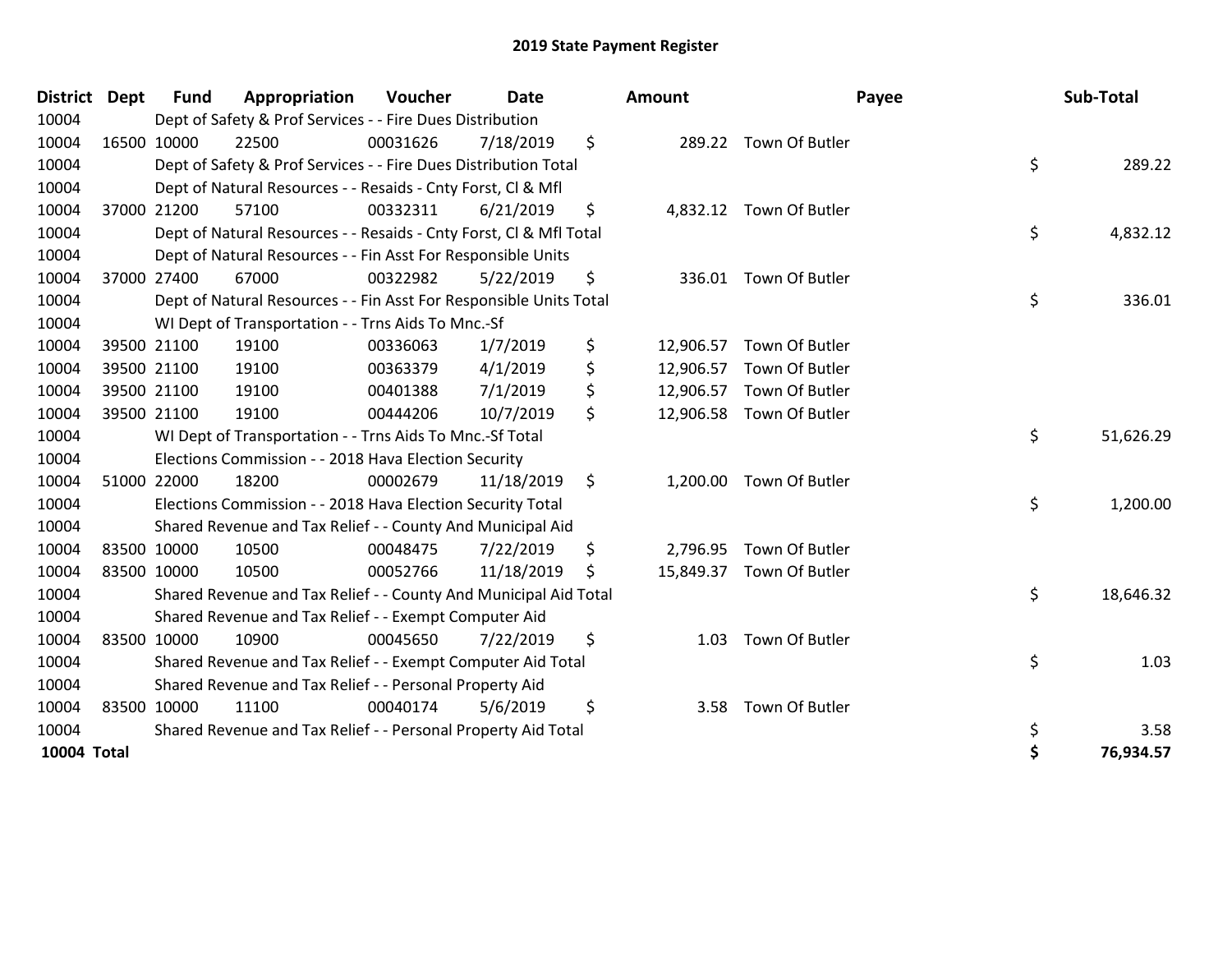| District Dept | <b>Fund</b> | Appropriation                                                        | Voucher  | <b>Date</b> |               | Amount    |                         | Payee | Sub-Total  |
|---------------|-------------|----------------------------------------------------------------------|----------|-------------|---------------|-----------|-------------------------|-------|------------|
| 10006         |             | Dept of Safety & Prof Services - - Fire Dues Distribution            |          |             |               |           |                         |       |            |
| 10006         | 16500 10000 | 22500                                                                | 00031170 | 7/17/2019   | \$            |           | 1,826.12 Town Of Colby  |       |            |
| 10006         |             | Dept of Safety & Prof Services - - Fire Dues Distribution Total      |          |             |               |           |                         | \$    | 1,826.12   |
| 10006         |             | Dept of Natural Resources - - Resaids - Cnty Forst, Cl & Mfl         |          |             |               |           |                         |       |            |
| 10006         | 37000 21200 | 57100                                                                | 00332312 | 6/21/2019   | \$            | 65.00     | Town Of Colby           |       |            |
| 10006         |             | Dept of Natural Resources - - Resaids - Cnty Forst, Cl & Mfl Total   |          |             |               |           |                         | \$    | 65.00      |
| 10006         |             | Dept of Natural Resources - - Fin Asst For Responsible Units         |          |             |               |           |                         |       |            |
| 10006         | 37000 27400 | 67000                                                                | 00323027 | 5/22/2019   | \$            |           | 1,566.35 Town Of Colby  |       |            |
| 10006         |             | Dept of Natural Resources - - Fin Asst For Responsible Units Total   |          |             |               |           |                         | \$    | 1,566.35   |
| 10006         |             | WI Dept of Transportation - - Trns Aids To Mnc.-Sf                   |          |             |               |           |                         |       |            |
| 10006         | 39500 21100 | 19100                                                                | 00336064 | 1/7/2019    | \$            | 27,915.46 | Town Of Colby           |       |            |
| 10006         | 39500 21100 | 19100                                                                | 00363380 | 4/1/2019    | \$            | 27,915.46 | Town Of Colby           |       |            |
| 10006         | 39500 21100 | 19100                                                                | 00401389 | 7/1/2019    | \$            |           | 27,915.46 Town Of Colby |       |            |
| 10006         | 39500 21100 | 19100                                                                | 00444207 | 10/7/2019   | \$            | 27,915.48 | Town Of Colby           |       |            |
| 10006         |             | WI Dept of Transportation - - Trns Aids To Mnc.-Sf Total             |          |             |               |           |                         | \$    | 111,661.86 |
| 10006         |             | WI Dept of Transportation - - Loc Rd Imp Prg St Fd                   |          |             |               |           |                         |       |            |
| 10006         | 39500 21100 | 27800                                                                | 00452946 | 10/25/2019  | $\ddot{\phi}$ |           | 50,000.00 Town Of Colby |       |            |
| 10006         |             | WI Dept of Transportation - - Loc Rd Imp Prg St Fd Total             |          |             |               |           |                         | \$    | 50,000.00  |
| 10006         |             | Department of Administration - - Hv Trans Ln Annual Impact Fee       |          |             |               |           |                         |       |            |
| 10006         | 50500 10000 | 17400                                                                | 00101080 | 5/1/2019    | \$            |           | 30,959.00 Town Of Colby |       |            |
| 10006         |             | Department of Administration - - Hv Trans Ln Annual Impact Fee Total |          |             |               |           |                         | \$    | 30,959.00  |
| 10006         |             | Shared Revenue and Tax Relief - - County And Municipal Aid           |          |             |               |           |                         |       |            |
| 10006         | 83500 10000 | 10500                                                                | 00048476 | 7/22/2019   | \$            |           | 8,419.00 Town Of Colby  |       |            |
| 10006         | 83500 10000 | 10500                                                                | 00052767 | 11/18/2019  | \$            |           | 47,707.67 Town Of Colby |       |            |
| 10006         |             | Shared Revenue and Tax Relief - - County And Municipal Aid Total     |          |             |               |           |                         | \$    | 56,126.67  |
| 10006         |             | Shared Revenue and Tax Relief - - Exempt Computer Aid                |          |             |               |           |                         |       |            |
| 10006         | 83500 10000 | 10900                                                                | 00045651 | 7/22/2019   | \$            |           | 13.51 Town Of Colby     |       |            |
| 10006         |             | Shared Revenue and Tax Relief - - Exempt Computer Aid Total          |          |             |               |           |                         | \$    | 13.51      |
| 10006         |             | Shared Revenue and Tax Relief - - Utility Aid                        |          |             |               |           |                         |       |            |
| 10006         | 83500 10000 | 11000                                                                | 00048476 | 7/22/2019   | \$            | 6,260.46  | Town Of Colby           |       |            |
| 10006         | 83500 10000 | 11000                                                                | 00052767 | 11/18/2019  | \$            |           | 37,777.61 Town Of Colby |       |            |
| 10006         |             | Shared Revenue and Tax Relief - - Utility Aid Total                  |          |             |               |           |                         | \$    | 44,038.07  |
| 10006         |             | Shared Revenue and Tax Relief - - Personal Property Aid              |          |             |               |           |                         |       |            |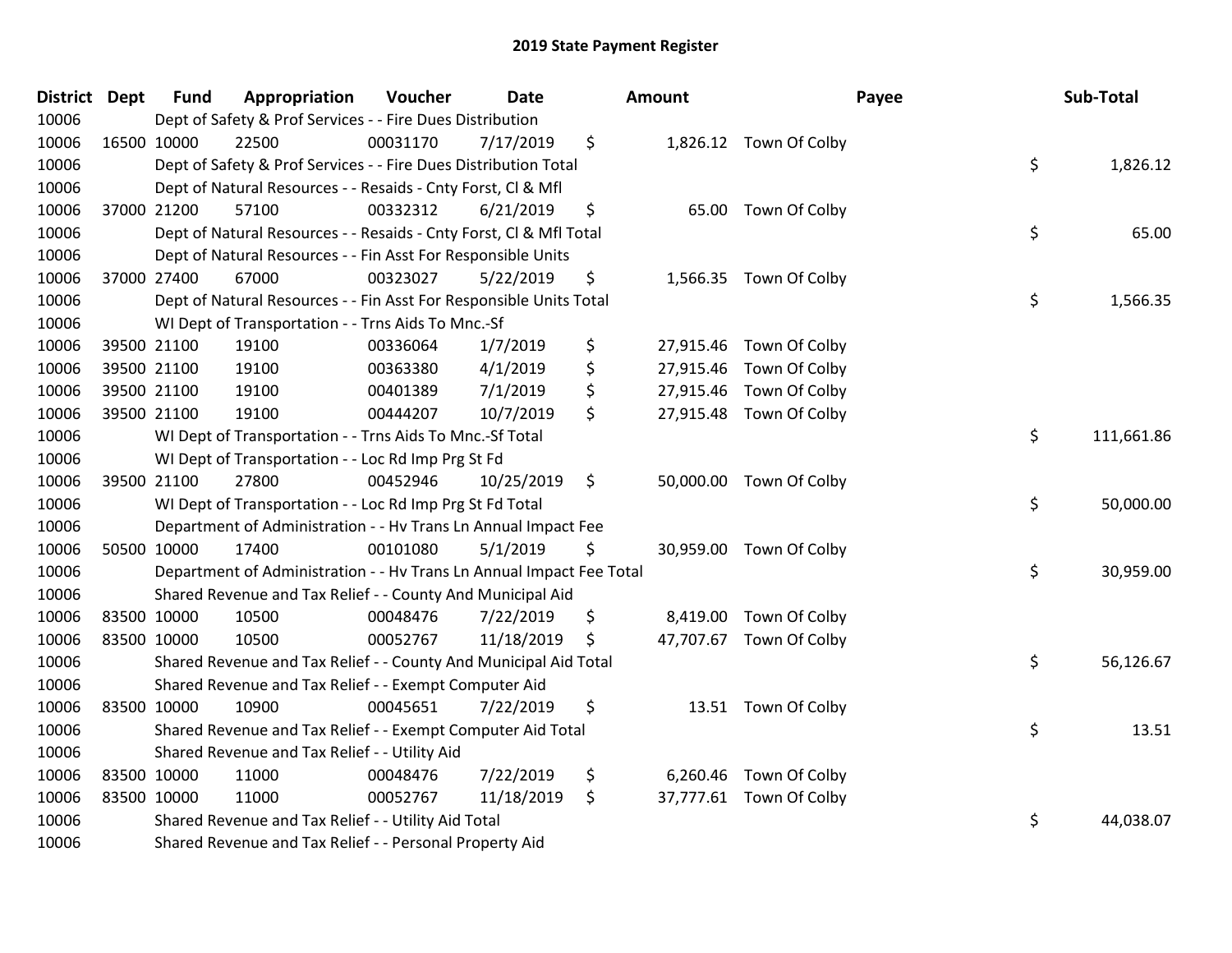| District Dept | Fund        | Appropriation                                                 | Voucher  | Date     |     | Amount |                      | Pavee | Sub-Total  |
|---------------|-------------|---------------------------------------------------------------|----------|----------|-----|--------|----------------------|-------|------------|
| 10006         | 83500 10000 | 11100                                                         | 00040175 | 5/6/2019 | - 5 |        | 681.02 Town Of Colby |       |            |
| 10006         |             | Shared Revenue and Tax Relief - - Personal Property Aid Total |          |          |     |        |                      |       | 681.02     |
| 10006 Total   |             |                                                               |          |          |     |        |                      |       | 296.937.60 |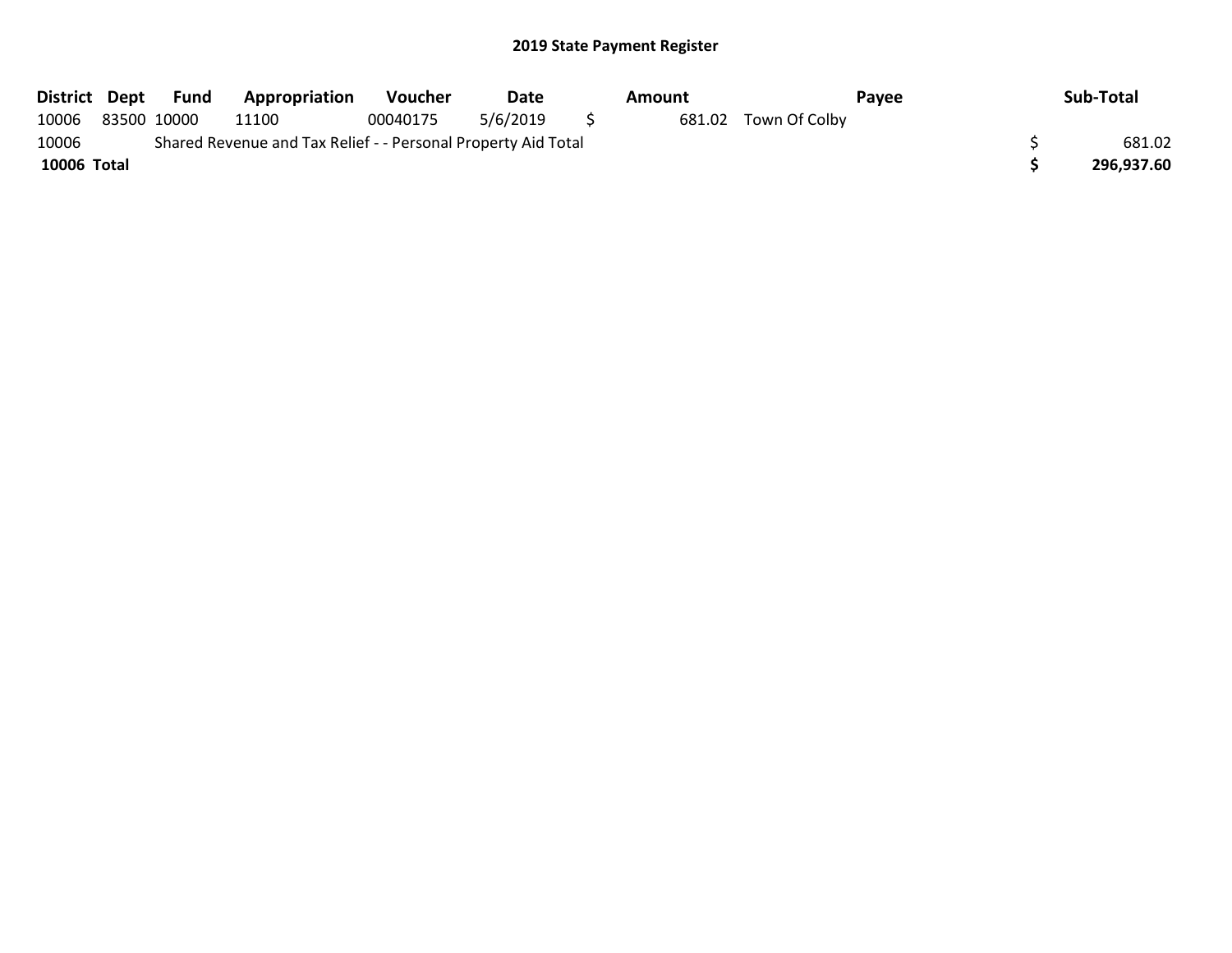| <b>District</b>    | <b>Dept</b> | <b>Fund</b> | Appropriation                                                      | Voucher  | <b>Date</b> | Amount       | Payee                      | Sub-Total       |
|--------------------|-------------|-------------|--------------------------------------------------------------------|----------|-------------|--------------|----------------------------|-----------------|
| 10008              |             |             | Dept of Safety & Prof Services - - Fire Dues Distribution          |          |             |              |                            |                 |
| 10008              |             | 16500 10000 | 22500                                                              | 00030889 | 7/17/2019   | \$           | 2,767.14 Town Of Dewhurst  |                 |
| 10008              |             |             | Dept of Safety & Prof Services - - Fire Dues Distribution Total    |          |             |              |                            | \$<br>2,767.14  |
| 10008              |             |             | Dept of Natural Resources - - Aids In Lieu Of Taxes - Gener        |          |             |              |                            |                 |
| 10008              |             | 37000 10000 | 50300                                                              | 00295094 | 2/4/2019    | \$           | 27,390.97 Town Of Dewhurst |                 |
| 10008              |             |             | Dept of Natural Resources - - Aids In Lieu Of Taxes - Gener Total  |          |             |              |                            | \$<br>27,390.97 |
| 10008              |             |             | Dept of Natural Resources - - Resaids - Cnty Forst, Cl & Mfl       |          |             |              |                            |                 |
| 10008              |             | 37000 21200 | 57100                                                              | 00332313 | 6/21/2019   | \$           | 4,690.20 Town Of Dewhurst  |                 |
| 10008              |             |             | Dept of Natural Resources - - Resaids - Cnty Forst, CI & Mfl Total |          |             |              |                            | \$<br>4,690.20  |
| 10008              |             |             | Dept of Natural Resources - - Fin Asst For Responsible Units       |          |             |              |                            |                 |
| 10008              |             | 37000 27400 | 67000                                                              | 00322887 | 5/22/2019   | \$<br>938.29 | Town Of Dewhurst           |                 |
| 10008              |             |             | Dept of Natural Resources - - Fin Asst For Responsible Units Total |          |             |              |                            | \$<br>938.29    |
| 10008              |             |             | WI Dept of Transportation - - Trns Aids To Mnc.-Sf                 |          |             |              |                            |                 |
| 10008              |             | 39500 21100 | 19100                                                              | 00336065 | 1/7/2019    | \$           | 23,919.86 Town Of Dewhurst |                 |
| 10008              |             | 39500 21100 | 19100                                                              | 00363381 | 4/1/2019    | \$           | 23,919.86 Town Of Dewhurst |                 |
| 10008              |             | 39500 21100 | 19100                                                              | 00401390 | 7/1/2019    | \$           | 23,919.86 Town Of Dewhurst |                 |
| 10008              |             | 39500 21100 | 19100                                                              | 00444208 | 10/7/2019   | \$           | 23,919.87 Town Of Dewhurst |                 |
| 10008              |             |             | WI Dept of Transportation - - Trns Aids To Mnc.-Sf Total           |          |             |              |                            | \$<br>95,679.45 |
| 10008              |             |             | Shared Revenue and Tax Relief - - County And Municipal Aid         |          |             |              |                            |                 |
| 10008              |             | 83500 10000 | 10500                                                              | 00048477 | 7/22/2019   | \$<br>622.96 | Town Of Dewhurst           |                 |
| 10008              |             | 83500 10000 | 10500                                                              | 00052768 | 11/18/2019  | \$           | 3,530.11 Town Of Dewhurst  |                 |
| 10008              |             |             | Shared Revenue and Tax Relief - - County And Municipal Aid Total   |          |             |              |                            | \$<br>4,153.07  |
| 10008              |             |             | Shared Revenue and Tax Relief - - Exempt Computer Aid              |          |             |              |                            |                 |
| 10008              |             | 83500 10000 | 10900                                                              | 00045652 | 7/22/2019   | \$<br>1.03   | Town Of Dewhurst           |                 |
| 10008              |             |             | Shared Revenue and Tax Relief - - Exempt Computer Aid Total        |          |             |              |                            | \$<br>1.03      |
| 10008              |             |             | Shared Revenue and Tax Relief - - Personal Property Aid            |          |             |              |                            |                 |
| 10008              |             | 83500 10000 | 11100                                                              | 00040176 | 5/6/2019    | \$           | 12.75 Town Of Dewhurst     |                 |
| 10008              |             |             | Shared Revenue and Tax Relief - - Personal Property Aid Total      |          |             |              |                            | \$<br>12.75     |
| <b>10008 Total</b> |             |             |                                                                    |          |             |              |                            | 135,632.90      |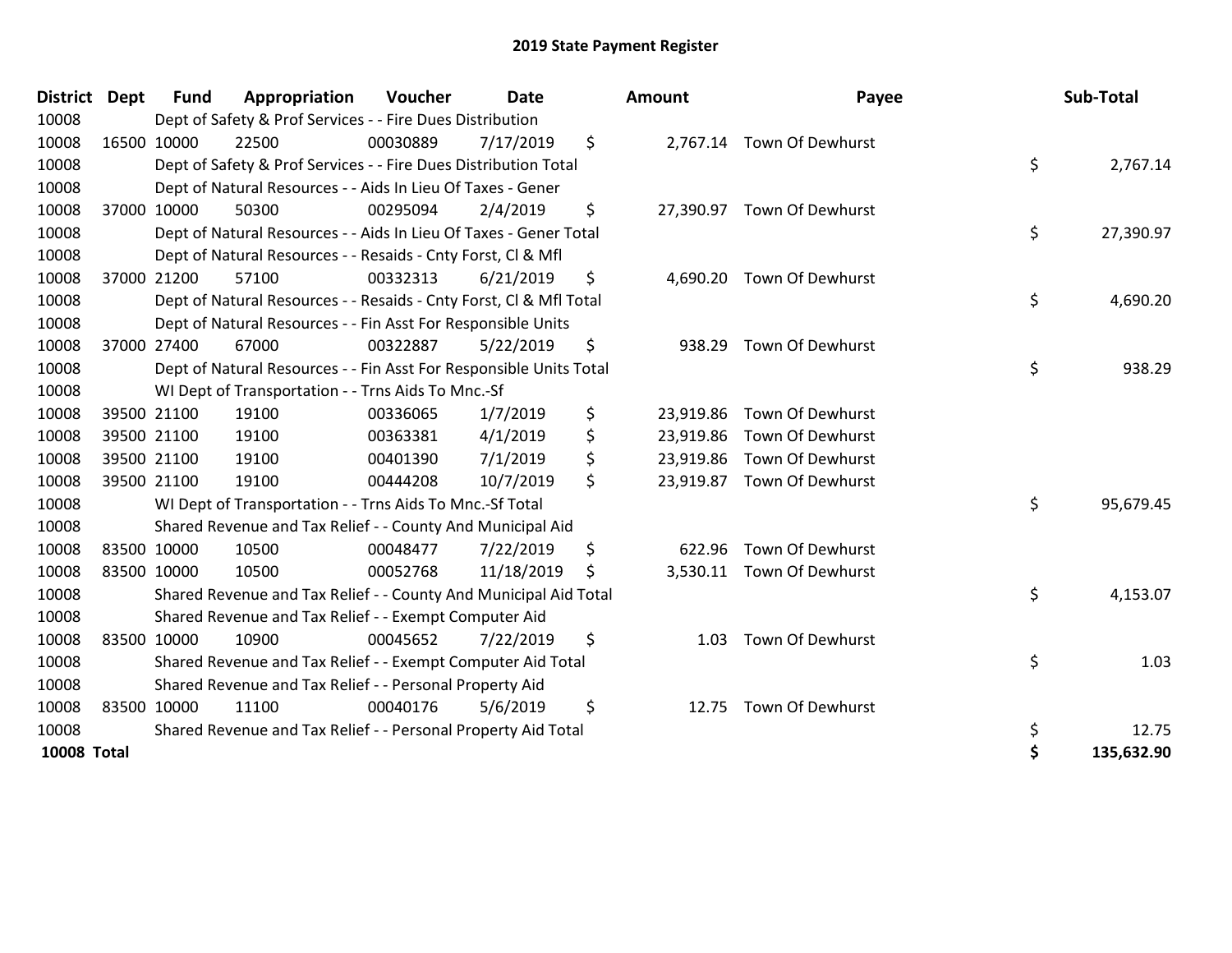| <b>District</b>    | Dept        | <b>Fund</b> | Appropriation                                                      | <b>Voucher</b> | Date       | <b>Amount</b>   |                         | Payee | Sub-Total  |
|--------------------|-------------|-------------|--------------------------------------------------------------------|----------------|------------|-----------------|-------------------------|-------|------------|
| 10010              |             |             | Dept of Safety & Prof Services - - Fire Dues Distribution          |                |            |                 |                         |       |            |
| 10010              |             | 16500 10000 | 22500                                                              | 00030947       | 7/17/2019  | \$              | 2,571.10 Town Of Eaton  |       |            |
| 10010              |             |             | Dept of Safety & Prof Services - - Fire Dues Distribution Total    |                |            |                 |                         | \$    | 2,571.10   |
| 10010              |             |             | Dept of Natural Resources - - Resaids - Cnty Forst, Cl & Mfl       |                |            |                 |                         |       |            |
| 10010              |             | 37000 21200 | 57100                                                              | 00332314       | 6/21/2019  | \$              | 400.51 Town Of Eaton    |       |            |
| 10010              |             |             | Dept of Natural Resources - - Resaids - Cnty Forst, Cl & Mfl Total |                |            |                 |                         | \$    | 400.51     |
| 10010              |             |             | Dept of Natural Resources - - Fin Asst For Responsible Units       |                |            |                 |                         |       |            |
| 10010              |             | 37000 27400 | 67000                                                              | 00323300       | 5/22/2019  | \$              | 2,156.32 Town Of Eaton  |       |            |
| 10010              |             |             | Dept of Natural Resources - - Fin Asst For Responsible Units Total |                |            |                 |                         | \$    | 2,156.32   |
| 10010              |             |             | WI Dept of Transportation - - Trns Aids To Mnc.-Sf                 |                |            |                 |                         |       |            |
| 10010              |             | 39500 21100 | 19100                                                              | 00336066       | 1/7/2019   | \$<br>25,938.56 | Town Of Eaton           |       |            |
| 10010              |             | 39500 21100 | 19100                                                              | 00363382       | 4/1/2019   | \$<br>25,938.56 | Town Of Eaton           |       |            |
| 10010              |             | 39500 21100 | 19100                                                              | 00401391       | 7/1/2019   | \$<br>25,938.56 | Town Of Eaton           |       |            |
| 10010              | 39500 21100 |             | 19100                                                              | 00444209       | 10/7/2019  | \$              | 25,938.59 Town Of Eaton |       |            |
| 10010              |             |             | WI Dept of Transportation - - Trns Aids To Mnc.-Sf Total           |                |            |                 |                         | \$    | 103,754.27 |
| 10010              |             |             | Shared Revenue and Tax Relief - - County And Municipal Aid         |                |            |                 |                         |       |            |
| 10010              |             | 83500 10000 | 10500                                                              | 00048478       | 7/22/2019  | \$              | 5,829.55 Town Of Eaton  |       |            |
| 10010              |             | 83500 10000 | 10500                                                              | 00052769       | 11/18/2019 | \$              | 33,034.11 Town Of Eaton |       |            |
| 10010              |             |             | Shared Revenue and Tax Relief - - County And Municipal Aid Total   |                |            |                 |                         | \$    | 38,863.66  |
| 10010              |             |             | Shared Revenue and Tax Relief - - Exempt Computer Aid              |                |            |                 |                         |       |            |
| 10010              |             | 83500 10000 | 10900                                                              | 00045653       | 7/22/2019  | \$              | 95.61 Town Of Eaton     |       |            |
| 10010              |             |             | Shared Revenue and Tax Relief - - Exempt Computer Aid Total        |                |            |                 |                         | \$    | 95.61      |
| 10010              |             |             | Shared Revenue and Tax Relief - - Utility Aid                      |                |            |                 |                         |       |            |
| 10010              |             | 83500 10000 | 11000                                                              | 00048478       | 7/22/2019  | \$<br>1,366.20  | Town Of Eaton           |       |            |
| 10010              | 83500 10000 |             | 11000                                                              | 00052769       | 11/18/2019 | \$              | 7,615.17 Town Of Eaton  |       |            |
| 10010              |             |             | Shared Revenue and Tax Relief - - Utility Aid Total                |                |            |                 |                         | \$    | 8,981.37   |
| 10010              |             |             | Shared Revenue and Tax Relief - - Personal Property Aid            |                |            |                 |                         |       |            |
| 10010              |             | 83500 10000 | 11100                                                              | 00040177       | 5/6/2019   | \$<br>138.74    | Town Of Eaton           |       |            |
| 10010              |             |             | Shared Revenue and Tax Relief - - Personal Property Aid Total      |                |            |                 |                         | \$    | 138.74     |
| <b>10010 Total</b> |             |             |                                                                    |                |            |                 |                         | \$    | 156,961.58 |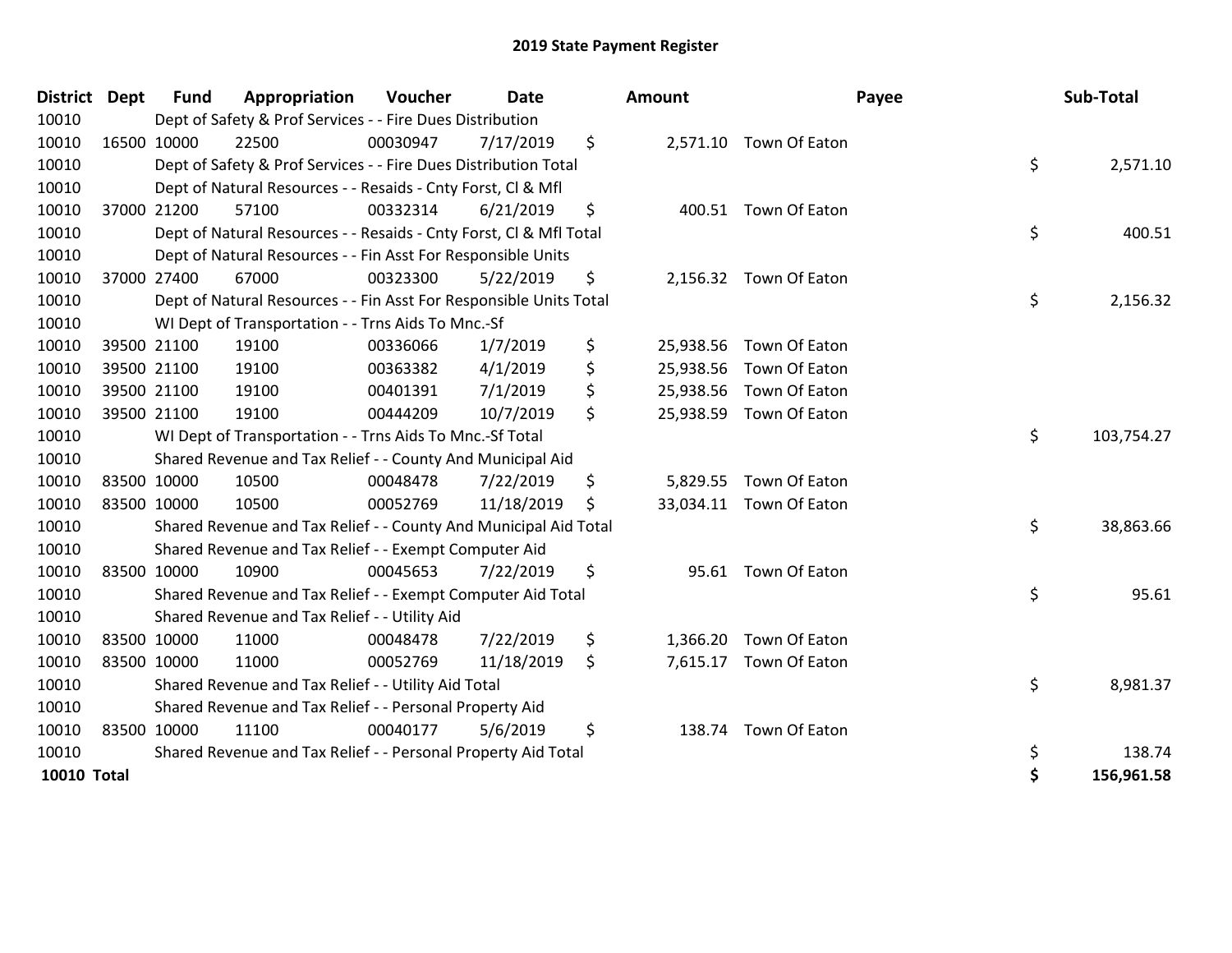| District Dept      |             | Fund        | Appropriation                                                      | Voucher  | <b>Date</b> | <b>Amount</b>   | Payee                    | Sub-Total       |
|--------------------|-------------|-------------|--------------------------------------------------------------------|----------|-------------|-----------------|--------------------------|-----------------|
| 10012              |             |             | Dept of Safety & Prof Services - - Fire Dues Distribution          |          |             |                 |                          |                 |
| 10012              | 16500 10000 |             | 22500                                                              | 00031414 | 7/18/2019   | \$              | 1,079.24 Town Of Foster  |                 |
| 10012              |             |             | Dept of Safety & Prof Services - - Fire Dues Distribution Total    |          |             |                 |                          | \$<br>1,079.24  |
| 10012              |             |             | Dept of Natural Resources - - General Program Operations --        |          |             |                 |                          |                 |
| 10012              |             | 37000 21200 | 25400                                                              | 00326321 | 6/21/2019   | \$<br>444.92    | Town Of Foster           |                 |
| 10012              |             | 37000 21200 | 25400                                                              | 00374968 | 12/6/2019   | \$<br>731.50    | Town Of Foster           |                 |
| 10012              |             |             | Dept of Natural Resources - - General Program Operations -- Total  |          |             |                 |                          | \$<br>1,176.42  |
| 10012              |             |             | Dept of Natural Resources - - Resaids - Cnty Forst, CI & Mfl       |          |             |                 |                          |                 |
| 10012              |             | 37000 21200 | 57100                                                              | 00332315 | 6/21/2019   | \$<br>13,084.07 | Town Of Foster           |                 |
| 10012              |             |             | Dept of Natural Resources - - Resaids - Cnty Forst, Cl & Mfl Total |          |             |                 |                          | \$<br>13,084.07 |
| 10012              |             |             | Dept of Natural Resources - - Fin Asst For Responsible Units       |          |             |                 |                          |                 |
| 10012              |             | 37000 27400 | 67000                                                              | 00323583 | 5/22/2019   | \$<br>271.03    | Town Of Foster           |                 |
| 10012              |             |             | Dept of Natural Resources - - Fin Asst For Responsible Units Total |          |             |                 |                          | \$<br>271.03    |
| 10012              |             |             | WI Dept of Transportation - - Trns Aids To Mnc.-Sf                 |          |             |                 |                          |                 |
| 10012              |             | 39500 21100 | 19100                                                              | 00336067 | 1/7/2019    | \$<br>10,690.77 | Town Of Foster           |                 |
| 10012              |             | 39500 21100 | 19100                                                              | 00363383 | 4/1/2019    | \$<br>10,690.77 | Town Of Foster           |                 |
| 10012              |             | 39500 21100 | 19100                                                              | 00401392 | 7/1/2019    | \$<br>10,690.77 | Town Of Foster           |                 |
| 10012              | 39500 21100 |             | 19100                                                              | 00444210 | 10/7/2019   | \$<br>10,690.79 | Town Of Foster           |                 |
| 10012              |             |             | WI Dept of Transportation - - Trns Aids To Mnc.-Sf Total           |          |             |                 |                          | \$<br>42,763.10 |
| 10012              |             |             | Shared Revenue and Tax Relief - - County And Municipal Aid         |          |             |                 |                          |                 |
| 10012              | 83500 10000 |             | 10500                                                              | 00048479 | 7/22/2019   | \$<br>1,780.61  | Town Of Foster           |                 |
| 10012              | 83500 10000 |             | 10500                                                              | 00052770 | 11/18/2019  | \$              | 10,090.13 Town Of Foster |                 |
| 10012              |             |             | Shared Revenue and Tax Relief - - County And Municipal Aid Total   |          |             |                 |                          | \$<br>11,870.74 |
| 10012              |             |             | Shared Revenue and Tax Relief - - Personal Property Aid            |          |             |                 |                          |                 |
| 10012              | 83500 10000 |             | 11100                                                              | 00040178 | 5/6/2019    | \$<br>733.31    | Town Of Foster           |                 |
| 10012              |             |             | Shared Revenue and Tax Relief - - Personal Property Aid Total      |          |             |                 |                          | \$<br>733.31    |
| <b>10012 Total</b> |             |             |                                                                    |          |             |                 |                          | \$<br>70,977.91 |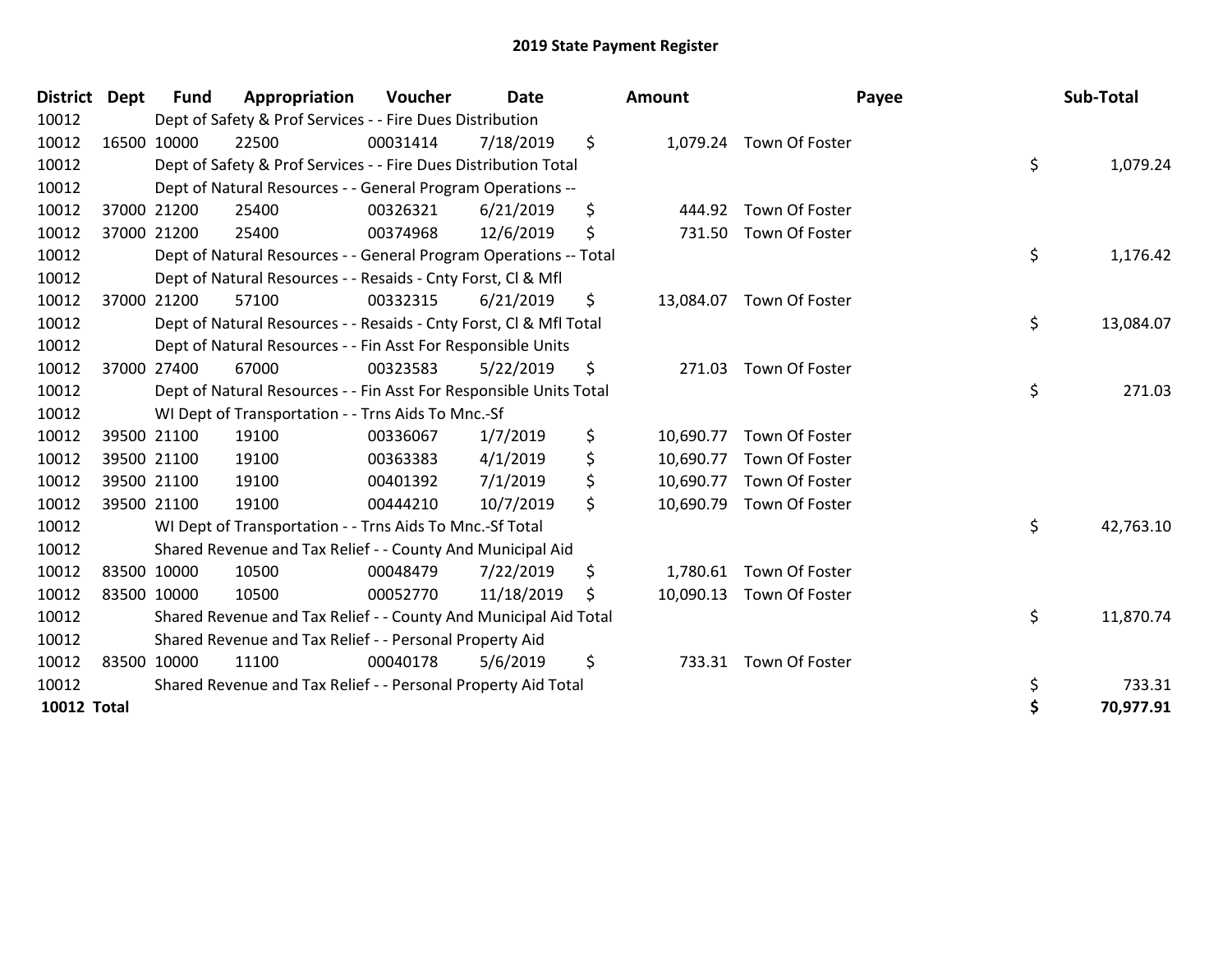| District Dept | <b>Fund</b> | Appropriation                                                      | Voucher  | Date       | Amount       | Payee                     | Sub-Total        |
|---------------|-------------|--------------------------------------------------------------------|----------|------------|--------------|---------------------------|------------------|
| 10014         |             | Dept of Safety & Prof Services - - Fire Dues Distribution          |          |            |              |                           |                  |
| 10014         | 16500 10000 | 22500                                                              | 00030925 | 7/17/2019  | \$           | 2,640.05 Town Of Fremont  |                  |
| 10014         |             | Dept of Safety & Prof Services - - Fire Dues Distribution Total    |          |            |              |                           | \$<br>2,640.05   |
| 10014         |             | Dept of Natural Resources - - Resaids - Cnty Forst, Cl & Mfl       |          |            |              |                           |                  |
| 10014         | 37000 21200 | 57100                                                              | 00332316 | 6/21/2019  | \$           | 186.44 Town Of Fremont    |                  |
| 10014         |             | Dept of Natural Resources - - Resaids - Cnty Forst, Cl & Mfl Total |          |            |              |                           | \$<br>186.44     |
| 10014         |             | Dept of Natural Resources - - Fin Asst For Responsible Units       |          |            |              |                           |                  |
| 10014         | 37000 27400 | 67000                                                              | 00323567 | 5/22/2019  | \$           | 657.99 Town Of Fremont    |                  |
| 10014         |             | Dept of Natural Resources - - Fin Asst For Responsible Units Total |          |            |              |                           | \$<br>657.99     |
| 10014         |             | WI Dept of Transportation - - Disastr Damag Aid Sf                 |          |            |              |                           |                  |
| 10014         | 39500 21100 | 17400                                                              | 00415942 | 7/25/2019  | \$           | 5,681.71 Town Of Fremont  |                  |
| 10014         |             | WI Dept of Transportation - - Disastr Damag Aid Sf Total           |          |            |              |                           | \$<br>5,681.71   |
| 10014         |             | WI Dept of Transportation - - Trns Aids To Mnc.-Sf                 |          |            |              |                           |                  |
| 10014         | 39500 21100 | 19100                                                              | 00336068 | 1/7/2019   | \$           | 37,823.84 Town Of Fremont |                  |
| 10014         | 39500 21100 | 19100                                                              | 00363384 | 4/1/2019   | \$           | 37,823.84 Town Of Fremont |                  |
| 10014         | 39500 21100 | 19100                                                              | 00401393 | 7/1/2019   | \$           | 37,823.84 Town Of Fremont |                  |
| 10014         | 39500 21100 | 19100                                                              | 00444211 | 10/7/2019  | \$           | 37,823.85 Town Of Fremont |                  |
| 10014         |             | WI Dept of Transportation - - Trns Aids To Mnc.-Sf Total           |          |            |              |                           | \$<br>151,295.37 |
| 10014         |             | Elections Commission - - 2018 Hava Election Security               |          |            |              |                           |                  |
| 10014         | 51000 22000 | 18200                                                              | 00002700 | 11/19/2019 | \$           | 600.00 Town Of Fremont    |                  |
| 10014         |             | Elections Commission - - 2018 Hava Election Security Total         |          |            |              |                           | \$<br>600.00     |
| 10014         |             | Shared Revenue and Tax Relief - - County And Municipal Aid         |          |            |              |                           |                  |
| 10014         | 83500 10000 | 10500                                                              | 00048480 | 7/22/2019  | \$           | 9,335.22 Town Of Fremont  |                  |
| 10014         | 83500 10000 | 10500                                                              | 00052771 | 11/18/2019 | \$           | 52,899.55 Town Of Fremont |                  |
| 10014         |             | Shared Revenue and Tax Relief - - County And Municipal Aid Total   |          |            |              |                           | \$<br>62,234.77  |
| 10014         |             | Shared Revenue and Tax Relief - - Exempt Computer Aid              |          |            |              |                           |                  |
| 10014         | 83500 10000 | 10900                                                              | 00045654 | 7/22/2019  | \$           | 124.71 Town Of Fremont    |                  |
| 10014         |             | Shared Revenue and Tax Relief - - Exempt Computer Aid Total        |          |            |              |                           | \$<br>124.71     |
| 10014         |             | Shared Revenue and Tax Relief - - Utility Aid                      |          |            |              |                           |                  |
| 10014         | 83500 10000 | 11000                                                              | 00048480 | 7/22/2019  | \$<br>146.89 | Town Of Fremont           |                  |
| 10014         | 83500 10000 | 11000                                                              | 00052771 | 11/18/2019 | \$<br>841.18 | Town Of Fremont           |                  |
| 10014         |             | Shared Revenue and Tax Relief - - Utility Aid Total                |          |            |              |                           | \$<br>988.07     |
| 10014         |             | Shared Revenue and Tax Relief - - Personal Property Aid            |          |            |              |                           |                  |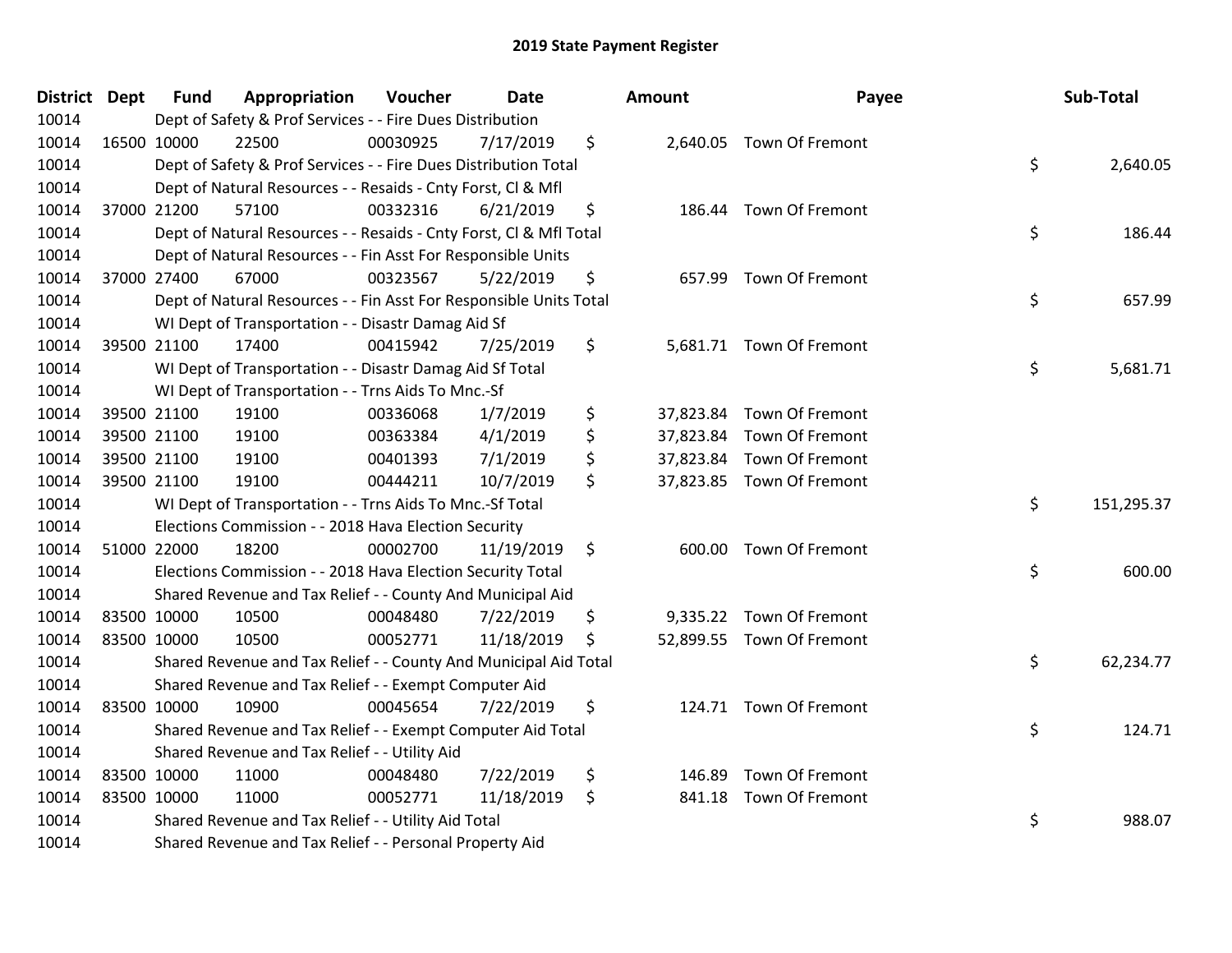|             | District Dept Fund | <b>Appropriation</b>                                          | Voucher  | Date        | Amount | Pavee                    | Sub-Total  |
|-------------|--------------------|---------------------------------------------------------------|----------|-------------|--------|--------------------------|------------|
| 10014       | 83500 10000        | 11100                                                         | 00040179 | 5/6/2019 \$ |        | 1,700.88 Town Of Fremont |            |
| 10014       |                    | Shared Revenue and Tax Relief - - Personal Property Aid Total |          |             |        |                          | 1,700.88   |
| 10014 Total |                    |                                                               |          |             |        |                          | 226.109.99 |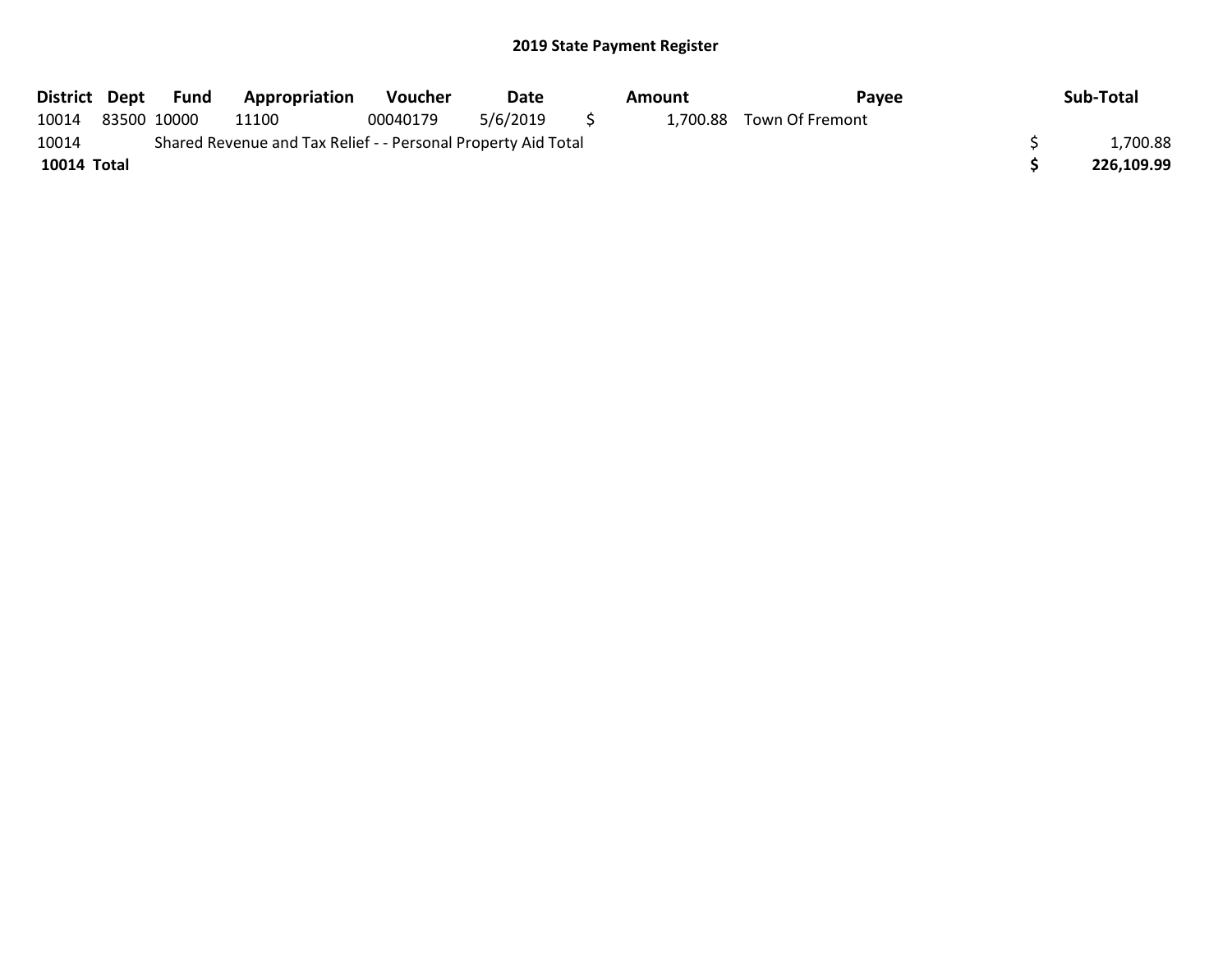| <b>District</b>    | <b>Dept</b> | <b>Fund</b> | Appropriation                                                      | Voucher  | <b>Date</b> | <b>Amount</b>   |                         | Payee | Sub-Total  |
|--------------------|-------------|-------------|--------------------------------------------------------------------|----------|-------------|-----------------|-------------------------|-------|------------|
| 10016              |             |             | Dept of Safety & Prof Services - - Fire Dues Distribution          |          |             |                 |                         |       |            |
| 10016              |             | 16500 10000 | 22500                                                              | 00031082 | 7/17/2019   | \$              | 2,140.44 Town Of Grant  |       |            |
| 10016              |             |             | Dept of Safety & Prof Services - - Fire Dues Distribution Total    |          |             |                 |                         | \$    | 2,140.44   |
| 10016              |             |             | Dept of Natural Resources - - Resaids - Cnty Forst, CI & Mfl       |          |             |                 |                         |       |            |
| 10016              |             | 37000 21200 | 57100                                                              | 00332317 | 6/21/2019   | \$              | 260.66 Town Of Grant    |       |            |
| 10016              |             |             | Dept of Natural Resources - - Resaids - Cnty Forst, Cl & Mfl Total |          |             |                 |                         | \$    | 260.66     |
| 10016              |             |             | Dept of Natural Resources - - Fin Asst For Responsible Units       |          |             |                 |                         |       |            |
| 10016              |             | 37000 27400 | 67000                                                              | 00323522 | 5/22/2019   | \$              | 408.12 Town Of Grant    |       |            |
| 10016              |             |             | Dept of Natural Resources - - Fin Asst For Responsible Units Total |          |             |                 |                         | \$    | 408.12     |
| 10016              |             |             | Dept of Natural Resources - - Recycling Consolidation Grants       |          |             |                 |                         |       |            |
| 10016              |             | 37000 27400 | 67300                                                              | 00323522 | 5/22/2019   | \$<br>238.39    | Town Of Grant           |       |            |
| 10016              |             |             | Dept of Natural Resources - - Recycling Consolidation Grants Total |          |             |                 |                         | \$    | 238.39     |
| 10016              |             |             | WI Dept of Transportation - - Trns Aids To Mnc.-Sf                 |          |             |                 |                         |       |            |
| 10016              |             | 39500 21100 | 19100                                                              | 00336069 | 1/7/2019    | \$<br>37,799.95 | Town Of Grant           |       |            |
| 10016              |             | 39500 21100 | 19100                                                              | 00363385 | 4/1/2019    | \$<br>37,799.95 | Town Of Grant           |       |            |
| 10016              |             | 39500 21100 | 19100                                                              | 00401394 | 7/1/2019    | \$              | 37,799.95 Town Of Grant |       |            |
| 10016              |             | 39500 21100 | 19100                                                              | 00444212 | 10/7/2019   | \$              | 37,799.96 Town Of Grant |       |            |
| 10016              |             |             | WI Dept of Transportation - - Trns Aids To Mnc.-Sf Total           |          |             |                 |                         | \$    | 151,199.81 |
| 10016              |             |             | Shared Revenue and Tax Relief - - County And Municipal Aid         |          |             |                 |                         |       |            |
| 10016              |             | 83500 10000 | 10500                                                              | 00048481 | 7/22/2019   | \$              | 12,841.75 Town Of Grant |       |            |
| 10016              |             | 83500 10000 | 10500                                                              | 00052772 | 11/18/2019  | \$              | 72,769.99 Town Of Grant |       |            |
| 10016              |             |             | Shared Revenue and Tax Relief - - County And Municipal Aid Total   |          |             |                 |                         | \$    | 85,611.74  |
| 10016              |             |             | Shared Revenue and Tax Relief - - Exempt Computer Aid              |          |             |                 |                         |       |            |
| 10016              |             | 83500 10000 | 10900                                                              | 00045655 | 7/22/2019   | \$              | 8.32 Town Of Grant      |       |            |
| 10016              |             |             | Shared Revenue and Tax Relief - - Exempt Computer Aid Total        |          |             |                 |                         | \$    | 8.32       |
| 10016              |             |             | Shared Revenue and Tax Relief - - Personal Property Aid            |          |             |                 |                         |       |            |
| 10016              |             | 83500 10000 | 11100                                                              | 00040180 | 5/6/2019    | \$              | 261.54 Town Of Grant    |       |            |
| 10016              |             |             | Shared Revenue and Tax Relief - - Personal Property Aid Total      |          |             |                 |                         | \$    | 261.54     |
| 10016              |             |             | Shared Revenue and Tax Relief - - Lottery & Gaming Credit          |          |             |                 |                         |       |            |
| 10016              |             | 83500 52100 | 36300                                                              | 00038176 | 3/25/2019   | \$<br>594.36    | Town Of Grant           |       |            |
| 10016              |             |             | Shared Revenue and Tax Relief - - Lottery & Gaming Credit Total    |          |             |                 |                         | \$    | 594.36     |
| <b>10016 Total</b> |             |             |                                                                    |          |             |                 |                         | Ś     | 240,723.38 |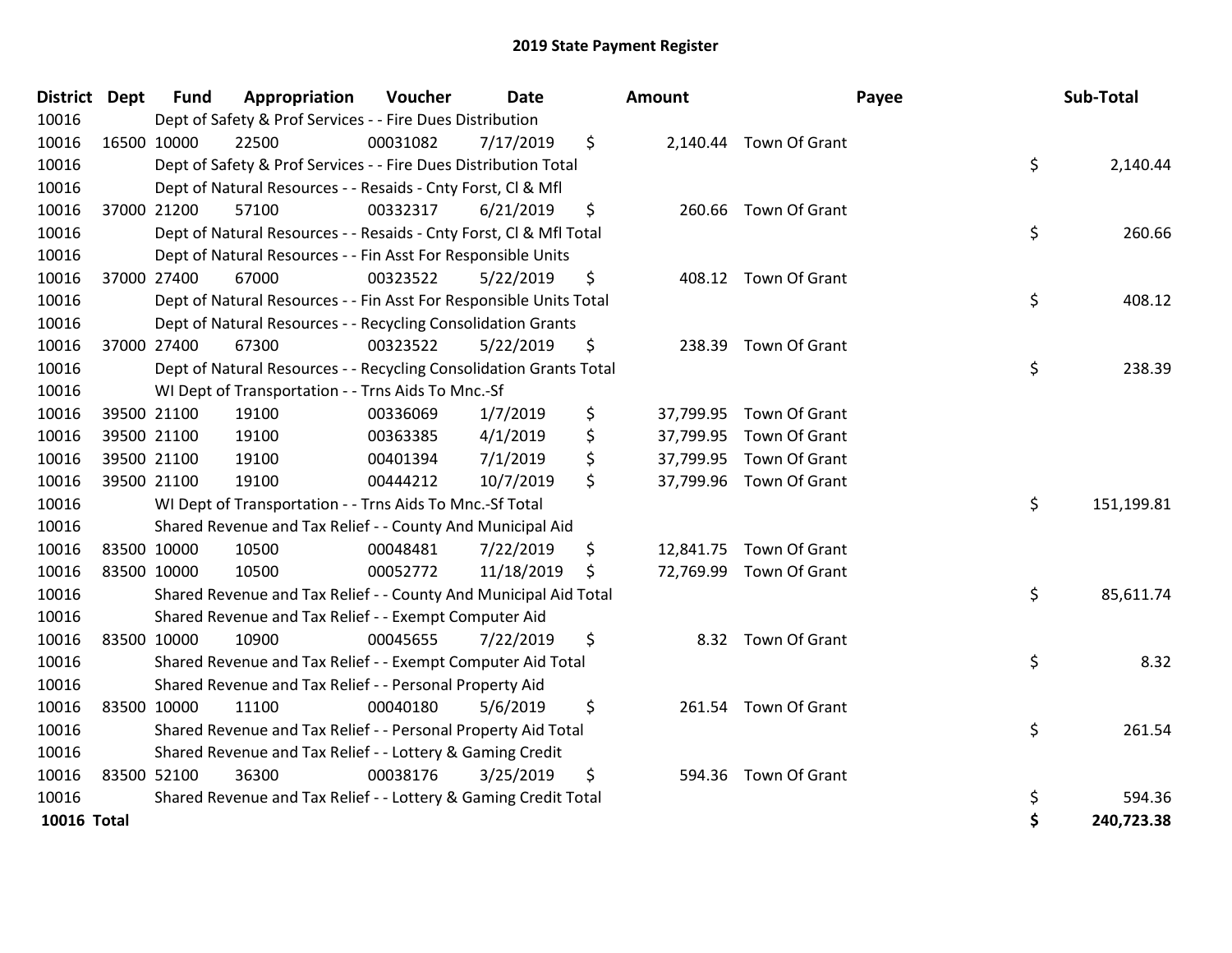| District Dept |             | <b>Fund</b> | Appropriation                                                        | Voucher  | <b>Date</b> | Amount          | Payee                          | Sub-Total        |
|---------------|-------------|-------------|----------------------------------------------------------------------|----------|-------------|-----------------|--------------------------------|------------------|
| 10018         |             |             | Dept of Safety & Prof Services - - Fire Dues Distribution            |          |             |                 |                                |                  |
| 10018         | 16500 10000 |             | 22500                                                                | 00031195 | 7/17/2019   | \$              | 1,745.56 Green Grove, Town of  |                  |
| 10018         |             |             | Dept of Safety & Prof Services - - Fire Dues Distribution Total      |          |             |                 |                                | \$<br>1,745.56   |
| 10018         |             |             | Dept of Natural Resources - - Aids In Lieu Of Taxes - Gener          |          |             |                 |                                |                  |
| 10018         | 37000 10000 |             | 50300                                                                | 00314349 | 4/19/2019   | \$<br>107.94    | Green Grove, Town of           |                  |
| 10018         |             |             | Dept of Natural Resources - - Aids In Lieu Of Taxes - Gener Total    |          |             |                 |                                | \$<br>107.94     |
| 10018         |             |             | Dept of Natural Resources - - Resaids - Cnty Forst, Cl & Mfl         |          |             |                 |                                |                  |
| 10018         | 37000 21200 |             | 57100                                                                | 00332318 | 6/21/2019   | \$<br>110.64    | Green Grove, Town of           |                  |
| 10018         |             |             | Dept of Natural Resources - - Resaids - Cnty Forst, Cl & Mfl Total   |          |             |                 |                                | \$<br>110.64     |
| 10018         |             |             | Dept of Natural Resources - - Aids In Lieu Of Taxes - Sum S          |          |             |                 |                                |                  |
| 10018         | 37000 21200 |             | 57900                                                                | 00314350 | 4/19/2019   | \$<br>45.99     | Green Grove, Town of           |                  |
| 10018         |             |             | Dept of Natural Resources - - Aids In Lieu Of Taxes - Sum S Total    |          |             |                 |                                | \$<br>45.99      |
| 10018         |             |             | Dept of Natural Resources - - Fin Asst For Responsible Units         |          |             |                 |                                |                  |
| 10018         | 37000 27400 |             | 67000                                                                | 00323023 | 5/22/2019   | \$<br>2,414.45  | Green Grove, Town of           |                  |
| 10018         |             |             | Dept of Natural Resources - - Fin Asst For Responsible Units Total   |          |             |                 |                                | \$<br>2,414.45   |
| 10018         |             |             | WI Dept of Transportation - - Trns Aids To Mnc.-Sf                   |          |             |                 |                                |                  |
| 10018         |             | 39500 21100 | 19100                                                                | 00336070 | 1/7/2019    | \$              | 28,942.73 Green Grove, Town of |                  |
| 10018         |             | 39500 21100 | 19100                                                                | 00363386 | 4/1/2019    | \$              | 28,942.73 Green Grove, Town of |                  |
| 10018         | 39500 21100 |             | 19100                                                                | 00401395 | 7/1/2019    | \$<br>28,942.73 | Green Grove, Town of           |                  |
| 10018         | 39500 21100 |             | 19100                                                                | 00444213 | 10/7/2019   | \$              | 28,942.75 Green Grove, Town of |                  |
| 10018         |             |             | WI Dept of Transportation - - Trns Aids To Mnc.-Sf Total             |          |             |                 |                                | \$<br>115,770.94 |
| 10018         |             |             | Department of Administration - - Hv Trans Ln Annual Impact Fee       |          |             |                 |                                |                  |
| 10018         |             | 50500 10000 | 17400                                                                | 00101167 | 5/1/2019    | \$              | 30,814.00 Green Grove, Town of |                  |
| 10018         |             |             | Department of Administration - - Hv Trans Ln Annual Impact Fee Total |          |             |                 |                                | \$<br>30,814.00  |
| 10018         |             |             | Shared Revenue and Tax Relief - - County And Municipal Aid           |          |             |                 |                                |                  |
| 10018         |             | 83500 10000 | 10500                                                                | 00048482 | 7/22/2019   | \$<br>4,112.37  | Green Grove, Town of           |                  |
| 10018         | 83500 10000 |             | 10500                                                                | 00052773 | 11/18/2019  | \$              | 34,075.73 Green Grove, Town of |                  |
| 10018         |             |             | Shared Revenue and Tax Relief - - County And Municipal Aid Total     |          |             |                 |                                | \$<br>38,188.10  |
| 10018         |             |             | Shared Revenue and Tax Relief - - Exempt Computer Aid                |          |             |                 |                                |                  |
| 10018         | 83500 10000 |             | 10900                                                                | 00045656 | 7/22/2019   | \$              | 16.63 Green Grove, Town of     |                  |
| 10018         |             |             | Shared Revenue and Tax Relief - - Exempt Computer Aid Total          |          |             |                 |                                | \$<br>16.63      |
| 10018         |             |             | Shared Revenue and Tax Relief - - Utility Aid                        |          |             |                 |                                |                  |
| 10018         | 83500 10000 |             | 11000                                                                | 00048482 | 7/22/2019   | \$              | 70.03 Green Grove, Town of     |                  |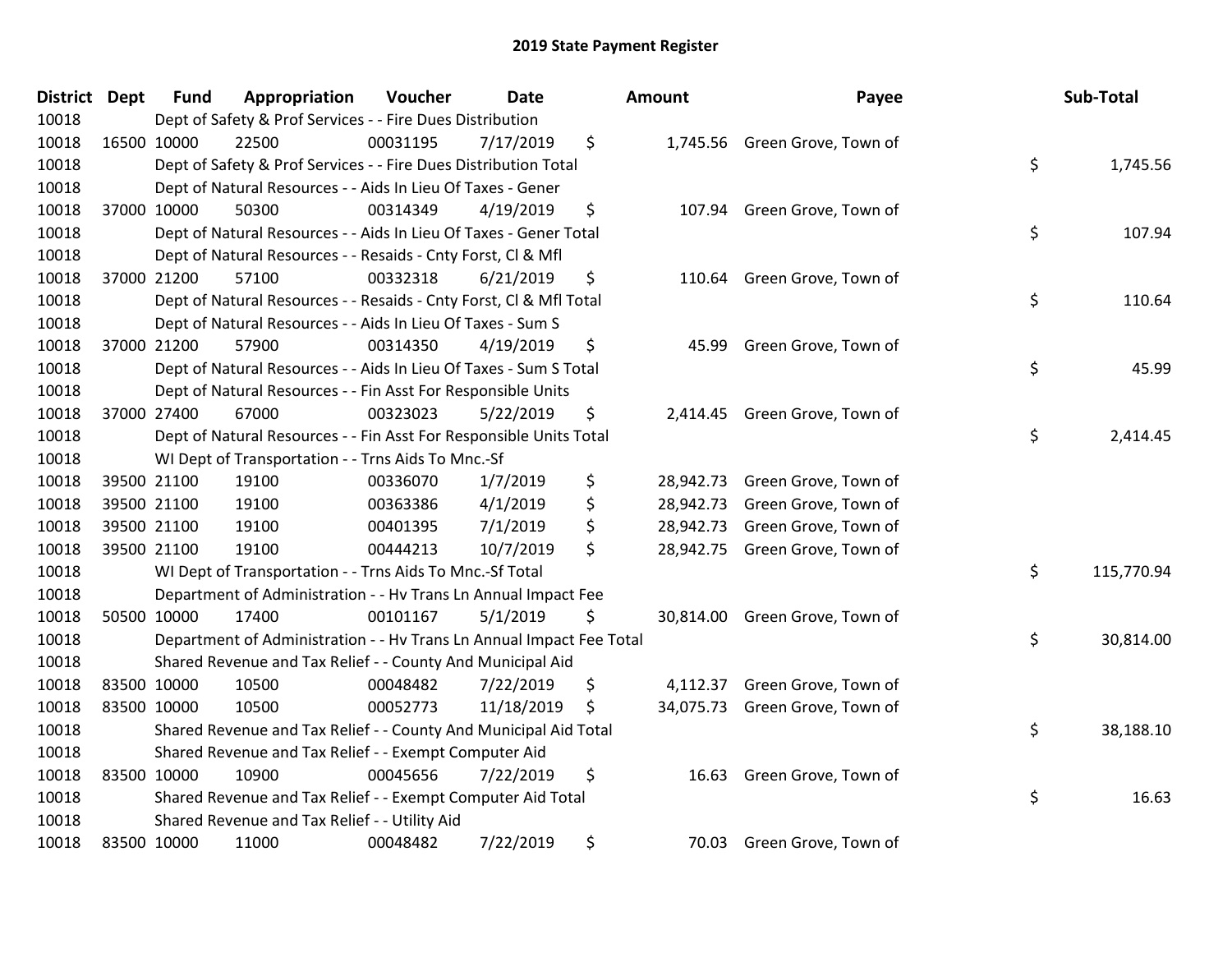| District Dept      |             | <b>Fund</b> | Appropriation                                                 | <b>Voucher</b> | Date       | Amount | <b>Pavee</b>                  | Sub-Total  |
|--------------------|-------------|-------------|---------------------------------------------------------------|----------------|------------|--------|-------------------------------|------------|
| 10018              |             | 83500 10000 | 11000                                                         | 00052773       | 11/18/2019 |        | 594.50 Green Grove, Town of   |            |
| 10018              |             |             | Shared Revenue and Tax Relief - - Utility Aid Total           |                |            |        |                               | 664.53     |
| 10018              |             |             | Shared Revenue and Tax Relief - - Personal Property Aid       |                |            |        |                               |            |
| 10018              | 83500 10000 |             | 11100                                                         | 00040181       | 5/6/2019   |        | 2,621.88 Green Grove, Town of |            |
| 10018              |             |             | Shared Revenue and Tax Relief - - Personal Property Aid Total |                |            |        |                               | 2,621.88   |
| <b>10018 Total</b> |             |             |                                                               |                |            |        |                               | 192,500.66 |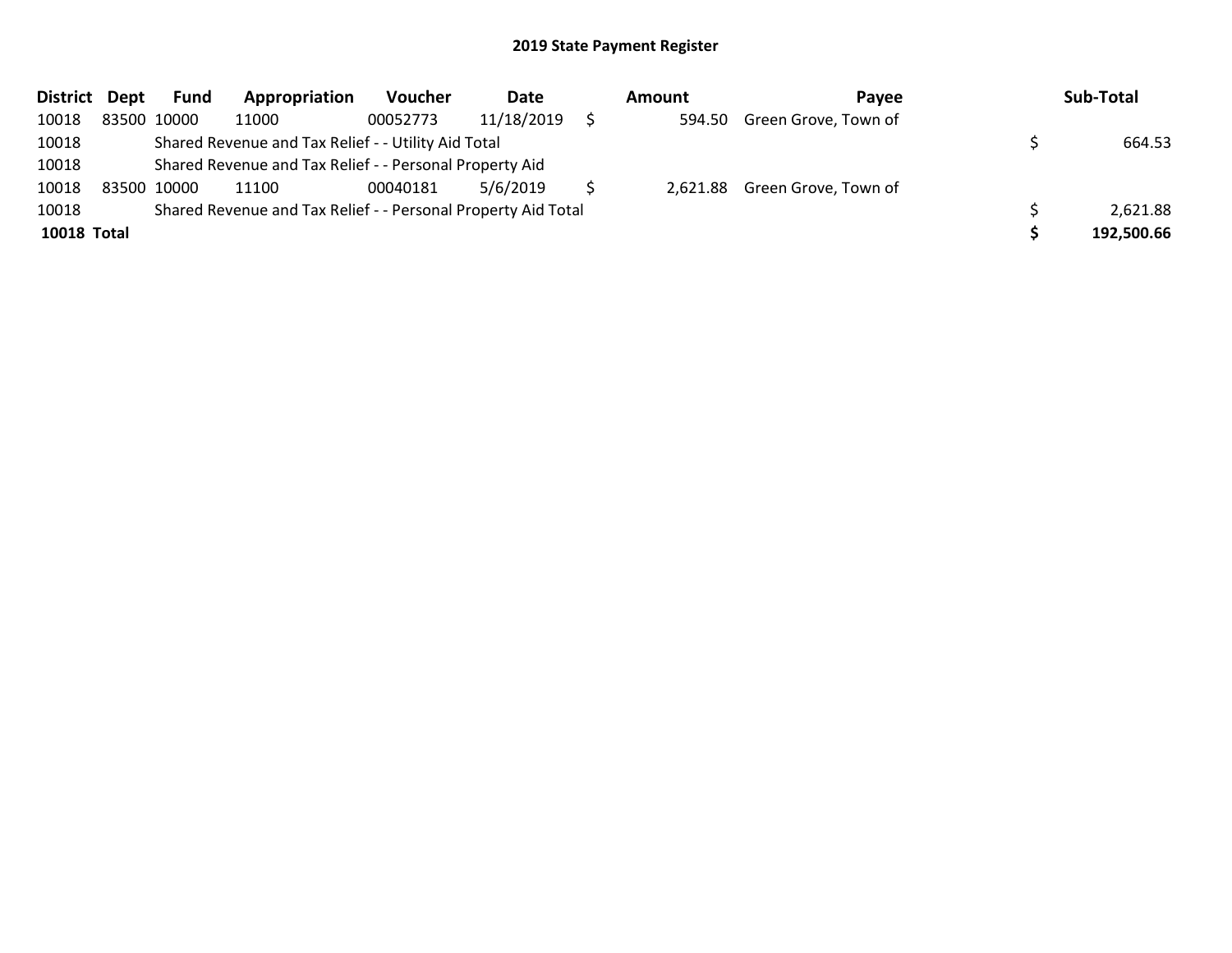| <b>District Dept</b> | <b>Fund</b> | Appropriation                                                      | Voucher  | <b>Date</b> | <b>Amount</b>   | Payee                     | Sub-Total        |
|----------------------|-------------|--------------------------------------------------------------------|----------|-------------|-----------------|---------------------------|------------------|
| 10020                |             | Dept of Safety & Prof Services - - Fire Dues Distribution          |          |             |                 |                           |                  |
| 10020                | 16500 10000 | 22500                                                              | 00031338 | 7/19/2019   | \$              | 1,310.20 Town Of Hendren  |                  |
| 10020                |             | Dept of Safety & Prof Services - - Fire Dues Distribution Total    |          |             |                 |                           | \$<br>1,310.20   |
| 10020                |             | Dept of Natural Resources - - Resaids - Cnty Forst, CI & Mfl       |          |             |                 |                           |                  |
| 10020                | 37000 21200 | 57100                                                              | 00332319 | 6/24/2019   | \$              | 1,011.77 Town Of Hendren  |                  |
| 10020                |             | Dept of Natural Resources - - Resaids - Cnty Forst, Cl & Mfl Total |          |             |                 |                           | \$<br>1,011.77   |
| 10020                |             | Dept of Natural Resources - - Fin Asst For Responsible Units       |          |             |                 |                           |                  |
| 10020                | 37000 27400 | 67000                                                              | 00323589 | 5/22/2019   | \$              | 1,438.57 Town Of Hendren  |                  |
| 10020                |             | Dept of Natural Resources - - Fin Asst For Responsible Units Total |          |             |                 |                           | \$<br>1,438.57   |
| 10020                |             | WI Dept of Transportation - - Trns Aids To Mnc.-Sf                 |          |             |                 |                           |                  |
| 10020                | 39500 21100 | 19100                                                              | 00336071 | 1/7/2019    | \$<br>28,082.69 | Town Of Hendren           |                  |
| 10020                | 39500 21100 | 19100                                                              | 00363387 | 4/1/2019    | \$<br>28,082.69 | Town Of Hendren           |                  |
| 10020                | 39500 21100 | 19100                                                              | 00401396 | 7/1/2019    | \$<br>28,082.69 | Town Of Hendren           |                  |
| 10020                | 39500 21100 | 19100                                                              | 00444214 | 10/7/2019   | \$              | 28,082.71 Town Of Hendren |                  |
| 10020                |             | WI Dept of Transportation - - Trns Aids To Mnc.-Sf Total           |          |             |                 |                           | \$<br>112,330.78 |
| 10020                |             | Shared Revenue and Tax Relief - - County And Municipal Aid         |          |             |                 |                           |                  |
| 10020                | 83500 10000 | 10500                                                              | 00048483 | 7/22/2019   | \$              | 5,702.85 Town Of Hendren  |                  |
| 10020                | 83500 10000 | 10500                                                              | 00052774 | 11/18/2019  | \$              | 32,316.12 Town Of Hendren |                  |
| 10020                |             | Shared Revenue and Tax Relief - - County And Municipal Aid Total   |          |             |                 |                           | \$<br>38,018.97  |
| 10020                |             | Shared Revenue and Tax Relief - - Exempt Computer Aid              |          |             |                 |                           |                  |
| 10020                | 83500 10000 | 10900                                                              | 00045657 | 7/22/2019   | \$              | 8.32 Town Of Hendren      |                  |
| 10020                |             | Shared Revenue and Tax Relief - - Exempt Computer Aid Total        |          |             |                 |                           | \$<br>8.32       |
| 10020                |             | Shared Revenue and Tax Relief - - Utility Aid                      |          |             |                 |                           |                  |
| 10020                | 83500 10000 | 11000                                                              | 00048483 | 7/22/2019   | \$<br>55.88     | Town Of Hendren           |                  |
| 10020                | 83500 10000 | 11000                                                              | 00052774 | 11/18/2019  | \$<br>327.06    | Town Of Hendren           |                  |
| 10020                |             | Shared Revenue and Tax Relief - - Utility Aid Total                |          |             |                 |                           | \$<br>382.94     |
| 10020                |             | Shared Revenue and Tax Relief - - Personal Property Aid            |          |             |                 |                           |                  |
| 10020                | 83500 10000 | 11100                                                              | 00040182 | 5/6/2019    | \$<br>73.68     | Town Of Hendren           |                  |
| 10020                |             | Shared Revenue and Tax Relief - - Personal Property Aid Total      |          |             |                 |                           | \$<br>73.68      |
| <b>10020 Total</b>   |             |                                                                    |          |             |                 |                           | \$<br>154,575.23 |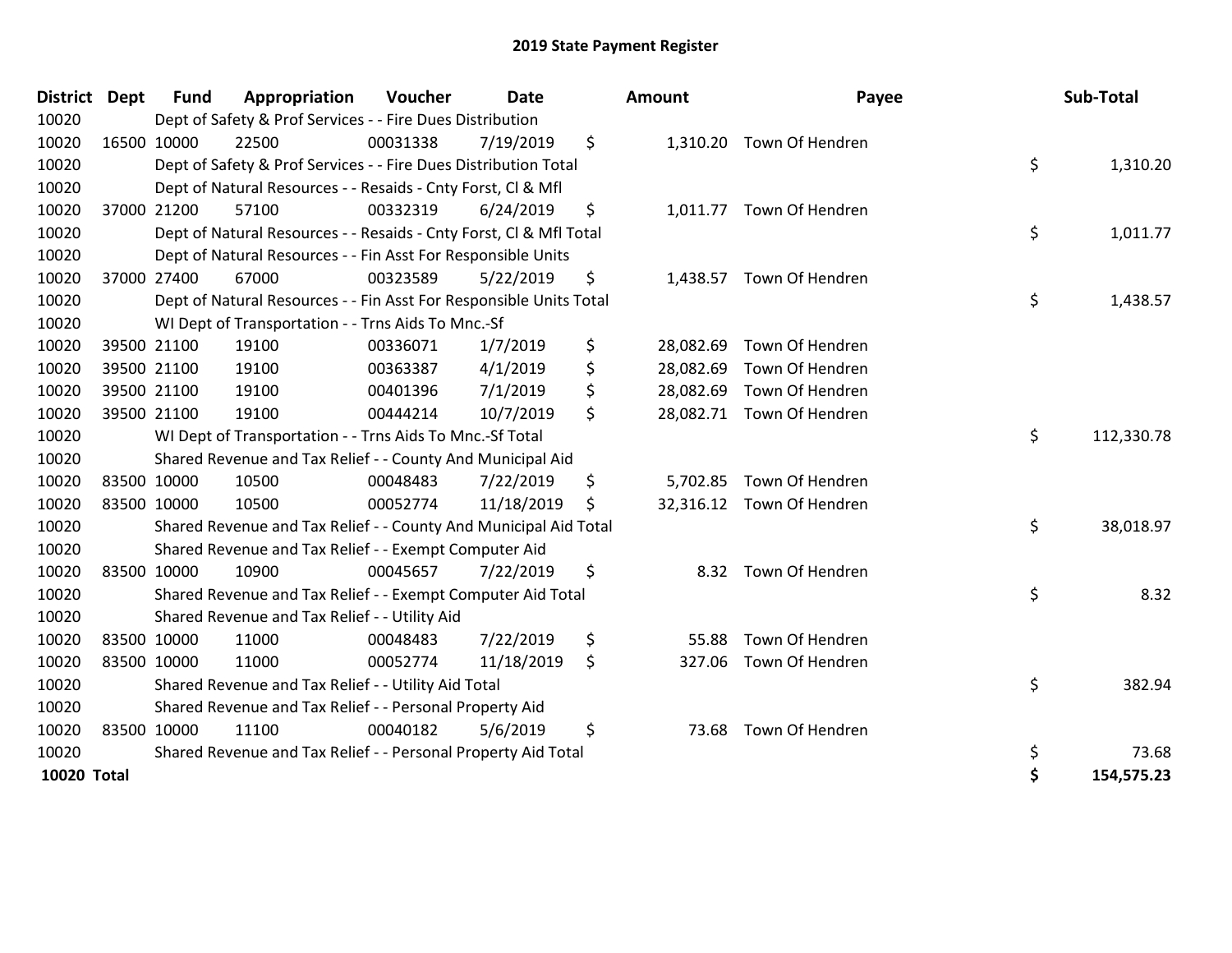| <b>District</b>    | Dept | <b>Fund</b> | Appropriation                                                      | Voucher  | Date       | <b>Amount</b>   | Payee                   | Sub-Total       |
|--------------------|------|-------------|--------------------------------------------------------------------|----------|------------|-----------------|-------------------------|-----------------|
| 10022              |      |             | Dept of Safety & Prof Services - - Fire Dues Distribution          |          |            |                 |                         |                 |
| 10022              |      | 16500 10000 | 22500                                                              | 00031411 | 7/18/2019  | \$              | 1,089.18 Town Of Hewett |                 |
| 10022              |      |             | Dept of Safety & Prof Services - - Fire Dues Distribution Total    |          |            |                 |                         | \$<br>1,089.18  |
| 10022              |      |             | Dept of Natural Resources - - Resaids - Cnty Forst, Cl & Mfl       |          |            |                 |                         |                 |
| 10022              |      | 37000 21200 | 57100                                                              | 00332320 | 6/21/2019  | \$<br>5,209.20  | Town Of Hewett          |                 |
| 10022              |      |             | Dept of Natural Resources - - Resaids - Cnty Forst, Cl & Mfl Total |          |            |                 |                         | \$<br>5,209.20  |
| 10022              |      |             | Dept of Natural Resources - - Fin Asst For Responsible Units       |          |            |                 |                         |                 |
| 10022              |      | 37000 27400 | 67000                                                              | 00322773 | 5/22/2019  | \$<br>801.98    | Town Of Hewett          |                 |
| 10022              |      |             | Dept of Natural Resources - - Fin Asst For Responsible Units Total |          |            |                 |                         | \$<br>801.98    |
| 10022              |      |             | WI Dept of Transportation - - Trns Aids To Mnc.-Sf                 |          |            |                 |                         |                 |
| 10022              |      | 39500 21100 | 19100                                                              | 00336072 | 1/7/2019   | \$<br>13,847.06 | Town Of Hewett          |                 |
| 10022              |      | 39500 21100 | 19100                                                              | 00363388 | 4/1/2019   | \$<br>13,847.06 | Town Of Hewett          |                 |
| 10022              |      | 39500 21100 | 19100                                                              | 00401397 | 7/1/2019   | \$<br>13,847.06 | Town Of Hewett          |                 |
| 10022              |      | 39500 21100 | 19100                                                              | 00444215 | 10/7/2019  | \$<br>13,847.09 | Town Of Hewett          |                 |
| 10022              |      |             | WI Dept of Transportation - - Trns Aids To Mnc.-Sf Total           |          |            |                 |                         | \$<br>55,388.27 |
| 10022              |      |             | Shared Revenue and Tax Relief - - County And Municipal Aid         |          |            |                 |                         |                 |
| 10022              |      | 83500 10000 | 10500                                                              | 00048484 | 7/22/2019  | \$<br>1,404.83  | Town Of Hewett          |                 |
| 10022              |      | 83500 10000 | 10500                                                              | 00052775 | 11/18/2019 | \$              | 7,960.70 Town Of Hewett |                 |
| 10022              |      |             | Shared Revenue and Tax Relief - - County And Municipal Aid Total   |          |            |                 |                         | \$<br>9,365.53  |
| 10022              |      |             | Shared Revenue and Tax Relief - - Personal Property Aid            |          |            |                 |                         |                 |
| 10022              |      | 83500 10000 | 11100                                                              | 00040183 | 5/6/2019   | \$<br>18.28     | Town Of Hewett          |                 |
| 10022              |      |             | Shared Revenue and Tax Relief - - Personal Property Aid Total      |          |            |                 |                         | \$<br>18.28     |
| <b>10022 Total</b> |      |             |                                                                    |          |            |                 |                         | 71,872.44       |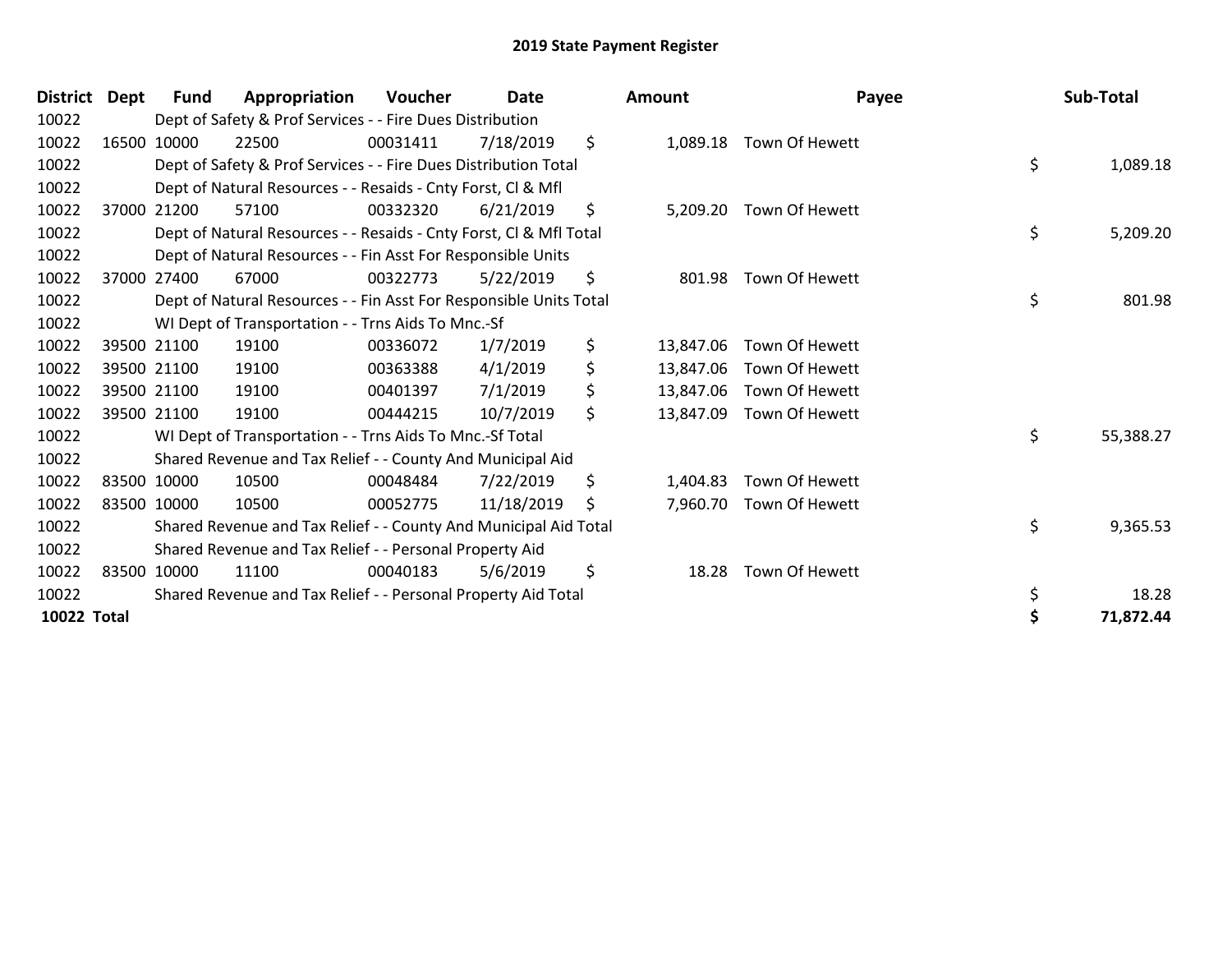| District Dept | <b>Fund</b> | Appropriation                                                        | <b>Voucher</b> | <b>Date</b> |    | <b>Amount</b> |                         | Payee | Sub-Total  |
|---------------|-------------|----------------------------------------------------------------------|----------------|-------------|----|---------------|-------------------------|-------|------------|
| 10024         |             | Dept of Safety & Prof Services - - Fire Dues Distribution            |                |             |    |               |                         |       |            |
| 10024         | 16500 10000 | 22500                                                                | 00031143       | 7/17/2019   | \$ |               | 1,903.50 Town of Hixon  |       |            |
| 10024         |             | Dept of Safety & Prof Services - - Fire Dues Distribution Total      |                |             |    |               |                         | \$    | 1,903.50   |
| 10024         |             | Dept of Natural Resources - - Resaids - Cnty Forst, Cl & Mfl         |                |             |    |               |                         |       |            |
| 10024         | 37000 21200 | 57100                                                                | 00332321       | 6/21/2019   | \$ | 244.87        | Town of Hixon           |       |            |
| 10024         |             | Dept of Natural Resources - - Resaids - Cnty Forst, Cl & Mfl Total   |                |             |    |               |                         | \$    | 244.87     |
| 10024         |             | Dept of Natural Resources - - Fin Asst For Responsible Units         |                |             |    |               |                         |       |            |
| 10024         | 37000 27400 | 67000                                                                | 00323564       | 5/22/2019   | \$ |               | 1,664.17 Town of Hixon  |       |            |
| 10024         |             | Dept of Natural Resources - - Fin Asst For Responsible Units Total   |                |             |    |               |                         | \$    | 1,664.17   |
| 10024         |             | WI Dept of Transportation - - Trns Aids To Mnc.-Sf                   |                |             |    |               |                         |       |            |
| 10024         | 39500 21100 | 19100                                                                | 00336073       | 1/7/2019    | \$ | 24,597.14     | Town of Hixon           |       |            |
| 10024         | 39500 21100 | 19100                                                                | 00363389       | 4/1/2019    | \$ |               | 24,597.14 Town of Hixon |       |            |
| 10024         | 39500 21100 | 19100                                                                | 00401398       | 7/1/2019    | \$ |               | 24,597.14 Town of Hixon |       |            |
| 10024         | 39500 21100 | 19100                                                                | 00444216       | 10/7/2019   | \$ |               | 24,597.16 Town of Hixon |       |            |
| 10024         |             | WI Dept of Transportation - - Trns Aids To Mnc.-Sf Total             |                |             |    |               |                         | \$    | 98,388.58  |
| 10024         |             | Department of Administration - - Hv Trans Ln Annual Impact Fee       |                |             |    |               |                         |       |            |
| 10024         | 50500 10000 | 17400                                                                | 00101202       | 5/1/2019    | \$ |               | 31,759.00 Town of Hixon |       |            |
| 10024         |             | Department of Administration - - Hv Trans Ln Annual Impact Fee Total |                |             |    |               |                         | \$    | 31,759.00  |
| 10024         |             | Elections Commission - - 2018 Hava Election Security                 |                |             |    |               |                         |       |            |
| 10024         | 51000 22000 | 18200                                                                | 00002247       | 11/6/2019   | \$ | 1,200.00      | Town of Hixon           |       |            |
| 10024         |             | Elections Commission - - 2018 Hava Election Security Total           |                |             |    |               |                         | \$    | 1,200.00   |
| 10024         |             | Shared Revenue and Tax Relief - - County And Municipal Aid           |                |             |    |               |                         |       |            |
| 10024         | 83500 10000 | 10500                                                                | 00048485       | 7/22/2019   | \$ | 4,714.16      | Town of Hixon           |       |            |
| 10024         | 83500 10000 | 10500                                                                | 00052776       | 11/18/2019  | S  |               | 42,942.93 Town of Hixon |       |            |
| 10024         |             | Shared Revenue and Tax Relief - - County And Municipal Aid Total     |                |             |    |               |                         | \$    | 47,657.09  |
| 10024         |             | Shared Revenue and Tax Relief - - Exempt Computer Aid                |                |             |    |               |                         |       |            |
| 10024         | 83500 10000 | 10900                                                                | 00045658       | 7/22/2019   | \$ | 95.61         | Town of Hixon           |       |            |
| 10024         |             | Shared Revenue and Tax Relief - - Exempt Computer Aid Total          |                |             |    |               |                         | \$    | 95.61      |
| 10024         |             | Shared Revenue and Tax Relief - - Personal Property Aid              |                |             |    |               |                         |       |            |
| 10024         | 83500 10000 | 11100                                                                | 00040184       | 5/6/2019    | \$ |               | 2,245.95 Town of Hixon  |       |            |
| 10024         |             | Shared Revenue and Tax Relief - - Personal Property Aid Total        |                |             |    |               |                         | \$    | 2,245.95   |
| 10024 Total   |             |                                                                      |                |             |    |               |                         | \$    | 185,158.77 |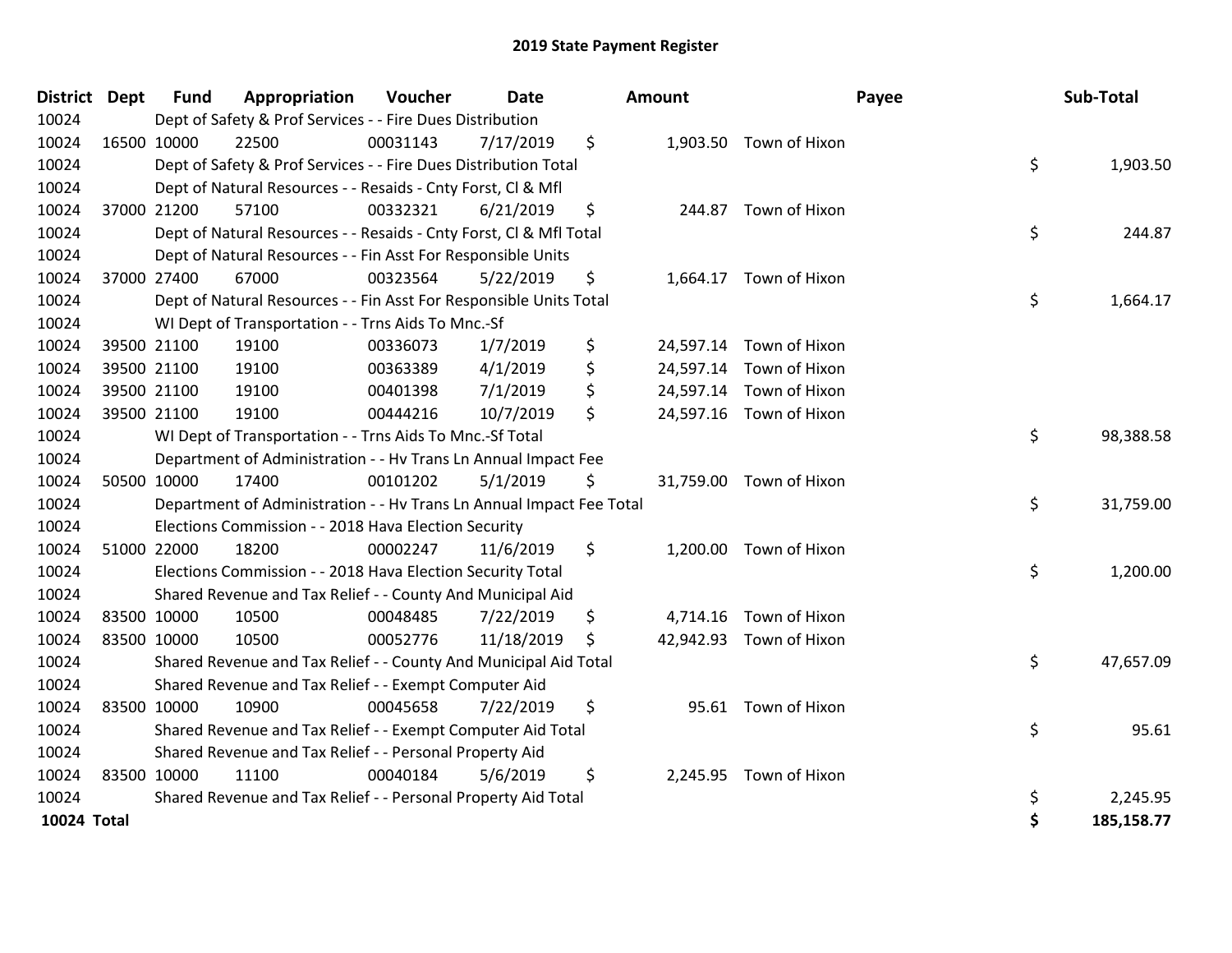| <b>District</b> | <b>Dept</b> | <b>Fund</b> | Appropriation                                                      | Voucher  | <b>Date</b> | Amount         |                         | Payee | Sub-Total  |
|-----------------|-------------|-------------|--------------------------------------------------------------------|----------|-------------|----------------|-------------------------|-------|------------|
| 10026           |             |             | Dept of Safety & Prof Services - - Fire Dues Distribution          |          |             |                |                         |       |            |
| 10026           |             | 16500 10000 | 22500                                                              | 00031320 | 7/18/2019   | \$             | 1,376.82 Town Of Hoard  |       |            |
| 10026           |             |             | Dept of Safety & Prof Services - - Fire Dues Distribution Total    |          |             |                |                         | \$    | 1,376.82   |
| 10026           |             |             | Dept of Natural Resources - - Resaids - Cnty Forst, Cl & Mfl       |          |             |                |                         |       |            |
| 10026           |             | 37000 21200 | 57100                                                              | 00332322 | 6/21/2019   | \$<br>339.19   | Town Of Hoard           |       |            |
| 10026           |             |             | Dept of Natural Resources - - Resaids - Cnty Forst, Cl & Mfl Total |          |             |                |                         | \$    | 339.19     |
| 10026           |             |             | Dept of Natural Resources - - Fin Asst For Responsible Units       |          |             |                |                         |       |            |
| 10026           |             | 37000 27400 | 67000                                                              | 00323167 | 5/22/2019   | \$             | 2,468.55 Town Of Hoard  |       |            |
| 10026           |             |             | Dept of Natural Resources - - Fin Asst For Responsible Units Total |          |             |                |                         | \$    | 2,468.55   |
| 10026           |             |             | WI Dept of Transportation - - Trns Aids To Mnc.-Sf                 |          |             |                |                         |       |            |
| 10026           |             | 39500 21100 | 19100                                                              | 00336074 | 1/7/2019    | \$             | 29,520.21 Town Of Hoard |       |            |
| 10026           |             | 39500 21100 | 19100                                                              | 00363390 | 4/1/2019    | \$             | 29,520.21 Town Of Hoard |       |            |
| 10026           |             | 39500 21100 | 19100                                                              | 00401399 | 7/1/2019    | \$             | 29,520.21 Town Of Hoard |       |            |
| 10026           |             | 39500 21100 | 19100                                                              | 00444217 | 10/7/2019   | \$             | 29,520.24 Town Of Hoard |       |            |
| 10026           |             |             | WI Dept of Transportation - - Trns Aids To Mnc.-Sf Total           |          |             |                |                         | \$    | 118,080.87 |
| 10026           |             |             | Elections Commission - - 2018 Hava Election Security               |          |             |                |                         |       |            |
| 10026           |             | 51000 22000 | 18200                                                              | 00002855 | 11/22/2019  | \$<br>1,200.00 | Town Of Hoard           |       |            |
| 10026           |             |             | Elections Commission - - 2018 Hava Election Security Total         |          |             |                |                         | \$    | 1,200.00   |
| 10026           |             |             | Shared Revenue and Tax Relief - - County And Municipal Aid         |          |             |                |                         |       |            |
| 10026           |             | 83500 10000 | 10500                                                              | 00048486 | 7/22/2019   | \$<br>7,447.95 | Town Of Hoard           |       |            |
| 10026           |             | 83500 10000 | 10500                                                              | 00052777 | 11/18/2019  | \$             | 42,205.02 Town Of Hoard |       |            |
| 10026           |             |             | Shared Revenue and Tax Relief - - County And Municipal Aid Total   |          |             |                |                         | \$    | 49,652.97  |
| 10026           |             |             | Shared Revenue and Tax Relief - - Exempt Computer Aid              |          |             |                |                         |       |            |
| 10026           |             | 83500 10000 | 10900                                                              | 00045659 | 7/22/2019   | \$<br>2.08     | Town Of Hoard           |       |            |
| 10026           |             |             | Shared Revenue and Tax Relief - - Exempt Computer Aid Total        |          |             |                |                         | \$    | 2.08       |
| 10026           |             |             | Shared Revenue and Tax Relief - - Personal Property Aid            |          |             |                |                         |       |            |
| 10026           |             | 83500 10000 | 11100                                                              | 00040185 | 5/6/2019    | \$<br>296.07   | Town Of Hoard           |       |            |
| 10026           |             |             | Shared Revenue and Tax Relief - - Personal Property Aid Total      |          |             |                |                         | \$    | 296.07     |
| 10026 Total     |             |             |                                                                    |          |             |                |                         | \$    | 173,416.55 |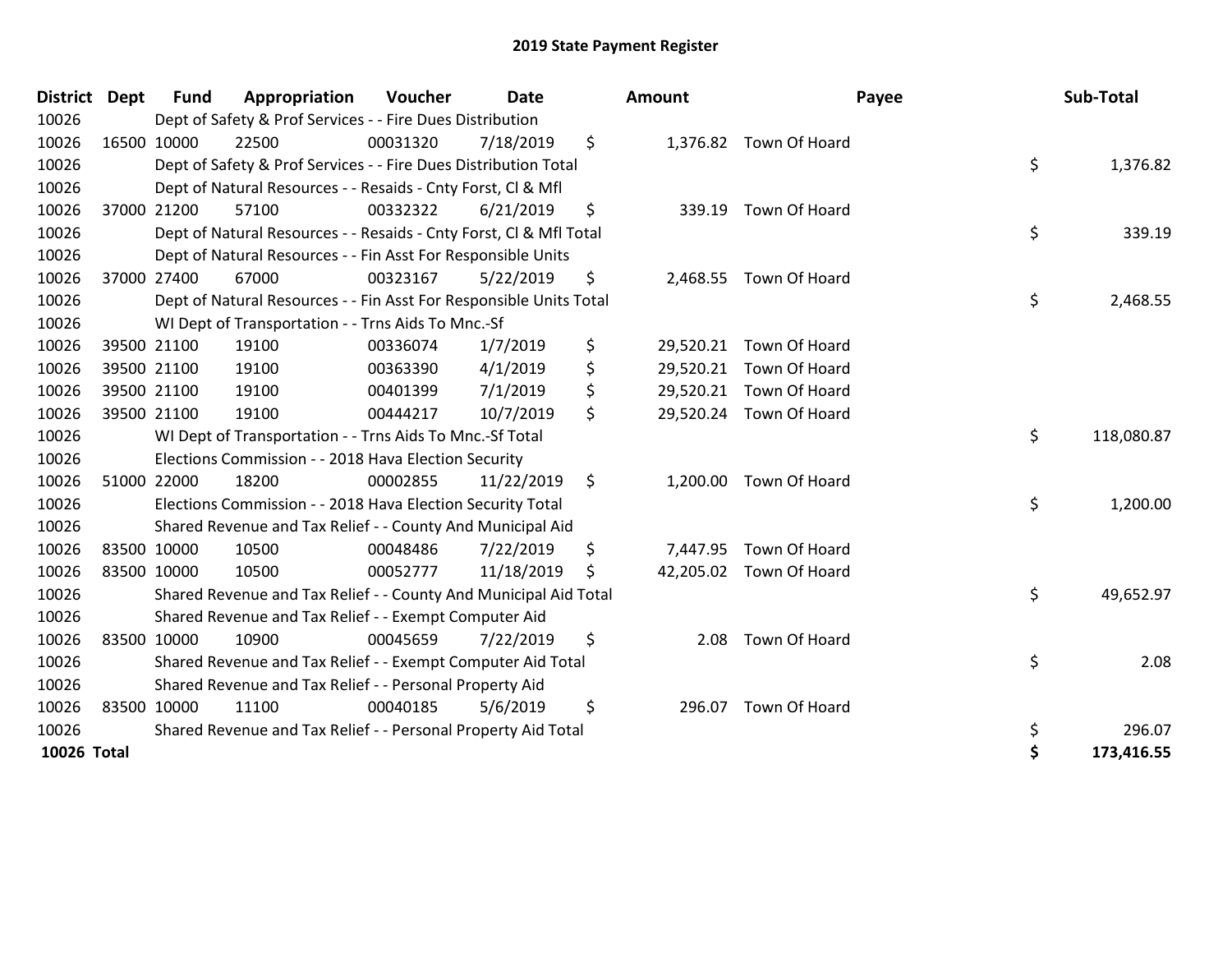| <b>District</b>    | <b>Dept</b> | <b>Fund</b> | Appropriation                                                      | Voucher  | <b>Date</b> | <b>Amount</b>   |                         | Payee | Sub-Total  |
|--------------------|-------------|-------------|--------------------------------------------------------------------|----------|-------------|-----------------|-------------------------|-------|------------|
| 10028              |             |             | Dept of Safety & Prof Services - - Fire Dues Distribution          |          |             |                 |                         |       |            |
| 10028              |             | 16500 10000 | 22500                                                              | 00031273 | 7/17/2019   | \$              | 1,519.29 Town Of Levis  |       |            |
| 10028              |             |             | Dept of Safety & Prof Services - - Fire Dues Distribution Total    |          |             |                 |                         | \$    | 1,519.29   |
| 10028              |             |             | Dept of Natural Resources - - Aids In Lieu Of Taxes - Gener        |          |             |                 |                         |       |            |
| 10028              |             | 37000 10000 | 50300                                                              | 00295070 | 2/1/2019    | \$<br>284.17    | Town Of Levis           |       |            |
| 10028              |             |             | Dept of Natural Resources - - Aids In Lieu Of Taxes - Gener Total  |          |             |                 |                         | \$    | 284.17     |
| 10028              |             |             | Dept of Natural Resources - - Resaids - Cnty Forst, Cl & Mfl       |          |             |                 |                         |       |            |
| 10028              |             | 37000 21200 | 57100                                                              | 00332323 | 6/21/2019   | \$              | 2,155.45 Town Of Levis  |       |            |
| 10028              |             |             | Dept of Natural Resources - - Resaids - Cnty Forst, CI & Mfl Total |          |             |                 |                         | \$    | 2,155.45   |
| 10028              |             |             | Dept of Natural Resources - - Fin Asst For Responsible Units       |          |             |                 |                         |       |            |
| 10028              |             | 37000 27400 | 67000                                                              | 00323480 | 5/22/2019   | \$              | 2,106.32 Town Of Levis  |       |            |
| 10028              |             |             | Dept of Natural Resources - - Fin Asst For Responsible Units Total |          |             |                 |                         | \$    | 2,106.32   |
| 10028              |             |             | WI Dept of Transportation - - Trns Aids To Mnc.-Sf                 |          |             |                 |                         |       |            |
| 10028              |             | 39500 21100 | 19100                                                              | 00336075 | 1/7/2019    | \$<br>28,285.76 | Town Of Levis           |       |            |
| 10028              |             | 39500 21100 | 19100                                                              | 00363391 | 4/1/2019    | \$<br>28,285.76 | Town Of Levis           |       |            |
| 10028              |             | 39500 21100 | 19100                                                              | 00401400 | 7/1/2019    | \$              | 28,285.76 Town Of Levis |       |            |
| 10028              |             | 39500 21100 | 19100                                                              | 00444218 | 10/7/2019   | \$              | 28,285.76 Town Of Levis |       |            |
| 10028              |             |             | WI Dept of Transportation - - Trns Aids To Mnc.-Sf Total           |          |             |                 |                         | \$    | 113,143.04 |
| 10028              |             |             | Elections Commission - - 2018 Hava Election Security               |          |             |                 |                         |       |            |
| 10028              |             | 51000 22000 | 18200                                                              | 00002182 | 10/29/2019  | \$              | 1,200.00 Town Of Levis  |       |            |
| 10028              |             |             | Elections Commission - - 2018 Hava Election Security Total         |          |             |                 |                         | \$    | 1,200.00   |
| 10028              |             |             | Shared Revenue and Tax Relief - - County And Municipal Aid         |          |             |                 |                         |       |            |
| 10028              |             | 83500 10000 | 10500                                                              | 00048487 | 7/22/2019   | \$              | 6,407.27 Town Of Levis  |       |            |
| 10028              |             | 83500 10000 | 10500                                                              | 00052778 | 11/18/2019  | \$              | 36,307.89 Town Of Levis |       |            |
| 10028              |             |             | Shared Revenue and Tax Relief - - County And Municipal Aid Total   |          |             |                 |                         | \$    | 42,715.16  |
| 10028              |             |             | Shared Revenue and Tax Relief - - Exempt Computer Aid              |          |             |                 |                         |       |            |
| 10028              |             | 83500 10000 | 10900                                                              | 00045660 | 7/22/2019   | \$<br>1.03      | Town Of Levis           |       |            |
| 10028              |             |             | Shared Revenue and Tax Relief - - Exempt Computer Aid Total        |          |             |                 |                         | \$    | 1.03       |
| 10028              |             |             | Shared Revenue and Tax Relief - - Personal Property Aid            |          |             |                 |                         |       |            |
| 10028              |             | 83500 10000 | 11100                                                              | 00040186 | 5/6/2019    | \$              | 257.56 Town Of Levis    |       |            |
| 10028              |             |             | Shared Revenue and Tax Relief - - Personal Property Aid Total      |          |             |                 |                         | \$    | 257.56     |
| <b>10028 Total</b> |             |             |                                                                    |          |             |                 |                         | \$    | 163,382.02 |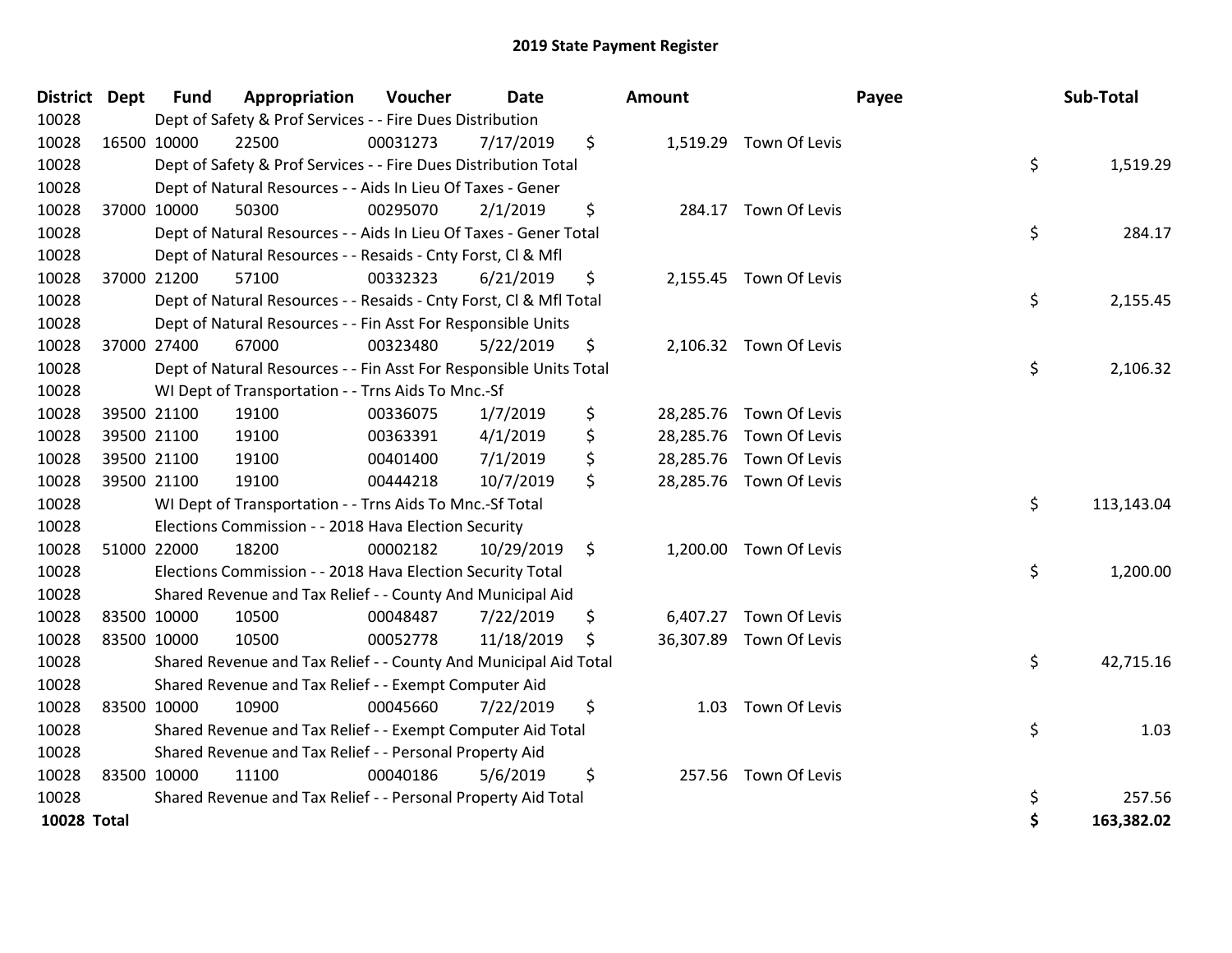| <b>District Dept</b> | <b>Fund</b> | Appropriation                                                        | Voucher  | <b>Date</b> |               | Amount   | Payee                      | Sub-Total       |
|----------------------|-------------|----------------------------------------------------------------------|----------|-------------|---------------|----------|----------------------------|-----------------|
| 10030                |             | Dept of Safety & Prof Services - - Fire Dues Distribution            |          |             |               |          |                            |                 |
| 10030                | 16500 10000 | 22500                                                                | 00031131 | 7/17/2019   | \$            |          | 1,958.19 Town Of Longwood  |                 |
| 10030                |             | Dept of Safety & Prof Services - - Fire Dues Distribution Total      |          |             |               |          |                            | \$<br>1,958.19  |
| 10030                |             | Dept of Natural Resources - - Aids In Lieu Of Taxes - Gener          |          |             |               |          |                            |                 |
| 10030                | 37000 10000 | 50300                                                                | 00313479 | 4/19/2019   | \$            | 4.00     | Town Of Longwood           |                 |
| 10030                |             | Dept of Natural Resources - - Aids In Lieu Of Taxes - Gener Total    |          |             |               |          |                            | \$<br>4.00      |
| 10030                |             | Dept of Natural Resources - - Resaids - Cnty Forst, Cl & Mfl         |          |             |               |          |                            |                 |
| 10030                | 37000 21200 | 57100                                                                | 00332324 | 6/21/2019   | \$            |          | 229.29 Town Of Longwood    |                 |
| 10030                |             | Dept of Natural Resources - - Resaids - Cnty Forst, CI & Mfl Total   |          |             |               |          |                            | \$<br>229.29    |
| 10030                |             | Dept of Natural Resources - - Fin Asst For Responsible Units         |          |             |               |          |                            |                 |
| 10030                | 37000 27400 | 67000                                                                | 00323313 | 5/22/2019   | \$            |          | 515.11 Town Of Longwood    |                 |
| 10030                |             | Dept of Natural Resources - - Fin Asst For Responsible Units Total   |          |             |               |          |                            | \$<br>515.11    |
| 10030                |             | WI Dept of Transportation - - Trns Aids To Mnc.-Sf                   |          |             |               |          |                            |                 |
| 10030                | 39500 21100 | 19100                                                                | 00336076 | 1/7/2019    | \$            |          | 24,075.14 Town Of Longwood |                 |
| 10030                | 39500 21100 | 19100                                                                | 00363392 | 4/1/2019    | \$            |          | 24,075.14 Town Of Longwood |                 |
| 10030                | 39500 21100 | 19100                                                                | 00401401 | 7/1/2019    | \$            |          | 24,075.14 Town Of Longwood |                 |
| 10030                | 39500 21100 | 19100                                                                | 00444219 | 10/7/2019   | \$            |          | 24,075.17 Town Of Longwood |                 |
| 10030                |             | WI Dept of Transportation - - Trns Aids To Mnc.-Sf Total             |          |             |               |          |                            | \$<br>96,300.59 |
| 10030                |             | Department of Administration - - Hv Trans Ln Annual Impact Fee       |          |             |               |          |                            |                 |
| 10030                | 50500 10000 | 17400                                                                | 00101083 | 5/1/2019    | \$            |          | 37,353.00 Town Of Longwood |                 |
| 10030                |             | Department of Administration - - Hv Trans Ln Annual Impact Fee Total |          |             |               |          |                            | \$<br>37,353.00 |
| 10030                |             | Elections Commission - - 2018 Hava Election Security                 |          |             |               |          |                            |                 |
| 10030                | 51000 22000 | 18200                                                                | 00002807 | 11/21/2019  | $\ddot{\phi}$ |          | 1,200.00 Town Of Longwood  |                 |
| 10030                |             | Elections Commission - - 2018 Hava Election Security Total           |          |             |               |          |                            | \$<br>1,200.00  |
| 10030                |             | Shared Revenue and Tax Relief - - County And Municipal Aid           |          |             |               |          |                            |                 |
| 10030                | 83500 10000 | 10500                                                                | 00048488 | 7/22/2019   | \$            | 5,621.80 | Town Of Longwood           |                 |
| 10030                | 83500 10000 | 10500                                                                | 00052779 | 11/18/2019  | \$            |          | 31,856.85 Town Of Longwood |                 |
| 10030                |             | Shared Revenue and Tax Relief - - County And Municipal Aid Total     |          |             |               |          |                            | \$<br>37,478.65 |
| 10030                |             | Shared Revenue and Tax Relief - - Exempt Computer Aid                |          |             |               |          |                            |                 |
| 10030                | 83500 10000 | 10900                                                                | 00045661 | 7/22/2019   | \$            |          | 22.86 Town Of Longwood     |                 |
| 10030                |             | Shared Revenue and Tax Relief - - Exempt Computer Aid Total          |          |             |               |          |                            | \$<br>22.86     |
| 10030                |             | Shared Revenue and Tax Relief - - Utility Aid                        |          |             |               |          |                            |                 |
| 10030                | 83500 10000 | 11000                                                                | 00048488 | 7/22/2019   | \$            |          | 29.14 Town Of Longwood     |                 |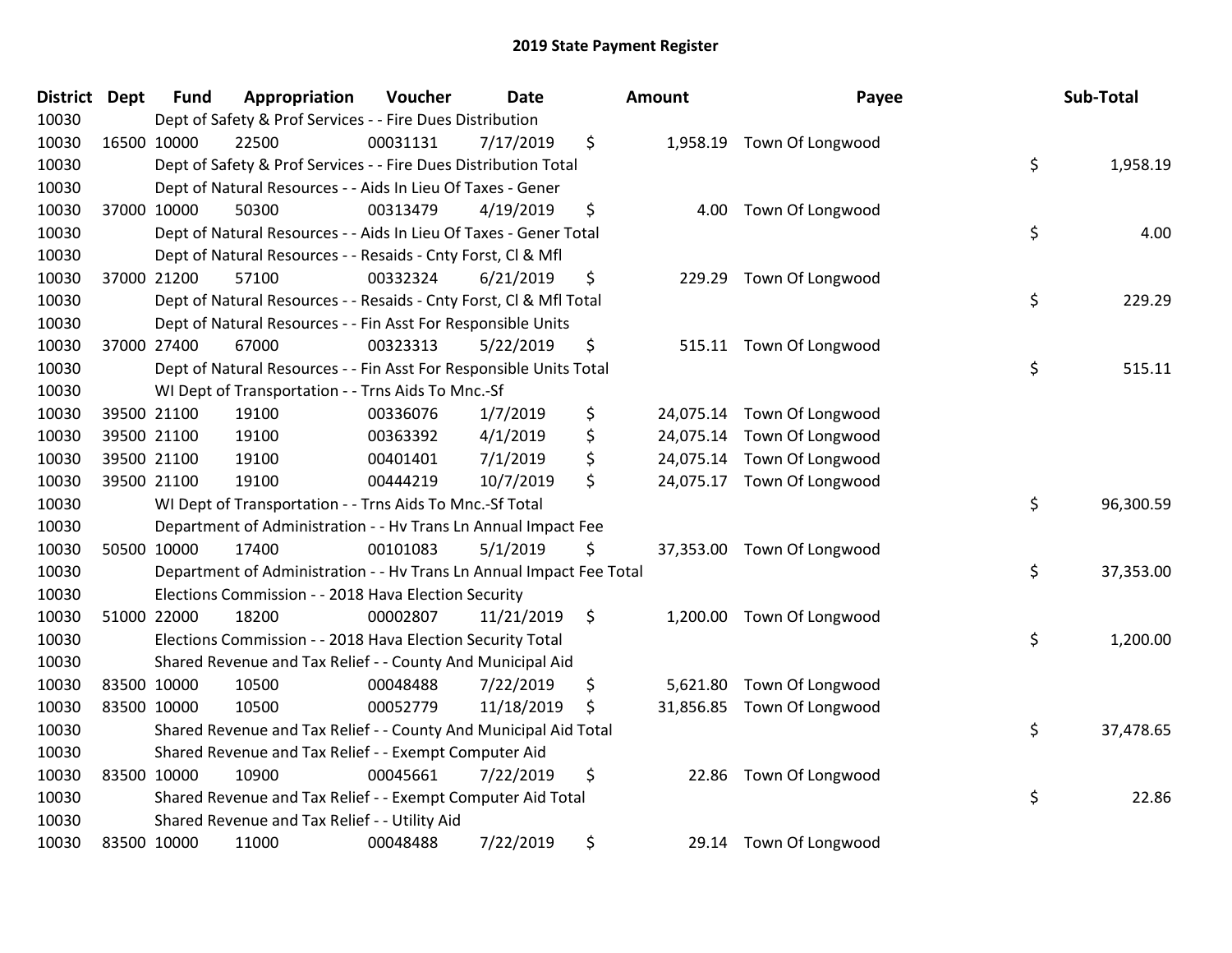| District Dept |             | <b>Fund</b> | Appropriation                                                 | <b>Voucher</b> | Date       | <b>Amount</b> | Pavee                   | Sub-Total  |
|---------------|-------------|-------------|---------------------------------------------------------------|----------------|------------|---------------|-------------------------|------------|
| 10030         |             | 83500 10000 | 11000                                                         | 00052779       | 11/18/2019 |               | 170.56 Town Of Longwood |            |
| 10030         |             |             | Shared Revenue and Tax Relief - - Utility Aid Total           |                |            |               |                         | 199.70     |
| 10030         |             |             | Shared Revenue and Tax Relief - - Personal Property Aid       |                |            |               |                         |            |
| 10030         | 83500 10000 |             | 11100                                                         | 00040187       | 5/6/2019   |               | 836.96 Town Of Longwood |            |
| 10030         |             |             | Shared Revenue and Tax Relief - - Personal Property Aid Total |                |            |               |                         | 836.96     |
| 10030 Total   |             |             |                                                               |                |            |               |                         | 176,098.35 |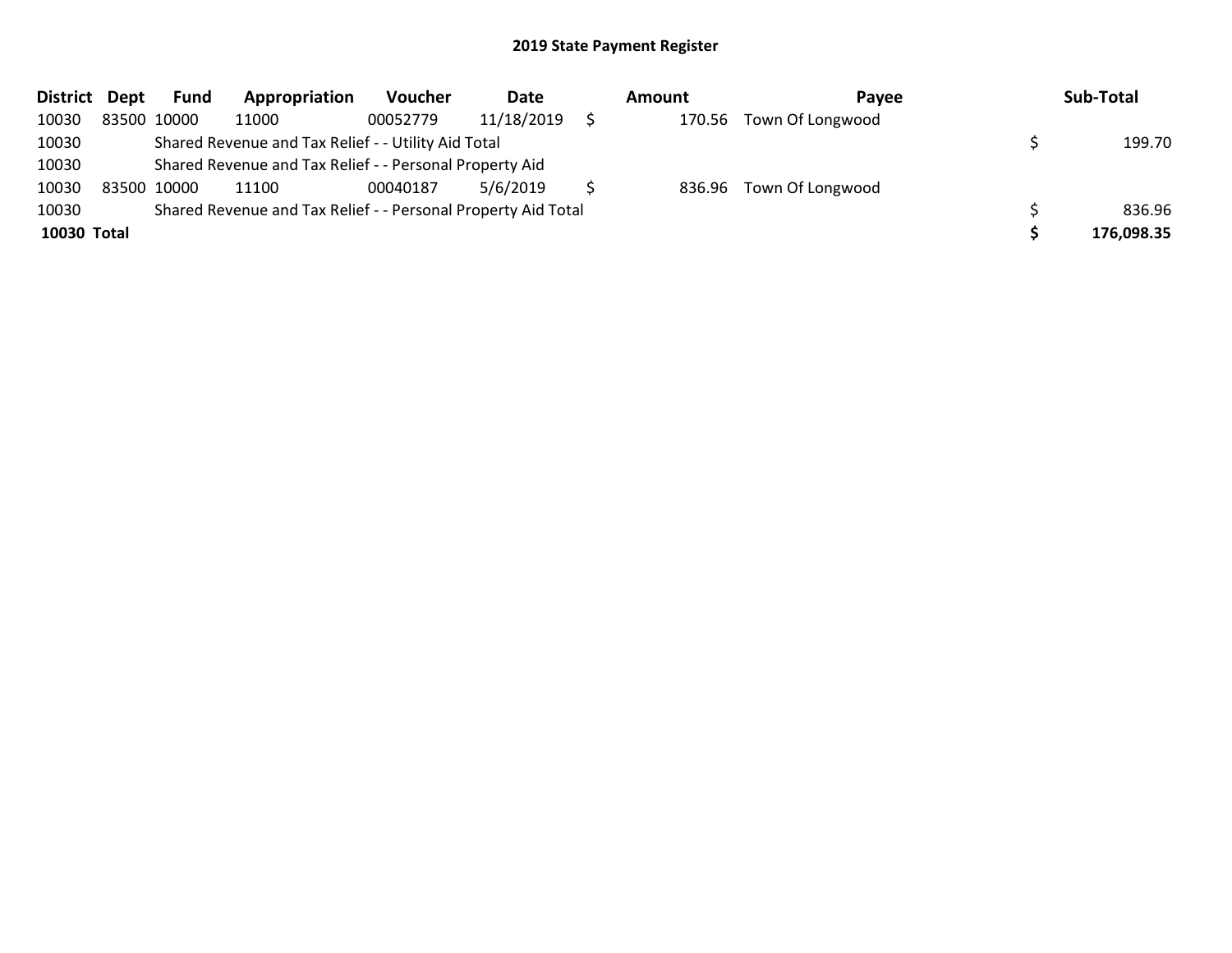| District Dept |             | <b>Fund</b> | Appropriation                                                          | Voucher  | <b>Date</b> | Amount          |                         | Payee | Sub-Total  |
|---------------|-------------|-------------|------------------------------------------------------------------------|----------|-------------|-----------------|-------------------------|-------|------------|
| 10032         |             |             | Dept of Safety & Prof Services - - Fire Dues Distribution              |          |             |                 |                         |       |            |
| 10032         | 16500 10000 |             | 22500                                                                  | 00031091 | 7/17/2019   | \$              | 2,104.38 Town Of Loyal  |       |            |
| 10032         |             |             | Dept of Safety & Prof Services - - Fire Dues Distribution Total        |          |             |                 |                         | \$    | 2,104.38   |
| 10032         |             |             | Dept of Natural Resources - - Resaids - Cnty Forst, Cl & Mfl           |          |             |                 |                         |       |            |
| 10032         |             | 37000 21200 | 57100                                                                  | 00332325 | 6/21/2019   | \$              | 73.33 Town Of Loyal     |       |            |
| 10032         |             |             | Dept of Natural Resources - - Resaids - Cnty Forst, Cl & Mfl Total     |          |             |                 |                         | \$    | 73.33      |
| 10032         |             |             | Dept of Natural Resources - - Fin Asst For Responsible Units           |          |             |                 |                         |       |            |
| 10032         |             | 37000 27400 | 67000                                                                  | 00323321 | 5/22/2019   | \$              | 1,632.49 Town Of Loyal  |       |            |
| 10032         |             |             | Dept of Natural Resources - - Fin Asst For Responsible Units Total     |          |             |                 |                         | \$    | 1,632.49   |
| 10032         |             |             | WI Dept of Transportation - - Trns Aids To Mnc.-Sf                     |          |             |                 |                         |       |            |
| 10032         |             | 39500 21100 | 19100                                                                  | 00336077 | 1/7/2019    | \$<br>33,672.95 | Town Of Loyal           |       |            |
| 10032         |             | 39500 21100 | 19100                                                                  | 00363393 | 4/1/2019    | \$<br>33,672.95 | Town Of Loyal           |       |            |
| 10032         |             | 39500 21100 | 19100                                                                  | 00401402 | 7/1/2019    | \$              | 33,672.95 Town Of Loyal |       |            |
| 10032         | 39500 21100 |             | 19100                                                                  | 00444220 | 10/7/2019   | \$              | 33,672.97 Town Of Loyal |       |            |
| 10032         |             |             | WI Dept of Transportation - - Trns Aids To Mnc.-Sf Total               |          |             |                 |                         | \$    | 134,691.82 |
| 10032         |             |             | Department of Military Affairs - - Disaster Recovery Aid               |          |             |                 |                         |       |            |
| 10032         |             | 46500 10000 | 30500                                                                  | 00064611 | 7/30/2019   | \$              | 7,575.71 Town Of Loyal  |       |            |
| 10032         |             |             | Department of Military Affairs - - Disaster Recovery Aid Total         |          |             |                 |                         | \$    | 7,575.71   |
| 10032         |             |             | Department of Military Affairs - - Federal Aid, Local Assistance       |          |             |                 |                         |       |            |
| 10032         | 46500 10000 |             | 34200                                                                  | 00064611 | 7/30/2019   | \$              | 45,454.22 Town Of Loyal |       |            |
| 10032         |             |             | Department of Military Affairs - - Federal Aid, Local Assistance Total |          |             |                 |                         | \$    | 45,454.22  |
| 10032         |             |             | Elections Commission - - 2018 Hava Election Security                   |          |             |                 |                         |       |            |
| 10032         |             | 51000 22000 | 18200                                                                  | 00002331 | 11/8/2019   | \$              | 800.00 Town Of Loyal    |       |            |
| 10032         |             |             | Elections Commission - - 2018 Hava Election Security Total             |          |             |                 |                         | \$    | 800.00     |
| 10032         |             |             | Shared Revenue and Tax Relief - - County And Municipal Aid             |          |             |                 |                         |       |            |
| 10032         |             | 83500 10000 | 10500                                                                  | 00048489 | 7/22/2019   | \$<br>11,573.28 | Town Of Loyal           |       |            |
| 10032         |             | 83500 10000 | 10500                                                                  | 00052780 | 11/18/2019  | \$              | 65,581.93 Town Of Loyal |       |            |
| 10032         |             |             | Shared Revenue and Tax Relief - - County And Municipal Aid Total       |          |             |                 |                         | \$    | 77,155.21  |
| 10032         |             |             | Shared Revenue and Tax Relief - - Exempt Computer Aid                  |          |             |                 |                         |       |            |
| 10032         | 83500 10000 |             | 10900                                                                  | 00045662 | 7/22/2019   | \$<br>16.63     | Town Of Loyal           |       |            |
| 10032         |             |             | Shared Revenue and Tax Relief - - Exempt Computer Aid Total            |          |             |                 |                         | \$    | 16.63      |
| 10032         |             |             | Shared Revenue and Tax Relief - - Utility Aid                          |          |             |                 |                         |       |            |
| 10032         | 83500 10000 |             | 11000                                                                  | 00048489 | 7/22/2019   | \$<br>573.39    | Town Of Loyal           |       |            |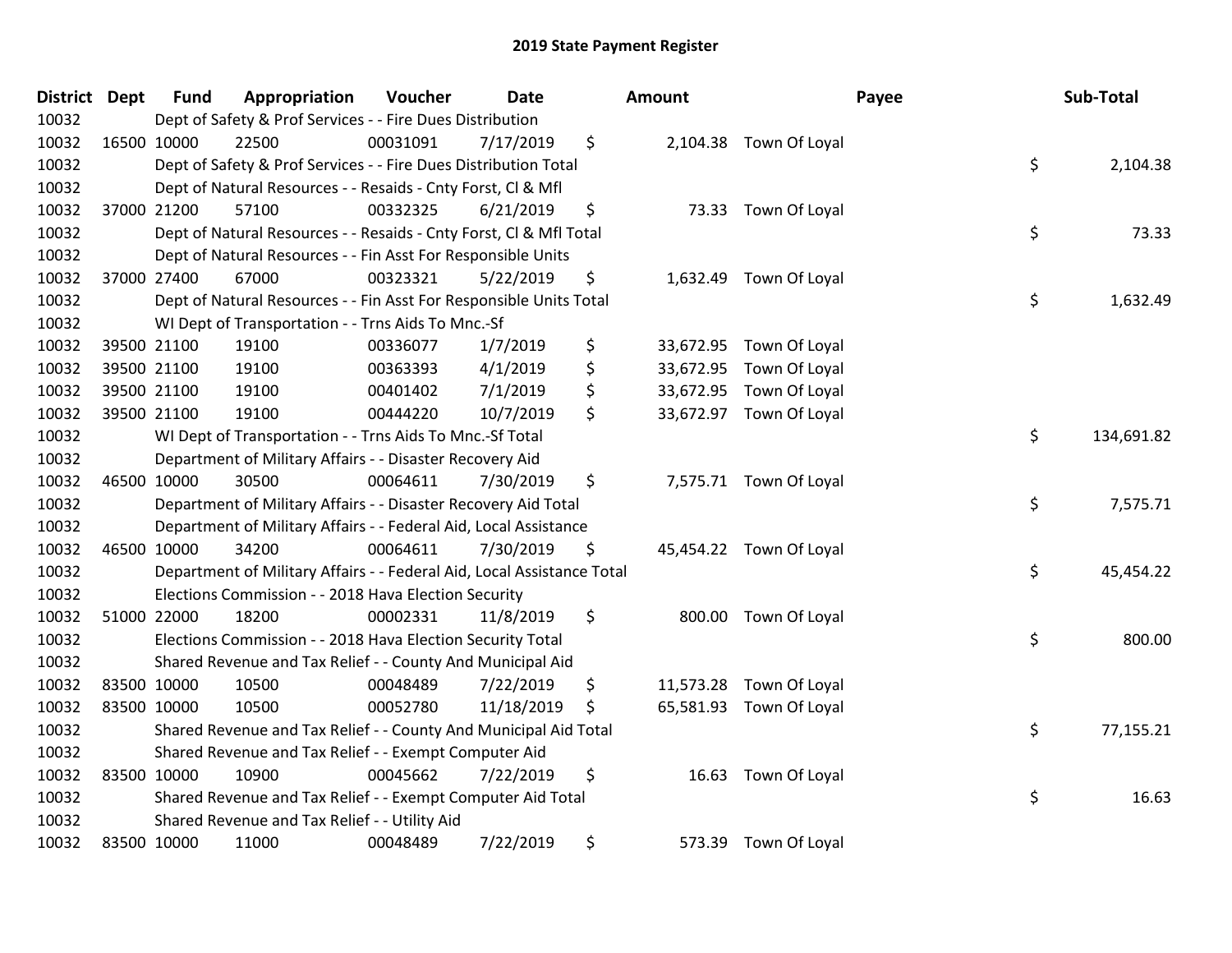| District Dept |             | <b>Fund</b> | Appropriation                                                 | <b>Voucher</b> | Date       | Amount   |                      | <b>Pavee</b> | Sub-Total  |
|---------------|-------------|-------------|---------------------------------------------------------------|----------------|------------|----------|----------------------|--------------|------------|
| 10032         | 83500 10000 |             | 11000                                                         | 00052780       | 11/18/2019 | 3,303.87 | Town Of Loyal        |              |            |
| 10032         |             |             | Shared Revenue and Tax Relief - - Utility Aid Total           |                |            |          |                      |              | 3,877.26   |
| 10032         |             |             | Shared Revenue and Tax Relief - - Personal Property Aid       |                |            |          |                      |              |            |
| 10032         | 83500 10000 |             | 11100                                                         | 00040188       | 5/6/2019   |          | 428.01 Town Of Loyal |              |            |
| 10032         |             |             | Shared Revenue and Tax Relief - - Personal Property Aid Total |                |            |          |                      |              | 428.01     |
| 10032 Total   |             |             |                                                               |                |            |          |                      |              | 273,809.06 |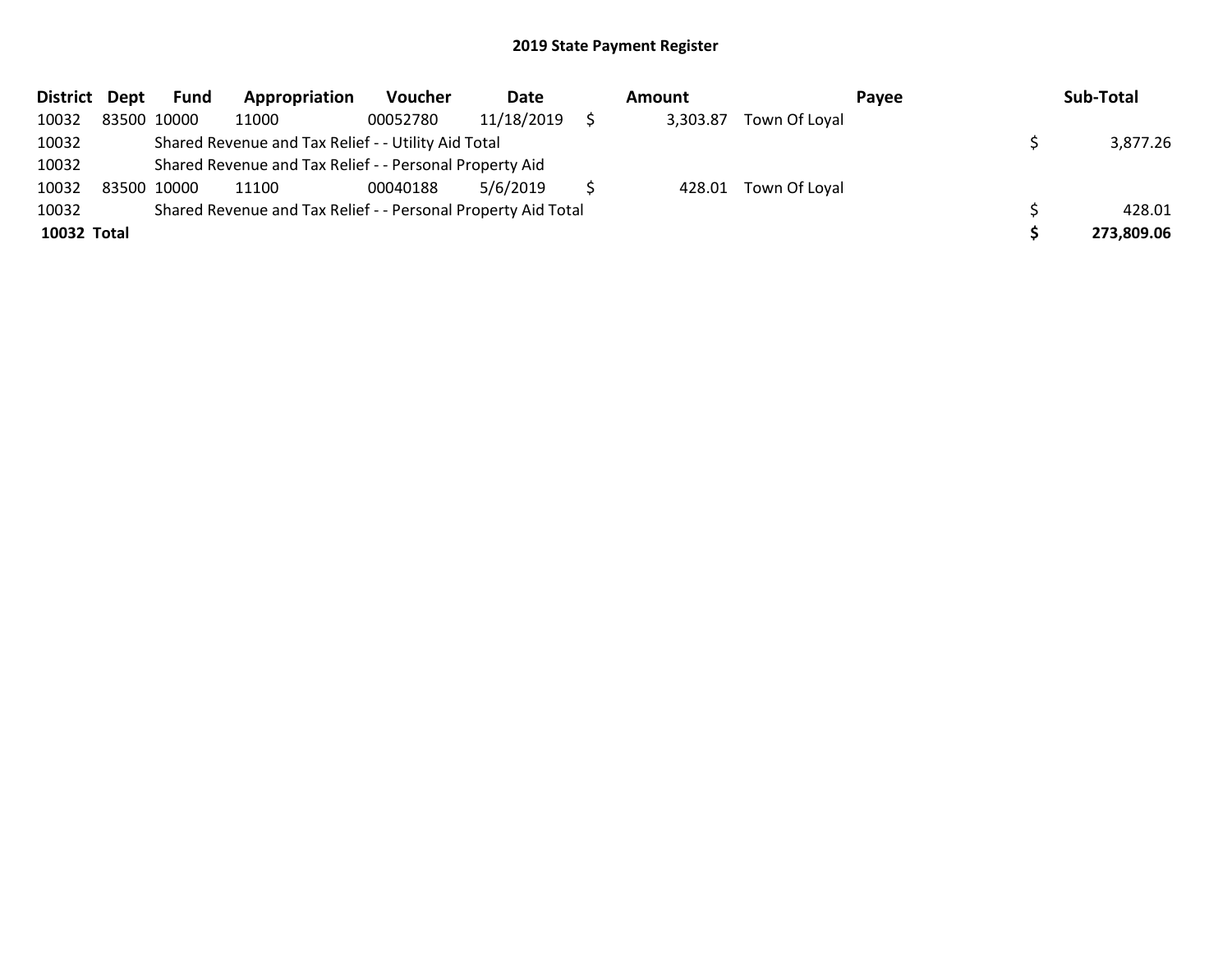| District Dept |             | <b>Fund</b> | Appropriation                                                       | Voucher  | <b>Date</b> | Amount          |                        | Payee | Sub-Total |
|---------------|-------------|-------------|---------------------------------------------------------------------|----------|-------------|-----------------|------------------------|-------|-----------|
| 10034         |             |             | Dept of Safety & Prof Services - - Fire Dues Distribution           |          |             |                 |                        |       |           |
| 10034         | 16500 10000 |             | 22500                                                               | 00031114 | 7/17/2019   | \$              | 2,008.94 Town Of Lynn  |       |           |
| 10034         |             |             | Dept of Safety & Prof Services - - Fire Dues Distribution Total     |          |             |                 |                        | \$    | 2,008.94  |
| 10034         |             |             | Dept of Natural Resources - - Resaids - Cnty Forst, Cl & Mfl        |          |             |                 |                        |       |           |
| 10034         |             | 37000 21200 | 57100                                                               | 00332326 | 6/21/2019   | \$              | 1,087.16 Town Of Lynn  |       |           |
| 10034         |             |             | Dept of Natural Resources - - Resaids - Cnty Forst, Cl & Mfl Total  |          |             |                 |                        | \$    | 1,087.16  |
| 10034         |             |             | Dept of Natural Resources - - Fin Asst For Responsible Units        |          |             |                 |                        |       |           |
| 10034         |             | 37000 27400 | 67000                                                               | 00323385 | 5/22/2019   | \$              | 328.08 Town Of Lynn    |       |           |
| 10034         |             |             | Dept of Natural Resources - - Fin Asst For Responsible Units Total  |          |             |                 |                        | \$    | 328.08    |
| 10034         |             |             | WI Dept of Transportation - - Trns Aids To Mnc.-Sf                  |          |             |                 |                        |       |           |
| 10034         |             | 39500 21100 | 19100                                                               | 00336078 | 1/7/2019    | \$              | 24,191.00 Town Of Lynn |       |           |
| 10034         |             | 39500 21100 | 19100                                                               | 00363394 | 4/1/2019    | \$<br>24,191.00 | Town Of Lynn           |       |           |
| 10034         |             | 39500 21100 | 19100                                                               | 00401403 | 7/1/2019    | \$              | 24,191.00 Town Of Lynn |       |           |
| 10034         |             | 39500 21100 | 19100                                                               | 00444221 | 10/7/2019   | \$              | 24,191.00 Town Of Lynn |       |           |
| 10034         |             |             | WI Dept of Transportation - - Trns Aids To Mnc.-Sf Total            |          |             |                 |                        | \$    | 96,764.00 |
| 10034         |             |             | Department of Military Affairs - - Major Disaster Assist; Pif       |          |             |                 |                        |       |           |
| 10034         |             | 46500 27200 | 36500                                                               | 00069060 | 11/5/2019   | \$              | 17,134.85 Town Of Lynn |       |           |
| 10034         |             |             | Department of Military Affairs - - Major Disaster Assist; Pif Total |          |             |                 |                        | \$    | 17,134.85 |
| 10034         |             |             | Elections Commission - - 2018 Hava Election Security                |          |             |                 |                        |       |           |
| 10034         | 51000 22000 |             | 18200                                                               | 00002893 | 11/22/2019  | \$              | 600.00 Town Of Lynn    |       |           |
| 10034         |             |             | Elections Commission - - 2018 Hava Election Security Total          |          |             |                 |                        | \$    | 600.00    |
| 10034         |             |             | Shared Revenue and Tax Relief - - County And Municipal Aid          |          |             |                 |                        |       |           |
| 10034         |             | 83500 10000 | 10500                                                               | 00048490 | 7/22/2019   | \$              | 7,651.45 Town Of Lynn  |       |           |
| 10034         |             | 83500 10000 | 10500                                                               | 00052781 | 11/18/2019  | \$              | 43,358.19 Town Of Lynn |       |           |
| 10034         |             |             | Shared Revenue and Tax Relief - - County And Municipal Aid Total    |          |             |                 |                        | \$    | 51,009.64 |
| 10034         |             |             | Shared Revenue and Tax Relief - - Exempt Computer Aid               |          |             |                 |                        |       |           |
| 10034         |             | 83500 10000 | 10900                                                               | 00045663 | 7/22/2019   | \$              | 36.37 Town Of Lynn     |       |           |
| 10034         |             |             | Shared Revenue and Tax Relief - - Exempt Computer Aid Total         |          |             |                 |                        | \$    | 36.37     |
| 10034         |             |             | Shared Revenue and Tax Relief - - Utility Aid                       |          |             |                 |                        |       |           |
| 10034         |             | 83500 10000 | 11000                                                               | 00048490 | 7/22/2019   | \$<br>370.08    | Town Of Lynn           |       |           |
| 10034         |             | 83500 10000 | 11000                                                               | 00052781 | 11/18/2019  | \$<br>4,574.00  | Town Of Lynn           |       |           |
| 10034         |             |             | Shared Revenue and Tax Relief - - Utility Aid Total                 |          |             |                 |                        | \$    | 4,944.08  |
| 10034         |             |             | Shared Revenue and Tax Relief - - Personal Property Aid             |          |             |                 |                        |       |           |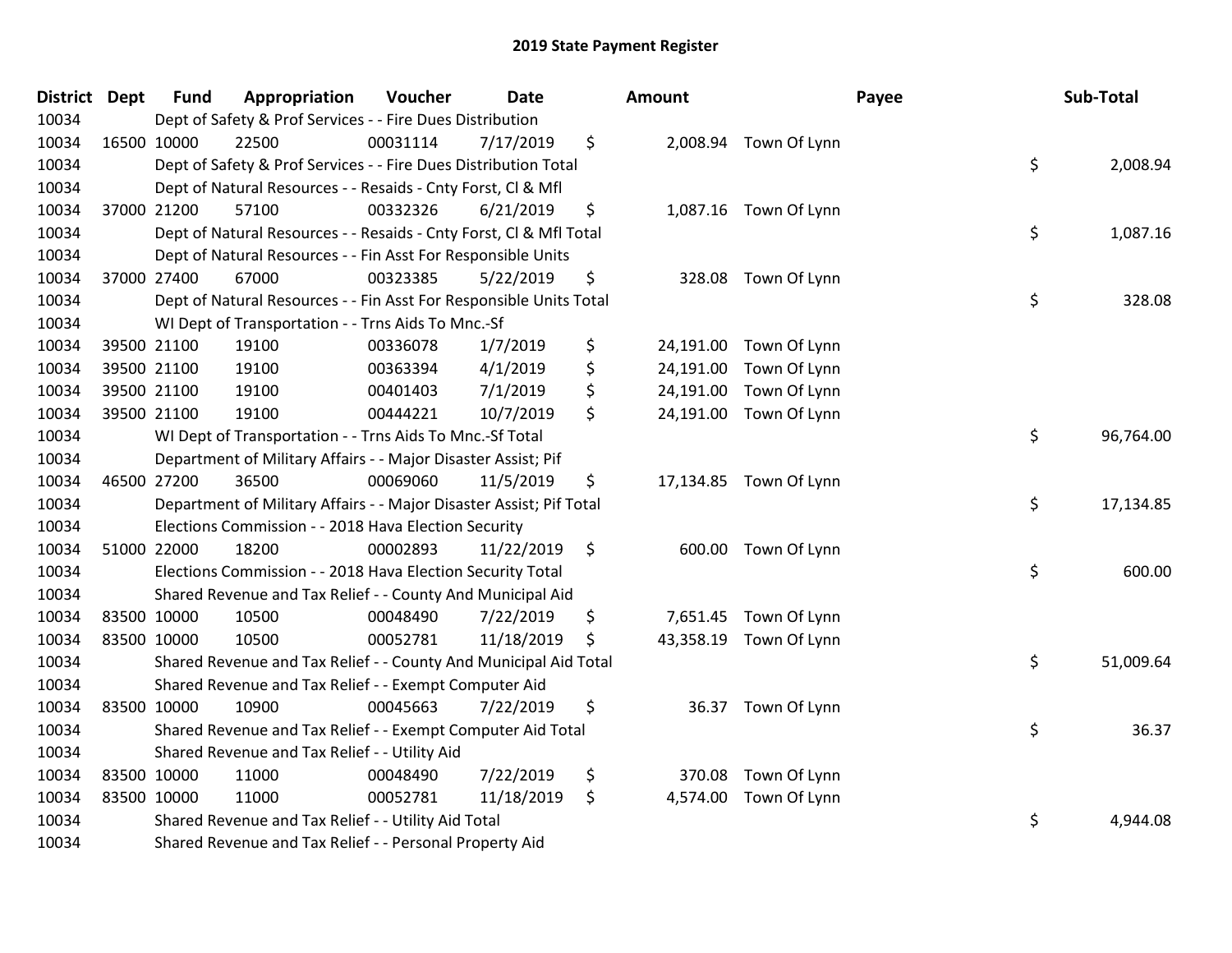|             | District Dept Fund | <b>Appropriation</b>                                          | Voucher  | Date     | Amount |              | Pavee | Sub-Total  |
|-------------|--------------------|---------------------------------------------------------------|----------|----------|--------|--------------|-------|------------|
| 10034       | 83500 10000        | 11100                                                         | 00040189 | 5/6/2019 | 228.27 | Town Of Lynn |       |            |
| 10034       |                    | Shared Revenue and Tax Relief - - Personal Property Aid Total |          |          |        |              |       | 228.27     |
| 10034 Total |                    |                                                               |          |          |        |              |       | 174,141.39 |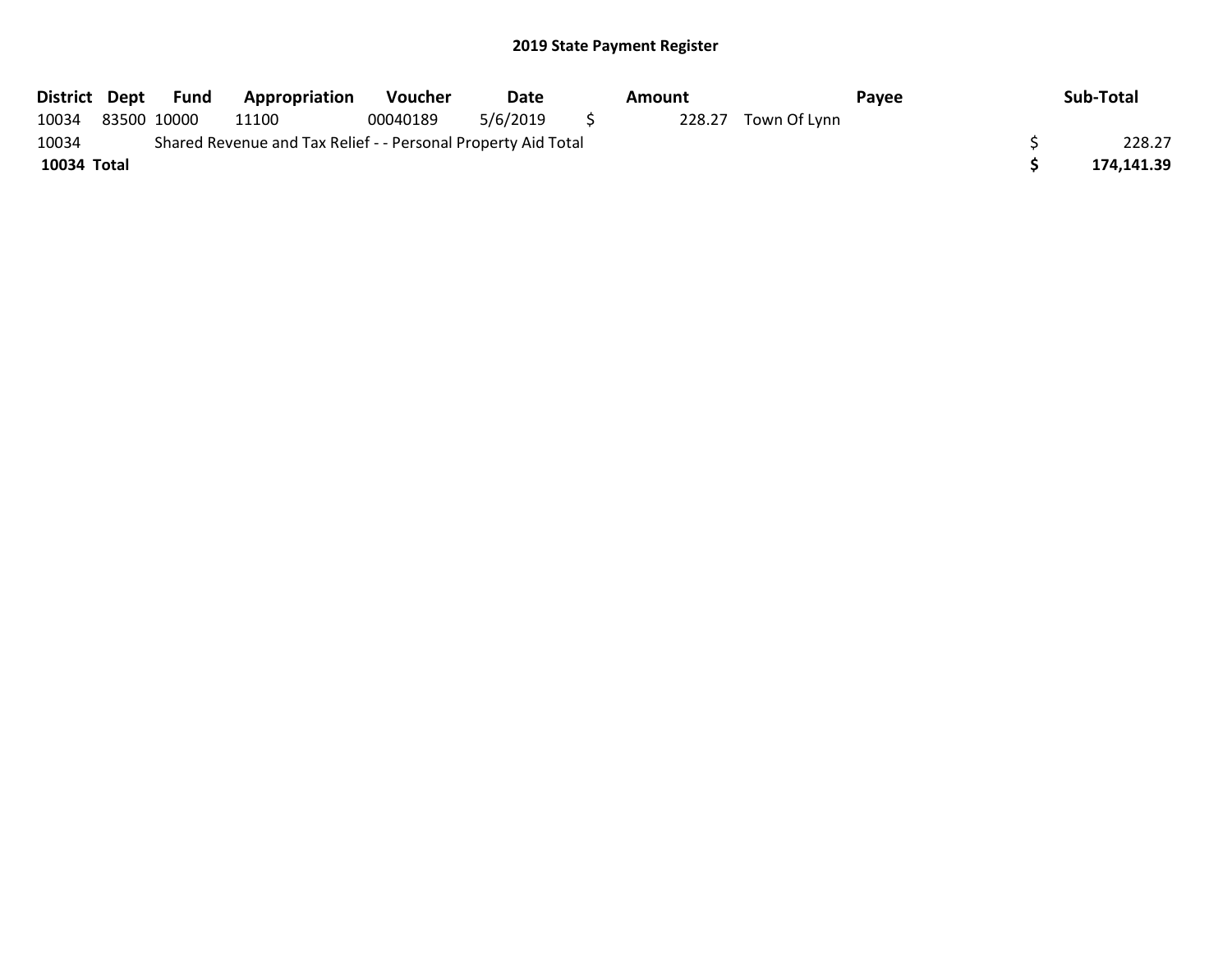| District Dept | <b>Fund</b> | Appropriation                                                      | Voucher  | <b>Date</b> | Amount          | Payee                      | Sub-Total        |
|---------------|-------------|--------------------------------------------------------------------|----------|-------------|-----------------|----------------------------|------------------|
| 10036         |             | Dept of Safety & Prof Services - - Fire Dues Distribution          |          |             |                 |                            |                  |
| 10036         | 16500 10000 | 22500                                                              | 00030935 | 7/18/2019   | \$              | 2,607.89 Town Of Mayville  |                  |
| 10036         |             | Dept of Safety & Prof Services - - Fire Dues Distribution Total    |          |             |                 |                            | \$<br>2,607.89   |
| 10036         |             | Dept of Natural Resources - - Resaids - Cnty Forst, CI & Mfl       |          |             |                 |                            |                  |
| 10036         | 37000 21200 | 57100                                                              | 00332327 | 6/24/2019   | \$              | 61.42 Town Of Mayville     |                  |
| 10036         |             | Dept of Natural Resources - - Resaids - Cnty Forst, CI & Mfl Total |          |             |                 |                            | \$<br>61.42      |
| 10036         |             | Dept of Natural Resources - - Fin Asst For Responsible Units       |          |             |                 |                            |                  |
| 10036         | 37000 27400 | 67000                                                              | 00323525 | 5/22/2019   | \$              | 524.62 Town Of Mayville    |                  |
| 10036         |             | Dept of Natural Resources - - Fin Asst For Responsible Units Total |          |             |                 |                            | \$<br>524.62     |
| 10036         |             | WI Dept of Transportation - - Trns Aids To Mnc.-Sf                 |          |             |                 |                            |                  |
| 10036         | 39500 21100 | 19100                                                              | 00336079 | 1/7/2019    | \$<br>32,860.69 | Town Of Mayville           |                  |
| 10036         | 39500 21100 | 19100                                                              | 00363395 | 4/1/2019    | \$<br>32,860.69 | Town Of Mayville           |                  |
| 10036         | 39500 21100 | 19100                                                              | 00401404 | 7/1/2019    | \$<br>32,860.69 | Town Of Mayville           |                  |
| 10036         | 39500 21100 | 19100                                                              | 00444222 | 10/7/2019   | \$<br>32,860.71 | Town Of Mayville           |                  |
| 10036         |             | WI Dept of Transportation - - Trns Aids To Mnc.-Sf Total           |          |             |                 |                            | \$<br>131,442.78 |
| 10036         |             | Shared Revenue and Tax Relief - - County And Municipal Aid         |          |             |                 |                            |                  |
| 10036         | 83500 10000 | 10500                                                              | 00048491 | 7/22/2019   | \$<br>10,239.88 | Town Of Mayville           |                  |
| 10036         | 83500 10000 | 10500                                                              | 00052782 | 11/18/2019  | \$              | 58,025.97 Town Of Mayville |                  |
| 10036         |             | Shared Revenue and Tax Relief - - County And Municipal Aid Total   |          |             |                 |                            | \$<br>68,265.85  |
| 10036         |             | Shared Revenue and Tax Relief - - Exempt Computer Aid              |          |             |                 |                            |                  |
| 10036         | 83500 10000 | 10900                                                              | 00045664 | 7/22/2019   | \$<br>5.19      | Town Of Mayville           |                  |
| 10036         |             | Shared Revenue and Tax Relief - - Exempt Computer Aid Total        |          |             |                 |                            | \$<br>5.19       |
| 10036         |             | Shared Revenue and Tax Relief - - Utility Aid                      |          |             |                 |                            |                  |
| 10036         | 83500 10000 | 11000                                                              | 00048491 | 7/22/2019   | \$<br>46.39     | Town Of Mayville           |                  |
| 10036         | 83500 10000 | 11000                                                              | 00052782 | 11/18/2019  | \$<br>319.09    | Town Of Mayville           |                  |
| 10036         |             | Shared Revenue and Tax Relief - - Utility Aid Total                |          |             |                 |                            | \$<br>365.48     |
| 10036         |             | Shared Revenue and Tax Relief - - Personal Property Aid            |          |             |                 |                            |                  |
| 10036         | 83500 10000 | 11100                                                              | 00040190 | 5/6/2019    | \$              | 300.80 Town Of Mayville    |                  |
| 10036         |             | Shared Revenue and Tax Relief - - Personal Property Aid Total      |          |             |                 |                            | \$<br>300.80     |
| 10036         |             | Shared Revenue and Tax Relief - - Lottery & Gaming Credit          |          |             |                 |                            |                  |
| 10036         | 83500 52100 | 36300                                                              | 00038811 | 4/25/2019   | \$<br>63.12     | Town Of Mayville           |                  |
| 10036         |             | Shared Revenue and Tax Relief - - Lottery & Gaming Credit Total    |          |             |                 |                            | \$<br>63.12      |
| 10036 Total   |             |                                                                    |          |             |                 |                            | \$<br>203,637.15 |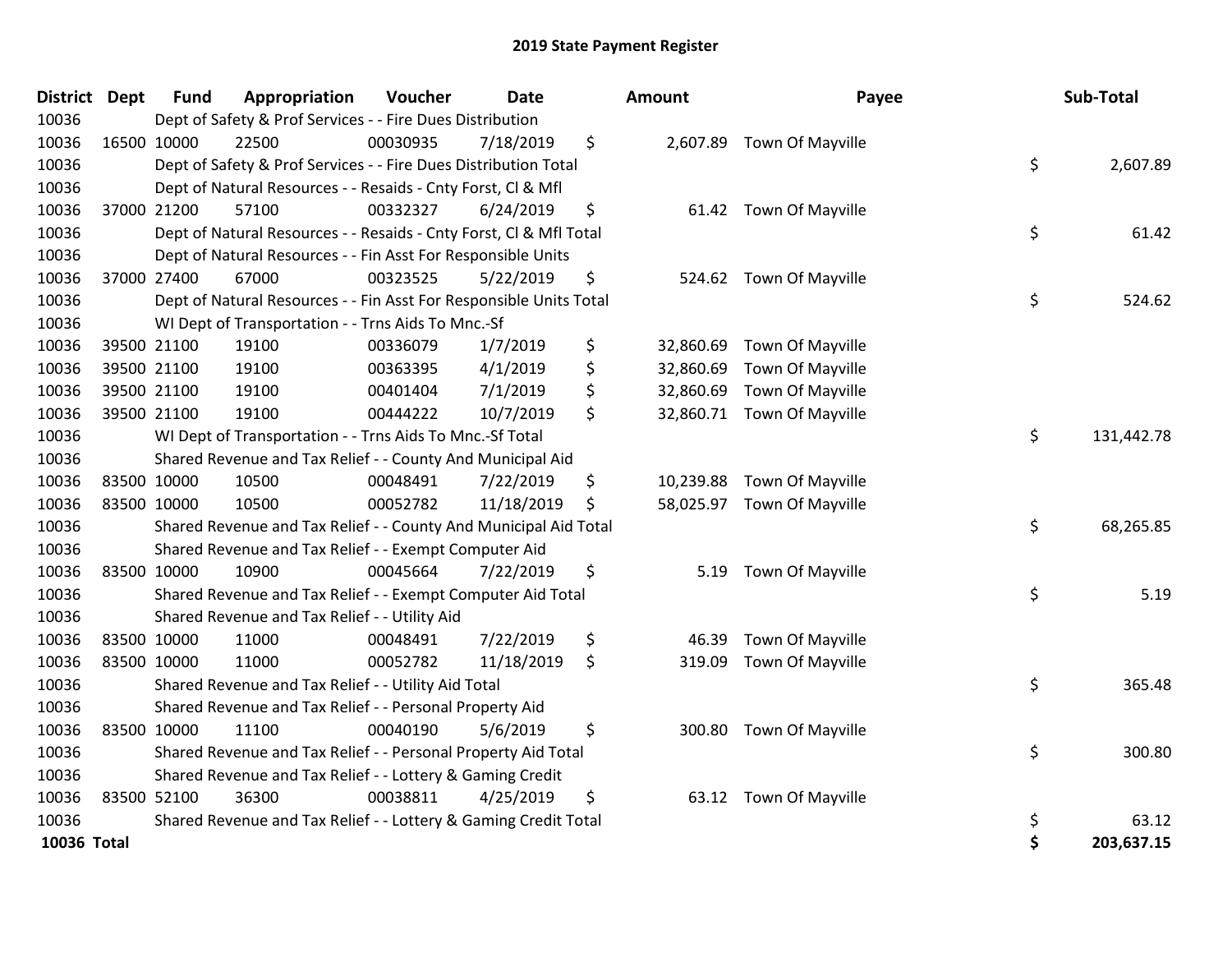| District Dept |             | Fund        | Appropriation                                                      | Voucher  | <b>Date</b> | Amount          | Payee                 | Sub-Total        |
|---------------|-------------|-------------|--------------------------------------------------------------------|----------|-------------|-----------------|-----------------------|------------------|
| 10038         |             |             | Dept of Safety & Prof Services - - Fire Dues Distribution          |          |             |                 |                       |                  |
| 10038         | 16500 10000 |             | 22500                                                              | 00031346 | 7/18/2019   | \$              | 1,288.67 Town Of Mead |                  |
| 10038         |             |             | Dept of Safety & Prof Services - - Fire Dues Distribution Total    |          |             |                 |                       | \$<br>1,288.67   |
| 10038         |             |             | Dept of Natural Resources - - Resaids - Cnty Forst, CI & Mfl       |          |             |                 |                       |                  |
| 10038         |             | 37000 21200 | 57100                                                              | 00332328 | 6/21/2019   | \$              | 2,736.74 Town Of Mead |                  |
| 10038         |             |             | Dept of Natural Resources - - Resaids - Cnty Forst, Cl & Mfl Total |          |             |                 |                       | \$<br>2,736.74   |
| 10038         |             |             | Dept of Natural Resources - - Fin Asst For Responsible Units       |          |             |                 |                       |                  |
| 10038         | 37000 27400 |             | 67000                                                              | 00323584 | 5/22/2019   | \$              | 832.10 Town Of Mead   |                  |
| 10038         |             |             | Dept of Natural Resources - - Fin Asst For Responsible Units Total |          |             |                 |                       | \$<br>832.10     |
| 10038         |             |             | WI Dept of Transportation - - Trns Aids To Mnc.-Sf                 |          |             |                 |                       |                  |
| 10038         |             | 39500 21100 | 19100                                                              | 00336080 | 1/7/2019    | \$<br>26,267.05 | Town Of Mead          |                  |
| 10038         |             | 39500 21100 | 19100                                                              | 00363396 | 4/1/2019    | \$<br>26,267.05 | <b>Town Of Mead</b>   |                  |
| 10038         |             | 39500 21100 | 19100                                                              | 00401405 | 7/1/2019    | \$<br>26,267.05 | Town Of Mead          |                  |
| 10038         | 39500 21100 |             | 19100                                                              | 00444223 | 10/7/2019   | \$<br>26,267.07 | Town Of Mead          |                  |
| 10038         |             |             | WI Dept of Transportation - - Trns Aids To Mnc.-Sf Total           |          |             |                 |                       | \$<br>105,068.22 |
| 10038         |             |             | Elections Commission - - 2018 Hava Election Security               |          |             |                 |                       |                  |
| 10038         |             | 51000 22000 | 18200                                                              | 00002975 | 12/10/2019  | \$<br>500.00    | Town Of Mead          |                  |
| 10038         |             |             | Elections Commission - - 2018 Hava Election Security Total         |          |             |                 |                       | \$<br>500.00     |
| 10038         |             |             | Shared Revenue and Tax Relief - - County And Municipal Aid         |          |             |                 |                       |                  |
| 10038         | 83500 10000 |             | 10500                                                              | 00048492 | 7/22/2019   | \$<br>1,356.53  | Town Of Mead          |                  |
| 10038         | 83500 10000 |             | 10500                                                              | 00052783 | 11/18/2019  | \$              | 7,687.01 Town Of Mead |                  |
| 10038         |             |             | Shared Revenue and Tax Relief - - County And Municipal Aid Total   |          |             |                 |                       | \$<br>9,043.54   |
| 10038         |             |             | Shared Revenue and Tax Relief - - Personal Property Aid            |          |             |                 |                       |                  |
| 10038         | 83500 10000 |             | 11100                                                              | 00040191 | 5/6/2019    | \$<br>60.56     | Town Of Mead          |                  |
| 10038         |             |             | Shared Revenue and Tax Relief - - Personal Property Aid Total      |          |             |                 |                       | \$<br>60.56      |
| 10038 Total   |             |             |                                                                    |          |             |                 |                       | \$<br>119,529.83 |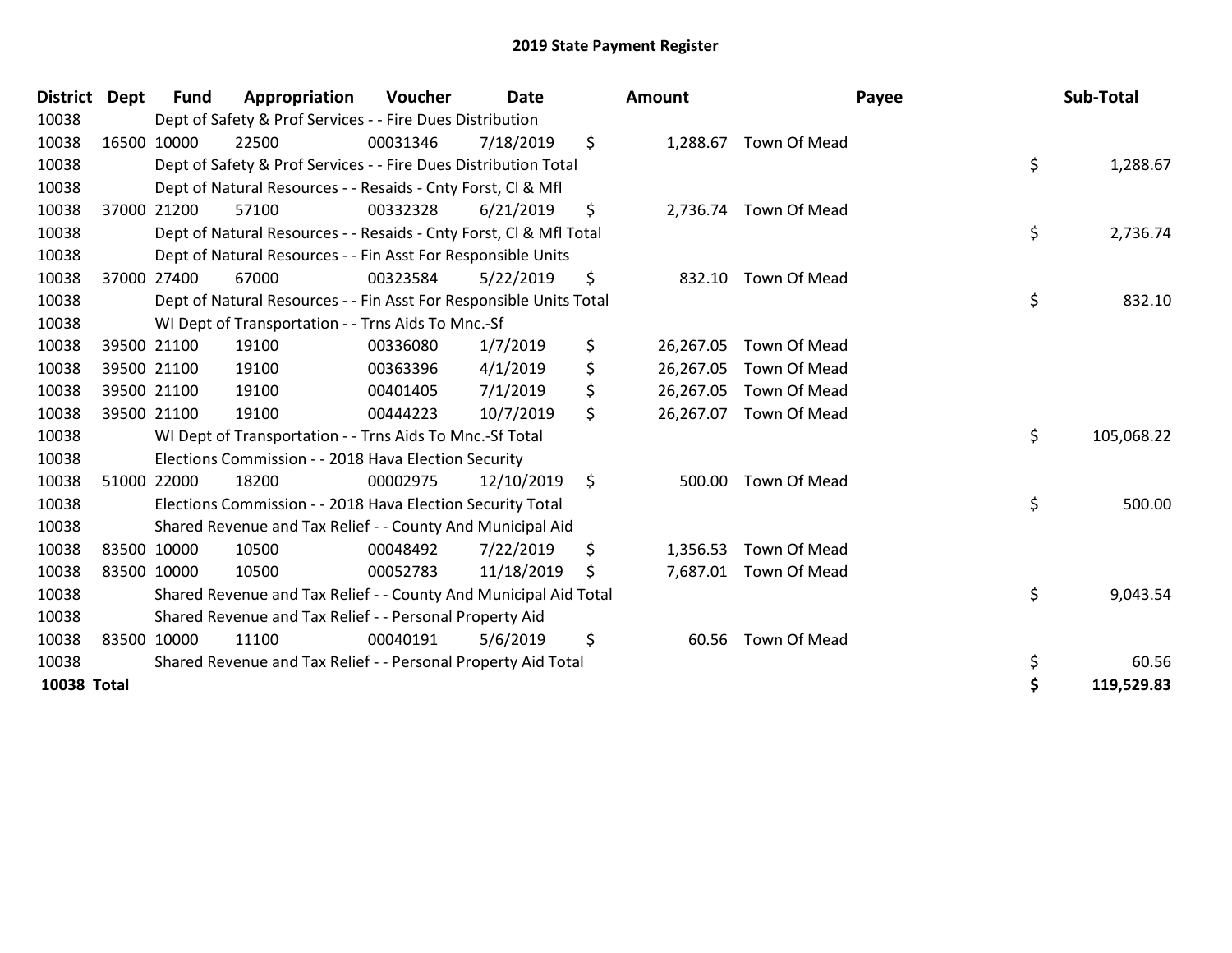| District Dept | <b>Fund</b> | Appropriation                                                      | Voucher  | Date       | <b>Amount</b> | Payee                    | <b>Sub-Total</b> |
|---------------|-------------|--------------------------------------------------------------------|----------|------------|---------------|--------------------------|------------------|
| 10040         |             | Dept of Safety & Prof Services - - Fire Dues Distribution          |          |            |               |                          |                  |
| 10040         | 16500 10000 | 22500                                                              | 00031164 | 7/17/2019  | \$            | 1,845.19 Town Of Mentor  |                  |
| 10040         |             | Dept of Safety & Prof Services - - Fire Dues Distribution Total    |          |            |               |                          | \$<br>1,845.19   |
| 10040         |             | Dept of Natural Resources - - Resaids - Cnty Forst, CI & Mfl       |          |            |               |                          |                  |
| 10040         | 37000 21200 | 57100                                                              | 00332329 | 6/21/2019  | \$            | 3,091.05 Town Of Mentor  |                  |
| 10040         |             | Dept of Natural Resources - - Resaids - Cnty Forst, CI & Mfl Total |          |            |               |                          | \$<br>3,091.05   |
| 10040         |             | Dept of Natural Resources - - Fin Asst For Responsible Units       |          |            |               |                          |                  |
| 10040         | 37000 27400 | 67000                                                              | 00322800 | 5/22/2019  | \$            | 3,657.60 Town Of Mentor  |                  |
| 10040         |             | Dept of Natural Resources - - Fin Asst For Responsible Units Total |          |            |               |                          | \$<br>3,657.60   |
| 10040         |             | WI Dept of Transportation - - Trns Aids To Mnc.-Sf                 |          |            |               |                          |                  |
| 10040         | 39500 21100 | 19100                                                              | 00336081 | 1/7/2019   | \$            | 24,959.07 Town Of Mentor |                  |
| 10040         | 39500 21100 | 19100                                                              | 00363397 | 4/1/2019   | \$            | 24,959.07 Town Of Mentor |                  |
| 10040         | 39500 21100 | 19100                                                              | 00401406 | 7/1/2019   | \$            | 24,959.07 Town Of Mentor |                  |
| 10040         | 39500 21100 | 19100                                                              | 00444224 | 10/7/2019  | \$            | 24,959.10 Town Of Mentor |                  |
| 10040         |             | WI Dept of Transportation - - Trns Aids To Mnc.-Sf Total           |          |            |               |                          | \$<br>99,836.31  |
| 10040         |             | Elections Commission - - 2018 Hava Election Security               |          |            |               |                          |                  |
| 10040         | 51000 22000 | 18200                                                              | 00002332 | 11/8/2019  | \$<br>100.00  | Town Of Mentor           |                  |
| 10040         |             | Elections Commission - - 2018 Hava Election Security Total         |          |            |               |                          | \$<br>100.00     |
| 10040         |             | Shared Revenue and Tax Relief - - County And Municipal Aid         |          |            |               |                          |                  |
| 10040         | 83500 10000 | 10500                                                              | 00048493 | 7/22/2019  | \$            | 7,499.30 Town Of Mentor  |                  |
| 10040         | 83500 10000 | 10500                                                              | 00052784 | 11/18/2019 | \$            | 42,496.03 Town Of Mentor |                  |
| 10040         |             | Shared Revenue and Tax Relief - - County And Municipal Aid Total   |          |            |               |                          | \$<br>49,995.33  |
| 10040         |             | Shared Revenue and Tax Relief - - Exempt Computer Aid              |          |            |               |                          |                  |
| 10040         | 83500 10000 | 10900                                                              | 00045665 | 7/22/2019  | \$<br>3.11    | Town Of Mentor           |                  |
| 10040         |             | Shared Revenue and Tax Relief - - Exempt Computer Aid Total        |          |            |               |                          | \$<br>3.11       |
| 10040         |             | Shared Revenue and Tax Relief - - Utility Aid                      |          |            |               |                          |                  |
| 10040         | 83500 10000 | 11000                                                              | 00048493 | 7/22/2019  | \$<br>685.43  | Town Of Mentor           |                  |
| 10040         | 83500 10000 | 11000                                                              | 00052784 | 11/18/2019 | \$            | 13,583.06 Town Of Mentor |                  |
| 10040         |             | Shared Revenue and Tax Relief - - Utility Aid Total                |          |            |               |                          | \$<br>14,268.49  |
| 10040         |             | Shared Revenue and Tax Relief - - Personal Property Aid            |          |            |               |                          |                  |
| 10040         | 83500 10000 | 11100                                                              | 00040192 | 5/6/2019   | \$<br>67.09   | Town Of Mentor           |                  |
| 10040         |             | Shared Revenue and Tax Relief - - Personal Property Aid Total      |          |            |               |                          | \$<br>67.09      |
| 10040 Total   |             |                                                                    |          |            |               |                          | \$<br>172,864.17 |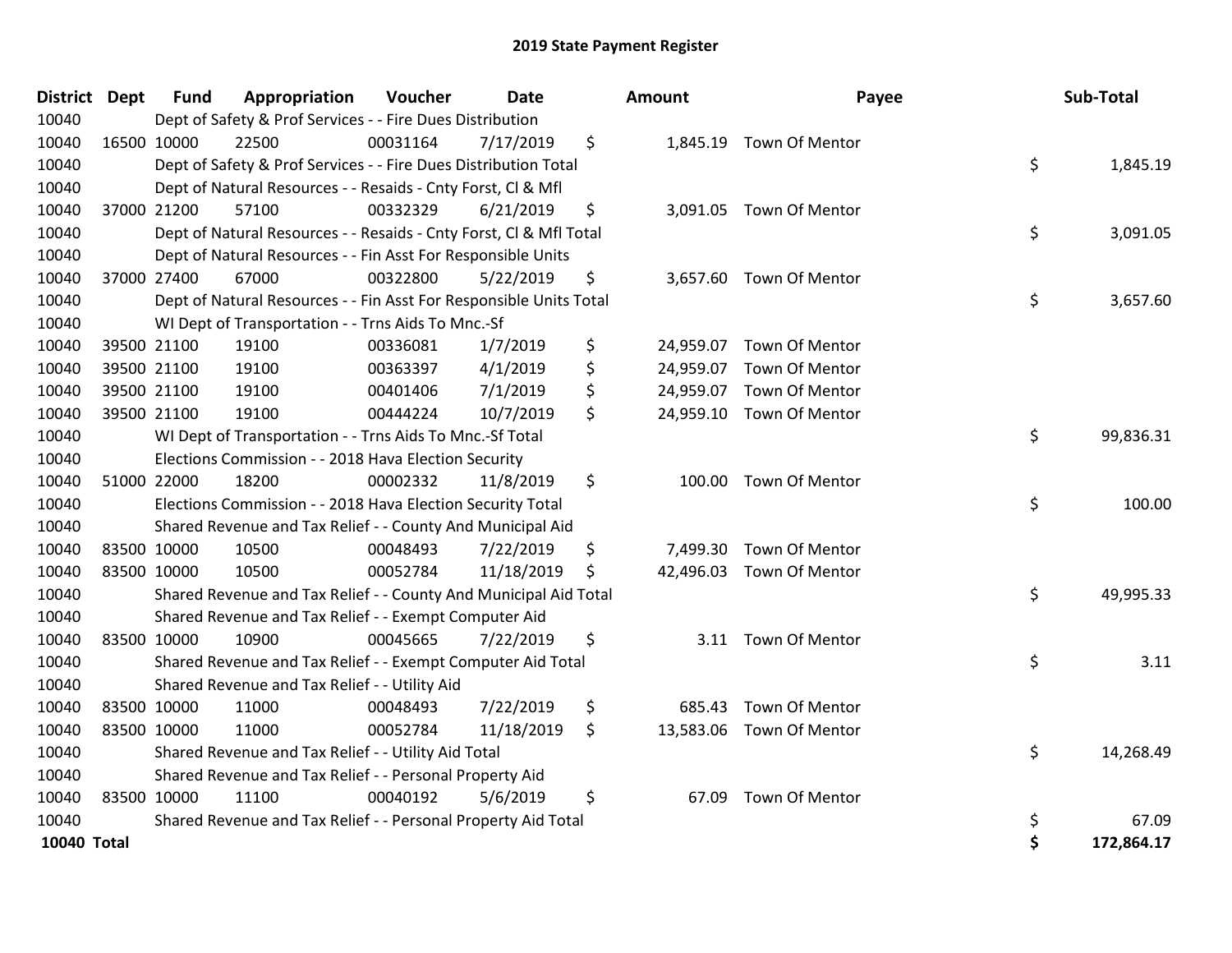| District Dept | <b>Fund</b> | Appropriation                                                      | Voucher  | Date       | <b>Amount</b>   | Payee                         | Sub-Total        |
|---------------|-------------|--------------------------------------------------------------------|----------|------------|-----------------|-------------------------------|------------------|
| 10042         |             | Dept of Safety & Prof Services - - Fire Dues Distribution          |          |            |                 |                               |                  |
| 10042         | 16500 10000 | 22500                                                              | 00030641 | 7/16/2019  | \$              | 4,017.69 Town Of Pine Valley  |                  |
| 10042         |             | Dept of Safety & Prof Services - - Fire Dues Distribution Total    |          |            |                 |                               | \$<br>4,017.69   |
| 10042         |             | Dept of Natural Resources - - Aids In Lieu Of Taxes - Gener        |          |            |                 |                               |                  |
| 10042         | 37000 10000 | 50300                                                              | 00314488 | 4/19/2019  | \$<br>1.42      | Town Of Pine Valley           |                  |
| 10042         |             | Dept of Natural Resources - - Aids In Lieu Of Taxes - Gener Total  |          |            |                 |                               | \$<br>1.42       |
| 10042         |             | Dept of Natural Resources - - Resaids - Cnty Forst, Cl & Mfl       |          |            |                 |                               |                  |
| 10042         | 37000 21200 | 57100                                                              | 00332330 | 6/21/2019  | \$              | 313.72 Town Of Pine Valley    |                  |
| 10042         |             | Dept of Natural Resources - - Resaids - Cnty Forst, Cl & Mfl Total |          |            |                 |                               | \$<br>313.72     |
| 10042         |             | Dept of Natural Resources - - Fin Asst For Responsible Units       |          |            |                 |                               |                  |
| 10042         | 37000 27400 | 67000                                                              | 00323063 | 5/22/2019  | \$              | 3,762.66 Town Of Pine Valley  |                  |
| 10042         |             | Dept of Natural Resources - - Fin Asst For Responsible Units Total |          |            |                 |                               | \$<br>3,762.66   |
| 10042         |             | Dept of Natural Resources - - Recycling Consolidation Grants       |          |            |                 |                               |                  |
| 10042         | 37000 27400 | 67300                                                              | 00323063 | 5/22/2019  | \$              | 298.18 Town Of Pine Valley    |                  |
| 10042         |             | Dept of Natural Resources - - Recycling Consolidation Grants Total |          |            |                 |                               | \$<br>298.18     |
| 10042         |             | WI Dept of Transportation - - Trns Aids To Mnc.-Sf                 |          |            |                 |                               |                  |
| 10042         | 39500 21100 | 19100                                                              | 00336082 | 1/7/2019   | \$<br>34,616.61 | Town Of Pine Valley           |                  |
| 10042         | 39500 21100 | 19100                                                              | 00363398 | 4/1/2019   | \$              | 34,616.61 Town Of Pine Valley |                  |
| 10042         | 39500 21100 | 19100                                                              | 00401407 | 7/1/2019   | \$              | 34,616.61 Town Of Pine Valley |                  |
| 10042         | 39500 21100 | 19100                                                              | 00444225 | 10/7/2019  | \$              | 34,616.61 Town Of Pine Valley |                  |
| 10042         |             | WI Dept of Transportation - - Trns Aids To Mnc.-Sf Total           |          |            |                 |                               | \$<br>138,466.44 |
| 10042         |             | Elections Commission - - 2018 Hava Election Security               |          |            |                 |                               |                  |
| 10042         | 51000 22000 | 18200                                                              | 00002225 | 11/5/2019  | \$              | 1,200.00 Town Of Pine Valley  |                  |
| 10042         |             | Elections Commission - - 2018 Hava Election Security Total         |          |            |                 |                               | \$<br>1,200.00   |
| 10042         |             | Shared Revenue and Tax Relief - - County And Municipal Aid         |          |            |                 |                               |                  |
| 10042         | 83500 10000 | 10500                                                              | 00048494 | 7/22/2019  | \$<br>8,953.60  | Town Of Pine Valley           |                  |
| 10042         | 83500 10000 | 10500                                                              | 00052785 | 11/18/2019 | \$              | 50,737.05 Town Of Pine Valley |                  |
| 10042         |             | Shared Revenue and Tax Relief - - County And Municipal Aid Total   |          |            |                 |                               | \$<br>59,690.65  |
| 10042         |             | Shared Revenue and Tax Relief - - Exempt Computer Aid              |          |            |                 |                               |                  |
| 10042         | 83500 10000 | 10900                                                              | 00045666 | 7/22/2019  | \$              | 20.78 Town Of Pine Valley     |                  |
| 10042         |             | Shared Revenue and Tax Relief - - Exempt Computer Aid Total        |          |            |                 |                               | \$<br>20.78      |
| 10042         |             | Shared Revenue and Tax Relief - - Utility Aid                      |          |            |                 |                               |                  |
| 10042         | 83500 10000 | 11000                                                              | 00048494 | 7/22/2019  | \$<br>83.69     | Town Of Pine Valley           |                  |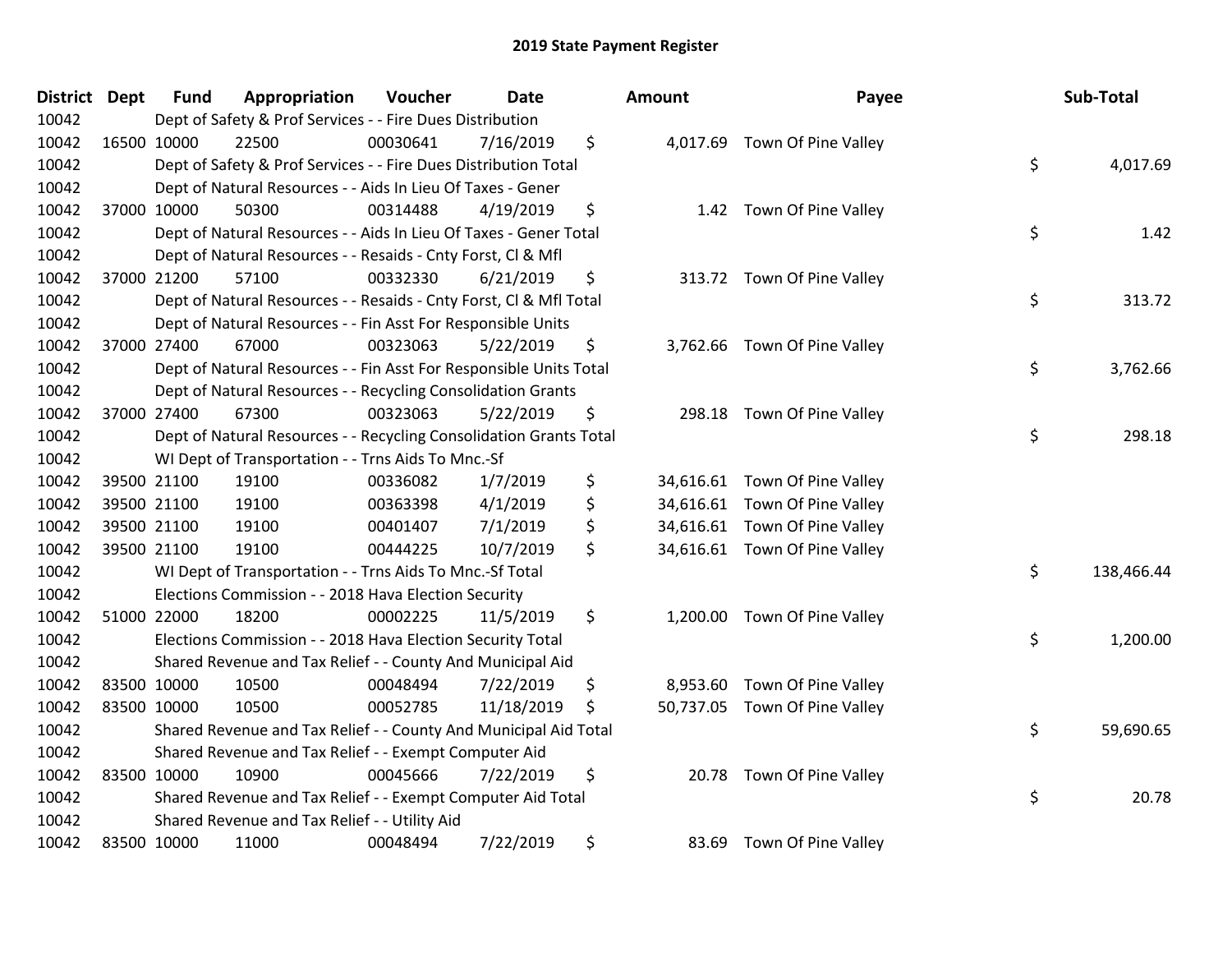| <b>District</b>    | Dept | Fund        | Appropriation                                                   | <b>Voucher</b> | Date       |    | Amount | Payee                      | Sub-Total  |
|--------------------|------|-------------|-----------------------------------------------------------------|----------------|------------|----|--------|----------------------------|------------|
| 10042              |      | 83500 10000 | 11000                                                           | 00052785       | 11/18/2019 |    | 489.85 | Town Of Pine Valley        |            |
| 10042              |      |             | Shared Revenue and Tax Relief - - Utility Aid Total             |                |            |    |        |                            | 573.54     |
| 10042              |      |             | Shared Revenue and Tax Relief - - Personal Property Aid         |                |            |    |        |                            |            |
| 10042              |      | 83500 10000 | 11100                                                           | 00040193       | 5/6/2019   |    |        | 328.11 Town Of Pine Valley |            |
| 10042              |      |             | Shared Revenue and Tax Relief - - Personal Property Aid Total   |                |            |    |        |                            | 328.11     |
| 10042              |      |             | Shared Revenue and Tax Relief - - Lottery & Gaming Credit       |                |            |    |        |                            |            |
| 10042              |      | 83500 52100 | 36300                                                           | 00038177       | 3/25/2019  | S. |        | 507.12 Town Of Pine Valley |            |
| 10042              |      |             | Shared Revenue and Tax Relief - - Lottery & Gaming Credit Total |                |            |    |        |                            | 507.12     |
| <b>10042 Total</b> |      |             |                                                                 |                |            |    |        |                            | 209,180.31 |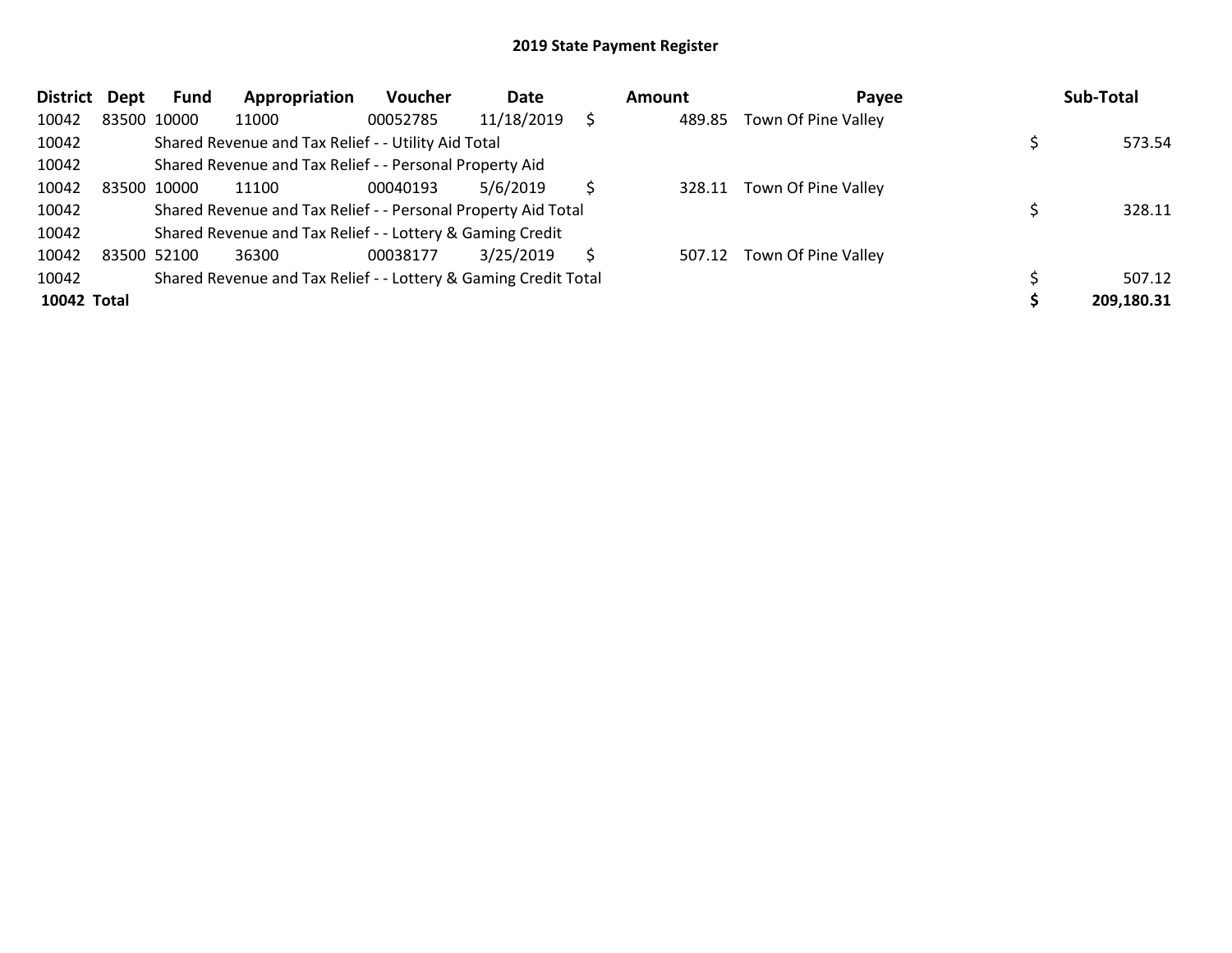| <b>District</b>    | <b>Dept</b> | <b>Fund</b> | Appropriation                                                      | Voucher  | <b>Date</b> | Amount          | Payee                      | Sub-Total        |
|--------------------|-------------|-------------|--------------------------------------------------------------------|----------|-------------|-----------------|----------------------------|------------------|
| 10044              |             |             | Dept of Safety & Prof Services - - Fire Dues Distribution          |          |             |                 |                            |                  |
| 10044              |             | 16500 10000 | 22500                                                              | 00031144 | 7/17/2019   | \$              | 1,901.02 Town Of Reseburg  |                  |
| 10044              |             |             | Dept of Safety & Prof Services - - Fire Dues Distribution Total    |          |             |                 |                            | \$<br>1,901.02   |
| 10044              |             |             | Dept of Natural Resources - - Resaids - Cnty Forst, CI & Mfl       |          |             |                 |                            |                  |
| 10044              |             | 37000 21200 | 57100                                                              | 00332331 | 6/21/2019   | \$              | 94.90 Town Of Reseburg     |                  |
| 10044              |             |             | Dept of Natural Resources - - Resaids - Cnty Forst, Cl & Mfl Total |          |             |                 |                            | \$<br>94.90      |
| 10044              |             |             | Dept of Natural Resources - - Fin Asst For Responsible Units       |          |             |                 |                            |                  |
| 10044              |             | 37000 27400 | 67000                                                              | 00322812 | 5/22/2019   | \$              | 2,470.14 Town Of Reseburg  |                  |
| 10044              |             |             | Dept of Natural Resources - - Fin Asst For Responsible Units Total |          |             |                 |                            | \$<br>2,470.14   |
| 10044              |             |             | WI Dept of Transportation - - Trns Aids To Mnc.-Sf                 |          |             |                 |                            |                  |
| 10044              |             | 39500 21100 | 19100                                                              | 00336083 | 1/7/2019    | \$<br>33,242.93 | Town Of Reseburg           |                  |
| 10044              |             | 39500 21100 | 19100                                                              | 00363399 | 4/1/2019    | \$<br>33,242.93 | Town Of Reseburg           |                  |
| 10044              |             | 39500 21100 | 19100                                                              | 00401408 | 7/1/2019    | \$<br>33,242.93 | Town Of Reseburg           |                  |
| 10044              |             | 39500 21100 | 19100                                                              | 00444226 | 10/7/2019   | \$<br>33,242.95 | Town Of Reseburg           |                  |
| 10044              |             |             | WI Dept of Transportation - - Trns Aids To Mnc.-Sf Total           |          |             |                 |                            | \$<br>132,971.74 |
| 10044              |             |             | Elections Commission - - 2018 Hava Election Security               |          |             |                 |                            |                  |
| 10044              |             | 51000 22000 | 18200                                                              | 00002179 | 10/30/2019  | \$              | 1,200.00 Town Of Reseburg  |                  |
| 10044              |             |             | Elections Commission - - 2018 Hava Election Security Total         |          |             |                 |                            | \$<br>1,200.00   |
| 10044              |             |             | Shared Revenue and Tax Relief - - County And Municipal Aid         |          |             |                 |                            |                  |
| 10044              |             | 83500 10000 | 10500                                                              | 00048495 | 7/22/2019   | \$<br>6,319.30  | Town Of Reseburg           |                  |
| 10044              |             | 83500 10000 | 10500                                                              | 00052786 | 11/18/2019  | \$              | 35,809.37 Town Of Reseburg |                  |
| 10044              |             |             | Shared Revenue and Tax Relief - - County And Municipal Aid Total   |          |             |                 |                            | \$<br>42,128.67  |
| 10044              |             |             | Shared Revenue and Tax Relief - - Exempt Computer Aid              |          |             |                 |                            |                  |
| 10044              |             | 83500 10000 | 10900                                                              | 00045667 | 7/22/2019   | \$<br>58.20     | Town Of Reseburg           |                  |
| 10044              |             |             | Shared Revenue and Tax Relief - - Exempt Computer Aid Total        |          |             |                 |                            | \$<br>58.20      |
| 10044              |             |             | Shared Revenue and Tax Relief - - Personal Property Aid            |          |             |                 |                            |                  |
| 10044              |             | 83500 10000 | 11100                                                              | 00040194 | 5/6/2019    | \$<br>614.62    | Town Of Reseburg           |                  |
| 10044              |             |             | Shared Revenue and Tax Relief - - Personal Property Aid Total      |          |             |                 |                            | \$<br>614.62     |
| <b>10044 Total</b> |             |             |                                                                    |          |             |                 |                            | \$<br>181,439.29 |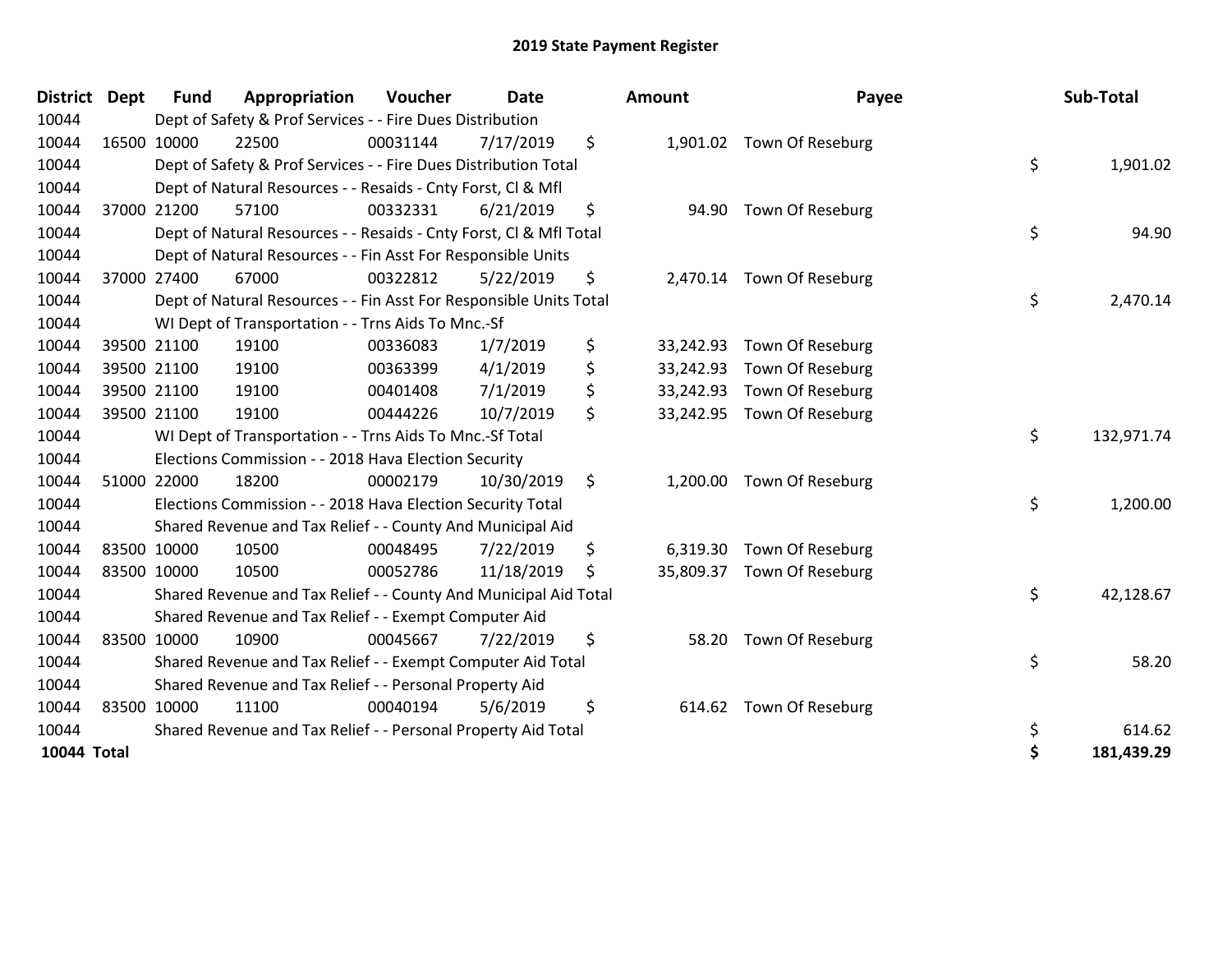| <b>District</b> | Dept | Fund        | Appropriation                                                      | Voucher  | Date       | <b>Amount</b>   |                        | Payee | Sub-Total |
|-----------------|------|-------------|--------------------------------------------------------------------|----------|------------|-----------------|------------------------|-------|-----------|
| 10046           |      |             | Dept of Safety & Prof Services - - Fire Dues Distribution          |          |            |                 |                        |       |           |
| 10046           |      | 16500 10000 | 22500                                                              | 00031553 | 7/18/2019  | \$              | 646.33 Town Of Seif    |       |           |
| 10046           |      |             | Dept of Safety & Prof Services - - Fire Dues Distribution Total    |          |            |                 |                        | \$    | 646.33    |
| 10046           |      |             | Dept of Natural Resources - - Resaids - Cnty Forst, Cl & Mfl       |          |            |                 |                        |       |           |
| 10046           |      | 37000 21200 | 57100                                                              | 00332332 | 6/21/2019  | \$              | 4,190.76 Town Of Seif  |       |           |
| 10046           |      |             | Dept of Natural Resources - - Resaids - Cnty Forst, Cl & Mfl Total |          |            |                 |                        | \$    | 4,190.76  |
| 10046           |      |             | Dept of Natural Resources - - Fin Asst For Responsible Units       |          |            |                 |                        |       |           |
| 10046           |      | 37000 27400 | 67000                                                              | 00323471 | 5/22/2019  | \$<br>704.51    | Town Of Seif           |       |           |
| 10046           |      |             | Dept of Natural Resources - - Fin Asst For Responsible Units Total |          |            |                 |                        | \$    | 704.51    |
| 10046           |      |             | WI Dept of Transportation - - Trns Aids To Mnc.-Sf                 |          |            |                 |                        |       |           |
| 10046           |      | 39500 21100 | 19100                                                              | 00336084 | 1/7/2019   | \$<br>12,894.62 | Town Of Seif           |       |           |
| 10046           |      | 39500 21100 | 19100                                                              | 00363400 | 4/1/2019   | \$<br>12,894.62 | Town Of Seif           |       |           |
| 10046           |      | 39500 21100 | 19100                                                              | 00401409 | 7/1/2019   | \$<br>12,894.62 | Town Of Seif           |       |           |
| 10046           |      | 39500 21100 | 19100                                                              | 00444227 | 10/7/2019  | \$<br>12,894.65 | Town Of Seif           |       |           |
| 10046           |      |             | WI Dept of Transportation - - Trns Aids To Mnc.-Sf Total           |          |            |                 |                        | \$    | 51,578.51 |
| 10046           |      |             | Shared Revenue and Tax Relief - - County And Municipal Aid         |          |            |                 |                        |       |           |
| 10046           |      | 83500 10000 | 10500                                                              | 00048496 | 7/22/2019  | \$<br>2,942.90  | Town Of Seif           |       |           |
| 10046           |      | 83500 10000 | 10500                                                              | 00052787 | 11/18/2019 | \$              | 16,676.46 Town Of Seif |       |           |
| 10046           |      |             | Shared Revenue and Tax Relief - - County And Municipal Aid Total   |          |            |                 |                        | \$    | 19,619.36 |
| 10046           |      |             | Shared Revenue and Tax Relief - - Personal Property Aid            |          |            |                 |                        |       |           |
| 10046           |      | 83500 10000 | 11100                                                              | 00040195 | 5/6/2019   | \$<br>4.95      | Town Of Seif           |       |           |
| 10046           |      |             | Shared Revenue and Tax Relief - - Personal Property Aid Total      |          |            |                 |                        | \$    | 4.95      |
| 10046 Total     |      |             |                                                                    |          |            |                 |                        |       | 76,744.42 |
|                 |      |             |                                                                    |          |            |                 |                        |       |           |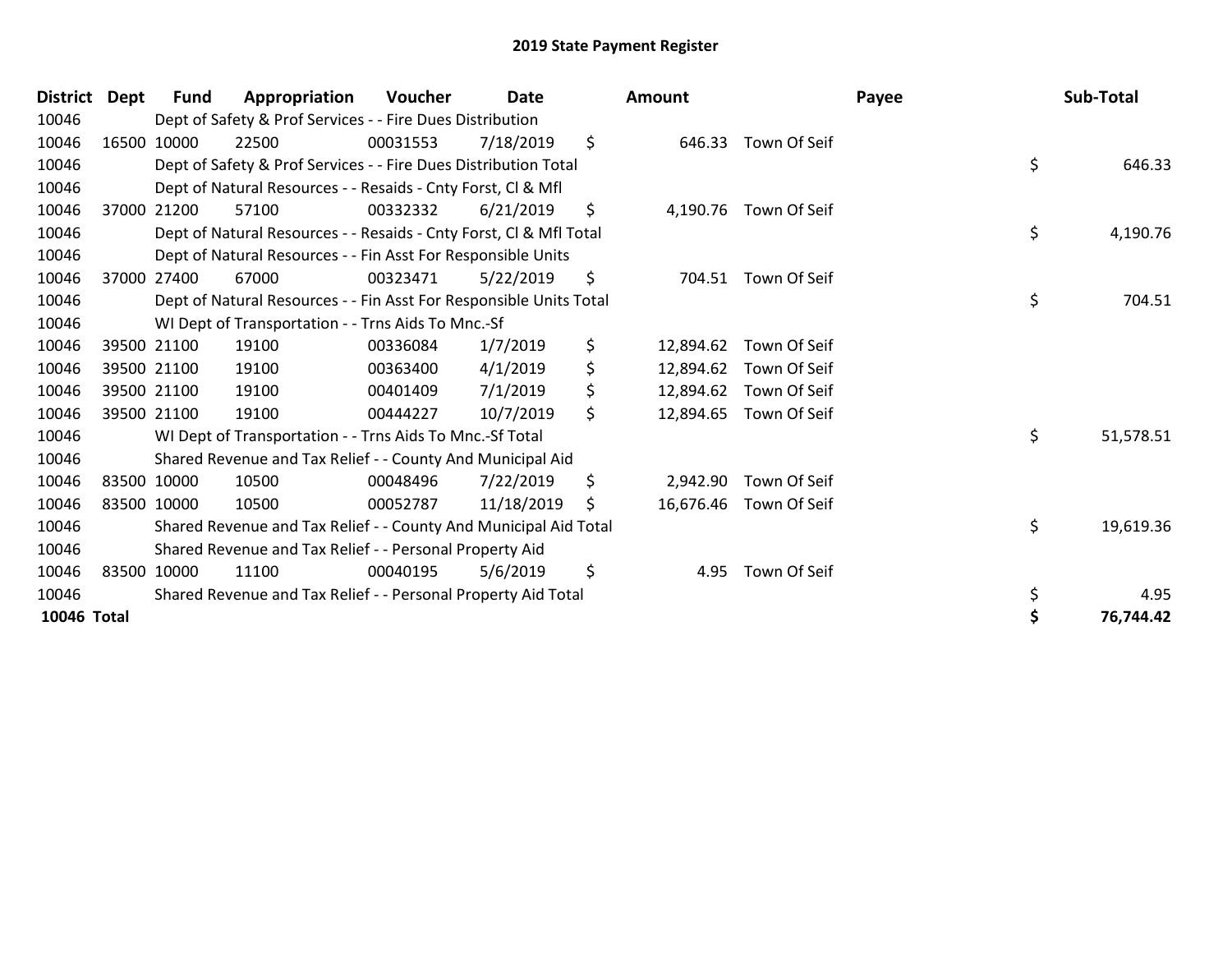| District Dept | <b>Fund</b> | Appropriation                                                          | Voucher  | <b>Date</b> | Amount | Payee                     | Sub-Total        |
|---------------|-------------|------------------------------------------------------------------------|----------|-------------|--------|---------------------------|------------------|
| 10048         |             | Dept of Safety & Prof Services - - Fire Dues Distribution              |          |             |        |                           |                  |
| 10048         | 16500 10000 | 22500                                                                  | 00030966 | 7/17/2019   | \$     | 2,504.56 Town Of Sherman  |                  |
| 10048         |             | Dept of Safety & Prof Services - - Fire Dues Distribution Total        |          |             |        |                           | \$<br>2,504.56   |
| 10048         |             | Dept of Natural Resources - - Resaids - Cnty Forst, Cl & Mfl           |          |             |        |                           |                  |
| 10048         | 37000 21200 | 57100                                                                  | 00332333 | 6/21/2019   | \$     | 180.61 Town Of Sherman    |                  |
| 10048         |             | Dept of Natural Resources - - Resaids - Cnty Forst, Cl & Mfl Total     |          |             |        |                           | \$<br>180.61     |
| 10048         |             | Dept of Natural Resources - - Fin Asst For Responsible Units           |          |             |        |                           |                  |
| 10048         | 37000 27400 | 67000                                                                  | 00323061 | 5/22/2019   | \$     | 560.28 Town Of Sherman    |                  |
| 10048         |             | Dept of Natural Resources - - Fin Asst For Responsible Units Total     |          |             |        |                           | \$<br>560.28     |
| 10048         |             | WI Dept of Transportation - - Trns Aids To Mnc.-Sf                     |          |             |        |                           |                  |
| 10048         | 39500 21100 | 19100                                                                  | 00336085 | 1/7/2019    | \$     | 31,481.04 Town Of Sherman |                  |
| 10048         | 39500 21100 | 19100                                                                  | 00363401 | 4/1/2019    | \$     | 31,481.04 Town Of Sherman |                  |
| 10048         | 39500 21100 | 19100                                                                  | 00401410 | 7/1/2019    | \$     | 31,481.04 Town Of Sherman |                  |
| 10048         | 39500 21100 | 19100                                                                  | 00444228 | 10/7/2019   | \$     | 31,481.07 Town Of Sherman |                  |
| 10048         |             | WI Dept of Transportation - - Trns Aids To Mnc.-Sf Total               |          |             |        |                           | \$<br>125,924.19 |
| 10048         |             | Department of Military Affairs - - Disaster Recovery Aid               |          |             |        |                           |                  |
| 10048         | 46500 10000 | 30500                                                                  | 00065298 | 8/19/2019   | \$     | 1,859.61 Town Of Sherman  |                  |
| 10048         |             | Department of Military Affairs - - Disaster Recovery Aid Total         |          |             |        |                           | \$<br>1,859.61   |
| 10048         |             | Department of Military Affairs - - Federal Aid, Local Assistance       |          |             |        |                           |                  |
| 10048         | 46500 10000 | 34200                                                                  | 00065298 | 8/19/2019   | \$     | 11,157.65 Town Of Sherman |                  |
| 10048         |             | Department of Military Affairs - - Federal Aid, Local Assistance Total |          |             |        |                           | \$<br>11,157.65  |
| 10048         |             | Department of Military Affairs - - Major Disaster Assist; Pif          |          |             |        |                           |                  |
| 10048         | 46500 27200 | 36500                                                                  | 00062000 | 6/7/2019    | \$     | 8,494.90 Town Of Sherman  |                  |
| 10048         |             | Department of Military Affairs - - Major Disaster Assist; Pif Total    |          |             |        |                           | \$<br>8,494.90   |
| 10048         |             | Elections Commission - - 2018 Hava Election Security                   |          |             |        |                           |                  |
| 10048         | 51000 22000 | 18200                                                                  | 00002634 | 11/18/2019  | \$     | 1,200.00 Town Of Sherman  |                  |
| 10048         |             | Elections Commission - - 2018 Hava Election Security Total             |          |             |        |                           | \$<br>1,200.00   |
| 10048         |             | Shared Revenue and Tax Relief - - County And Municipal Aid             |          |             |        |                           |                  |
| 10048         | 83500 10000 | 10500                                                                  | 00048497 | 7/22/2019   | \$     | 8,420.45 Town Of Sherman  |                  |
| 10048         | 83500 10000 | 10500                                                                  | 00052788 | 11/18/2019  | \$     | 47,715.87 Town Of Sherman |                  |
| 10048         |             | Shared Revenue and Tax Relief - - County And Municipal Aid Total       |          |             |        |                           | \$<br>56,136.32  |
| 10048         |             | Shared Revenue and Tax Relief - - Exempt Computer Aid                  |          |             |        |                           |                  |
| 10048         | 83500 10000 | 10900                                                                  | 00045668 | 7/22/2019   | \$     | 3.11 Town Of Sherman      |                  |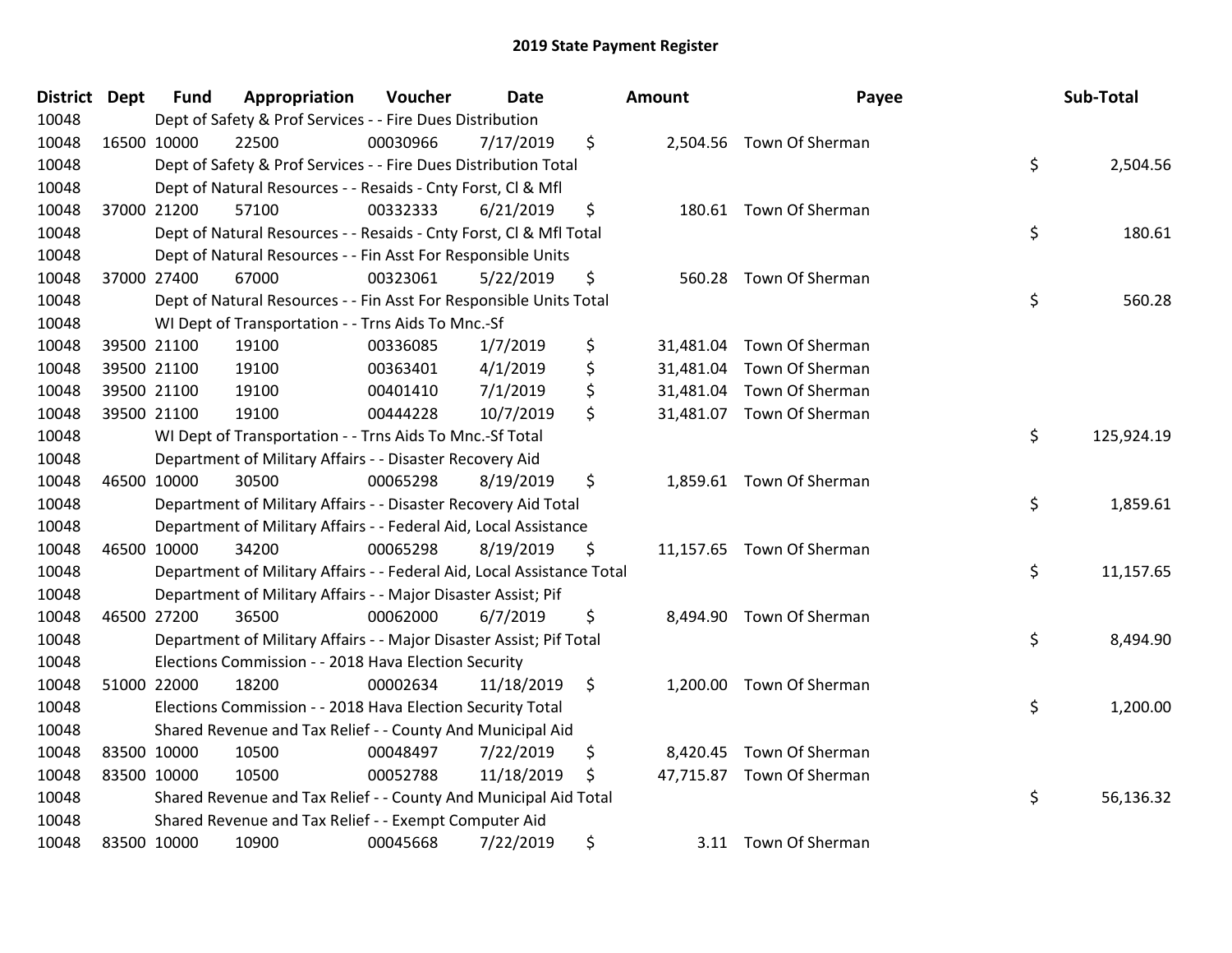| District Dept |             | <b>Fund</b> | Appropriation                                                 | <b>Voucher</b> | Date       |   | Amount | Payee           | Sub-Total  |
|---------------|-------------|-------------|---------------------------------------------------------------|----------------|------------|---|--------|-----------------|------------|
| 10048         |             |             | Shared Revenue and Tax Relief - - Exempt Computer Aid Total   |                |            |   |        |                 | 3.11       |
| 10048         |             |             | Shared Revenue and Tax Relief - - Utility Aid                 |                |            |   |        |                 |            |
| 10048         | 83500 10000 |             | 11000                                                         | 00048497       | 7/22/2019  |   | 148.66 | Town Of Sherman |            |
| 10048         |             | 83500 10000 | 11000                                                         | 00052788       | 11/18/2019 |   | 830.94 | Town Of Sherman |            |
| 10048         |             |             | Shared Revenue and Tax Relief - - Utility Aid Total           |                |            |   |        |                 | 979.60     |
| 10048         |             |             | Shared Revenue and Tax Relief - - Personal Property Aid       |                |            |   |        |                 |            |
| 10048         |             | 83500 10000 | 11100                                                         | 00040196       | 5/6/2019   | Ś | 47.63  | Town Of Sherman |            |
| 10048         |             |             | Shared Revenue and Tax Relief - - Personal Property Aid Total |                |            |   |        |                 | 47.63      |
| 10048 Total   |             |             |                                                               |                |            |   |        |                 | 209,048.46 |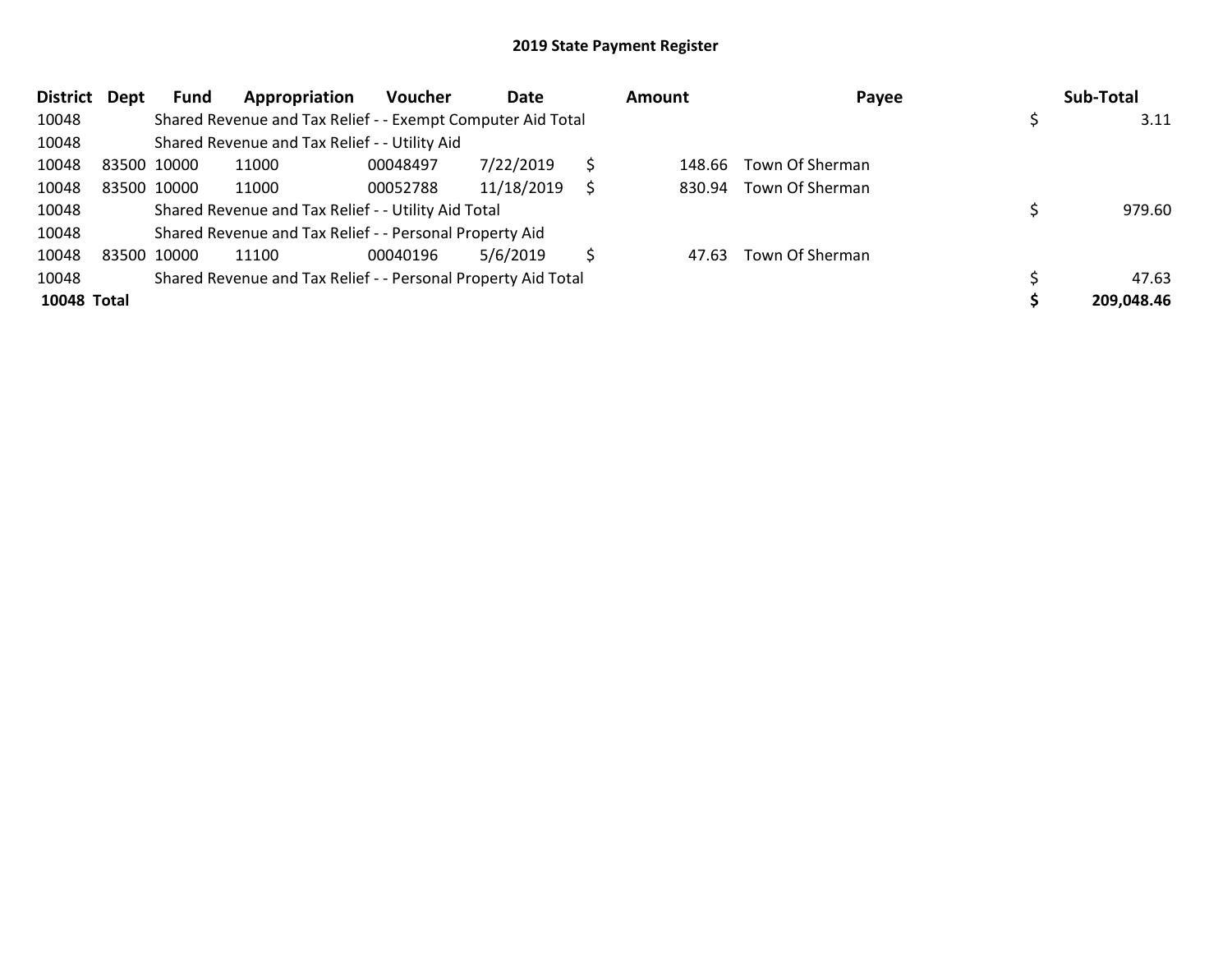| <b>District Dept</b> | <b>Fund</b> | Appropriation                                                      | Voucher  | Date       | <b>Amount</b> | Payee                      | Sub-Total       |
|----------------------|-------------|--------------------------------------------------------------------|----------|------------|---------------|----------------------------|-----------------|
| 10050                |             | Dept of Safety & Prof Services - - Fire Dues Distribution          |          |            |               |                            |                 |
| 10050                | 16500 10000 | 22500                                                              | 00031533 | 7/18/2019  | \$            | 689.33 Town Of Sherwood    |                 |
| 10050                |             | Dept of Safety & Prof Services - - Fire Dues Distribution Total    |          |            |               |                            | \$<br>689.33    |
| 10050                |             | Dept of Natural Resources - - Resaids - Cnty Forst, CI & Mfl       |          |            |               |                            |                 |
| 10050                | 37000 21200 | 57100                                                              | 00332334 | 6/21/2019  | \$            | 3,366.95 Town Of Sherwood  |                 |
| 10050                |             | Dept of Natural Resources - - Resaids - Cnty Forst, Cl & Mfl Total |          |            |               |                            | \$<br>3,366.95  |
| 10050                |             | Dept of Natural Resources - - Fin Asst For Responsible Units       |          |            |               |                            |                 |
| 10050                | 37000 27400 | 67000                                                              | 00323108 | 5/22/2019  | \$<br>476.28  | Town Of Sherwood           |                 |
| 10050                |             | Dept of Natural Resources - - Fin Asst For Responsible Units Total |          |            |               |                            | \$<br>476.28    |
| 10050                |             | Dept of Natural Resources - - Recycling Consolidation Grants       |          |            |               |                            |                 |
| 10050                | 37000 27400 | 67300                                                              | 00323108 | 5/22/2019  | \$            | 57.24 Town Of Sherwood     |                 |
| 10050                |             | Dept of Natural Resources - - Recycling Consolidation Grants Total |          |            |               |                            | \$<br>57.24     |
| 10050                |             | WI Dept of Transportation - - Trns Aids To Mnc.-Sf                 |          |            |               |                            |                 |
| 10050                | 39500 21100 | 19100                                                              | 00336086 | 1/7/2019   | \$            | 15,253.76 Town Of Sherwood |                 |
| 10050                | 39500 21100 | 19100                                                              | 00363402 | 4/1/2019   | \$            | 15,253.76 Town Of Sherwood |                 |
| 10050                | 39500 21100 | 19100                                                              | 00401411 | 7/1/2019   | \$            | 15,253.76 Town Of Sherwood |                 |
| 10050                | 39500 21100 | 19100                                                              | 00444229 | 10/7/2019  | \$            | 15,253.78 Town Of Sherwood |                 |
| 10050                |             | WI Dept of Transportation - - Trns Aids To Mnc.-Sf Total           |          |            |               |                            | \$<br>61,015.06 |
| 10050                |             | Elections Commission - - 2018 Hava Election Security               |          |            |               |                            |                 |
| 10050                | 51000 22000 | 18200                                                              | 00002119 | 10/21/2019 | \$            | 1,200.00 Town Of Sherwood  |                 |
| 10050                |             | Elections Commission - - 2018 Hava Election Security Total         |          |            |               |                            | \$<br>1,200.00  |
| 10050                |             | Shared Revenue and Tax Relief - - County And Municipal Aid         |          |            |               |                            |                 |
| 10050                | 83500 10000 | 10500                                                              | 00048498 | 7/22/2019  | \$            | 2,311.67 Town Of Sherwood  |                 |
| 10050                | 83500 10000 | 10500                                                              | 00052789 | 11/18/2019 | \$            | 13,099.49 Town Of Sherwood |                 |
| 10050                |             | Shared Revenue and Tax Relief - - County And Municipal Aid Total   |          |            |               |                            | \$<br>15,411.16 |
| 10050                |             | Shared Revenue and Tax Relief - - Exempt Computer Aid              |          |            |               |                            |                 |
| 10050                | 83500 10000 | 10900                                                              | 00045669 | 7/22/2019  | \$<br>1.03    | Town Of Sherwood           |                 |
| 10050                |             | Shared Revenue and Tax Relief - - Exempt Computer Aid Total        |          |            |               |                            | \$<br>1.03      |
| 10050                |             | Shared Revenue and Tax Relief - - Utility Aid                      |          |            |               |                            |                 |
| 10050                | 83500 10000 | 11000                                                              | 00048498 | 7/22/2019  | \$            | 29.36 Town Of Sherwood     |                 |
| 10050                | 83500 10000 | 11000                                                              | 00052789 | 11/18/2019 | \$            | 171.87 Town Of Sherwood    |                 |
| 10050                |             | Shared Revenue and Tax Relief - - Utility Aid Total                |          |            |               |                            | \$<br>201.23    |
| 10050                |             | Shared Revenue and Tax Relief - - Personal Property Aid            |          |            |               |                            |                 |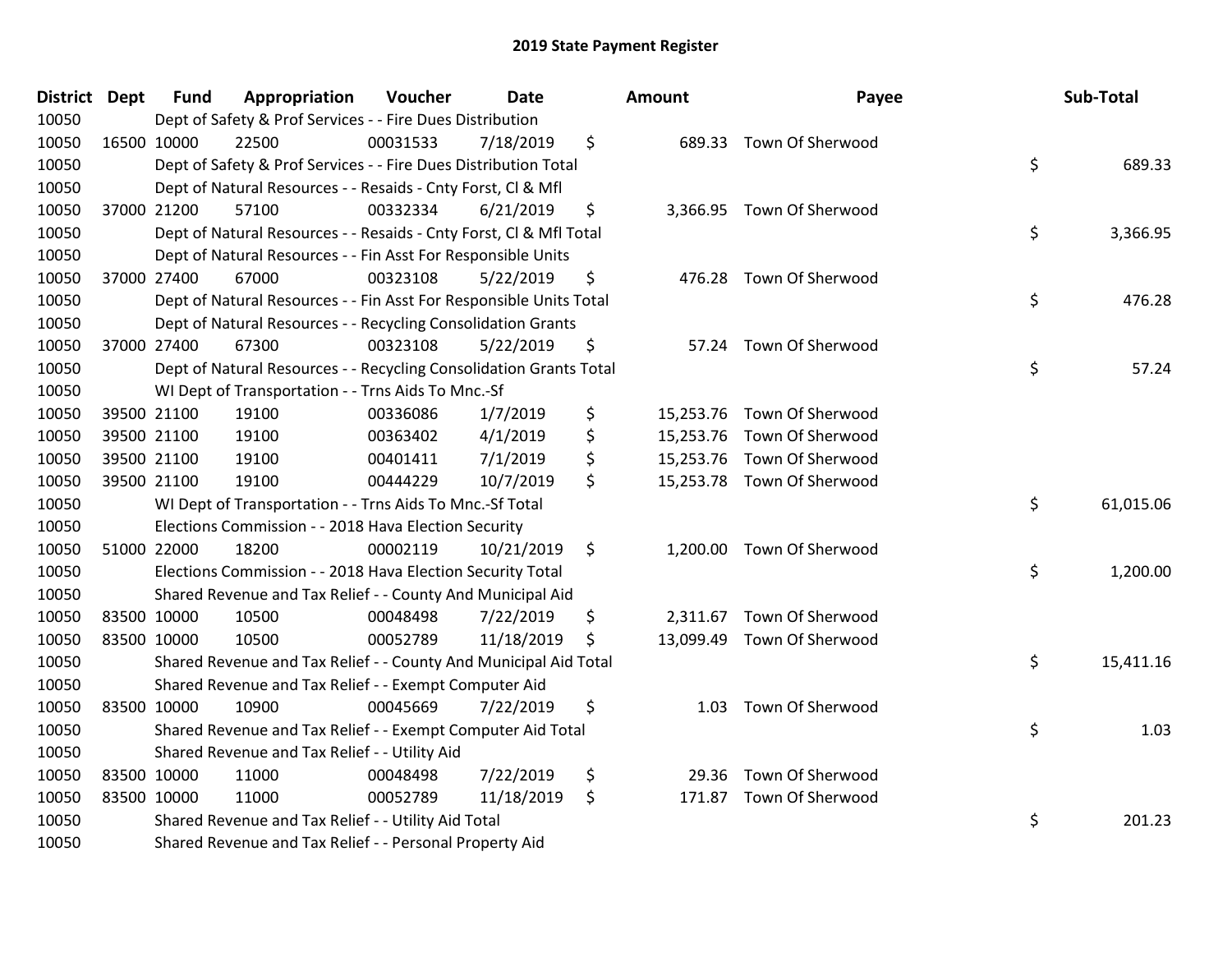| District Dept | Fund        | Appropriation                                                 | <b>Voucher</b> | Date     | Amount | Pavee            | Sub-Total |
|---------------|-------------|---------------------------------------------------------------|----------------|----------|--------|------------------|-----------|
| 10050         | 83500 10000 | 11100                                                         | 00040197       | 5/6/2019 | 6.21   | Town Of Sherwood |           |
| 10050         |             | Shared Revenue and Tax Relief - - Personal Property Aid Total |                |          |        |                  | 6.21      |
| 10050 Total   |             |                                                               |                |          |        |                  | 82.424.49 |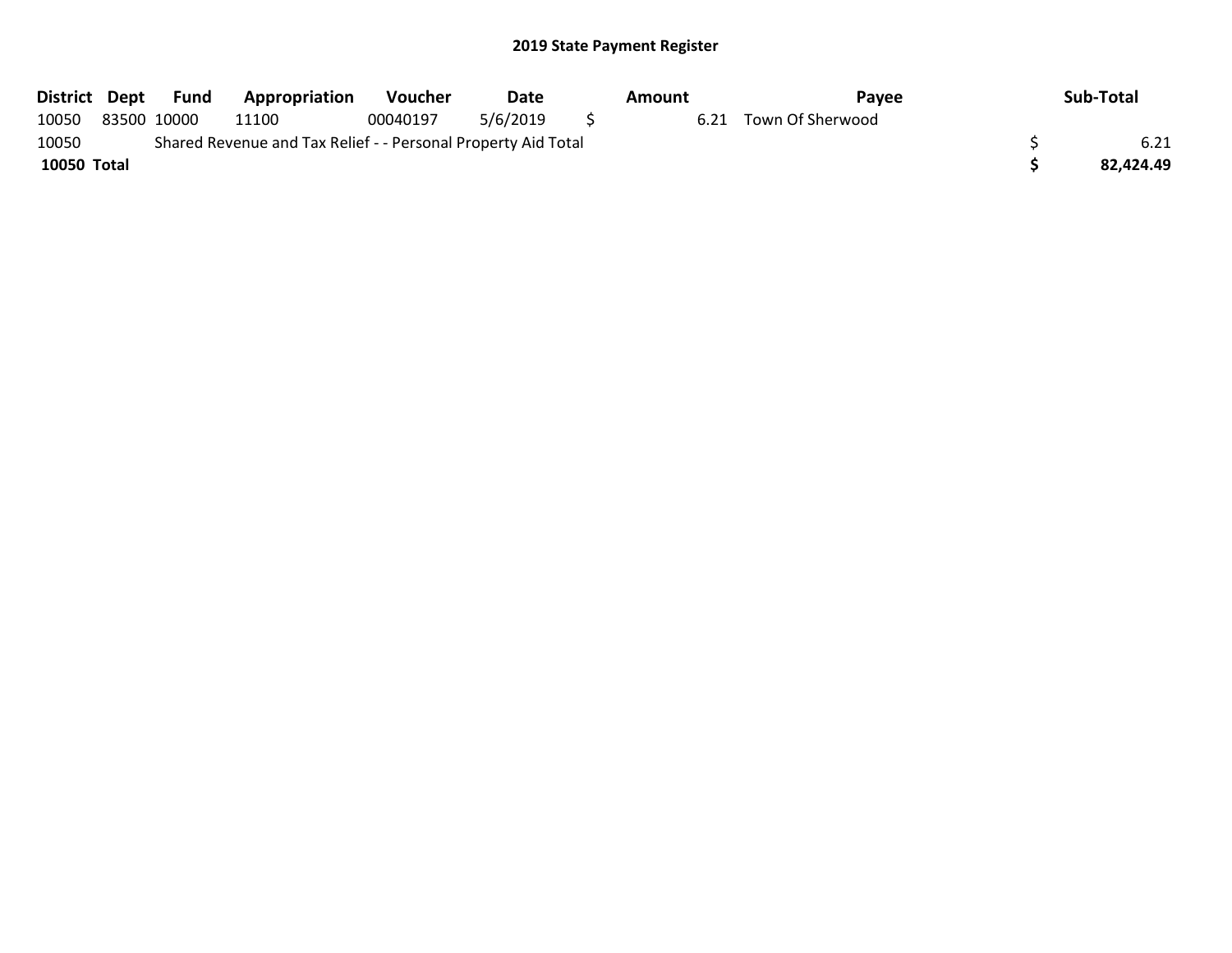| <b>District Dept</b> |             | <b>Fund</b> | Appropriation                                                      | Voucher  | <b>Date</b> | Amount          |                         | Payee | Sub-Total  |
|----------------------|-------------|-------------|--------------------------------------------------------------------|----------|-------------|-----------------|-------------------------|-------|------------|
| 10052                |             |             | Dept of Safety & Prof Services - - Fire Dues Distribution          |          |             |                 |                         |       |            |
| 10052                | 16500 10000 |             | 22500                                                              | 00031013 | 7/17/2019   | \$              | 2,340.05 Town Of Thorp  |       |            |
| 10052                |             |             | Dept of Safety & Prof Services - - Fire Dues Distribution Total    |          |             |                 |                         | \$    | 2,340.05   |
| 10052                |             |             | Dept of Natural Resources - - Resaids - Cnty Forst, Cl & Mfl       |          |             |                 |                         |       |            |
| 10052                |             | 37000 21200 | 57100                                                              | 00332335 | 6/21/2019   | \$              | 40.20 Town Of Thorp     |       |            |
| 10052                |             |             | Dept of Natural Resources - - Resaids - Cnty Forst, Cl & Mfl Total |          |             |                 |                         | \$    | 40.20      |
| 10052                |             |             | Dept of Natural Resources - - Fin Asst For Responsible Units       |          |             |                 |                         |       |            |
| 10052                |             | 37000 27400 | 67000                                                              | 00323025 | 5/22/2019   | \$              | 2,787.17 Town Of Thorp  |       |            |
| 10052                |             |             | Dept of Natural Resources - - Fin Asst For Responsible Units Total |          |             |                 |                         | \$    | 2,787.17   |
| 10052                |             |             | WI Dept of Transportation - - Trns Aids To Mnc.-Sf                 |          |             |                 |                         |       |            |
| 10052                |             | 39500 21100 | 19100                                                              | 00336087 | 1/7/2019    | \$              | 37,973.15 Town Of Thorp |       |            |
| 10052                |             | 39500 21100 | 19100                                                              | 00363403 | 4/1/2019    | \$<br>37,973.15 | Town Of Thorp           |       |            |
| 10052                |             | 39500 21100 | 19100                                                              | 00401412 | 7/1/2019    | \$              | 37,973.15 Town Of Thorp |       |            |
| 10052                |             | 39500 21100 | 19100                                                              | 00444230 | 10/7/2019   | \$              | 37,973.17 Town Of Thorp |       |            |
| 10052                |             |             | WI Dept of Transportation - - Trns Aids To Mnc.-Sf Total           |          |             |                 |                         | \$    | 151,892.62 |
| 10052                |             |             | Elections Commission - - 2018 Hava Election Security               |          |             |                 |                         |       |            |
| 10052                |             | 51000 22000 | 18200                                                              | 00002171 | 10/30/2019  | \$              | 1,200.00 Town Of Thorp  |       |            |
| 10052                |             |             | Elections Commission - - 2018 Hava Election Security Total         |          |             |                 |                         | \$    | 1,200.00   |
| 10052                |             |             | Shared Revenue and Tax Relief - - County And Municipal Aid         |          |             |                 |                         |       |            |
| 10052                |             | 83500 10000 | 10500                                                              | 00048499 | 7/22/2019   | \$              | 8,295.87 Town Of Thorp  |       |            |
| 10052                | 83500 10000 |             | 10500                                                              | 00052790 | 11/18/2019  | \$              | 47,009.94 Town Of Thorp |       |            |
| 10052                |             |             | Shared Revenue and Tax Relief - - County And Municipal Aid Total   |          |             |                 |                         | \$    | 55,305.81  |
| 10052                |             |             | Shared Revenue and Tax Relief - - Exempt Computer Aid              |          |             |                 |                         |       |            |
| 10052                |             | 83500 10000 | 10900                                                              | 00045670 | 7/22/2019   | \$              | 46.76 Town Of Thorp     |       |            |
| 10052                |             |             | Shared Revenue and Tax Relief - - Exempt Computer Aid Total        |          |             |                 |                         | \$    | 46.76      |
| 10052                |             |             | Shared Revenue and Tax Relief - - Utility Aid                      |          |             |                 |                         |       |            |
| 10052                |             | 83500 10000 | 11000                                                              | 00048499 | 7/22/2019   | \$<br>72.23     | Town Of Thorp           |       |            |
| 10052                | 83500 10000 |             | 11000                                                              | 00052790 | 11/18/2019  | \$<br>422.79    | Town Of Thorp           |       |            |
| 10052                |             |             | Shared Revenue and Tax Relief - - Utility Aid Total                |          |             |                 |                         | \$    | 495.02     |
| 10052                |             |             | Shared Revenue and Tax Relief - - Personal Property Aid            |          |             |                 |                         |       |            |
| 10052                | 83500 10000 |             | 11100                                                              | 00040198 | 5/6/2019    | \$              | 1,235.40 Town Of Thorp  |       |            |
| 10052                |             |             | Shared Revenue and Tax Relief - - Personal Property Aid Total      |          |             |                 |                         | \$    | 1,235.40   |
| 10052 Total          |             |             |                                                                    |          |             |                 |                         | \$    | 215,343.03 |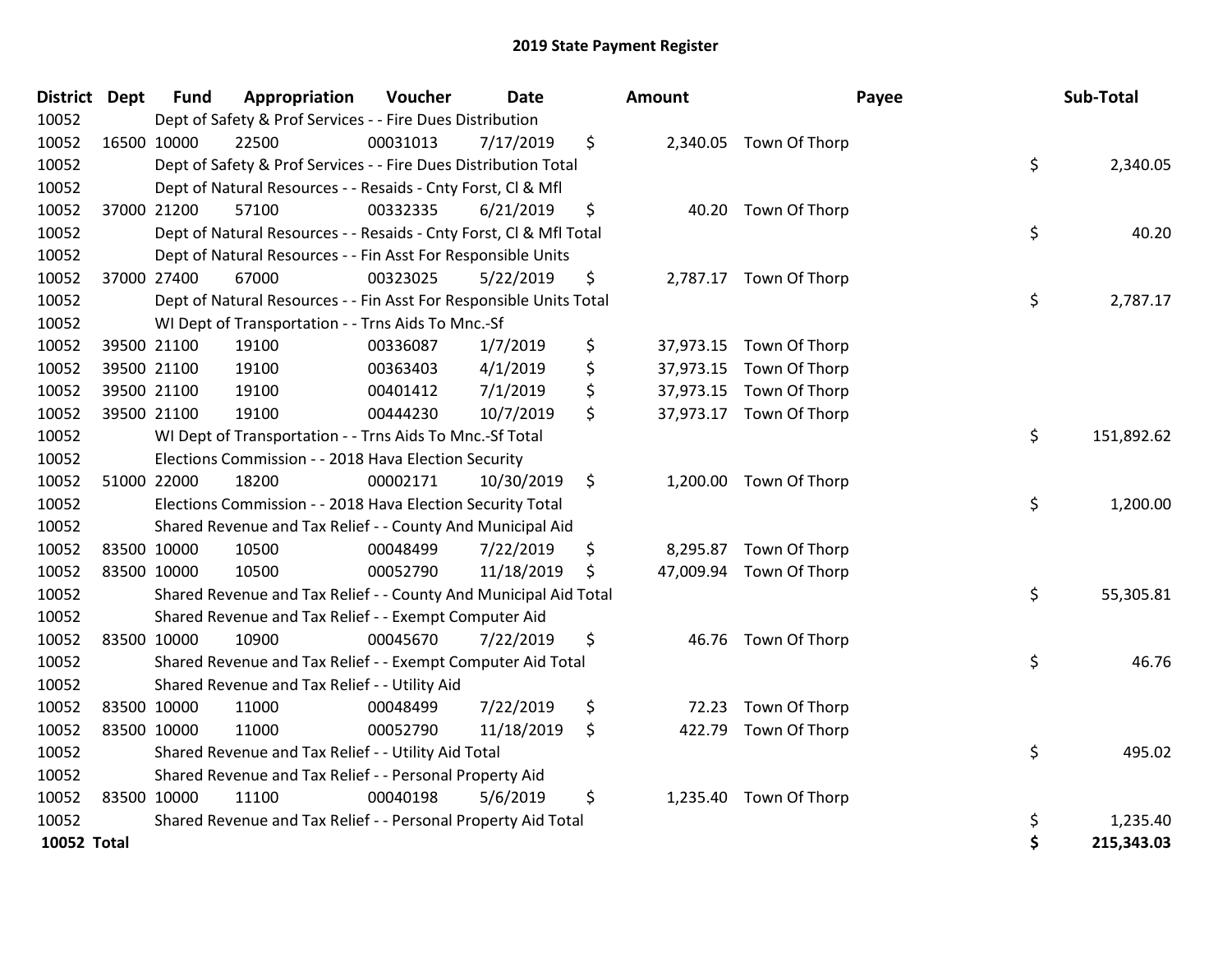| <b>District</b> | <b>Dept</b> | <b>Fund</b> | Appropriation                                                      | Voucher  | <b>Date</b> | Amount          |                         | Payee | Sub-Total  |
|-----------------|-------------|-------------|--------------------------------------------------------------------|----------|-------------|-----------------|-------------------------|-------|------------|
| 10054           |             |             | Dept of Safety & Prof Services - - Fire Dues Distribution          |          |             |                 |                         |       |            |
| 10054           |             | 16500 10000 | 22500                                                              | 00031107 | 7/17/2019   | \$              | 2,034.21 Town Of Unity  |       |            |
| 10054           |             |             | Dept of Safety & Prof Services - - Fire Dues Distribution Total    |          |             |                 |                         | \$    | 2,034.21   |
| 10054           |             |             | Dept of Natural Resources - - Resaids - Cnty Forst, CI & Mfl       |          |             |                 |                         |       |            |
| 10054           |             | 37000 21200 | 57100                                                              | 00332336 | 6/21/2019   | \$              | 156.88 Town Of Unity    |       |            |
| 10054           |             |             | Dept of Natural Resources - - Resaids - Cnty Forst, Cl & Mfl Total |          |             |                 |                         | \$    | 156.88     |
| 10054           |             |             | Dept of Natural Resources - - Fin Asst For Responsible Units       |          |             |                 |                         |       |            |
| 10054           |             | 37000 27400 | 67000                                                              | 00323426 | 5/22/2019   | \$              | 3,501.29 Town Of Unity  |       |            |
| 10054           |             |             | Dept of Natural Resources - - Fin Asst For Responsible Units Total |          |             |                 |                         | \$    | 3,501.29   |
| 10054           |             |             | WI Dept of Transportation - - Trns Aids To Mnc.-Sf                 |          |             |                 |                         |       |            |
| 10054           |             | 39500 21100 | 19100                                                              | 00336088 | 1/7/2019    | \$<br>36,294.88 | Town Of Unity           |       |            |
| 10054           |             | 39500 21100 | 19100                                                              | 00363404 | 4/1/2019    | \$<br>36,294.88 | Town Of Unity           |       |            |
| 10054           |             | 39500 21100 | 19100                                                              | 00401413 | 7/1/2019    | \$<br>36,294.88 | Town Of Unity           |       |            |
| 10054           |             | 39500 21100 | 19100                                                              | 00444231 | 10/7/2019   | \$<br>36,294.89 | Town Of Unity           |       |            |
| 10054           |             |             | WI Dept of Transportation - - Trns Aids To Mnc.-Sf Total           |          |             |                 |                         | \$    | 145,179.53 |
| 10054           |             |             | Elections Commission - - 2018 Hava Election Security               |          |             |                 |                         |       |            |
| 10054           |             | 51000 22000 | 18200                                                              | 00002176 | 10/30/2019  | \$              | 1,200.00 Town Of Unity  |       |            |
| 10054           |             |             | Elections Commission - - 2018 Hava Election Security Total         |          |             |                 |                         | \$    | 1,200.00   |
| 10054           |             |             | Shared Revenue and Tax Relief - - County And Municipal Aid         |          |             |                 |                         |       |            |
| 10054           |             | 83500 10000 | 10500                                                              | 00048500 | 7/22/2019   | \$<br>13,330.56 | Town Of Unity           |       |            |
| 10054           |             | 83500 10000 | 10500                                                              | 00052791 | 11/18/2019  | \$              | 75,541.33 Town Of Unity |       |            |
| 10054           |             |             | Shared Revenue and Tax Relief - - County And Municipal Aid Total   |          |             |                 |                         | \$    | 88,871.89  |
| 10054           |             |             | Shared Revenue and Tax Relief - - Exempt Computer Aid              |          |             |                 |                         |       |            |
| 10054           |             | 83500 10000 | 10900                                                              | 00045671 | 7/22/2019   | \$<br>12.47     | Town Of Unity           |       |            |
| 10054           |             |             | Shared Revenue and Tax Relief - - Exempt Computer Aid Total        |          |             |                 |                         | \$    | 12.47      |
| 10054           |             |             | Shared Revenue and Tax Relief - - Personal Property Aid            |          |             |                 |                         |       |            |
| 10054           |             | 83500 10000 | 11100                                                              | 00040199 | 5/6/2019    | \$<br>258.90    | Town Of Unity           |       |            |
| 10054           |             |             | Shared Revenue and Tax Relief - - Personal Property Aid Total      |          |             |                 |                         | \$    | 258.90     |
| 10054 Total     |             |             |                                                                    |          |             |                 |                         | \$    | 241,215.17 |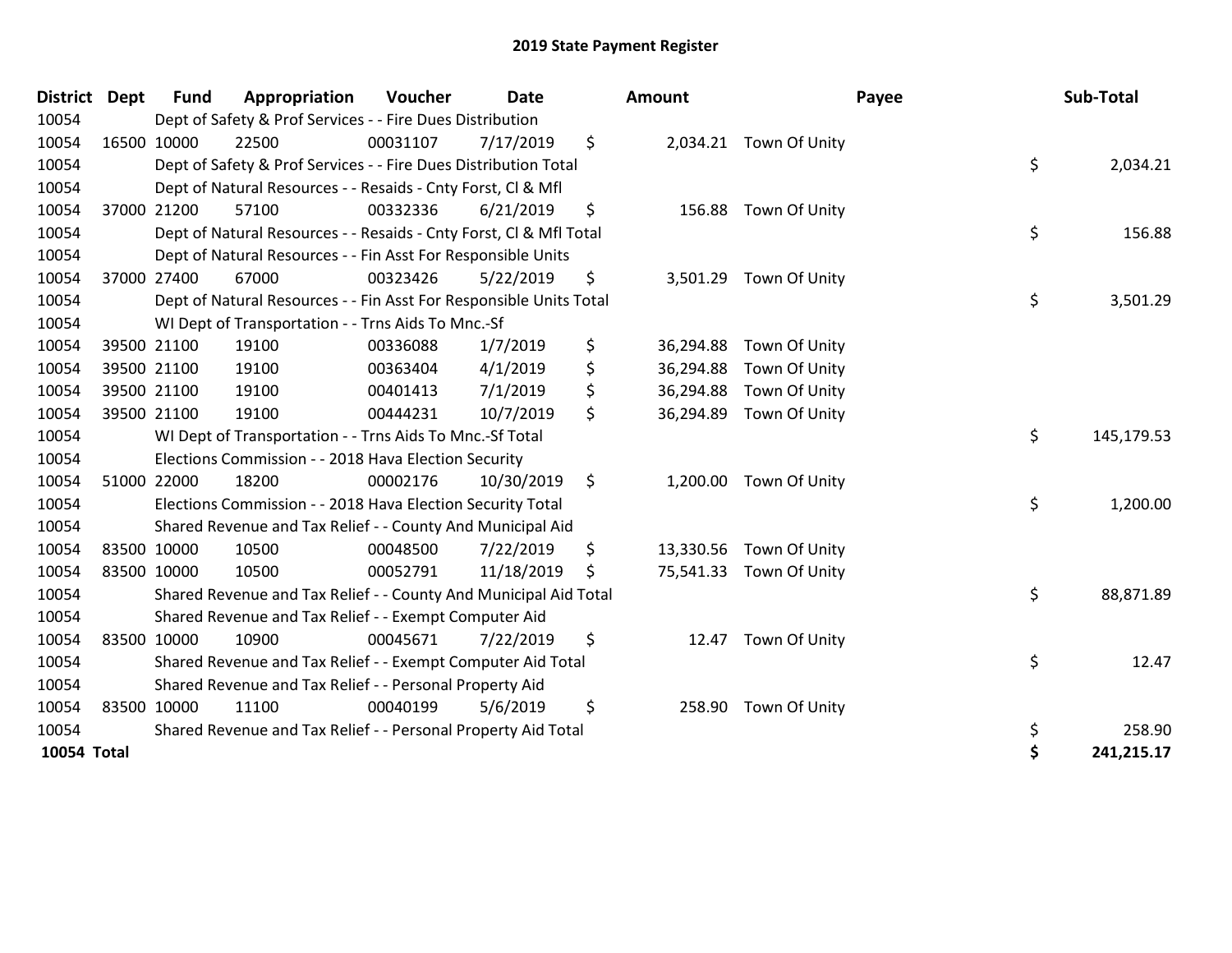| <b>District</b> | Dept | <b>Fund</b> | Appropriation                                                      | Voucher  | <b>Date</b> |     | Amount    | Payee                    | Sub-Total        |
|-----------------|------|-------------|--------------------------------------------------------------------|----------|-------------|-----|-----------|--------------------------|------------------|
| 10056           |      |             | Dept of Safety & Prof Services - - Fire Dues Distribution          |          |             |     |           |                          |                  |
| 10056           |      | 16500 10000 | 22500                                                              | 00031314 | 7/18/2019   | \$  | 1,392.48  | Town Of Warner           |                  |
| 10056           |      |             | Dept of Safety & Prof Services - - Fire Dues Distribution Total    |          |             |     |           |                          | \$<br>1,392.48   |
| 10056           |      |             | Dept of Natural Resources - - Resaids - Cnty Forst, Cl & Mfl       |          |             |     |           |                          |                  |
| 10056           |      | 37000 21200 | 57100                                                              | 00332337 | 6/21/2019   | \$  | 585.85    | Town Of Warner           |                  |
| 10056           |      |             | Dept of Natural Resources - - Resaids - Cnty Forst, Cl & Mfl Total |          |             |     |           |                          | \$<br>585.85     |
| 10056           |      |             | Dept of Natural Resources - - Fin Asst For Responsible Units       |          |             |     |           |                          |                  |
| 10056           |      | 37000 27400 | 67000                                                              | 00322959 | 5/22/2019   | \$  | 2,285.49  | Town Of Warner           |                  |
| 10056           |      |             | Dept of Natural Resources - - Fin Asst For Responsible Units Total |          |             |     |           |                          | \$<br>2,285.49   |
| 10056           |      |             | WI Dept of Transportation - - Trns Aids To Mnc.-Sf                 |          |             |     |           |                          |                  |
| 10056           |      | 39500 21100 | 19100                                                              | 00336089 | 1/7/2019    | \$  | 28,960.65 | Town Of Warner           |                  |
| 10056           |      | 39500 21100 | 19100                                                              | 00363405 | 4/1/2019    | \$  | 28,960.65 | Town Of Warner           |                  |
| 10056           |      | 39500 21100 | 19100                                                              | 00401414 | 7/1/2019    | \$  | 28,960.65 | Town Of Warner           |                  |
| 10056           |      | 39500 21100 | 19100                                                              | 00444232 | 10/7/2019   | \$  | 28,960.66 | Town Of Warner           |                  |
| 10056           |      |             | WI Dept of Transportation - - Trns Aids To Mnc.-Sf Total           |          |             |     |           |                          | \$<br>115,842.61 |
| 10056           |      |             | Elections Commission - - 2018 Hava Election Security               |          |             |     |           |                          |                  |
| 10056           |      | 51000 22000 | 18200                                                              | 00002455 | 11/13/2019  | \$  | 1,200.00  | Town Of Warner           |                  |
| 10056           |      |             | Elections Commission - - 2018 Hava Election Security Total         |          |             |     |           |                          | \$<br>1,200.00   |
| 10056           |      |             | Shared Revenue and Tax Relief - - County And Municipal Aid         |          |             |     |           |                          |                  |
| 10056           |      | 83500 10000 | 10500                                                              | 00048501 | 7/22/2019   | \$  | 7,825.28  | Town Of Warner           |                  |
| 10056           |      | 83500 10000 | 10500                                                              | 00052792 | 11/18/2019  | \$. |           | 44,343.22 Town Of Warner |                  |
| 10056           |      |             | Shared Revenue and Tax Relief - - County And Municipal Aid Total   |          |             |     |           |                          | \$<br>52,168.50  |
| 10056           |      |             | Shared Revenue and Tax Relief - - Exempt Computer Aid              |          |             |     |           |                          |                  |
| 10056           |      | 83500 10000 | 10900                                                              | 00045672 | 7/22/2019   | \$  | 5.19      | Town Of Warner           |                  |
| 10056           |      |             | Shared Revenue and Tax Relief - - Exempt Computer Aid Total        |          |             |     |           |                          | \$<br>5.19       |
| 10056           |      |             | Shared Revenue and Tax Relief - - Personal Property Aid            |          |             |     |           |                          |                  |
| 10056           |      | 83500 10000 | 11100                                                              | 00040200 | 5/6/2019    | \$  | 132.30    | Town Of Warner           |                  |
| 10056           |      |             | Shared Revenue and Tax Relief - - Personal Property Aid Total      |          |             |     |           |                          | \$<br>132.30     |
| 10056 Total     |      |             |                                                                    |          |             |     |           |                          | \$<br>173,612.42 |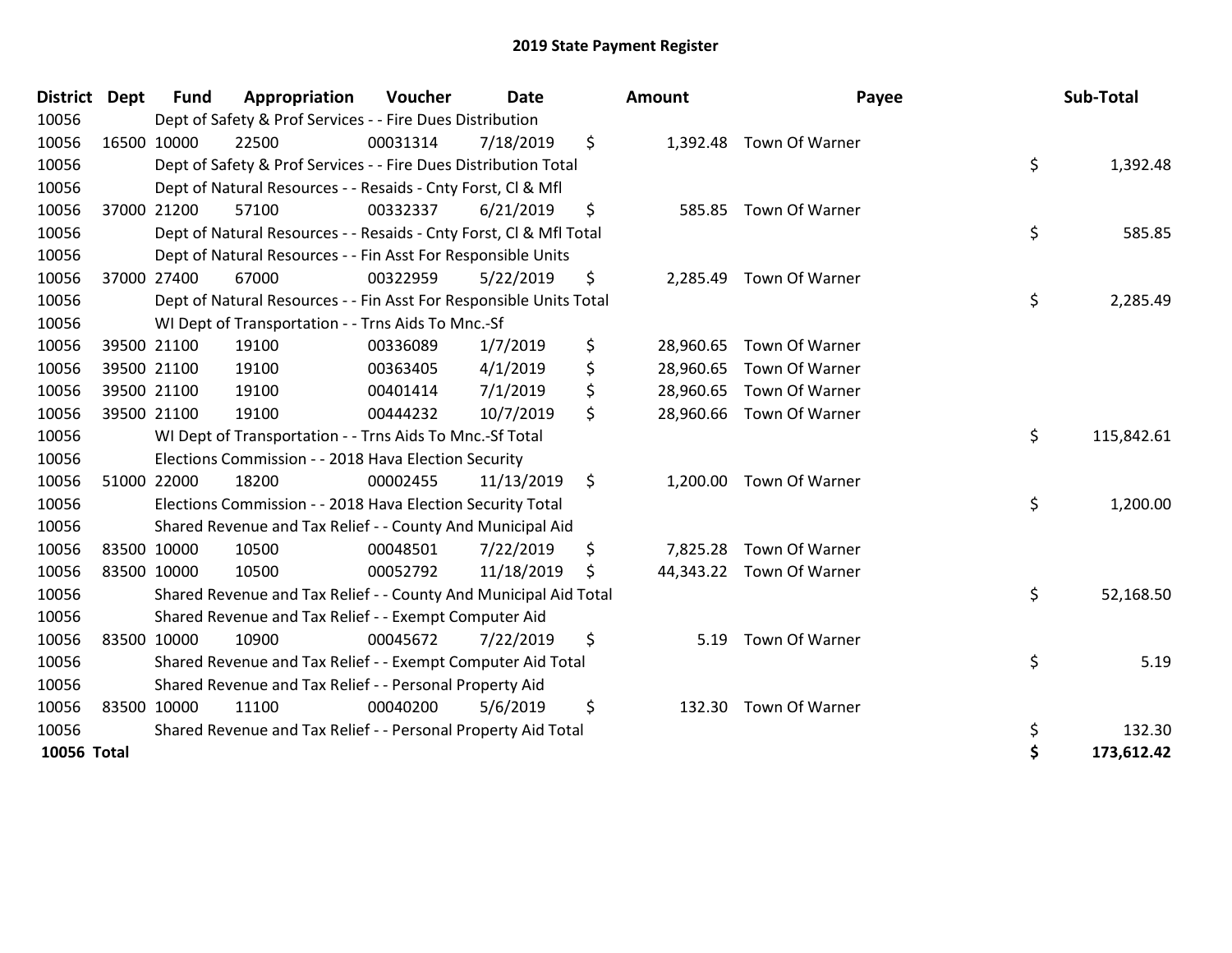| District Dept      | <b>Fund</b> | Appropriation                                                      | Voucher  | Date       |     | <b>Amount</b> | Payee                      | Sub-Total        |
|--------------------|-------------|--------------------------------------------------------------------|----------|------------|-----|---------------|----------------------------|------------------|
| 10058              |             | Dept of Safety & Prof Services - - Fire Dues Distribution          |          |            |     |               |                            |                  |
| 10058              | 16500 10000 | 22500                                                              | 00031505 | 7/18/2019  | \$  |               | 785.04 Town Of Washburn    |                  |
| 10058              |             | Dept of Safety & Prof Services - - Fire Dues Distribution Total    |          |            |     |               |                            | \$<br>785.04     |
| 10058              |             | Dept of Natural Resources - - Resaids - Cnty Forst, CI & Mfl       |          |            |     |               |                            |                  |
| 10058              | 37000 21200 | 57100                                                              | 00332338 | 6/21/2019  | \$  |               | 3,191.07 Town Of Washburn  |                  |
| 10058              |             | Dept of Natural Resources - - Resaids - Cnty Forst, CI & Mfl Total |          |            |     |               |                            | \$<br>3,191.07   |
| 10058              |             | Dept of Natural Resources - - Fin Asst For Responsible Units       |          |            |     |               |                            |                  |
| 10058              | 37000 27400 | 67000                                                              | 00323517 | 5/22/2019  | \$  | 1,049.23      | Town Of Washburn           |                  |
| 10058              |             | Dept of Natural Resources - - Fin Asst For Responsible Units Total |          |            |     |               |                            | \$<br>1,049.23   |
| 10058              |             | Dept of Natural Resources - - Recycling Consolidation Grants       |          |            |     |               |                            |                  |
| 10058              | 37000 27400 | 67300                                                              | 00323517 | 5/22/2019  | \$  |               | 72.76 Town Of Washburn     |                  |
| 10058              |             | Dept of Natural Resources - - Recycling Consolidation Grants Total |          |            |     |               |                            | \$<br>72.76      |
| 10058              |             | WI Dept of Transportation - - Trns Aids To Mnc.-Sf                 |          |            |     |               |                            |                  |
| 10058              | 39500 21100 | 19100                                                              | 00336090 | 1/7/2019   | \$  | 23,770.55     | Town Of Washburn           |                  |
| 10058              | 39500 21100 | 19100                                                              | 00363406 | 4/1/2019   | \$  |               | 23,770.55 Town Of Washburn |                  |
| 10058              | 39500 21100 | 19100                                                              | 00401415 | 7/1/2019   | \$  |               | 23,770.55 Town Of Washburn |                  |
| 10058              | 39500 21100 | 19100                                                              | 00444233 | 10/7/2019  | \$  |               | 23,770.55 Town Of Washburn |                  |
| 10058              |             | WI Dept of Transportation - - Trns Aids To Mnc.-Sf Total           |          |            |     |               |                            | \$<br>95,082.20  |
| 10058              |             | Shared Revenue and Tax Relief - - County And Municipal Aid         |          |            |     |               |                            |                  |
| 10058              | 83500 10000 | 10500                                                              | 00048502 | 7/22/2019  | \$  | 4,388.47      | Town Of Washburn           |                  |
| 10058              | 83500 10000 | 10500                                                              | 00052793 | 11/18/2019 | \$. |               | 24,868.01 Town Of Washburn |                  |
| 10058              |             | Shared Revenue and Tax Relief - - County And Municipal Aid Total   |          |            |     |               |                            | \$<br>29,256.48  |
| 10058              |             | Shared Revenue and Tax Relief - - Personal Property Aid            |          |            |     |               |                            |                  |
| 10058              | 83500 10000 | 11100                                                              | 00040201 | 5/6/2019   | \$  | 7.34          | Town Of Washburn           |                  |
| 10058              |             | Shared Revenue and Tax Relief - - Personal Property Aid Total      |          |            |     |               |                            | \$<br>7.34       |
| <b>10058 Total</b> |             |                                                                    |          |            |     |               |                            | \$<br>129,444.12 |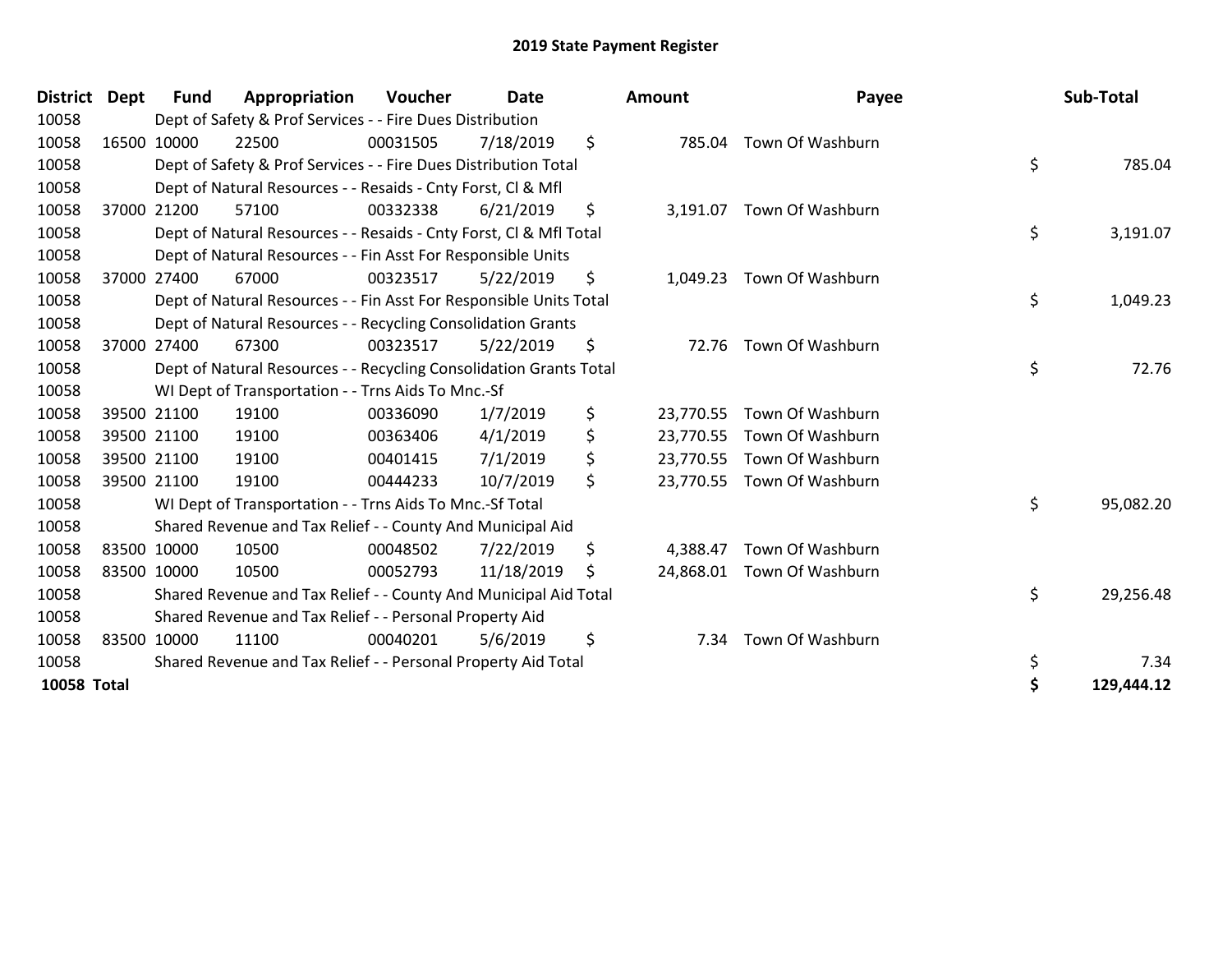| <b>District</b> | <b>Dept</b> | <b>Fund</b> | Appropriation                                                      | <b>Voucher</b> | <b>Date</b> | <b>Amount</b>   | Payee                    | Sub-Total        |
|-----------------|-------------|-------------|--------------------------------------------------------------------|----------------|-------------|-----------------|--------------------------|------------------|
| 10060           |             |             | Dept of Safety & Prof Services - - Fire Dues Distribution          |                |             |                 |                          |                  |
| 10060           |             | 16500 10000 | 22500                                                              | 00031197       | 7/17/2019   | \$              | 1,735.90 Town Of Weston  |                  |
| 10060           |             |             | Dept of Safety & Prof Services - - Fire Dues Distribution Total    |                |             |                 |                          | \$<br>1,735.90   |
| 10060           |             |             | Dept of Natural Resources - - Resaids - Cnty Forst, CI & Mfl       |                |             |                 |                          |                  |
| 10060           |             | 37000 21200 | 57100                                                              | 00332339       | 6/21/2019   | \$<br>498.56    | Town Of Weston           |                  |
| 10060           |             |             | Dept of Natural Resources - - Resaids - Cnty Forst, Cl & Mfl Total |                |             |                 |                          | \$<br>498.56     |
| 10060           |             |             | WI Dept of Transportation - - Trns Aids To Mnc.-Sf                 |                |             |                 |                          |                  |
| 10060           |             | 39500 21100 | 19100                                                              | 00336091       | 1/7/2019    | \$<br>24,481.27 | Town Of Weston           |                  |
| 10060           |             | 39500 21100 | 19100                                                              | 00363407       | 4/1/2019    | \$<br>24,481.27 | Town Of Weston           |                  |
| 10060           |             | 39500 21100 | 19100                                                              | 00401416       | 7/1/2019    | \$<br>24,481.27 | Town Of Weston           |                  |
| 10060           |             | 39500 21100 | 19100                                                              | 00444234       | 10/7/2019   | \$              | 24,481.30 Town Of Weston |                  |
| 10060           |             |             | WI Dept of Transportation - - Trns Aids To Mnc.-Sf Total           |                |             |                 |                          | \$<br>97,925.11  |
| 10060           |             |             | Elections Commission - - 2018 Hava Election Security               |                |             |                 |                          |                  |
| 10060           |             | 51000 22000 | 18200                                                              | 00002582       | 11/19/2019  | \$<br>1,200.00  | Town Of Weston           |                  |
| 10060           |             |             | Elections Commission - - 2018 Hava Election Security Total         |                |             |                 |                          | \$<br>1,200.00   |
| 10060           |             |             | Shared Revenue and Tax Relief - - County And Municipal Aid         |                |             |                 |                          |                  |
| 10060           |             | 83500 10000 | 10500                                                              | 00048503       | 7/22/2019   | \$<br>6,130.95  | Town Of Weston           |                  |
| 10060           | 83500 10000 |             | 10500                                                              | 00052794       | 11/18/2019  | \$              | 38,759.71 Town Of Weston |                  |
| 10060           |             |             | Shared Revenue and Tax Relief - - County And Municipal Aid Total   |                |             |                 |                          | \$<br>44,890.66  |
| 10060           |             |             | Shared Revenue and Tax Relief - - Exempt Computer Aid              |                |             |                 |                          |                  |
| 10060           |             | 83500 10000 | 10900                                                              | 00045673       | 7/22/2019   | \$<br>5.19      | Town Of Weston           |                  |
| 10060           |             |             | Shared Revenue and Tax Relief - - Exempt Computer Aid Total        |                |             |                 |                          | \$<br>5.19       |
| 10060           |             |             | Shared Revenue and Tax Relief - - Personal Property Aid            |                |             |                 |                          |                  |
| 10060           |             | 83500 10000 | 11100                                                              | 00040202       | 5/6/2019    | \$<br>887.56    | Town Of Weston           |                  |
| 10060           |             |             | Shared Revenue and Tax Relief - - Personal Property Aid Total      |                |             |                 |                          | \$<br>887.56     |
| 10060 Total     |             |             |                                                                    |                |             |                 |                          | \$<br>147,142.98 |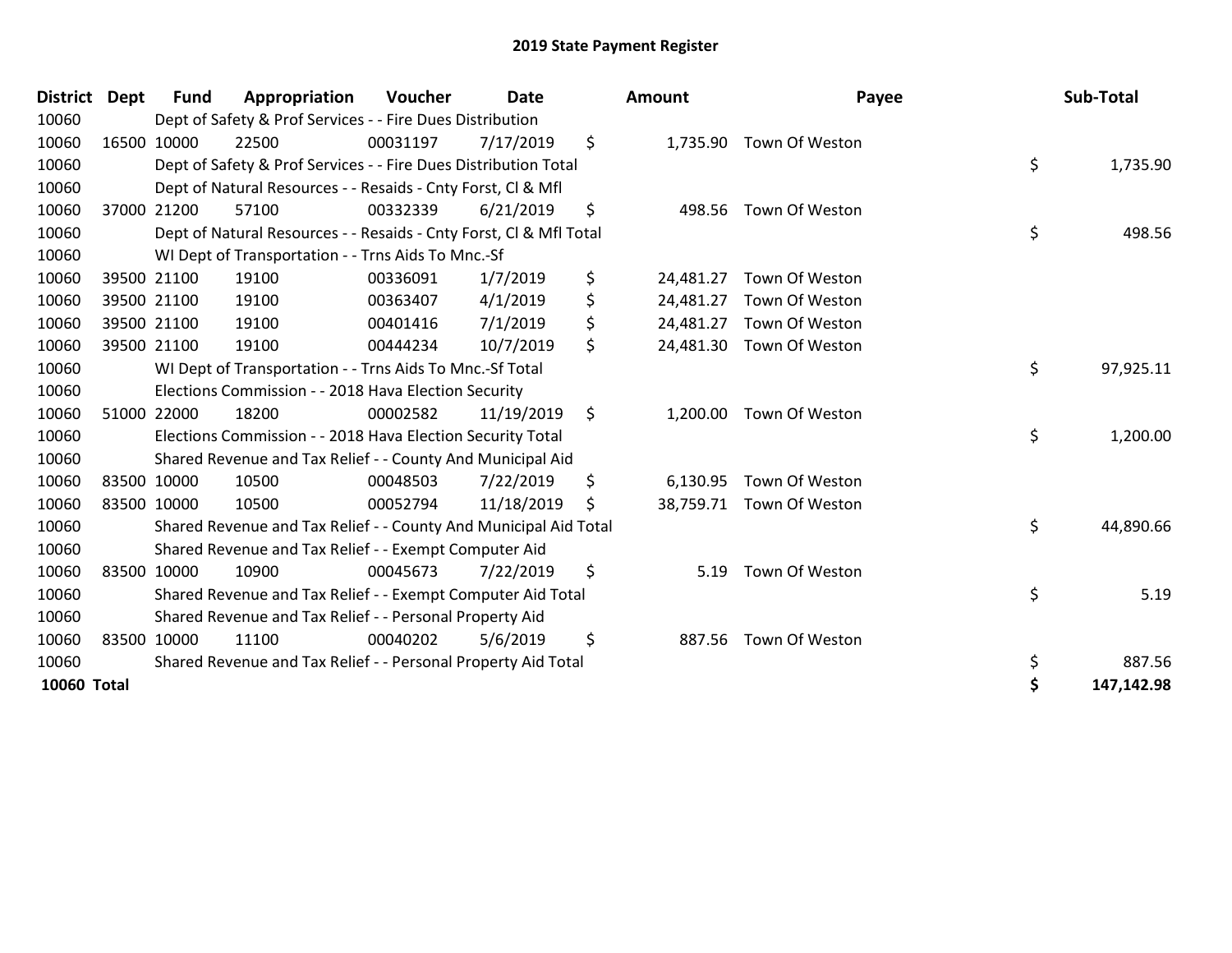| <b>District Dept</b> | <b>Fund</b> | Appropriation                                                      | Voucher  | Date       | <b>Amount</b>  | Payee                     | Sub-Total        |
|----------------------|-------------|--------------------------------------------------------------------|----------|------------|----------------|---------------------------|------------------|
| 10062                |             | Dept of Safety & Prof Services - - Fire Dues Distribution          |          |            |                |                           |                  |
| 10062                | 16500 10000 | 22500                                                              | 00030990 | 7/17/2019  | \$             | 2,409.72 Town Of Withee   |                  |
| 10062                |             | Dept of Safety & Prof Services - - Fire Dues Distribution Total    |          |            |                |                           | \$<br>2,409.72   |
| 10062                |             | Dept of Natural Resources - - Resaids - Cnty Forst, CI & Mfl       |          |            |                |                           |                  |
| 10062                | 37000 21200 | 57100                                                              | 00332340 | 6/21/2019  | \$             | 71.00 Town Of Withee      |                  |
| 10062                |             | Dept of Natural Resources - - Resaids - Cnty Forst, Cl & Mfl Total |          |            |                |                           | \$<br>71.00      |
| 10062                |             | Dept of Natural Resources - - Fin Asst For Responsible Units       |          |            |                |                           |                  |
| 10062                | 37000 27400 | 67000                                                              | 00323452 | 5/22/2019  | \$             | 1,361.47 Town Of Withee   |                  |
| 10062                |             | Dept of Natural Resources - - Fin Asst For Responsible Units Total |          |            |                |                           | \$<br>1,361.47   |
| 10062                |             | WI Dept of Transportation - - Trns Aids To Mnc.-Sf                 |          |            |                |                           |                  |
| 10062                | 39500 21100 | 19100                                                              | 00336092 | 1/7/2019   | \$             | 34,461.32 Town Of Withee  |                  |
| 10062                | 39500 21100 | 19100                                                              | 00363408 | 4/1/2019   | \$             | 34,461.32 Town Of Withee  |                  |
| 10062                | 39500 21100 | 19100                                                              | 00401417 | 7/1/2019   | \$             | 34,461.32 Town Of Withee  |                  |
| 10062                | 39500 21100 | 19100                                                              | 00444235 | 10/7/2019  | \$             | 34,461.34 Town Of Withee  |                  |
| 10062                |             | WI Dept of Transportation - - Trns Aids To Mnc.-Sf Total           |          |            |                |                           | \$<br>137,845.30 |
| 10062                |             | WI Dept of Transportation - - Loc Rd Imp Prg St Fd                 |          |            |                |                           |                  |
| 10062                | 39500 21100 | 27800                                                              | 00438674 | 9/27/2019  | \$             | 106,052.24 Town Of Withee |                  |
| 10062                |             | WI Dept of Transportation - - Loc Rd Imp Prg St Fd Total           |          |            |                |                           | \$<br>106,052.24 |
| 10062                |             | Shared Revenue and Tax Relief - - County And Municipal Aid         |          |            |                |                           |                  |
| 10062                | 83500 10000 | 10500                                                              | 00048504 | 7/22/2019  | \$             | 7,451.59 Town Of Withee   |                  |
| 10062                | 83500 10000 | 10500                                                              | 00052795 | 11/18/2019 | \$             | 42,225.67 Town Of Withee  |                  |
| 10062                |             | Shared Revenue and Tax Relief - - County And Municipal Aid Total   |          |            |                |                           | \$<br>49,677.26  |
| 10062                |             | Shared Revenue and Tax Relief - - Exempt Computer Aid              |          |            |                |                           |                  |
| 10062                | 83500 10000 | 10900                                                              | 00045674 | 7/22/2019  | \$<br>104.96   | Town Of Withee            |                  |
| 10062                |             | Shared Revenue and Tax Relief - - Exempt Computer Aid Total        |          |            |                |                           | \$<br>104.96     |
| 10062                |             | Shared Revenue and Tax Relief - - Utility Aid                      |          |            |                |                           |                  |
| 10062                | 83500 10000 | 11000                                                              | 00048504 | 7/22/2019  | \$<br>1,306.86 | Town Of Withee            |                  |
| 10062                | 83500 10000 | 11000                                                              | 00052795 | 11/18/2019 | \$             | 7,497.89 Town Of Withee   |                  |
| 10062                |             | Shared Revenue and Tax Relief - - Utility Aid Total                |          |            |                |                           | \$<br>8,804.75   |
| 10062                |             | Shared Revenue and Tax Relief - - Personal Property Aid            |          |            |                |                           |                  |
| 10062                | 83500 10000 | 11100                                                              | 00040203 | 5/6/2019   | \$             | 1,300.36 Town Of Withee   |                  |
| 10062                |             | Shared Revenue and Tax Relief - - Personal Property Aid Total      |          |            |                |                           | \$<br>1,300.36   |
| 10062 Total          |             |                                                                    |          |            |                |                           | \$<br>307,627.06 |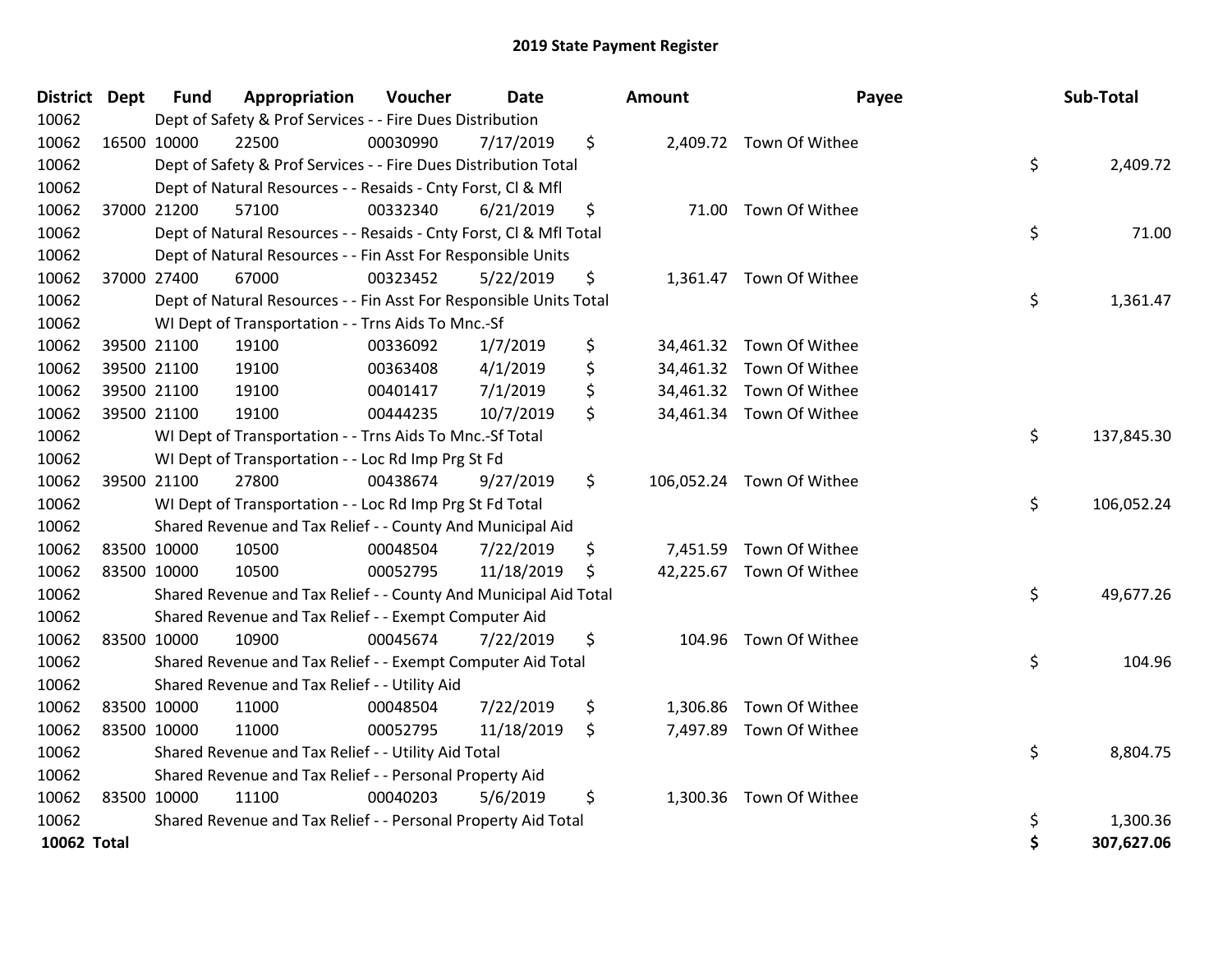| <b>District</b>    | <b>Dept</b> | <b>Fund</b> | Appropriation                                                      | Voucher  | <b>Date</b> | Amount          | Payee           | Sub-Total        |
|--------------------|-------------|-------------|--------------------------------------------------------------------|----------|-------------|-----------------|-----------------|------------------|
| 10064              |             |             | Dept of Safety & Prof Services - - Fire Dues Distribution          |          |             |                 |                 |                  |
| 10064              |             | 16500 10000 | 22500                                                              | 00031126 | 7/17/2019   | \$<br>1,967.81  | Worden, Town of |                  |
| 10064              |             |             | Dept of Safety & Prof Services - - Fire Dues Distribution Total    |          |             |                 |                 | \$<br>1,967.81   |
| 10064              |             |             | Dept of Natural Resources - - Resaids - Cnty Forst, CI & Mfl       |          |             |                 |                 |                  |
| 10064              |             | 37000 21200 | 57100                                                              | 00332341 | 6/21/2019   | \$<br>317.00    | Worden, Town of |                  |
| 10064              |             |             | Dept of Natural Resources - - Resaids - Cnty Forst, CI & Mfl Total |          |             |                 |                 | \$<br>317.00     |
| 10064              |             |             | Dept of Natural Resources - - Fin Asst For Responsible Units       |          |             |                 |                 |                  |
| 10064              |             | 37000 27400 | 67000                                                              | 00323001 | 5/22/2019   | \$<br>1,990.69  | Worden, Town of |                  |
| 10064              |             |             | Dept of Natural Resources - - Fin Asst For Responsible Units Total |          |             |                 |                 | \$<br>1,990.69   |
| 10064              |             |             | WI Dept of Transportation - - Trns Aids To Mnc.-Sf                 |          |             |                 |                 |                  |
| 10064              |             | 39500 21100 | 19100                                                              | 00336093 | 1/7/2019    | \$<br>32,424.70 | Worden, Town of |                  |
| 10064              |             | 39500 21100 | 19100                                                              | 00363409 | 4/1/2019    | \$<br>32,424.70 | Worden, Town of |                  |
| 10064              |             | 39500 21100 | 19100                                                              | 00401418 | 7/1/2019    | \$<br>32,424.70 | Worden, Town of |                  |
| 10064              |             | 39500 21100 | 19100                                                              | 00444236 | 10/7/2019   | \$<br>32,424.71 | Worden, Town of |                  |
| 10064              |             |             | WI Dept of Transportation - - Trns Aids To Mnc.-Sf Total           |          |             |                 |                 | \$<br>129,698.81 |
| 10064              |             |             | Elections Commission - - 2018 Hava Election Security               |          |             |                 |                 |                  |
| 10064              |             | 51000 22000 | 18200                                                              | 00002181 | 10/30/2019  | \$<br>600.00    | Worden, Town of |                  |
| 10064              |             |             | Elections Commission - - 2018 Hava Election Security Total         |          |             |                 |                 | \$<br>600.00     |
| 10064              |             |             | Shared Revenue and Tax Relief - - County And Municipal Aid         |          |             |                 |                 |                  |
| 10064              |             | 83500 10000 | 10500                                                              | 00048505 | 7/22/2019   | \$<br>7,447.84  | Worden, Town of |                  |
| 10064              |             | 83500 10000 | 10500                                                              | 00052796 | 11/18/2019  | \$<br>42,204.42 | Worden, Town of |                  |
| 10064              |             |             | Shared Revenue and Tax Relief - - County And Municipal Aid Total   |          |             |                 |                 | \$<br>49,652.26  |
| 10064              |             |             | Shared Revenue and Tax Relief - - Exempt Computer Aid              |          |             |                 |                 |                  |
| 10064              |             | 83500 10000 | 10900                                                              | 00045675 | 7/22/2019   | \$<br>28.06     | Worden, Town of |                  |
| 10064              |             |             | Shared Revenue and Tax Relief - - Exempt Computer Aid Total        |          |             |                 |                 | \$<br>28.06      |
| 10064              |             |             | Shared Revenue and Tax Relief - - Personal Property Aid            |          |             |                 |                 |                  |
| 10064              |             | 83500 10000 | 11100                                                              | 00040204 | 5/6/2019    | \$<br>969.37    | Worden, Town of |                  |
| 10064              |             |             | Shared Revenue and Tax Relief - - Personal Property Aid Total      |          |             |                 |                 | \$<br>969.37     |
| <b>10064 Total</b> |             |             |                                                                    |          |             |                 |                 | 185,224.00       |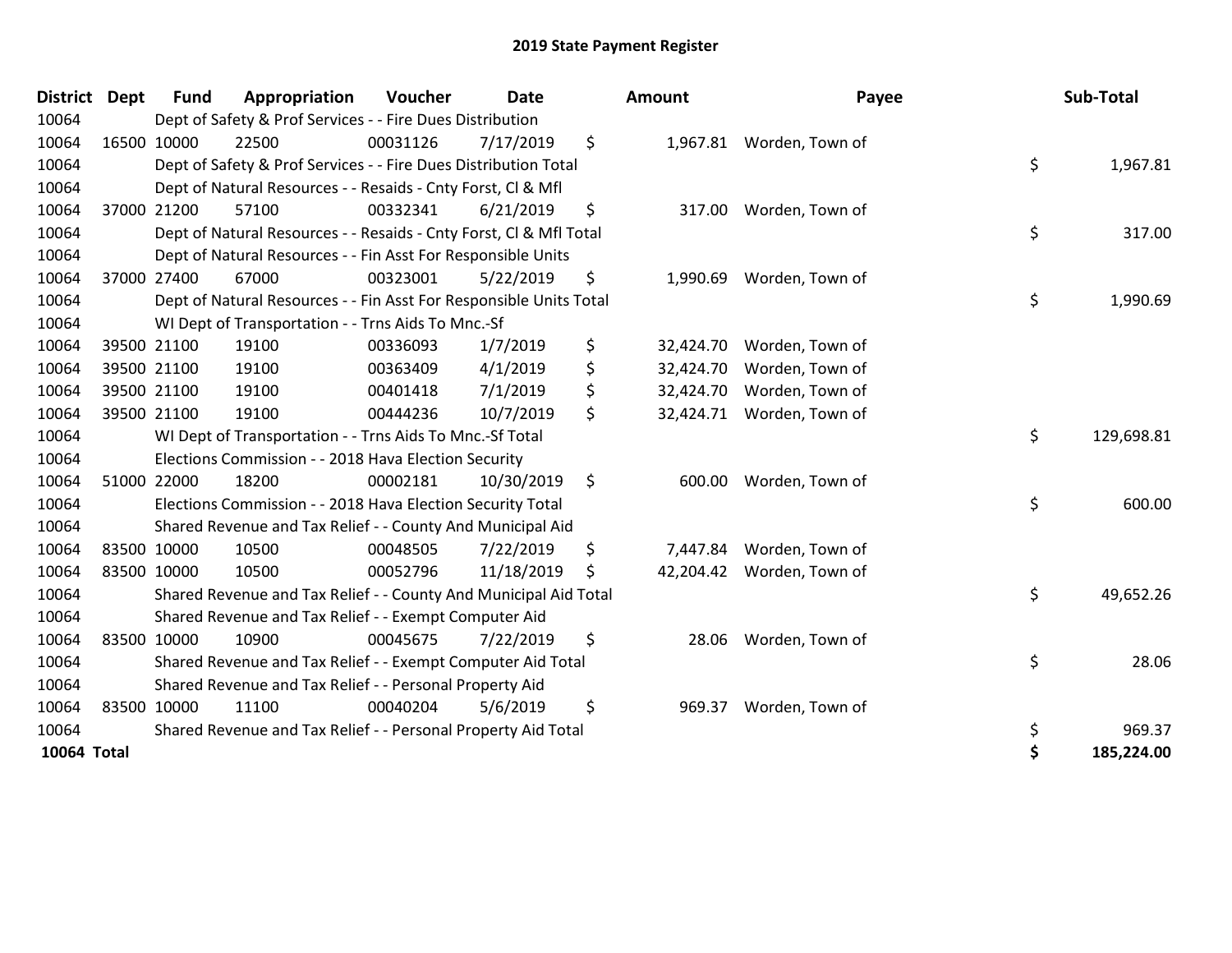| <b>District</b> | Dept | <b>Fund</b> | Appropriation                                                      | Voucher  | Date       | <b>Amount</b>   |                        | Payee | Sub-Total  |
|-----------------|------|-------------|--------------------------------------------------------------------|----------|------------|-----------------|------------------------|-------|------------|
| 10066           |      |             | Dept of Safety & Prof Services - - Fire Dues Distribution          |          |            |                 |                        |       |            |
| 10066           |      | 16500 10000 | 22500                                                              | 00031187 | 7/17/2019  | \$              | 1,766.50 Town Of York  |       |            |
| 10066           |      |             | Dept of Safety & Prof Services - - Fire Dues Distribution Total    |          |            |                 |                        | \$    | 1,766.50   |
| 10066           |      |             | Dept of Natural Resources - - Resaids - Cnty Forst, Cl & Mfl       |          |            |                 |                        |       |            |
| 10066           |      | 37000 21200 | 57100                                                              | 00332342 | 6/21/2019  | \$<br>44.00     | Town Of York           |       |            |
| 10066           |      |             | Dept of Natural Resources - - Resaids - Cnty Forst, Cl & Mfl Total |          |            |                 |                        | \$    | 44.00      |
| 10066           |      |             | Dept of Natural Resources - - Fin Asst For Responsible Units       |          |            |                 |                        |       |            |
| 10066           |      | 37000 27400 | 67000                                                              | 00323511 | 5/22/2019  | \$<br>1,970.88  | Town Of York           |       |            |
| 10066           |      |             | Dept of Natural Resources - - Fin Asst For Responsible Units Total |          |            |                 |                        | \$    | 1,970.88   |
| 10066           |      |             | WI Dept of Transportation - - Trns Aids To Mnc.-Sf                 |          |            |                 |                        |       |            |
| 10066           |      | 39500 21100 | 19100                                                              | 00336094 | 1/7/2019   | \$<br>33,696.84 | Town Of York           |       |            |
| 10066           |      | 39500 21100 | 19100                                                              | 00363410 | 4/1/2019   | \$<br>33,696.84 | Town Of York           |       |            |
| 10066           |      | 39500 21100 | 19100                                                              | 00401419 | 7/1/2019   | \$<br>33,696.84 | Town Of York           |       |            |
| 10066           |      | 39500 21100 | 19100                                                              | 00444237 | 10/7/2019  | \$              | 33,696.86 Town Of York |       |            |
| 10066           |      |             | WI Dept of Transportation - - Trns Aids To Mnc.-Sf Total           |          |            |                 |                        | \$    | 134,787.38 |
| 10066           |      |             | Shared Revenue and Tax Relief - - County And Municipal Aid         |          |            |                 |                        |       |            |
| 10066           |      | 83500 10000 | 10500                                                              | 00048506 | 7/22/2019  | \$              | 12,697.01 Town Of York |       |            |
| 10066           |      | 83500 10000 | 10500                                                              | 00052797 | 11/18/2019 | \$              | 71,949.71 Town Of York |       |            |
| 10066           |      |             | Shared Revenue and Tax Relief - - County And Municipal Aid Total   |          |            |                 |                        | \$    | 84,646.72  |
| 10066           |      |             | Shared Revenue and Tax Relief - - Exempt Computer Aid              |          |            |                 |                        |       |            |
| 10066           |      | 83500 10000 | 10900                                                              | 00045676 | 7/22/2019  | \$<br>1.03      | Town Of York           |       |            |
| 10066           |      |             | Shared Revenue and Tax Relief - - Exempt Computer Aid Total        |          |            |                 |                        | \$    | 1.03       |
| 10066           |      |             | Shared Revenue and Tax Relief - - Utility Aid                      |          |            |                 |                        |       |            |
| 10066           |      | 83500 10000 | 11000                                                              | 00048506 | 7/22/2019  | \$<br>74.06     | Town Of York           |       |            |
| 10066           |      | 83500 10000 | 11000                                                              | 00052797 | 11/18/2019 | \$<br>433.47    | Town Of York           |       |            |
| 10066           |      |             | Shared Revenue and Tax Relief - - Utility Aid Total                |          |            |                 |                        | \$    | 507.53     |
| 10066           |      |             | Shared Revenue and Tax Relief - - Personal Property Aid            |          |            |                 |                        |       |            |
| 10066           |      | 83500 10000 | 11100                                                              | 00040205 | 5/6/2019   | \$              | 13.21 Town Of York     |       |            |
| 10066           |      |             | Shared Revenue and Tax Relief - - Personal Property Aid Total      |          |            |                 |                        | \$    | 13.21      |
| 10066 Total     |      |             |                                                                    |          |            |                 |                        | \$    | 223,737.25 |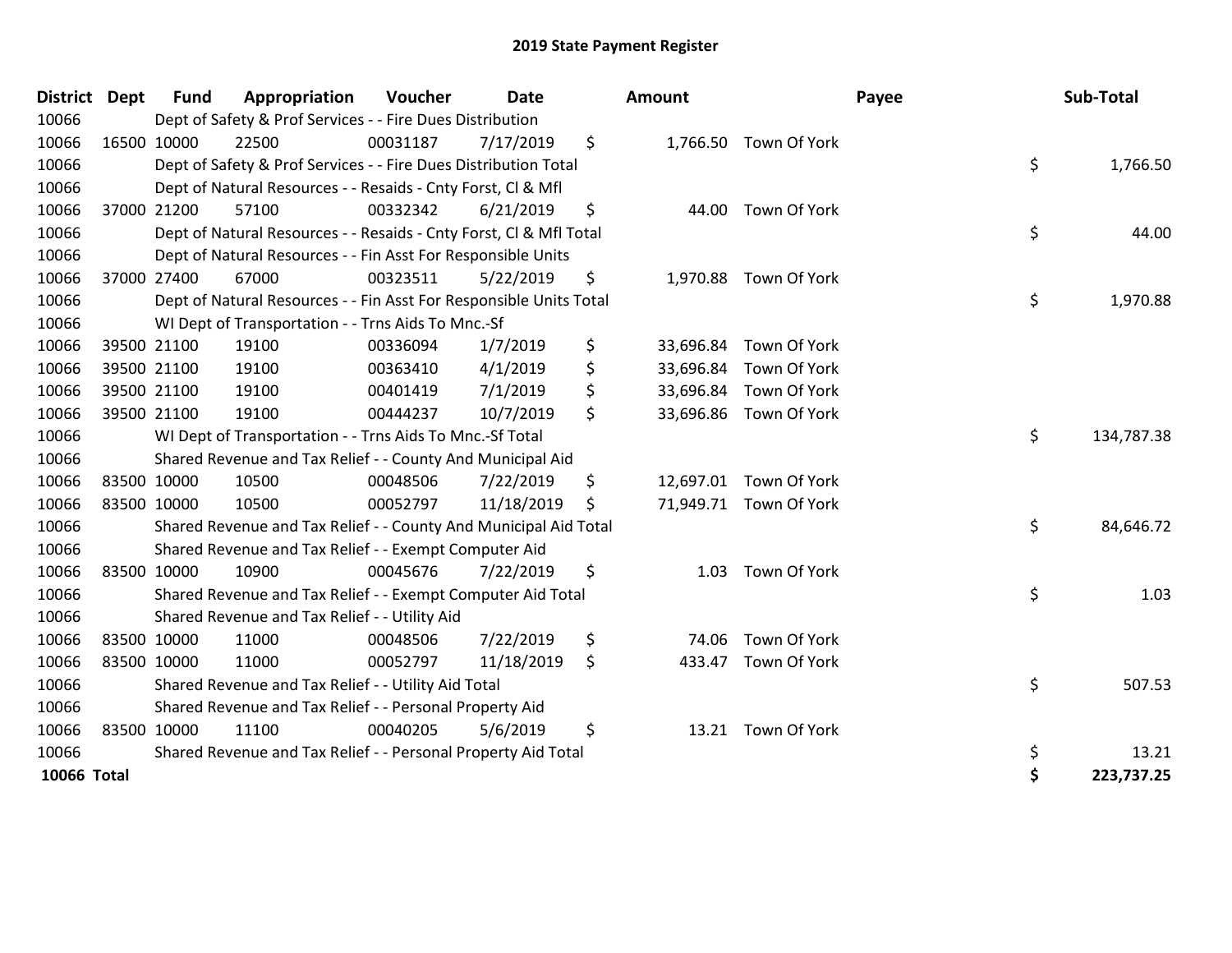| <b>District</b> | <b>Dept</b> | <b>Fund</b> | Appropriation                                                      | <b>Voucher</b> | <b>Date</b> | Amount          | Payee               | Sub-Total       |
|-----------------|-------------|-------------|--------------------------------------------------------------------|----------------|-------------|-----------------|---------------------|-----------------|
| 10111           |             |             | Dept of Safety & Prof Services - - Fire Dues Distribution          |                |             |                 |                     |                 |
| 10111           |             | 16500 10000 | 22500                                                              | 00031500       | 7/18/2019   | \$<br>802.51    | Curtiss, Village of |                 |
| 10111           |             |             | Dept of Safety & Prof Services - - Fire Dues Distribution Total    |                |             |                 |                     | \$<br>802.51    |
| 10111           |             |             | Dept of Natural Resources - - Fin Asst For Responsible Units       |                |             |                 |                     |                 |
| 10111           |             | 37000 27400 | 67000                                                              | 00322761       | 5/22/2019   | \$<br>630.02    | Curtiss, Village of |                 |
| 10111           |             |             | Dept of Natural Resources - - Fin Asst For Responsible Units Total |                |             |                 |                     | \$<br>630.02    |
| 10111           |             |             | WI Dept of Transportation - - Trns Aids To Mnc.-Sf                 |                |             |                 |                     |                 |
| 10111           |             | 39500 21100 | 19100                                                              | 00336095       | 1/7/2019    | \$<br>2,515.60  | Curtiss, Village of |                 |
| 10111           |             | 39500 21100 | 19100                                                              | 00363411       | 4/1/2019    | \$<br>2,515.60  | Curtiss, Village of |                 |
| 10111           |             | 39500 21100 | 19100                                                              | 00401420       | 7/1/2019    | \$<br>2,515.60  | Curtiss, Village of |                 |
| 10111           |             | 39500 21100 | 19100                                                              | 00444238       | 10/7/2019   | \$<br>2,515.60  | Curtiss, Village of |                 |
| 10111           |             |             | WI Dept of Transportation - - Trns Aids To Mnc.-Sf Total           |                |             |                 |                     | \$<br>10,062.40 |
| 10111           |             |             | Shared Revenue and Tax Relief - - County And Municipal Aid         |                |             |                 |                     |                 |
| 10111           |             | 83500 10000 | 10500                                                              | 00048507       | 7/22/2019   | \$<br>9,527.15  | Curtiss, Village of |                 |
| 10111           |             | 83500 10000 | 10500                                                              | 00052798       | 11/18/2019  | \$<br>53,987.19 | Curtiss, Village of |                 |
| 10111           |             |             | Shared Revenue and Tax Relief - - County And Municipal Aid Total   |                |             |                 |                     | \$<br>63,514.34 |
| 10111           |             |             | Shared Revenue and Tax Relief - - Exempt Computer Aid              |                |             |                 |                     |                 |
| 10111           |             | 83500 10000 | 10900                                                              | 00045677       | 7/22/2019   | \$<br>274.36    | Curtiss, Village of |                 |
| 10111           |             |             | Shared Revenue and Tax Relief - - Exempt Computer Aid Total        |                |             |                 |                     | \$<br>274.36    |
| 10111           |             |             | Shared Revenue and Tax Relief - - Personal Property Aid            |                |             |                 |                     |                 |
| 10111           |             | 83500 10000 | 11100                                                              | 00040206       | 5/6/2019    | \$<br>2,389.87  | Curtiss, Village of |                 |
| 10111           |             |             | Shared Revenue and Tax Relief - - Personal Property Aid Total      |                |             |                 |                     | \$<br>2,389.87  |
| 10111           |             |             | Shared Revenue and Tax Relief - - Lottery & Gaming Credit          |                |             |                 |                     |                 |
| 10111           |             | 83500 52100 | 36300                                                              | 00038178       | 3/25/2019   | \$<br>818.76    | Curtiss, Village of |                 |
| 10111           |             |             | Shared Revenue and Tax Relief - - Lottery & Gaming Credit Total    |                |             |                 |                     | \$<br>818.76    |
| 10111 Total     |             |             |                                                                    |                |             |                 |                     | \$<br>78,492.26 |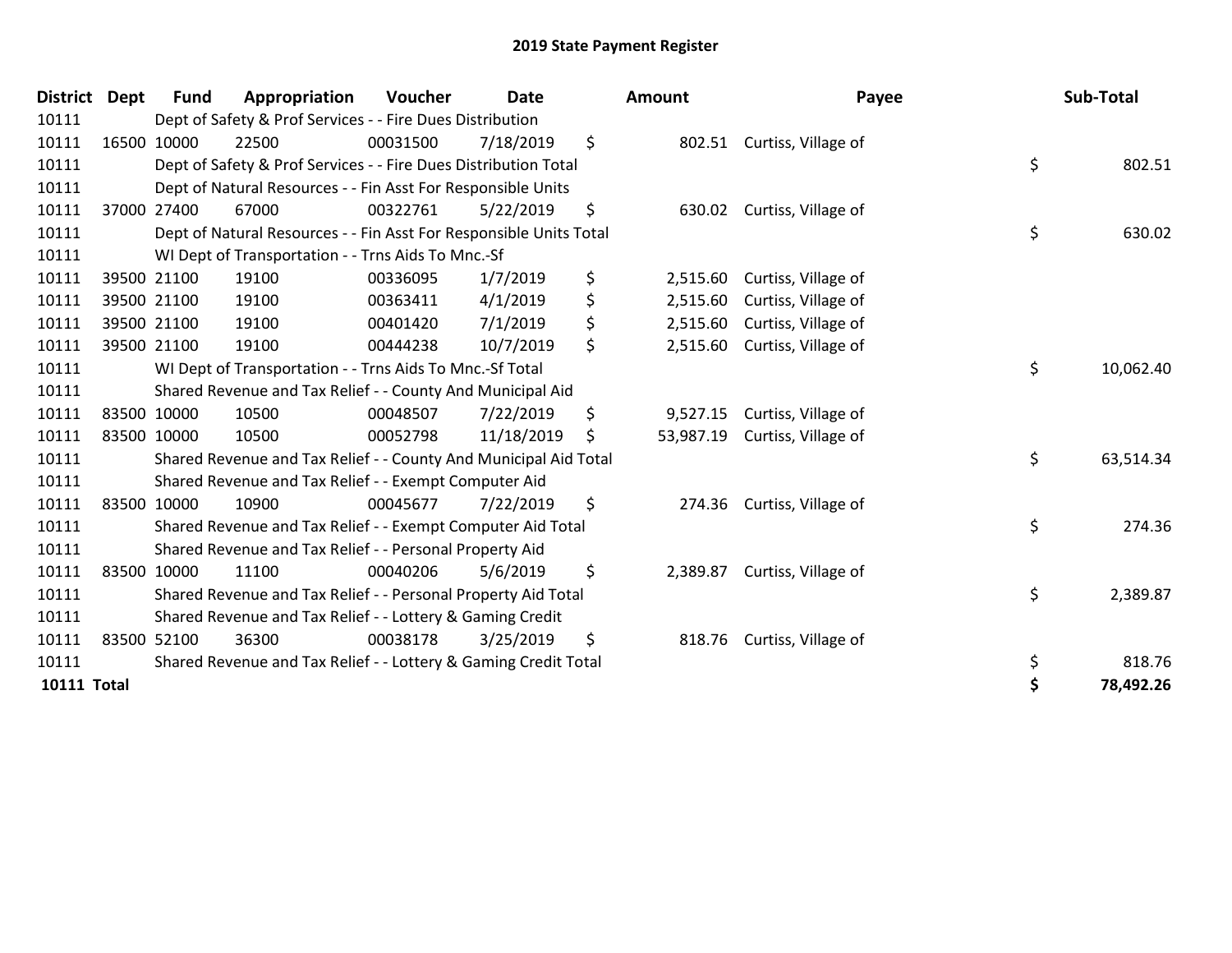| <b>District Dept</b> |             | <b>Fund</b> | Appropriation                                                         | Voucher  | <b>Date</b> |     | Amount    | Payee                            | Sub-Total        |
|----------------------|-------------|-------------|-----------------------------------------------------------------------|----------|-------------|-----|-----------|----------------------------------|------------------|
| 10116                |             |             | Dept of Safety & Prof Services - - Fire Dues Distribution             |          |             |     |           |                                  |                  |
| 10116                | 16500 10000 |             | 22500                                                                 | 00030984 | 7/17/2019   | \$  |           | 2,420.67 Village Of Dorchester   |                  |
| 10116                |             |             | Dept of Safety & Prof Services - - Fire Dues Distribution Total       |          |             |     |           |                                  | \$<br>2,420.67   |
| 10116                |             |             | Dept of Natural Resources - - Fin Asst For Responsible Units          |          |             |     |           |                                  |                  |
| 10116                |             | 37000 27400 | 67000                                                                 | 00322938 | 5/22/2019   | \$  |           | 1,528.68 Village Of Dorchester   |                  |
| 10116                |             |             | Dept of Natural Resources - - Fin Asst For Responsible Units Total    |          |             |     |           |                                  | \$<br>1,528.68   |
| 10116                |             |             | Dept of Natural Resources - - Recycling Consolidation Grants          |          |             |     |           |                                  |                  |
| 10116                |             | 37000 27400 | 67300                                                                 | 00322938 | 5/22/2019   | \$  |           | 219.31 Village Of Dorchester     |                  |
| 10116                |             |             | Dept of Natural Resources - - Recycling Consolidation Grants Total    |          |             |     |           |                                  | \$<br>219.31     |
| 10116                |             |             | WI Dept of Transportation - - Trns Aids To Mnc.-Sf                    |          |             |     |           |                                  |                  |
| 10116                |             | 39500 21100 | 19100                                                                 | 00336096 | 1/7/2019    | \$  | 21,060.07 | Village Of Dorchester            |                  |
| 10116                |             | 39500 21100 | 19100                                                                 | 00363412 | 4/1/2019    | \$  | 21,060.07 | Village Of Dorchester            |                  |
| 10116                |             | 39500 21100 | 19100                                                                 | 00401421 | 7/1/2019    | \$  | 21,060.07 | Village Of Dorchester            |                  |
| 10116                |             | 39500 21100 | 19100                                                                 | 00444239 | 10/7/2019   | \$  | 21,060.08 | Village Of Dorchester            |                  |
| 10116                |             |             | WI Dept of Transportation - - Trns Aids To Mnc.-Sf Total              |          |             |     |           |                                  | \$<br>84,240.29  |
| 10116                |             |             | Department of Justice - - Law Enforcement Train, Local                |          |             |     |           |                                  |                  |
| 10116                |             | 45500 10000 | 23100                                                                 | 00073084 | 10/18/2019  | \$  | 320.00    | Village Of Dorchester            |                  |
| 10116                |             |             | Department of Justice - - Law Enforcement Train, Local Total          |          |             |     |           |                                  | \$<br>320.00     |
| 10116                |             |             | Shared Revenue and Tax Relief - - Expenditure Restraint Program       |          |             |     |           |                                  |                  |
| 10116                | 83500 10000 |             | 10100                                                                 | 00048508 | 7/22/2019   | \$. |           | 5,669.95 Village Of Dorchester   |                  |
| 10116                |             |             | Shared Revenue and Tax Relief - - Expenditure Restraint Program Total |          |             |     |           |                                  | \$<br>5,669.95   |
| 10116                |             |             | Shared Revenue and Tax Relief - - County And Municipal Aid            |          |             |     |           |                                  |                  |
| 10116                |             | 83500 10000 | 10500                                                                 | 00048508 | 7/22/2019   | \$  |           | 31,529.17 Village Of Dorchester  |                  |
| 10116                |             | 83500 10000 | 10500                                                                 | 00052799 | 11/18/2019  | \$  |           | 178,665.30 Village Of Dorchester |                  |
| 10116                |             |             | Shared Revenue and Tax Relief - - County And Municipal Aid Total      |          |             |     |           |                                  | \$<br>210,194.47 |
| 10116                |             |             | Shared Revenue and Tax Relief - - Exempt Computer Aid                 |          |             |     |           |                                  |                  |
| 10116                |             | 83500 10000 | 10900                                                                 | 00045678 | 7/22/2019   | \$  | 322.17    | Village Of Dorchester            |                  |
| 10116                | 83500 10000 |             | 10900                                                                 | 00047749 | 7/22/2019   | \$  | 7,358.78  | Village Of Dorchester            |                  |
| 10116                |             |             | Shared Revenue and Tax Relief - - Exempt Computer Aid Total           |          |             |     |           |                                  | \$<br>7,680.95   |
| 10116                |             |             | Shared Revenue and Tax Relief - - Personal Property Aid               |          |             |     |           |                                  |                  |
| 10116                | 83500 10000 |             | 11100                                                                 | 00040207 | 5/6/2019    | \$  |           | 933.01 Village Of Dorchester     |                  |
| 10116                | 83500 10000 |             | 11100                                                                 | 00042472 | 5/6/2019    | \$  |           | 12,464.37 Village Of Dorchester  |                  |
| 10116                |             |             | Shared Revenue and Tax Relief - - Personal Property Aid Total         |          |             |     |           |                                  | \$<br>13,397.38  |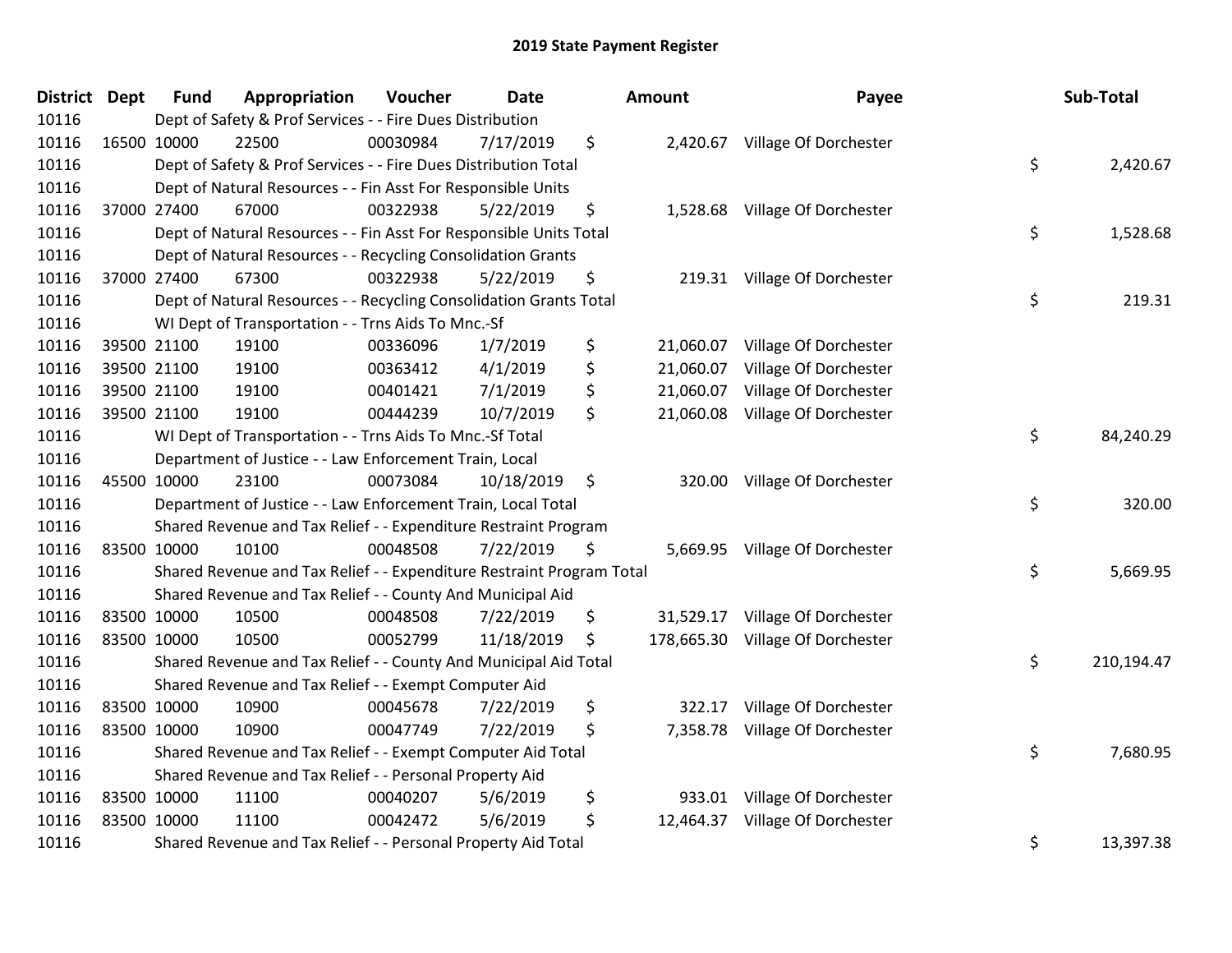| District Dept | Fund        | Appropriation                                                   | <b>Voucher</b> | Date      | Amount | Payee                 | Sub-Total  |
|---------------|-------------|-----------------------------------------------------------------|----------------|-----------|--------|-----------------------|------------|
| 10116         |             | Shared Revenue and Tax Relief - - Lottery & Gaming Credit       |                |           |        |                       |            |
| 10116         | 83500 52100 | 36300                                                           | 00038179       | 3/25/2019 | 855.48 | Village Of Dorchester |            |
| 10116         |             | Shared Revenue and Tax Relief - - Lottery & Gaming Credit Total |                |           |        |                       | 855.48     |
| 10116 Total   |             |                                                                 |                |           |        |                       | 326,527.18 |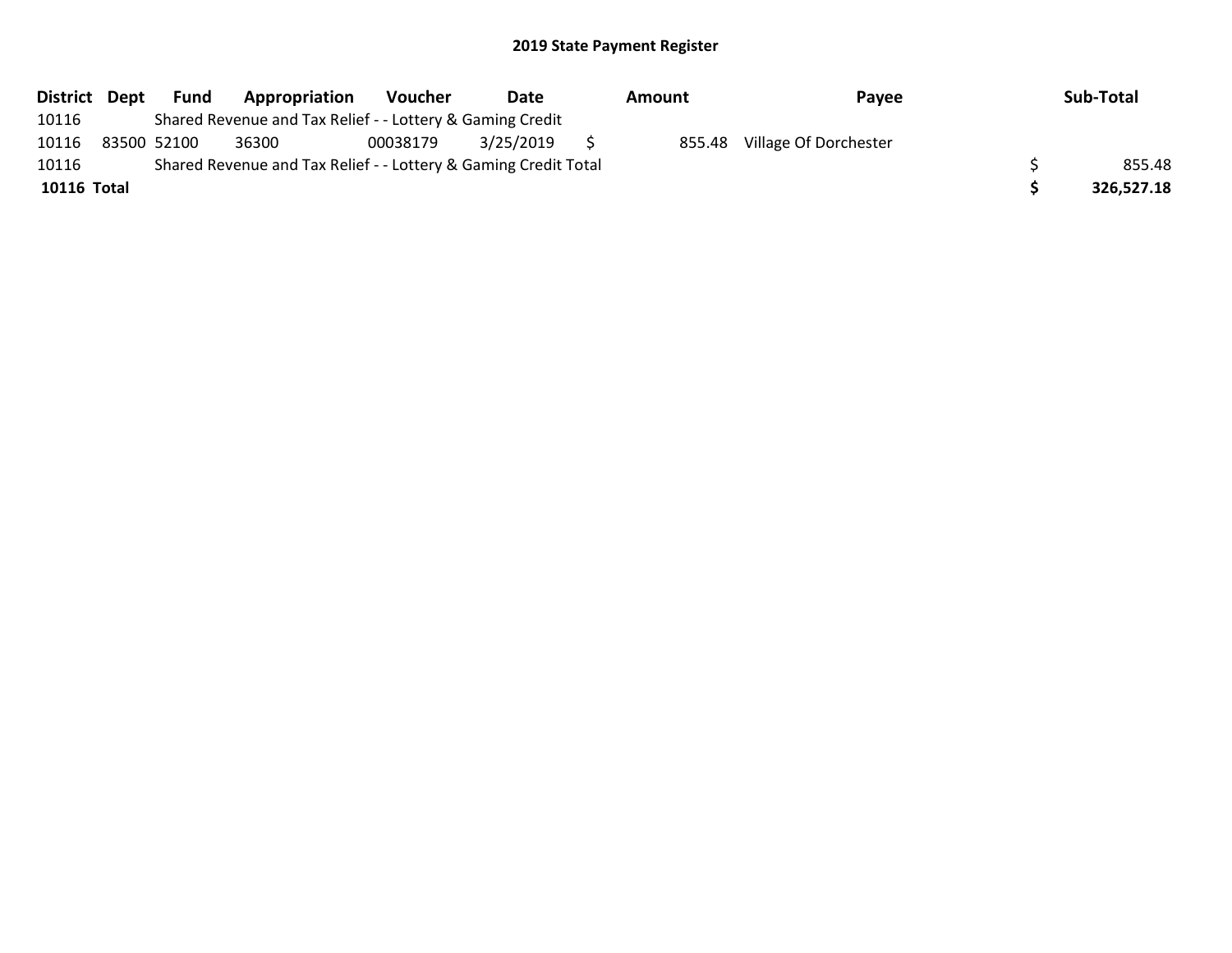| <b>District Dept</b> | <b>Fund</b> | Appropriation                                                         | Voucher  | <b>Date</b> | <b>Amount</b>  | Payee                         | Sub-Total        |
|----------------------|-------------|-----------------------------------------------------------------------|----------|-------------|----------------|-------------------------------|------------------|
| 10131                |             | Dept of Safety & Prof Services - - Fire Dues Distribution             |          |             |                |                               |                  |
| 10131                | 16500 10000 | 22500                                                                 | 00031559 | 7/18/2019   | \$             | 630.35 Village Of Granton     |                  |
| 10131                |             | Dept of Safety & Prof Services - - Fire Dues Distribution Total       |          |             |                |                               | \$<br>630.35     |
| 10131                |             | Dept of Natural Resources - - Fin Asst For Responsible Units          |          |             |                |                               |                  |
| 10131                | 37000 27400 | 67000                                                                 | 00322615 | 5/22/2019   | \$             | 1,334.52 Village Of Granton   |                  |
| 10131                |             | Dept of Natural Resources - - Fin Asst For Responsible Units Total    |          |             |                |                               | \$<br>1,334.52   |
| 10131                |             | Dept of Natural Resources - - Recycling Consolidation Grants          |          |             |                |                               |                  |
| 10131                | 37000 27400 | 67300                                                                 | 00322615 | 5/22/2019   | \$             | 89.81 Village Of Granton      |                  |
| 10131                |             | Dept of Natural Resources - - Recycling Consolidation Grants Total    |          |             |                |                               | \$<br>89.81      |
| 10131                |             | WI Dept of Transportation - - Trns Aids To Mnc.-Sf                    |          |             |                |                               |                  |
| 10131                | 39500 21100 | 19100                                                                 | 00302197 | 3/14/2019   | \$             | 7,342.70 Village Of Granton   |                  |
| 10131                | 39500 21100 | 19100                                                                 | 00336097 | 1/7/2019    | \$<br>6,800.33 | Village Of Granton            |                  |
| 10131                | 39500 21100 | 19100                                                                 | 00363413 | 4/1/2019    | \$<br>6,800.33 | Village Of Granton            |                  |
| 10131                | 39500 21100 | 19100                                                                 | 00401422 | 7/1/2019    | \$<br>6,800.33 | Village Of Granton            |                  |
| 10131                | 39500 21100 | 19100                                                                 | 00444240 | 10/7/2019   | \$             | 6,800.33 Village Of Granton   |                  |
| 10131                |             | WI Dept of Transportation - - Trns Aids To Mnc.-Sf Total              |          |             |                |                               | \$<br>34,544.02  |
| 10131                |             | Elections Commission - - 2018 Hava Election Security                  |          |             |                |                               |                  |
| 10131                | 51000 22000 | 18200                                                                 | 00002830 | 11/21/2019  | \$             | 600.00 Village Of Granton     |                  |
| 10131                |             | Elections Commission - - 2018 Hava Election Security Total            |          |             |                |                               | \$<br>600.00     |
| 10131                |             | Shared Revenue and Tax Relief - - Expenditure Restraint Program       |          |             |                |                               |                  |
| 10131                | 83500 10000 | 10100                                                                 | 00048509 | 7/22/2019   | \$             | 451.23 Village Of Granton     |                  |
| 10131                |             | Shared Revenue and Tax Relief - - Expenditure Restraint Program Total |          |             |                |                               | \$<br>451.23     |
| 10131                |             | Shared Revenue and Tax Relief - - County And Municipal Aid            |          |             |                |                               |                  |
| 10131                | 83500 10000 | 10500                                                                 | 00048509 | 7/22/2019   | \$             | 30,177.89 Village Of Granton  |                  |
| 10131                | 83500 10000 | 10500                                                                 | 00052800 | 11/18/2019  | \$             | 171,008.01 Village Of Granton |                  |
| 10131                |             | Shared Revenue and Tax Relief - - County And Municipal Aid Total      |          |             |                |                               | \$<br>201,185.90 |
| 10131                |             | Shared Revenue and Tax Relief - - Exempt Computer Aid                 |          |             |                |                               |                  |
| 10131                | 83500 10000 | 10900                                                                 | 00045679 | 7/22/2019   | \$             | 70.67 Village Of Granton      |                  |
| 10131                |             | Shared Revenue and Tax Relief - - Exempt Computer Aid Total           |          |             |                |                               | \$<br>70.67      |
| 10131                |             | Shared Revenue and Tax Relief - - Personal Property Aid               |          |             |                |                               |                  |
| 10131                | 83500 10000 | 11100                                                                 | 00040208 | 5/6/2019    | \$             | 463.92 Village Of Granton     |                  |
| 10131                | 83500 10000 | 11100                                                                 | 00042473 | 5/6/2019    | \$<br>72.25    | Village Of Granton            |                  |
| 10131                |             | Shared Revenue and Tax Relief - - Personal Property Aid Total         |          |             |                |                               | \$<br>536.17     |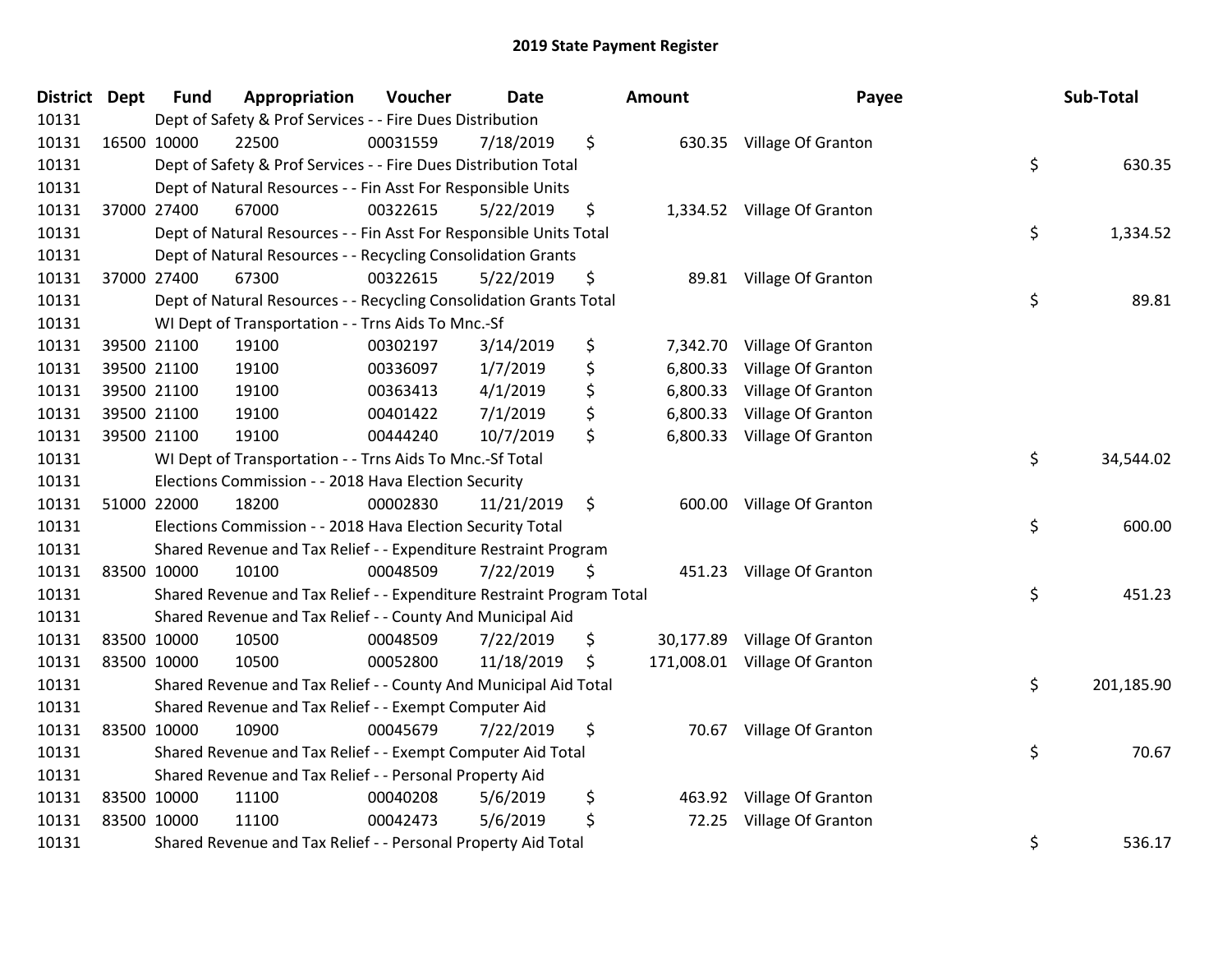| District Dept | Fund        | Appropriation                                                   | <b>Voucher</b> | Date      | Amount | Payee                     | Sub-Total  |
|---------------|-------------|-----------------------------------------------------------------|----------------|-----------|--------|---------------------------|------------|
| 10131         |             | Shared Revenue and Tax Relief - - Lottery & Gaming Credit       |                |           |        |                           |            |
| 10131         | 83500 52100 | 36300                                                           | 00038180       | 3/25/2019 |        | 182.88 Village Of Granton |            |
| 10131         |             | Shared Revenue and Tax Relief - - Lottery & Gaming Credit Total |                |           |        |                           | 182.88     |
| 10131 Total   |             |                                                                 |                |           |        |                           | 239,625.55 |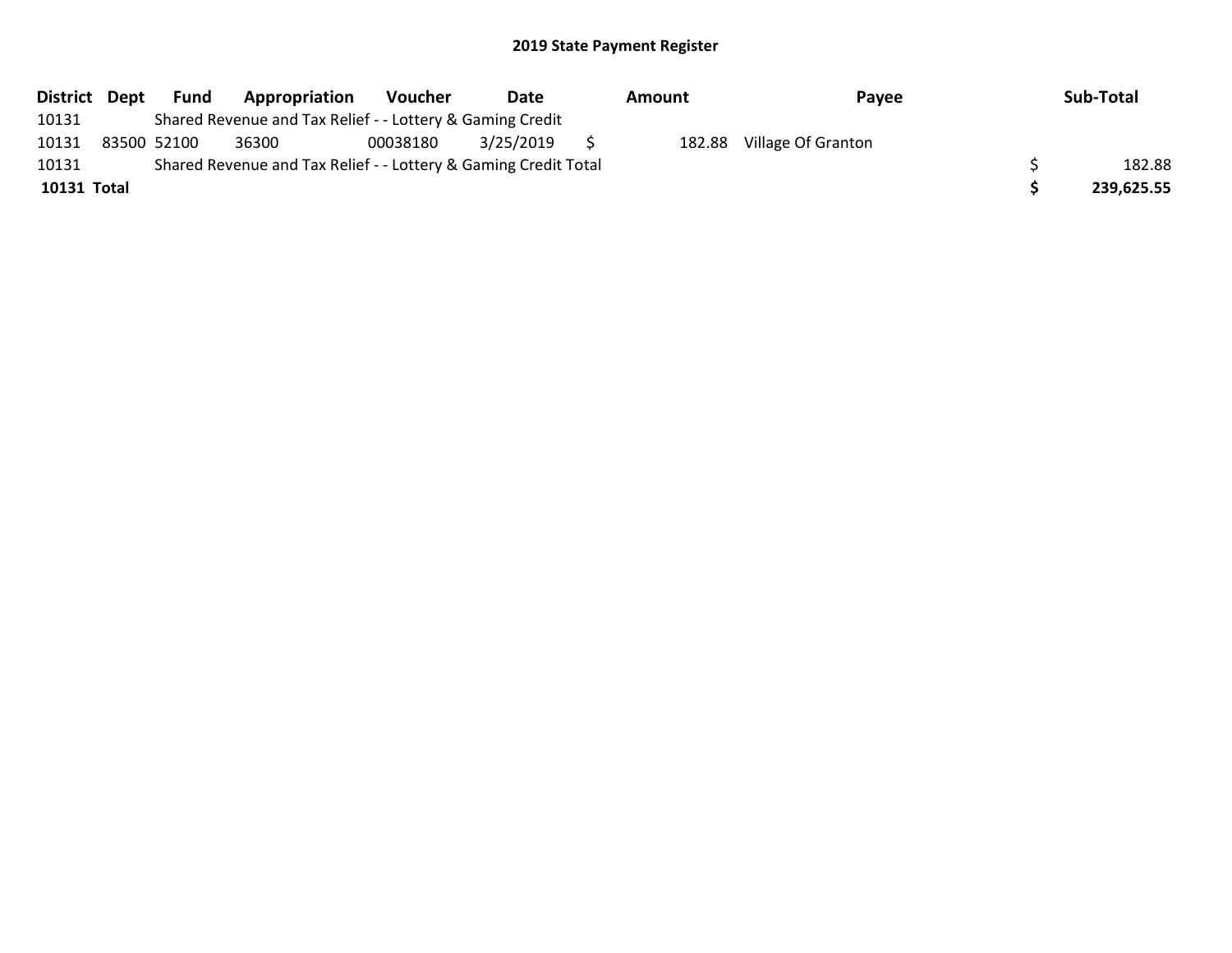| District Dept | Fund        | Appropriation                                                   | Voucher  | Date      | Amount             | Payee | Sub-Total |
|---------------|-------------|-----------------------------------------------------------------|----------|-----------|--------------------|-------|-----------|
| 10186         |             | Shared Revenue and Tax Relief - - Lottery & Gaming Credit       |          |           |                    |       |           |
| 10186         | 83500 52100 | 36300                                                           | 00038181 | 3/25/2019 | 2,239.08 Vil Unity |       |           |
| 10186         |             | Shared Revenue and Tax Relief - - Lottery & Gaming Credit Total |          |           |                    |       | 2,239.08  |
| 10186 Total   |             |                                                                 |          |           |                    |       | 2.239.08  |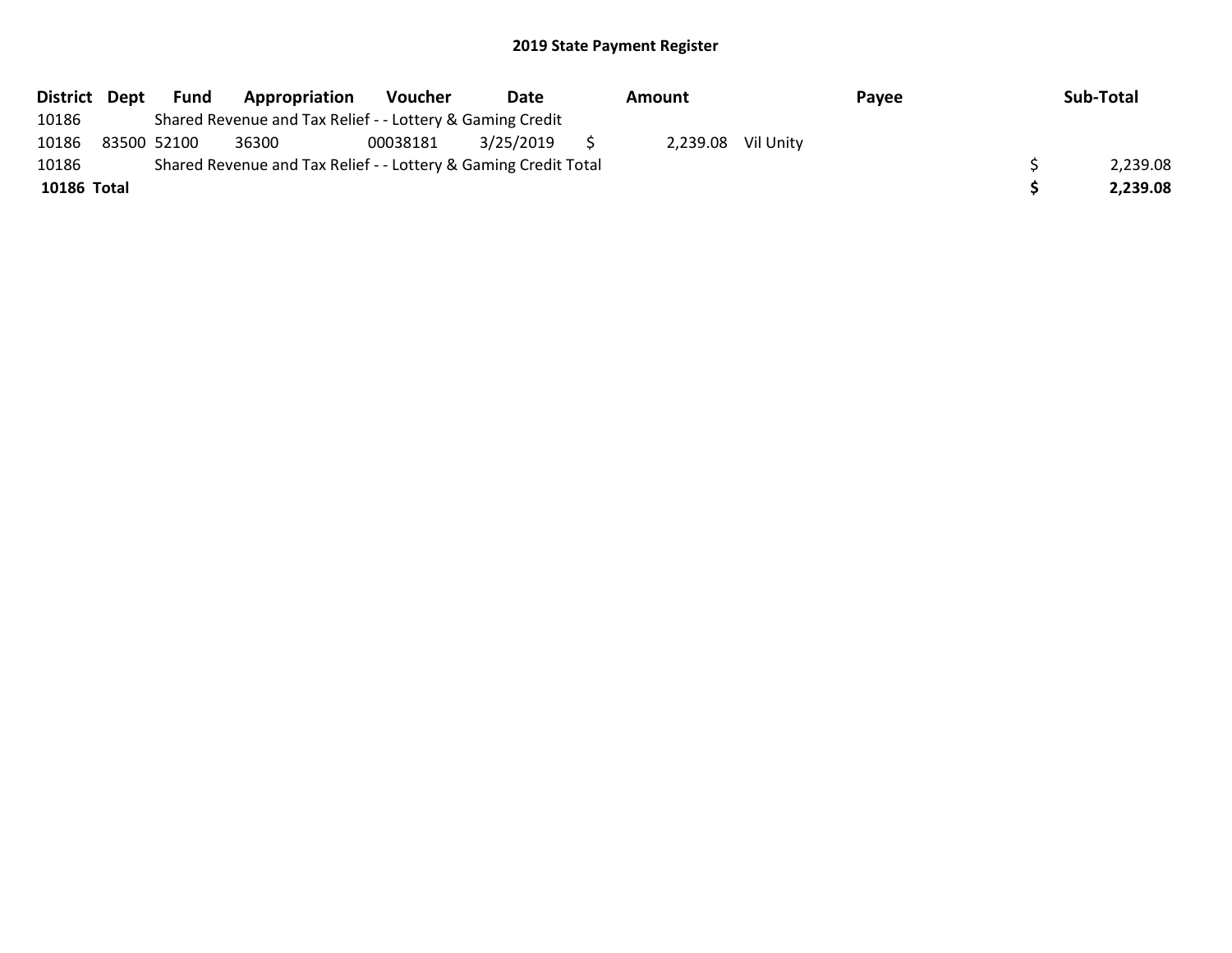| District Dept | <b>Fund</b> | Appropriation                                                      | Voucher  | <b>Date</b> | Amount       | Payee                        |    | Sub-Total  |
|---------------|-------------|--------------------------------------------------------------------|----------|-------------|--------------|------------------------------|----|------------|
| 10191         |             | Dept of Safety & Prof Services - - Fire Dues Distribution          |          |             |              |                              |    |            |
| 10191         | 16500 10000 | 22500                                                              | 00031421 | 7/18/2019   | \$           | 1,059.56 Village Of Withee   |    |            |
| 10191         |             | Dept of Safety & Prof Services - - Fire Dues Distribution Total    |          |             |              |                              | \$ | 1,059.56   |
| 10191         |             | Dept of Natural Resources - - Fin Asst For Responsible Units       |          |             |              |                              |    |            |
| 10191         | 37000 27400 | 67000                                                              | 00323074 | 5/22/2019   | \$           | 2,220.51 Village Of Withee   |    |            |
| 10191         |             | Dept of Natural Resources - - Fin Asst For Responsible Units Total |          |             |              |                              | \$ | 2,220.51   |
| 10191         |             | WI Dept of Transportation - - Trns Aids To Mnc.-Sf                 |          |             |              |                              |    |            |
| 10191         | 39500 21100 | 19100                                                              | 00336098 | 1/7/2019    | \$           | 5,794.21 Village Of Withee   |    |            |
| 10191         | 39500 21100 | 19100                                                              | 00363414 | 4/1/2019    | \$           | 5,794.21 Village Of Withee   |    |            |
| 10191         | 39500 21100 | 19100                                                              | 00401423 | 7/1/2019    | \$           | 5,794.21 Village Of Withee   |    |            |
| 10191         | 39500 21100 | 19100                                                              | 00444241 | 10/7/2019   | \$           | 5,794.23 Village Of Withee   |    |            |
| 10191         |             | WI Dept of Transportation - - Trns Aids To Mnc.-Sf Total           |          |             |              |                              | \$ | 23,176.86  |
| 10191         |             | Elections Commission - - 2018 Hava Election Security               |          |             |              |                              |    |            |
| 10191         | 51000 22000 | 18200                                                              | 00002614 | 11/18/2019  | \$           | 800.00 Village Of Withee     |    |            |
| 10191         |             | Elections Commission - - 2018 Hava Election Security Total         |          |             |              |                              | \$ | 800.00     |
| 10191         |             | Shared Revenue and Tax Relief - - County And Municipal Aid         |          |             |              |                              |    |            |
| 10191         | 83500 10000 | 10500                                                              | 00048510 | 7/22/2019   | \$           | 31,289.17 Village Of Withee  |    |            |
| 10191         | 83500 10000 | 10500                                                              | 00052801 | 11/18/2019  | \$           | 177,305.29 Village Of Withee |    |            |
| 10191         |             | Shared Revenue and Tax Relief - - County And Municipal Aid Total   |          |             |              |                              | \$ | 208,594.46 |
| 10191         |             | Shared Revenue and Tax Relief - - Exempt Computer Aid              |          |             |              |                              |    |            |
| 10191         | 83500 10000 | 10900                                                              | 00045680 | 7/22/2019   | \$<br>785.67 | Village Of Withee            |    |            |
| 10191         | 83500 10000 | 10900                                                              | 00047750 | 7/22/2019   | \$<br>456.55 | Village Of Withee            |    |            |
| 10191         |             | Shared Revenue and Tax Relief - - Exempt Computer Aid Total        |          |             |              |                              | \$ | 1,242.22   |
| 10191         |             | Shared Revenue and Tax Relief - - Personal Property Aid            |          |             |              |                              |    |            |
| 10191         | 83500 10000 | 11100                                                              | 00040209 | 5/6/2019    | \$           | 3,384.82 Village Of Withee   |    |            |
| 10191         | 83500 10000 | 11100                                                              | 00042474 | 5/6/2019    | \$           | 2,201.19 Village Of Withee   |    |            |
| 10191         |             | Shared Revenue and Tax Relief - - Personal Property Aid Total      |          |             |              |                              | \$ | 5,586.01   |
| 10191         |             | Shared Revenue and Tax Relief - - Lottery & Gaming Credit          |          |             |              |                              |    |            |
| 10191         | 83500 52100 | 36300                                                              | 00038182 | 3/25/2019   | \$           | 1,433.58 Village Of Withee   |    |            |
| 10191         |             | Shared Revenue and Tax Relief - - Lottery & Gaming Credit Total    |          |             |              |                              | \$ | 1,433.58   |
| 10191 Total   |             |                                                                    |          |             |              |                              | Ś  | 244,113.20 |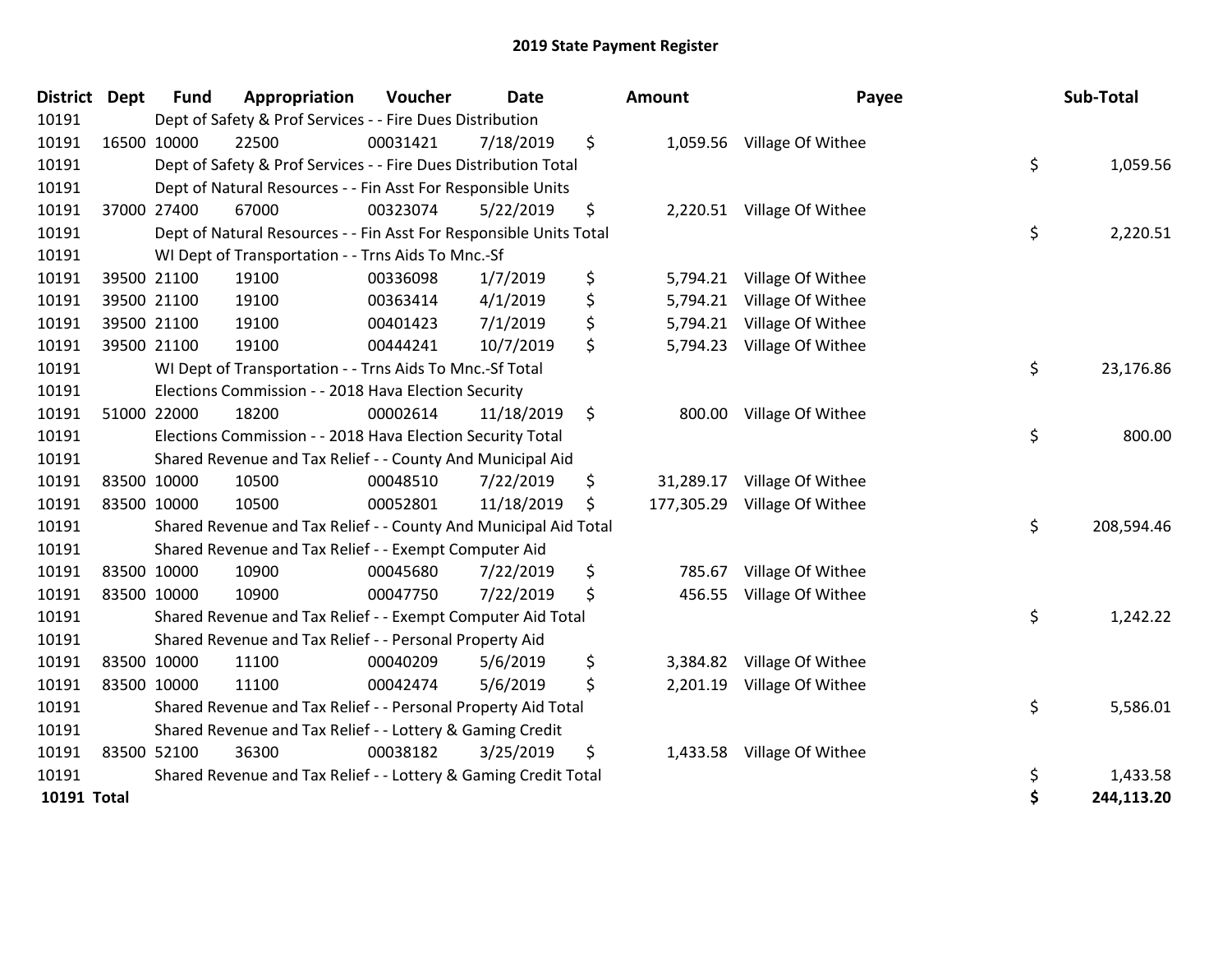| <b>District Dept</b> | <b>Fund</b> | Appropriation                                                                   | Voucher   | <b>Date</b>   | Amount           | Payee                       | Sub-Total        |
|----------------------|-------------|---------------------------------------------------------------------------------|-----------|---------------|------------------|-----------------------------|------------------|
| 10201                |             | Dept of Safety & Prof Services - - Fire Dues Distribution                       |           |               |                  |                             |                  |
| 10201                | 16500 10000 | 22500                                                                           | 00030423  | 7/16/2019     | \$               | 5,972.36 City Of Abbotsford |                  |
| 10201                |             | Dept of Safety & Prof Services - - Fire Dues Distribution Total                 |           |               |                  |                             | \$<br>5,972.36   |
| 10201                |             | WI Dept of Transportation - - Trns Aids To Mnc.-Sf                              |           |               |                  |                             |                  |
| 10201                | 39500 21100 | 19100                                                                           | 00336099  | 1/7/2019      | \$<br>36,276.00  | City Of Abbotsford          |                  |
| 10201                | 39500 21100 | 19100                                                                           | 00363415  | 4/1/2019      | \$<br>36,276.00  | City Of Abbotsford          |                  |
| 10201                | 39500 21100 | 19100                                                                           | 00401424  | 7/1/2019      | \$<br>36,276.00  | City Of Abbotsford          |                  |
| 10201                | 39500 21100 | 19100                                                                           | 00444242  | 10/7/2019     | \$<br>36,276.02  | City Of Abbotsford          |                  |
| 10201                |             | WI Dept of Transportation - - Trns Aids To Mnc.-Sf Total                        |           |               |                  |                             | \$<br>145,104.02 |
| 10201                |             | Department of Health Services - - Prepaid Medical Transport Reimbursement       |           |               |                  |                             |                  |
| 10201                | 43500 10000 | 16300                                                                           | AMBULANCE | 11/18/2019 \$ | 2,000.00         | City Of Abbotsford          |                  |
| 10201                |             | Department of Health Services - - Prepaid Medical Transport Reimbursement Total |           |               |                  |                             | \$<br>2,000.00   |
| 10201                |             | Department of Administration - - Federal Aid, Local Assistance                  |           |               |                  |                             |                  |
| 10201                | 50500 10000 | 74300                                                                           | 00099277  | 4/3/2019      | \$<br>154,640.52 | City Of Abbotsford          |                  |
| 10201                | 50500 10000 | 74300                                                                           | 00113297  | 12/3/2019     | \$<br>27,383.25  | City Of Abbotsford          |                  |
| 10201                |             | Department of Administration - - Federal Aid, Local Assistance Total            |           |               |                  |                             | \$<br>182,023.77 |
| 10201                |             | Shared Revenue and Tax Relief - - County And Municipal Aid                      |           |               |                  |                             |                  |
| 10201                | 83500 10000 | 10500                                                                           | 00048511  | 7/22/2019     | \$<br>67,035.97  | City Of Abbotsford          |                  |
| 10201                | 83500 10000 | 10500                                                                           | 00052802  | 11/18/2019    | \$<br>377,870.48 | City Of Abbotsford          |                  |
| 10201                |             | Shared Revenue and Tax Relief - - County And Municipal Aid Total                |           |               |                  |                             | \$<br>444,906.45 |
| 10201                |             | Shared Revenue and Tax Relief - - Exempt Computer Aid                           |           |               |                  |                             |                  |
| 10201                | 83500 10000 | 10900                                                                           | 00045681  | 7/22/2019     | \$<br>1,194.10   | City Of Abbotsford          |                  |
| 10201                | 83500 10000 | 10900                                                                           | 00047751  | 7/22/2019     | \$<br>1,689.55   | City Of Abbotsford          |                  |
| 10201                |             | Shared Revenue and Tax Relief - - Exempt Computer Aid Total                     |           |               |                  |                             | \$<br>2,883.65   |
| 10201                |             | Shared Revenue and Tax Relief - - Utility Aid                                   |           |               |                  |                             |                  |
| 10201                | 83500 10000 | 11000                                                                           | 00048511  | 7/22/2019     | \$<br>1,118.09   | City Of Abbotsford          |                  |
| 10201                | 83500 10000 | 11000                                                                           | 00052802  | 11/18/2019    | \$               | 8,237.92 City Of Abbotsford |                  |
| 10201                |             | Shared Revenue and Tax Relief - - Utility Aid Total                             |           |               |                  |                             | \$<br>9,356.01   |
| 10201                |             | Shared Revenue and Tax Relief - - Personal Property Aid                         |           |               |                  |                             |                  |
| 10201                | 83500 10000 | 11100                                                                           | 00040210  | 5/6/2019      | \$<br>7,016.02   | City Of Abbotsford          |                  |
| 10201                | 83500 10000 | 11100                                                                           | 00042475  | 5/6/2019      | \$<br>50.49      | City Of Abbotsford          |                  |
| 10201                |             | Shared Revenue and Tax Relief - - Personal Property Aid Total                   |           |               |                  |                             | \$<br>7,066.51   |
| 10201                |             | Shared Revenue and Tax Relief - - Payments For Municipal Svcs                   |           |               |                  |                             |                  |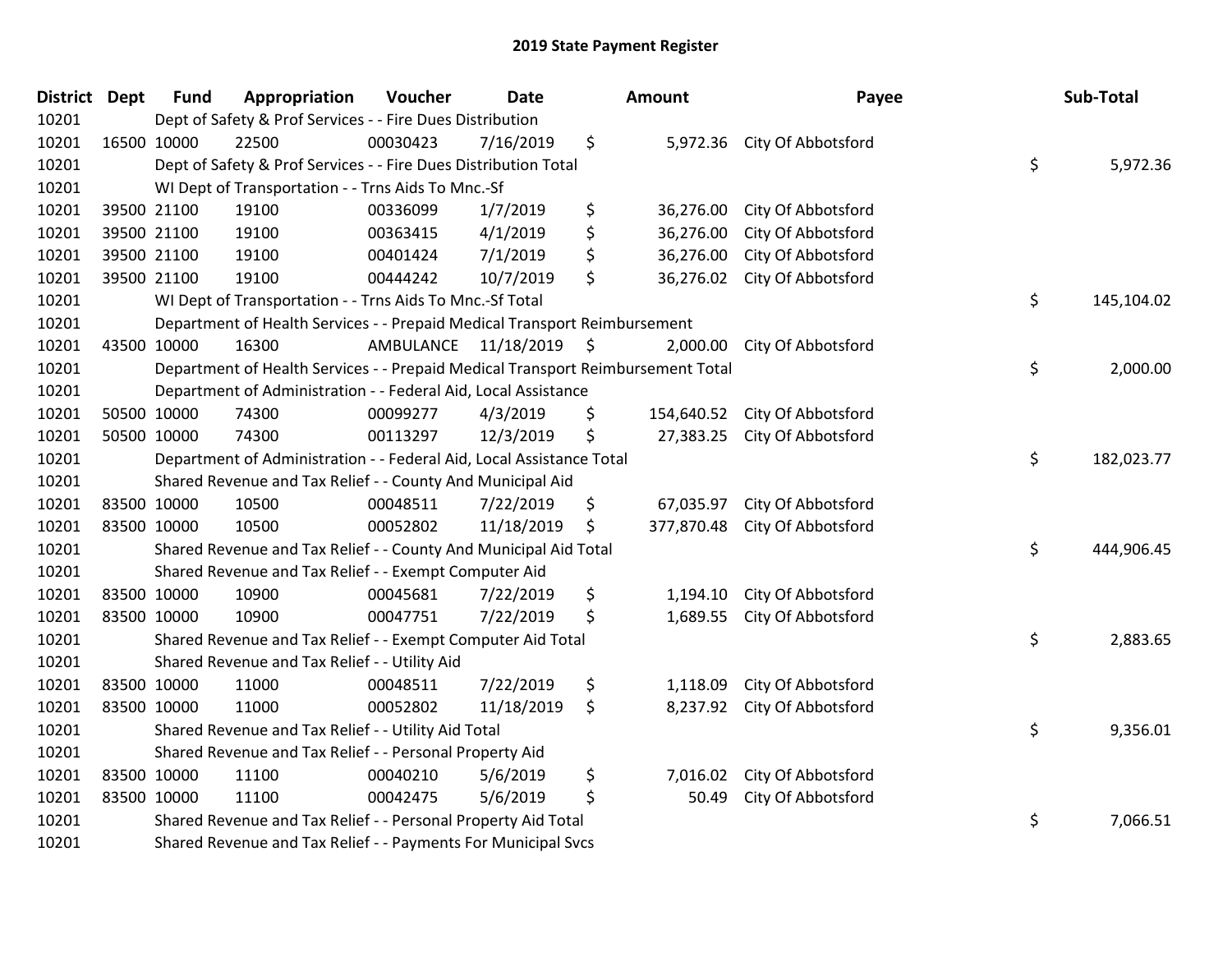| <b>District</b> | Dept | Fund        | Appropriation                                                       | <b>Voucher</b> | Date      | Amount | <b>Pavee</b>                | Sub-Total  |
|-----------------|------|-------------|---------------------------------------------------------------------|----------------|-----------|--------|-----------------------------|------------|
| 10201           |      | 83500 10000 | 50100                                                               | 00037944       | 1/31/2019 |        | 2,293.68 City Of Abbotsford |            |
| 10201           |      |             | Shared Revenue and Tax Relief - - Payments For Municipal Svcs Total |                |           |        |                             | 2,293.68   |
| 10201           |      |             | Shared Revenue and Tax Relief - - Lottery & Gaming Credit           |                |           |        |                             |            |
| 10201           |      | 83500 52100 | 36300                                                               | 00038183       | 3/25/2019 |        | 602.64 City Of Abbotsford   |            |
| 10201           |      |             | Shared Revenue and Tax Relief - - Lottery & Gaming Credit Total     |                |           |        |                             | 602.64     |
| 10201 Total     |      |             |                                                                     |                |           |        |                             | 802,209.09 |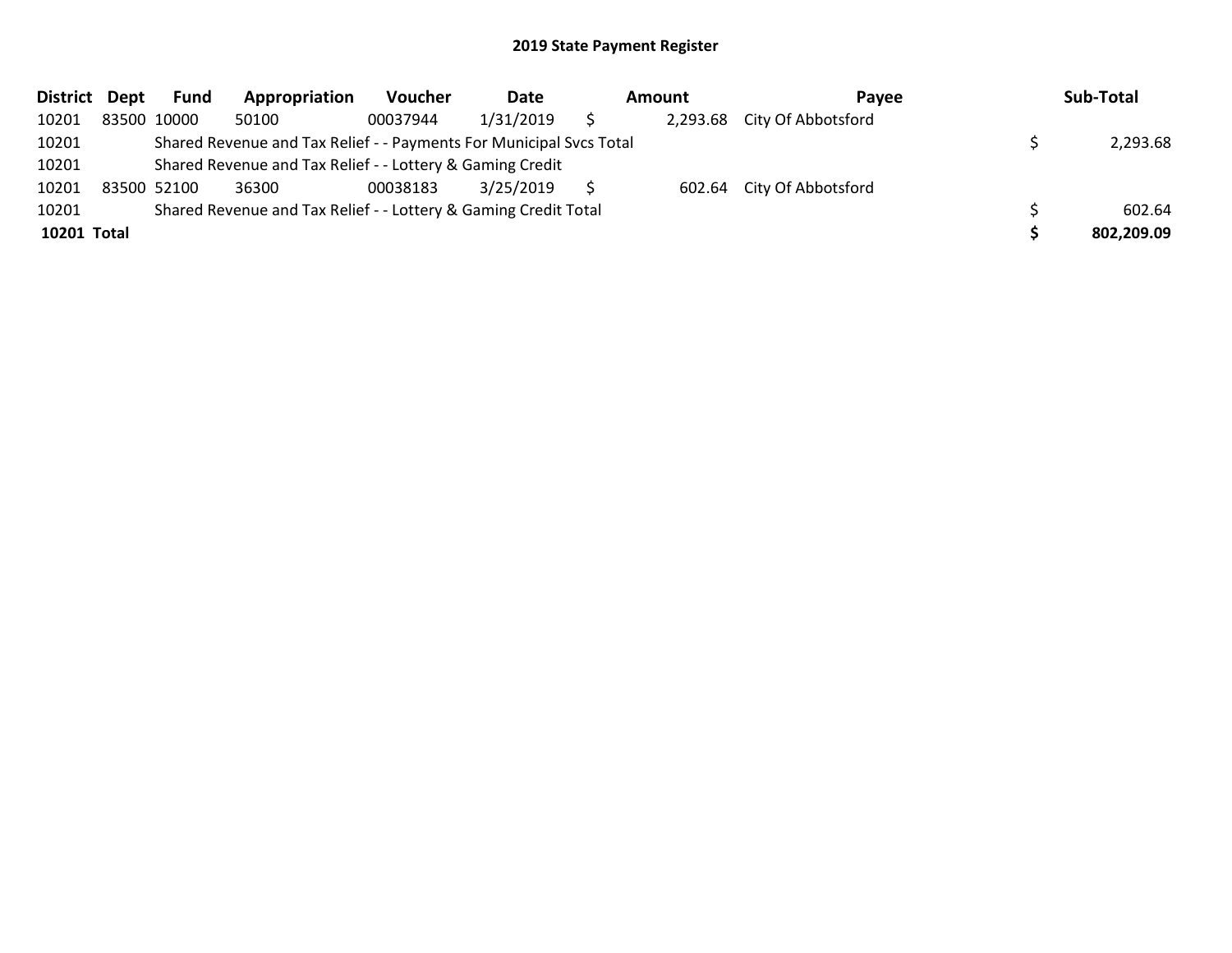| District Dept | <b>Fund</b> | Appropriation                                                         | Voucher  | <b>Date</b> | <b>Amount</b>    |                         | Payee | Sub-Total  |
|---------------|-------------|-----------------------------------------------------------------------|----------|-------------|------------------|-------------------------|-------|------------|
| 10211         |             | Dept of Safety & Prof Services - - Fire Dues Distribution             |          |             |                  |                         |       |            |
| 10211         | 16500 10000 | 22500                                                                 | 00030661 | 7/16/2019   | \$               | 3,856.63 City Of Colby  |       |            |
| 10211         |             | Dept of Safety & Prof Services - - Fire Dues Distribution Total       |          |             |                  |                         | \$    | 3,856.63   |
| 10211         |             | Dept of Natural Resources - - Fin Asst For Responsible Units          |          |             |                  |                         |       |            |
| 10211         | 37000 27400 | 67000                                                                 | 00323055 | 5/22/2019   | \$<br>4,610.60   | City Of Colby           |       |            |
| 10211         |             | Dept of Natural Resources - - Fin Asst For Responsible Units Total    |          |             |                  |                         | \$    | 4,610.60   |
| 10211         |             | WI Dept of Transportation - - Trns Aids To Mnc.-Sf                    |          |             |                  |                         |       |            |
| 10211         | 39500 21100 | 19100                                                                 | 00336100 | 1/7/2019    | \$<br>39,124.94  | City Of Colby           |       |            |
| 10211         | 39500 21100 | 19100                                                                 | 00363416 | 4/1/2019    | \$<br>39,124.94  | City Of Colby           |       |            |
| 10211         | 39500 21100 | 19100                                                                 | 00401425 | 7/1/2019    | \$<br>39,124.94  | City Of Colby           |       |            |
| 10211         | 39500 21100 | 19100                                                                 | 00444243 | 10/7/2019   | \$<br>39,124.97  | City Of Colby           |       |            |
| 10211         |             | WI Dept of Transportation - - Trns Aids To Mnc .- Sf Total            |          |             |                  |                         | \$    | 156,499.79 |
| 10211         |             | Department of Justice - - Law Enforcement Train, Local                |          |             |                  |                         |       |            |
| 10211         | 45500 10000 | 23100                                                                 | 00072502 | 10/9/2019   | \$<br>1,120.00   | City Of Colby           |       |            |
| 10211         |             | Department of Justice - - Law Enforcement Train, Local Total          |          |             |                  |                         | \$    | 1,120.00   |
| 10211         |             | Department of Administration - - Federal Aid, Local Assistance        |          |             |                  |                         |       |            |
| 10211         | 50500 10000 | 74300                                                                 | 00100427 | 4/17/2019   | \$<br>120,938.75 | City Of Colby           |       |            |
| 10211         | 50500 10000 | 74300                                                                 | 00107139 | 8/20/2019   | \$<br>163,141.83 | City Of Colby           |       |            |
| 10211         |             | Department of Administration - - Federal Aid, Local Assistance Total  |          |             |                  |                         | \$    | 284,080.58 |
| 10211         |             | Shared Revenue and Tax Relief - - Expenditure Restraint Program       |          |             |                  |                         |       |            |
| 10211         | 83500 10000 | 10100                                                                 | 00048512 | 7/22/2019   | \$               | 19,580.01 City Of Colby |       |            |
| 10211         |             | Shared Revenue and Tax Relief - - Expenditure Restraint Program Total |          |             |                  |                         | \$    | 19,580.01  |
| 10211         |             | Shared Revenue and Tax Relief - - County And Municipal Aid            |          |             |                  |                         |       |            |
| 10211         | 83500 10000 | 10500                                                                 | 00048512 | 7/22/2019   | \$<br>65,930.41  | City Of Colby           |       |            |
| 10211         | 83500 10000 | 10500                                                                 | 00052803 | 11/18/2019  | \$<br>373,605.64 | City Of Colby           |       |            |
| 10211         |             | Shared Revenue and Tax Relief - - County And Municipal Aid Total      |          |             |                  |                         | \$    | 439,536.05 |
| 10211         |             | Shared Revenue and Tax Relief - - Exempt Computer Aid                 |          |             |                  |                         |       |            |
| 10211         | 83500 10000 | 10900                                                                 | 00045682 | 7/22/2019   | \$<br>287.87     | City Of Colby           |       |            |
| 10211         |             | Shared Revenue and Tax Relief - - Exempt Computer Aid Total           |          |             |                  |                         | \$    | 287.87     |
| 10211         |             | Shared Revenue and Tax Relief - - Personal Property Aid               |          |             |                  |                         |       |            |
| 10211         | 83500 10000 | 11100                                                                 | 00040211 | 5/6/2019    | \$<br>3,381.29   | City Of Colby           |       |            |
| 10211         | 83500 10000 | 11100                                                                 | 00042476 | 5/6/2019    | \$<br>1,165.13   | City Of Colby           |       |            |
| 10211         |             | Shared Revenue and Tax Relief - - Personal Property Aid Total         |          |             |                  |                         | \$    | 4,546.42   |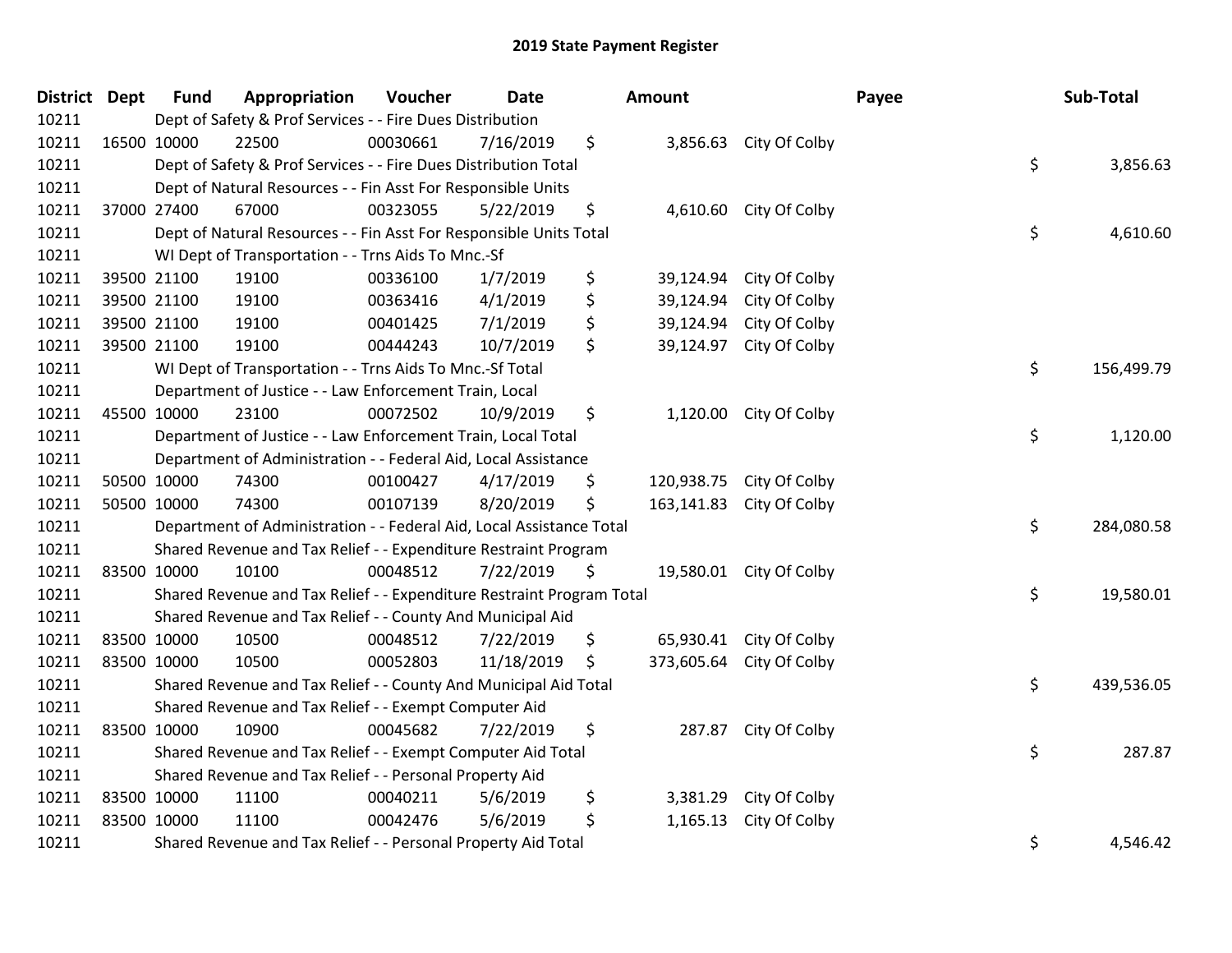| District Dept Fund | <b>Appropriation</b> | Voucher | Date | Amount | Payee | Sub-Total  |
|--------------------|----------------------|---------|------|--------|-------|------------|
| 10211 Total        |                      |         |      |        |       | 914,117.95 |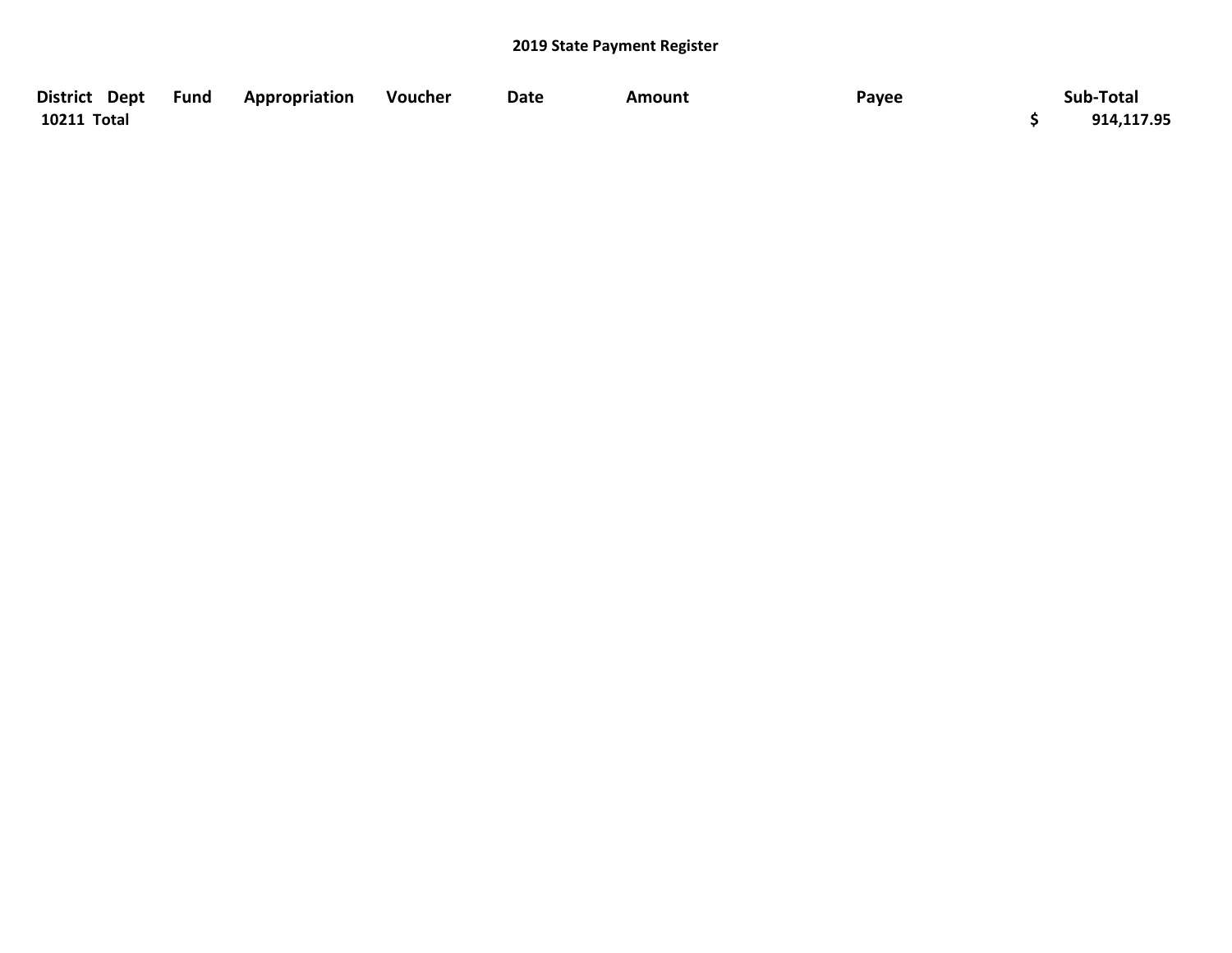| District Dept | <b>Fund</b> | Appropriation                                                                   | Voucher                 | <b>Date</b>     | Amount           | Payee                       | Sub-Total        |
|---------------|-------------|---------------------------------------------------------------------------------|-------------------------|-----------------|------------------|-----------------------------|------------------|
| 10231         |             | Dept of Safety & Prof Services - - Fire Dues Distribution                       |                         |                 |                  |                             |                  |
| 10231         | 16500 10000 | 22500                                                                           | 00031117                | 7/17/2019       | \$               | 1,998.13 City Of Greenwood  |                  |
| 10231         |             | Dept of Safety & Prof Services - - Fire Dues Distribution Total                 |                         |                 |                  |                             | \$<br>1,998.13   |
| 10231         |             | Dept of Natural Resources - - Resaids - Cnty Forst, CI & Mfl                    |                         |                 |                  |                             |                  |
| 10231         | 37000 21200 | 57100                                                                           | 00332343                | 6/21/2019       | \$<br>6.94       | City Of Greenwood           |                  |
| 10231         |             | Dept of Natural Resources - - Resaids - Cnty Forst, CI & Mfl Total              |                         |                 |                  |                             | \$<br>6.94       |
| 10231         |             | Dept of Natural Resources - - Fin Asst For Responsible Units                    |                         |                 |                  |                             |                  |
| 10231         | 37000 27400 | 67000                                                                           | 00322811                | 5/22/2019       | \$               | 2,764.14 City Of Greenwood  |                  |
| 10231         |             | Dept of Natural Resources - - Fin Asst For Responsible Units Total              |                         |                 |                  |                             | \$<br>2,764.14   |
| 10231         |             | WI Dept of Transportation - - Trns Aids To Mnc.-Sf                              |                         |                 |                  |                             |                  |
| 10231         | 39500 21100 | 19100                                                                           | 00336101                | 1/7/2019        | \$<br>25,414.52  | City Of Greenwood           |                  |
| 10231         | 39500 21100 | 19100                                                                           | 00363417                | 4/1/2019        | \$<br>25,414.52  | City Of Greenwood           |                  |
| 10231         | 39500 21100 | 19100                                                                           | 00401426                | 7/1/2019        | \$               | 25,414.52 City Of Greenwood |                  |
| 10231         | 39500 21100 | 19100                                                                           | 00444244                | 10/7/2019       | \$<br>25,414.53  | City Of Greenwood           |                  |
| 10231         |             | WI Dept of Transportation - - Trns Aids To Mnc.-Sf Total                        |                         |                 |                  |                             | \$<br>101,658.09 |
| 10231         |             | Department of Health Services - - Prepaid Medical Transport Reimbursement       |                         |                 |                  |                             |                  |
| 10231         | 43500 10000 | 16300                                                                           | AMBULANCE 11/18/2019 \$ |                 | 2,928.38         | City Of Greenwood           |                  |
| 10231         |             | Department of Health Services - - Prepaid Medical Transport Reimbursement Total |                         |                 |                  |                             | \$<br>2,928.38   |
| 10231         |             | Department of Justice - - Law Enforcement Train, Local                          |                         |                 |                  |                             |                  |
| 10231         | 45500 10000 | 23100                                                                           | 00073152                | $10/17/2019$ \$ | 480.00           | City Of Greenwood           |                  |
| 10231         |             | Department of Justice - - Law Enforcement Train, Local Total                    |                         |                 |                  |                             | \$<br>480.00     |
| 10231         |             | Shared Revenue and Tax Relief - - Expenditure Restraint Program                 |                         |                 |                  |                             |                  |
| 10231         | 83500 10000 | 10100                                                                           | 00048513                | 7/22/2019       | \$               | 18,531.87 City Of Greenwood |                  |
| 10231         |             | Shared Revenue and Tax Relief - - Expenditure Restraint Program Total           |                         |                 |                  |                             | \$<br>18,531.87  |
| 10231         |             | Shared Revenue and Tax Relief - - County And Municipal Aid                      |                         |                 |                  |                             |                  |
| 10231         | 83500 10000 | 10500                                                                           | 00048513                | 7/22/2019       | \$<br>68,883.45  | City Of Greenwood           |                  |
| 10231         | 83500 10000 | 10500                                                                           | 00052804                | 11/18/2019      | \$<br>387,411.19 | City Of Greenwood           |                  |
| 10231         |             | Shared Revenue and Tax Relief - - County And Municipal Aid Total                |                         |                 |                  |                             | \$<br>456,294.64 |
| 10231         |             | Shared Revenue and Tax Relief - - Exempt Computer Aid                           |                         |                 |                  |                             |                  |
| 10231         | 83500 10000 | 10900                                                                           | 00045683                | 7/22/2019       | \$               | 1,295.95 City Of Greenwood  |                  |
| 10231         |             | Shared Revenue and Tax Relief - - Exempt Computer Aid Total                     |                         |                 |                  |                             | \$<br>1,295.95   |
| 10231         |             | Shared Revenue and Tax Relief - - Utility Aid                                   |                         |                 |                  |                             |                  |
| 10231         | 83500 10000 | 11000                                                                           | 00048513                | 7/22/2019       | \$               | 4,447.24 City Of Greenwood  |                  |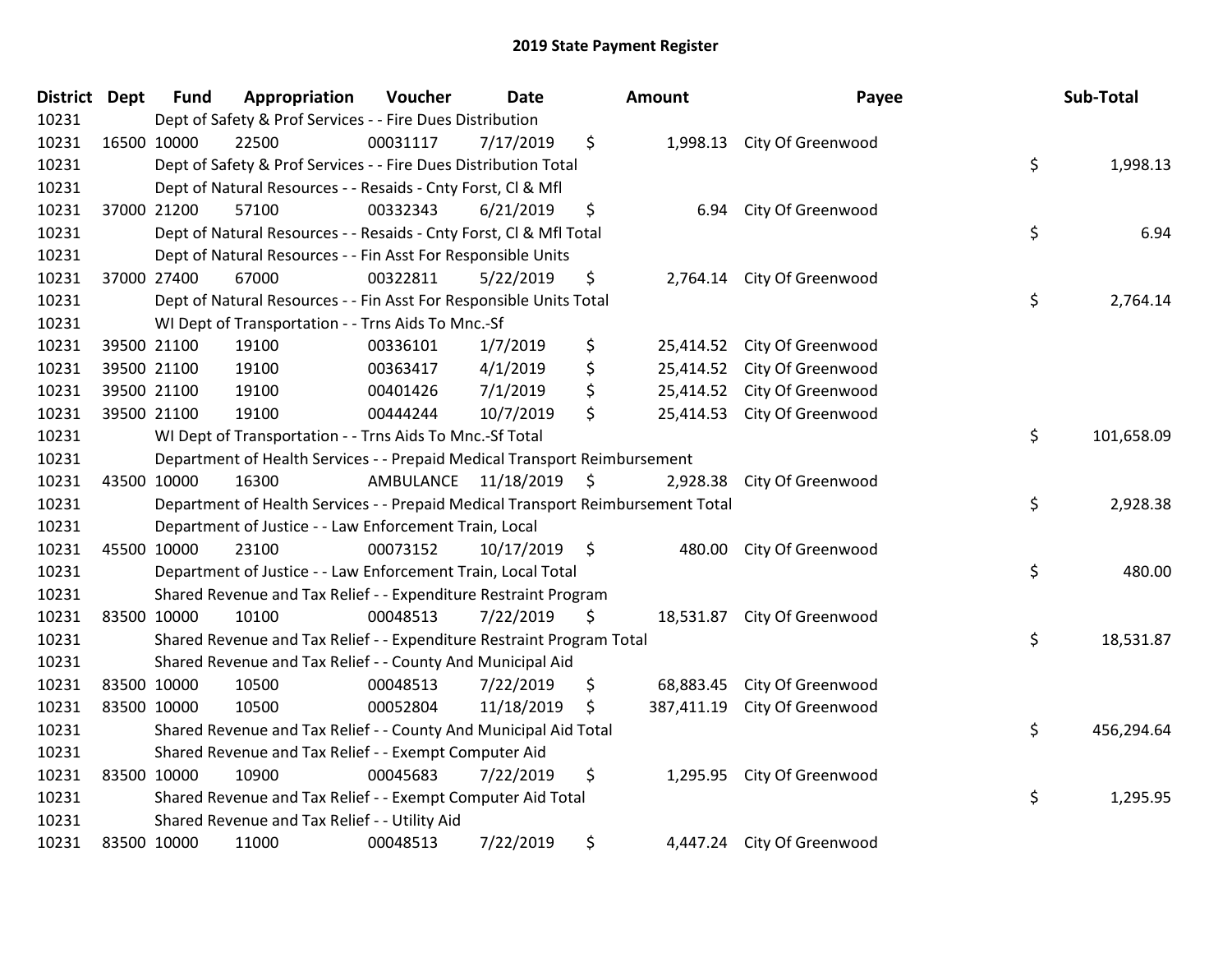| <b>District</b> | Dept        | Fund        | Appropriation                                                   | <b>Voucher</b> | Date       |    | Amount   | Payee                       | Sub-Total  |
|-----------------|-------------|-------------|-----------------------------------------------------------------|----------------|------------|----|----------|-----------------------------|------------|
| 10231           |             | 83500 10000 | 11000                                                           | 00052804       | 11/18/2019 | Ś. |          | 25,541.20 City Of Greenwood |            |
| 10231           |             |             | Shared Revenue and Tax Relief - - Utility Aid Total             |                |            |    |          |                             | 29,988.44  |
| 10231           |             |             | Shared Revenue and Tax Relief - - Personal Property Aid         |                |            |    |          |                             |            |
| 10231           |             | 83500 10000 | 11100                                                           | 00040212       | 5/6/2019   | \$ | 2.881.97 | City Of Greenwood           |            |
| 10231           |             | 83500 10000 | 11100                                                           | 00042477       | 5/6/2019   | \$ |          | 245.40 City Of Greenwood    |            |
| 10231           |             |             | Shared Revenue and Tax Relief - - Personal Property Aid Total   |                |            |    |          |                             | 3,127.37   |
| 10231           |             |             | Shared Revenue and Tax Relief - - Lottery & Gaming Credit       |                |            |    |          |                             |            |
| 10231           | 83500 52100 |             | 36300                                                           | 00038184       | 3/25/2019  | S  |          | 3,129.36 City Of Greenwood  |            |
| 10231           |             |             | Shared Revenue and Tax Relief - - Lottery & Gaming Credit Total |                |            |    |          |                             | 3,129.36   |
| 10231 Total     |             |             |                                                                 |                |            |    |          |                             | 622,203.31 |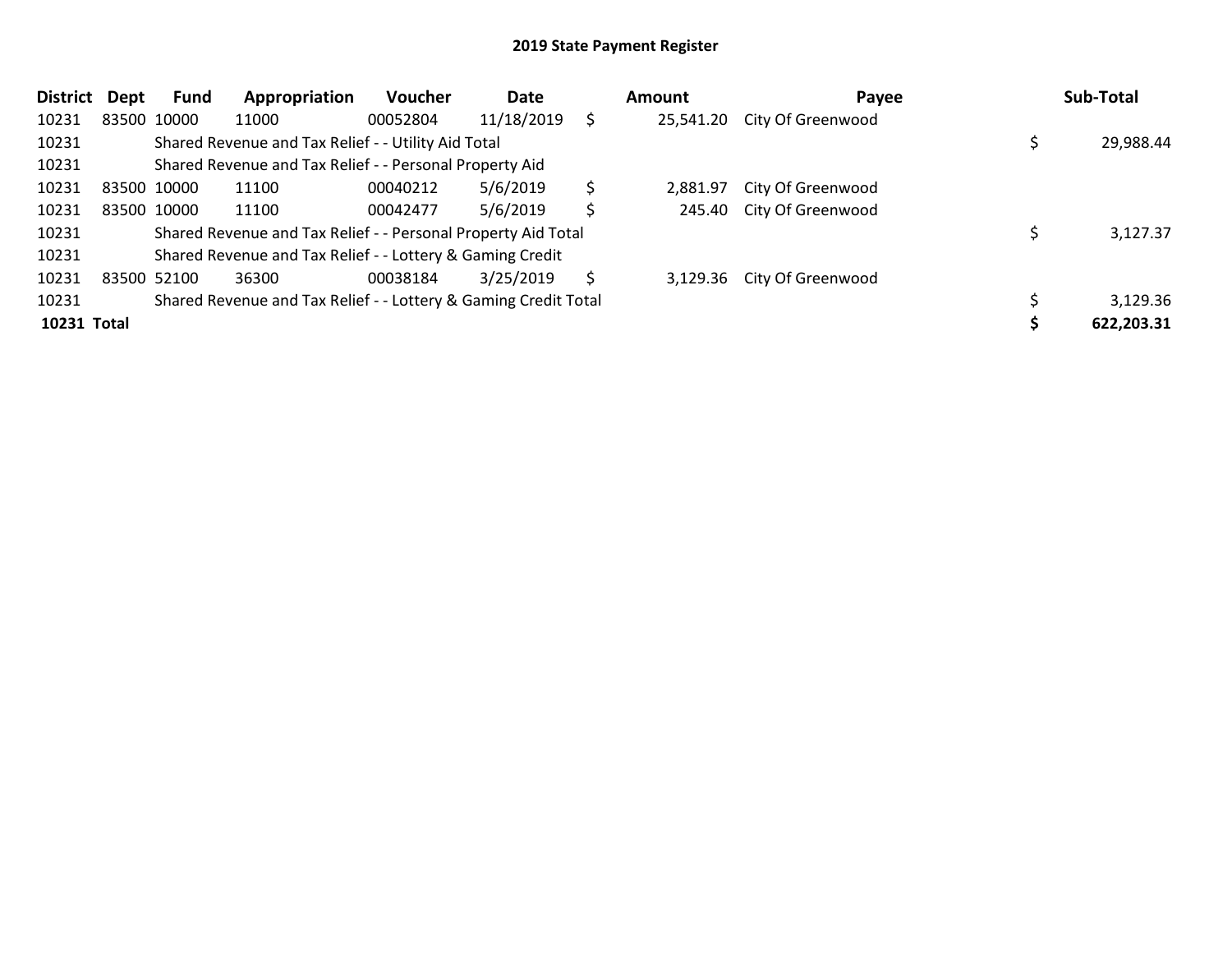| District Dept | <b>Fund</b> | Appropriation                                                      | Voucher  | <b>Date</b> | Amount          |                           | Payee | Sub-Total  |
|---------------|-------------|--------------------------------------------------------------------|----------|-------------|-----------------|---------------------------|-------|------------|
| 10246         |             | Dept of Safety & Prof Services - - Fire Dues Distribution          |          |             |                 |                           |       |            |
| 10246         | 16500 10000 | 22500                                                              | 00030895 | 7/17/2019   | \$              | 2,755.98 Loyal, City of   |       |            |
| 10246         |             | Dept of Safety & Prof Services - - Fire Dues Distribution Total    |          |             |                 |                           | \$    | 2,755.98   |
| 10246         |             | Dept of Natural Resources - - Fin Asst For Responsible Units       |          |             |                 |                           |       |            |
| 10246         | 37000 27400 | 67000                                                              | 00322825 | 5/22/2019   | \$<br>4,576.53  | Loyal, City of            |       |            |
| 10246         |             | Dept of Natural Resources - - Fin Asst For Responsible Units Total |          |             |                 |                           | \$    | 4,576.53   |
| 10246         |             | WI Dept of Transportation - - Trns Aids To Mnc.-Sf                 |          |             |                 |                           |       |            |
| 10246         | 39500 21100 | 19100                                                              | 00336102 | 1/7/2019    | \$<br>24,260.36 | Loyal, City of            |       |            |
| 10246         | 39500 21100 | 19100                                                              | 00363418 | 4/1/2019    | \$              | 24,260.36 Loyal, City of  |       |            |
| 10246         | 39500 21100 | 19100                                                              | 00401427 | 7/1/2019    | \$<br>24,260.36 | Loyal, City of            |       |            |
| 10246         | 39500 21100 | 19100                                                              | 00444245 | 10/7/2019   | \$              | 24,260.37 Loyal, City of  |       |            |
| 10246         |             | WI Dept of Transportation - - Trns Aids To Mnc.-Sf Total           |          |             |                 |                           | \$    | 97,041.45  |
| 10246         |             | Department of Justice - - Law Enforcement Train, Local             |          |             |                 |                           |       |            |
| 10246         | 45500 10000 | 23100                                                              | 00073632 | 10/28/2019  | \$              | 480.00 Loyal, City of     |       |            |
| 10246         |             | Department of Justice - - Law Enforcement Train, Local Total       |          |             |                 |                           | \$    | 480.00     |
| 10246         |             | Elections Commission - - 2018 Hava Election Security               |          |             |                 |                           |       |            |
| 10246         | 51000 22000 | 18200                                                              | 00002889 | 11/22/2019  | \$              | 700.00 Loyal, City of     |       |            |
| 10246         |             | Elections Commission - - 2018 Hava Election Security Total         |          |             |                 |                           | \$    | 700.00     |
| 10246         |             | Shared Revenue and Tax Relief - - County And Municipal Aid         |          |             |                 |                           |       |            |
| 10246         | 83500 10000 | 10500                                                              | 00048514 | 7/22/2019   | \$              | 58,128.95 Loyal, City of  |       |            |
| 10246         | 83500 10000 | 10500                                                              | 00052805 | 11/18/2019  | \$              | 329,397.41 Loyal, City of |       |            |
| 10246         |             | Shared Revenue and Tax Relief - - County And Municipal Aid Total   |          |             |                 |                           | \$    | 387,526.36 |
| 10246         |             | Shared Revenue and Tax Relief - - Exempt Computer Aid              |          |             |                 |                           |       |            |
| 10246         | 83500 10000 | 10900                                                              | 00045684 | 7/22/2019   | \$<br>2,257.27  | Loyal, City of            |       |            |
| 10246         | 83500 10000 | 10900                                                              | 00047752 | 7/22/2019   | \$<br>380.87    | Loyal, City of            |       |            |
| 10246         |             | Shared Revenue and Tax Relief - - Exempt Computer Aid Total        |          |             |                 |                           | \$    | 2,638.14   |
| 10246         |             | Shared Revenue and Tax Relief - - Personal Property Aid            |          |             |                 |                           |       |            |
| 10246         | 83500 10000 | 11100                                                              | 00040213 | 5/6/2019    | \$<br>34,944.90 | Loyal, City of            |       |            |
| 10246         | 83500 10000 | 11100                                                              | 00042478 | 5/6/2019    | \$              | 10,603.67 Loyal, City of  |       |            |
| 10246         |             | Shared Revenue and Tax Relief - - Personal Property Aid Total      |          |             |                 |                           | \$    | 45,548.57  |
| 10246         |             | Shared Revenue and Tax Relief - - Lottery & Gaming Credit          |          |             |                 |                           |       |            |
| 10246         | 83500 52100 | 36300                                                              | 00038185 | 3/25/2019   | \$              | 1,332.24 Loyal, City of   |       |            |
| 10246         |             | Shared Revenue and Tax Relief - - Lottery & Gaming Credit Total    |          |             |                 |                           | \$    | 1,332.24   |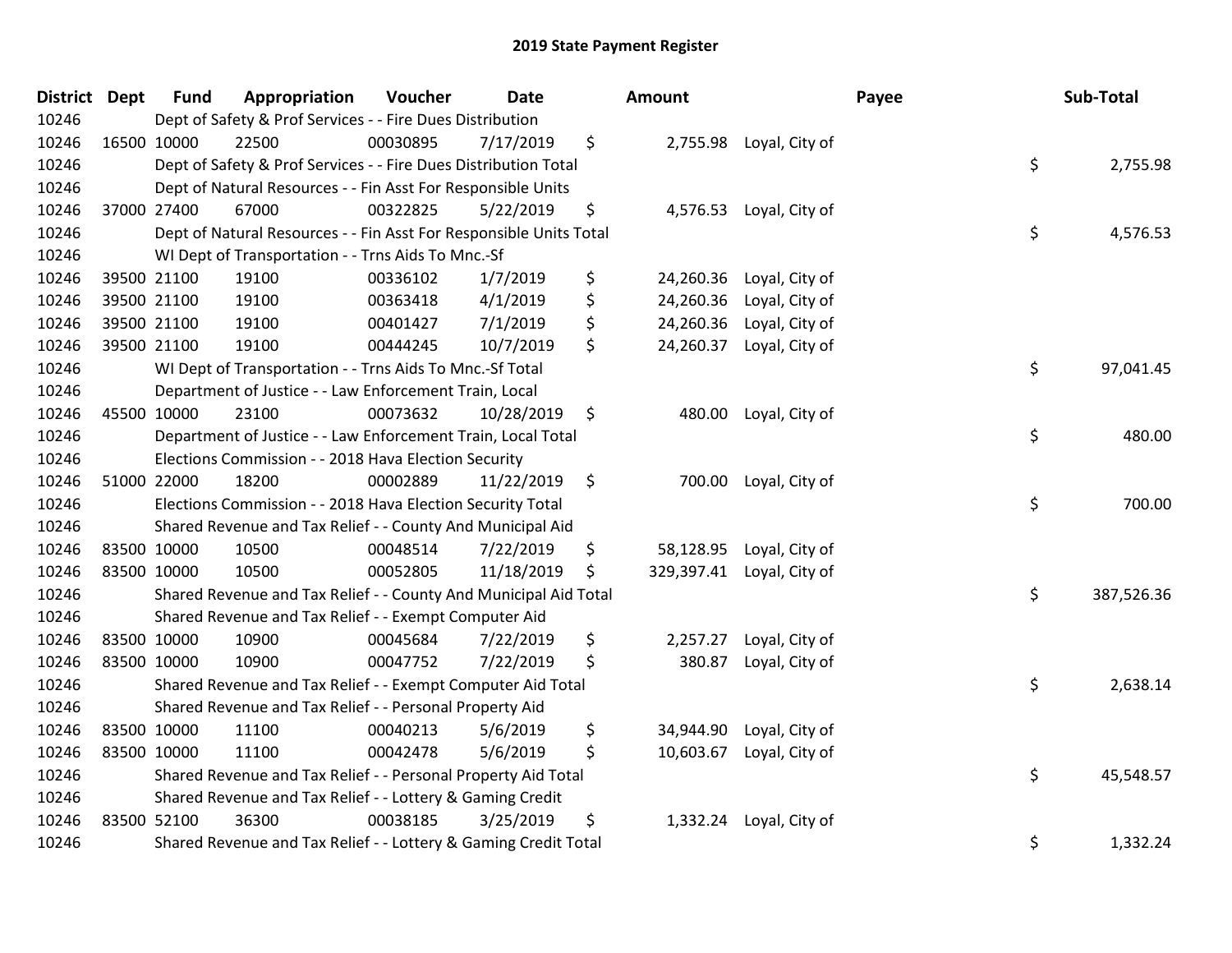| District Dept Fund | Appropriation | Voucher | Date | Amount | Payee | Sub-Total  |
|--------------------|---------------|---------|------|--------|-------|------------|
| 10246 Total        |               |         |      |        |       | 542,599.27 |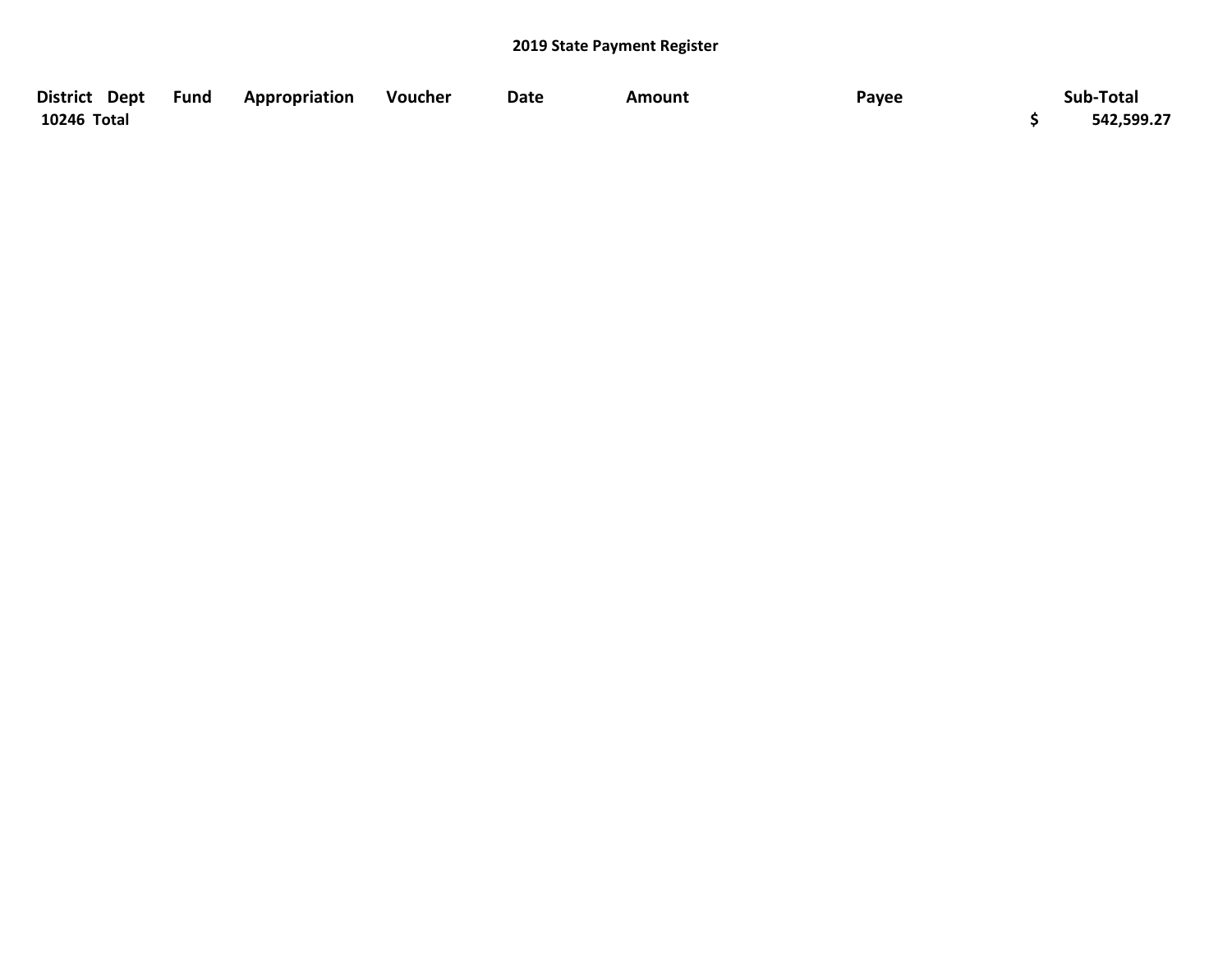| District Dept |             | <b>Fund</b> | Appropriation                                                      | Voucher  | <b>Date</b> | Amount          | Payee                        | Sub-Total        |
|---------------|-------------|-------------|--------------------------------------------------------------------|----------|-------------|-----------------|------------------------------|------------------|
| 10261         |             |             | Dept of Safety & Prof Services - - Fire Dues Distribution          |          |             |                 |                              |                  |
| 10261         | 16500 10000 |             | 22500                                                              | 00030442 | 7/16/2019   | \$              | 5,745.76 City Of Neillsville |                  |
| 10261         |             |             | Dept of Safety & Prof Services - - Fire Dues Distribution Total    |          |             |                 |                              | \$<br>5,745.76   |
| 10261         |             |             | Dept of Natural Resources - - Resaids - Cnty Forst, CI & Mfl       |          |             |                 |                              |                  |
| 10261         | 37000 21200 |             | 57100                                                              | 00332344 | 6/21/2019   | \$<br>10.30     | City Of Neillsville          |                  |
| 10261         |             |             | Dept of Natural Resources - - Resaids - Cnty Forst, CI & Mfl Total |          |             |                 |                              | \$<br>10.30      |
| 10261         |             |             | Dept of Natural Resources - - Rec & Resource Aids, Fed             |          |             |                 |                              |                  |
| 10261         | 37000 21200 |             | 58300                                                              | 00308957 | 4/3/2019    | \$              | 1,090.01 City Of Neillsville |                  |
| 10261         |             |             | Dept of Natural Resources - - Rec & Resource Aids, Fed Total       |          |             |                 |                              | \$<br>1,090.01   |
| 10261         |             |             | Dept of Natural Resources - - Fin Asst For Responsible Units       |          |             |                 |                              |                  |
| 10261         |             | 37000 27400 | 67000                                                              | 00322704 | 5/22/2019   | \$              | 9,336.91 City Of Neillsville |                  |
| 10261         |             |             | Dept of Natural Resources - - Fin Asst For Responsible Units Total |          |             |                 |                              | \$<br>9,336.91   |
| 10261         |             |             | Dept of Natural Resources - - Recycling Consolidation Grants       |          |             |                 |                              |                  |
| 10261         | 37000 27400 |             | 67300                                                              | 00322704 | 5/22/2019   | \$<br>610.36    | City Of Neillsville          |                  |
| 10261         |             |             | Dept of Natural Resources - - Recycling Consolidation Grants Total |          |             |                 |                              | \$<br>610.36     |
| 10261         |             |             | WI Dept of Transportation - - Conn Hwy Aids St Fds                 |          |             |                 |                              |                  |
| 10261         |             | 39500 21100 | 16200                                                              | 00337707 | 1/7/2019    | \$<br>5,532.61  | City Of Neillsville          |                  |
| 10261         |             | 39500 21100 | 16200                                                              | 00365021 | 4/1/2019    | \$<br>5,532.61  | City Of Neillsville          |                  |
| 10261         | 39500 21100 |             | 16200                                                              | 00403030 | 7/1/2019    | \$<br>5,532.61  | City Of Neillsville          |                  |
| 10261         | 39500 21100 |             | 16200                                                              | 00445848 | 10/7/2019   | \$              | 5,532.62 City Of Neillsville |                  |
| 10261         |             |             | WI Dept of Transportation - - Conn Hwy Aids St Fds Total           |          |             |                 |                              | \$<br>22,130.45  |
| 10261         |             |             | WI Dept of Transportation - - Hwy Sfty Loc Aid Ffd                 |          |             |                 |                              |                  |
| 10261         |             | 39500 21100 | 18500                                                              | 00394799 | 6/18/2019   | \$<br>3,984.00  | City Of Neillsville          |                  |
| 10261         | 39500 21100 |             | 18500                                                              | 00462337 | 11/15/2019  | \$<br>3,336.05  | City Of Neillsville          |                  |
| 10261         |             |             | WI Dept of Transportation - - Hwy Sfty Loc Aid Ffd Total           |          |             |                 |                              | \$<br>7,320.05   |
| 10261         |             |             | WI Dept of Transportation - - Trns Aids To Mnc.-Sf                 |          |             |                 |                              |                  |
| 10261         |             | 39500 21100 | 19100                                                              | 00336103 | 1/7/2019    | \$<br>38,022.29 | City Of Neillsville          |                  |
| 10261         |             | 39500 21100 | 19100                                                              | 00363419 | 4/1/2019    | \$<br>38,022.29 | City Of Neillsville          |                  |
| 10261         | 39500 21100 |             | 19100                                                              | 00401428 | 7/1/2019    | \$<br>38,022.29 | City Of Neillsville          |                  |
| 10261         |             | 39500 21100 | 19100                                                              | 00444246 | 10/7/2019   | \$<br>38,022.31 | City Of Neillsville          |                  |
| 10261         |             |             | WI Dept of Transportation - - Trns Aids To Mnc.-Sf Total           |          |             |                 |                              | \$<br>152,089.18 |
| 10261         |             |             | WI Dept of Transportation - - Transpor Safety Ff                   |          |             |                 |                              |                  |
| 10261         |             | 39500 21100 | 58200                                                              | 00346767 | 2/15/2019   | \$<br>69.78     | City Of Neillsville          |                  |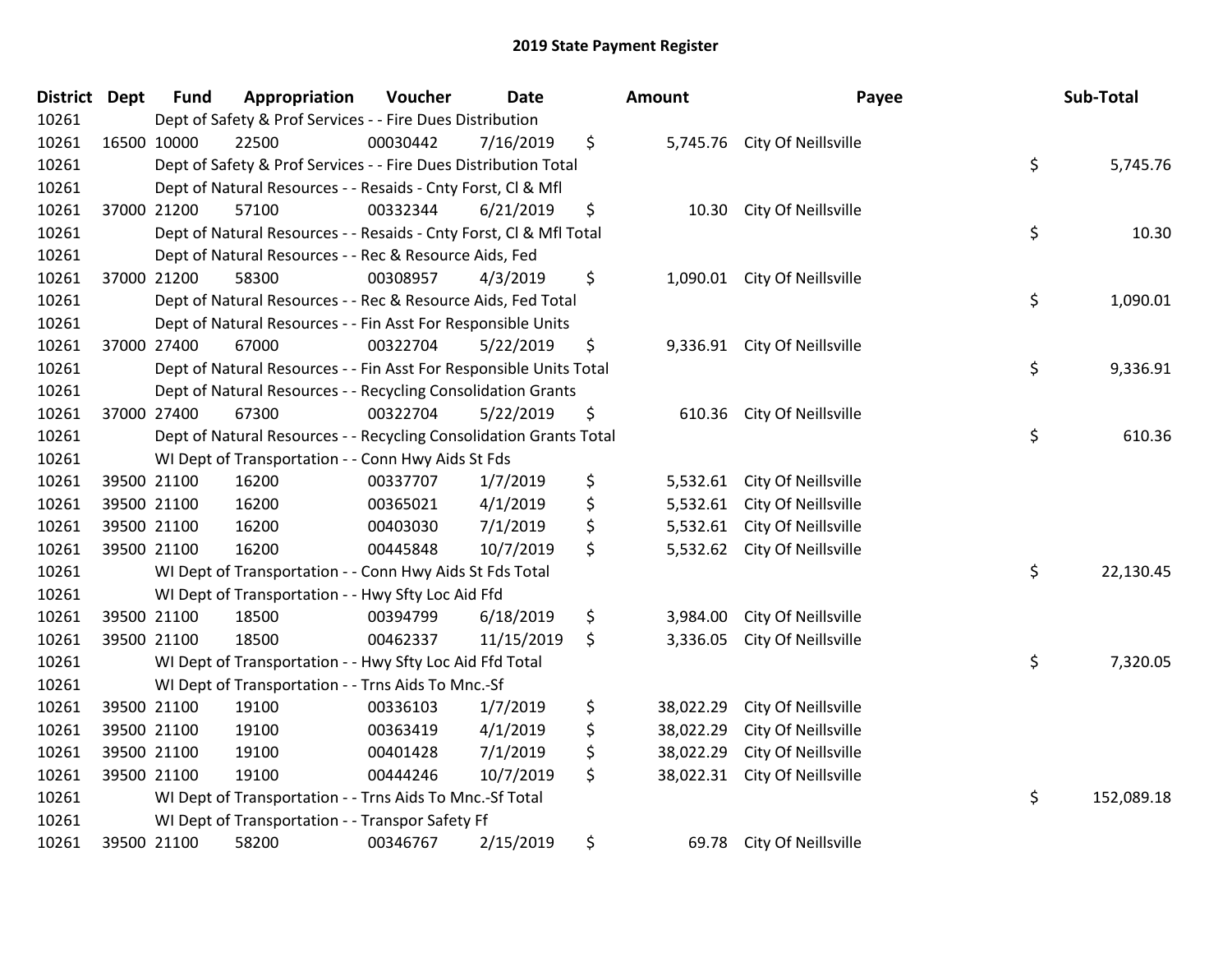| District Dept |             | <b>Fund</b> | Appropriation                                                          | Voucher  | Date       | Amount           | Payee                         | Sub-Total        |
|---------------|-------------|-------------|------------------------------------------------------------------------|----------|------------|------------------|-------------------------------|------------------|
| 10261         |             | 39500 21100 | 58200                                                                  | 00346771 | 2/15/2019  | \$<br>69.78      | City Of Neillsville           |                  |
| 10261         |             | 39500 21100 | 58200                                                                  | 00346774 | 2/15/2019  | \$<br>69.78      | City Of Neillsville           |                  |
| 10261         |             |             | WI Dept of Transportation - - Transpor Safety Ff Total                 |          |            |                  |                               | \$<br>209.34     |
| 10261         |             |             | Department of Justice - - Law Enforcement Train, Local                 |          |            |                  |                               |                  |
| 10261         |             | 45500 10000 | 23100                                                                  | 00073924 | 10/31/2019 | \$<br>800.00     | City Of Neillsville           |                  |
| 10261         |             |             | Department of Justice - - Law Enforcement Train, Local Total           |          |            |                  |                               | \$<br>800.00     |
| 10261         |             |             | Department of Military Affairs - - Disaster Recovery Aid               |          |            |                  |                               |                  |
| 10261         |             | 46500 10000 | 30500                                                                  | 00058665 | 4/2/2019   | \$               | 15,722.56 City Of Neillsville |                  |
| 10261         |             |             | Department of Military Affairs - - Disaster Recovery Aid Total         |          |            |                  |                               | \$<br>15,722.56  |
| 10261         |             |             | Department of Military Affairs - - Federal Aid, Local Assistance       |          |            |                  |                               |                  |
| 10261         |             | 46500 10000 | 34200                                                                  | 00058665 | 4/2/2019   | \$               | 94,335.36 City Of Neillsville |                  |
| 10261         |             |             | Department of Military Affairs - - Federal Aid, Local Assistance Total |          |            |                  |                               | \$<br>94,335.36  |
| 10261         |             |             | Elections Commission - - 2018 Hava Election Security                   |          |            |                  |                               |                  |
| 10261         |             | 51000 22000 | 18200                                                                  | 00002342 | 11/8/2019  | \$<br>1,200.00   | City Of Neillsville           |                  |
| 10261         |             |             | Elections Commission - - 2018 Hava Election Security Total             |          |            |                  |                               | \$<br>1,200.00   |
| 10261         |             |             | Public Defender Board - - Transcript, Discovery And Int                |          |            |                  |                               |                  |
| 10261         |             | 55000 10000 | 10600                                                                  | 00186368 | 3/7/2019   | \$<br>9.80       | City Of Neillsville           |                  |
| 10261         |             |             | Public Defender Board - - Transcript, Discovery And Int Total          |          |            |                  |                               | \$<br>9.80       |
| 10261         |             |             | Shared Revenue and Tax Relief - - County And Municipal Aid             |          |            |                  |                               |                  |
| 10261         |             | 83500 10000 | 10500                                                                  | 00048515 | 7/22/2019  | \$<br>129,595.06 | City Of Neillsville           |                  |
| 10261         | 83500 10000 |             | 10500                                                                  | 00052806 | 11/18/2019 | \$<br>734,372.03 | City Of Neillsville           |                  |
| 10261         |             |             | Shared Revenue and Tax Relief - - County And Municipal Aid Total       |          |            |                  |                               | \$<br>863,967.09 |
| 10261         |             |             | Shared Revenue and Tax Relief - - Exempt Computer Aid                  |          |            |                  |                               |                  |
| 10261         |             | 83500 10000 | 10900                                                                  | 00045685 | 7/22/2019  | \$<br>4,113.37   | City Of Neillsville           |                  |
| 10261         |             | 83500 10000 | 10900                                                                  | 00047753 | 7/22/2019  | \$<br>475.48     | City Of Neillsville           |                  |
| 10261         |             |             | Shared Revenue and Tax Relief - - Exempt Computer Aid Total            |          |            |                  |                               | \$<br>4,588.85   |
| 10261         |             |             | Shared Revenue and Tax Relief - - Utility Aid                          |          |            |                  |                               |                  |
| 10261         | 83500 10000 |             | 11000                                                                  | 00048515 | 7/22/2019  | \$<br>916.27     | City Of Neillsville           |                  |
| 10261         |             | 83500 10000 | 11000                                                                  | 00052806 | 11/18/2019 | \$<br>5,451.18   | City Of Neillsville           |                  |
| 10261         |             |             | Shared Revenue and Tax Relief - - Utility Aid Total                    |          |            |                  |                               | \$<br>6,367.45   |
| 10261         |             |             | Shared Revenue and Tax Relief - - Personal Property Aid                |          |            |                  |                               |                  |
| 10261         | 83500 10000 |             | 11100                                                                  | 00040214 | 5/6/2019   | \$<br>8,712.34   | City Of Neillsville           |                  |
| 10261         |             | 83500 10000 | 11100                                                                  | 00042479 | 5/6/2019   | \$<br>1,218.55   | City Of Neillsville           |                  |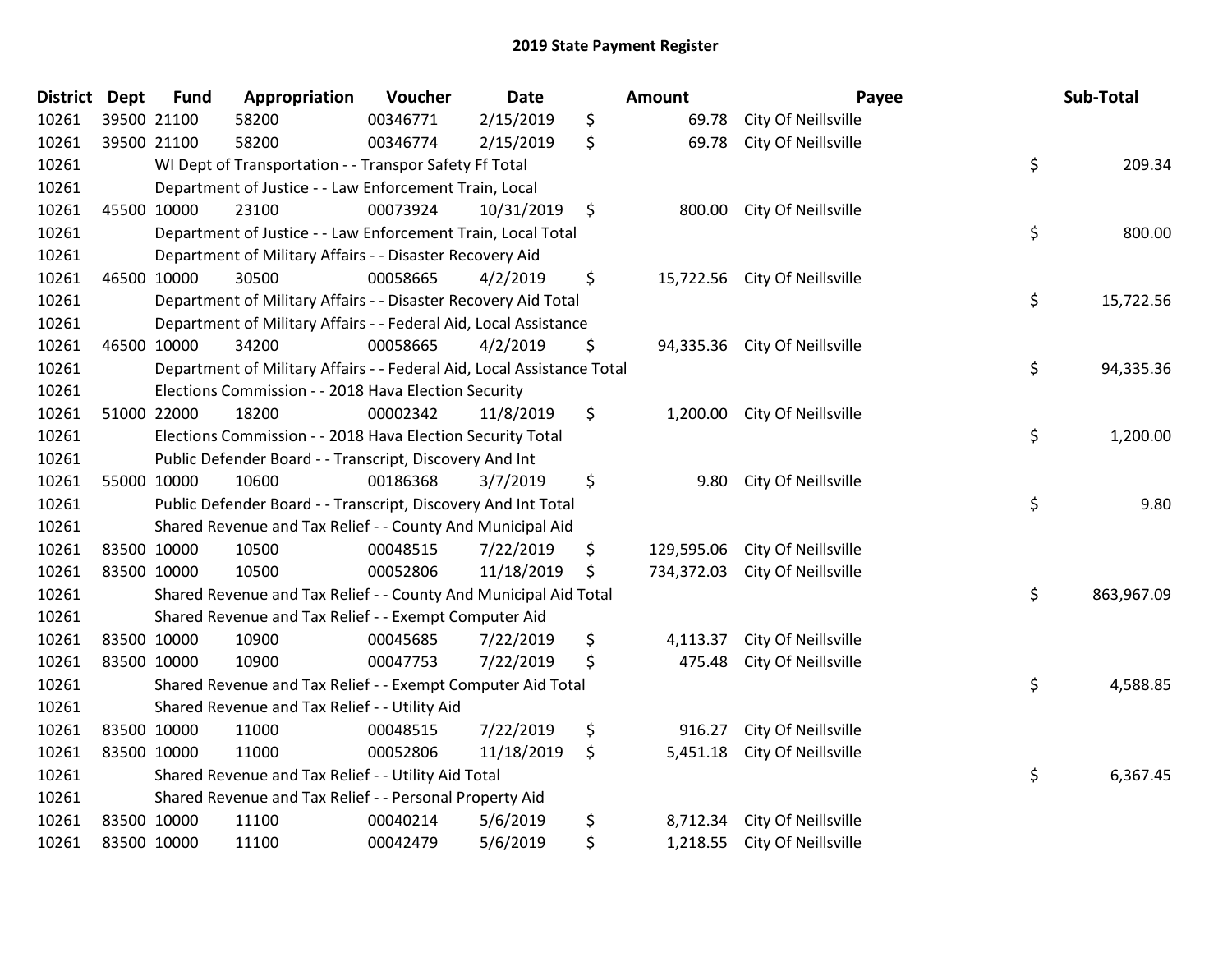|             | District Dept | Fund        | Appropriation                                                       | <b>Voucher</b> | Date      | Amount | Payee                        | Sub-Total    |
|-------------|---------------|-------------|---------------------------------------------------------------------|----------------|-----------|--------|------------------------------|--------------|
| 10261       |               |             | Shared Revenue and Tax Relief - - Personal Property Aid Total       |                |           |        |                              | 9,930.89     |
| 10261       |               |             | Shared Revenue and Tax Relief - - Payments For Municipal Svcs       |                |           |        |                              |              |
| 10261       |               | 83500 10000 | 50100                                                               | 00037835       | 1/31/2019 |        | 3,430.44 City Of Neillsville |              |
| 10261       |               |             | Shared Revenue and Tax Relief - - Payments For Municipal Svcs Total |                |           |        |                              | 3,430.44     |
| 10261       |               |             | Shared Revenue and Tax Relief - - Lottery & Gaming Credit           |                |           |        |                              |              |
| 10261       |               | 83500 52100 | 36300                                                               | 00038186       | 3/25/2019 |        | 777.03 City Of Neillsville   |              |
| 10261       |               |             | Shared Revenue and Tax Relief - - Lottery & Gaming Credit Total     |                |           |        |                              | 777.03       |
| 10261 Total |               |             |                                                                     |                |           |        |                              | 1,199,671.83 |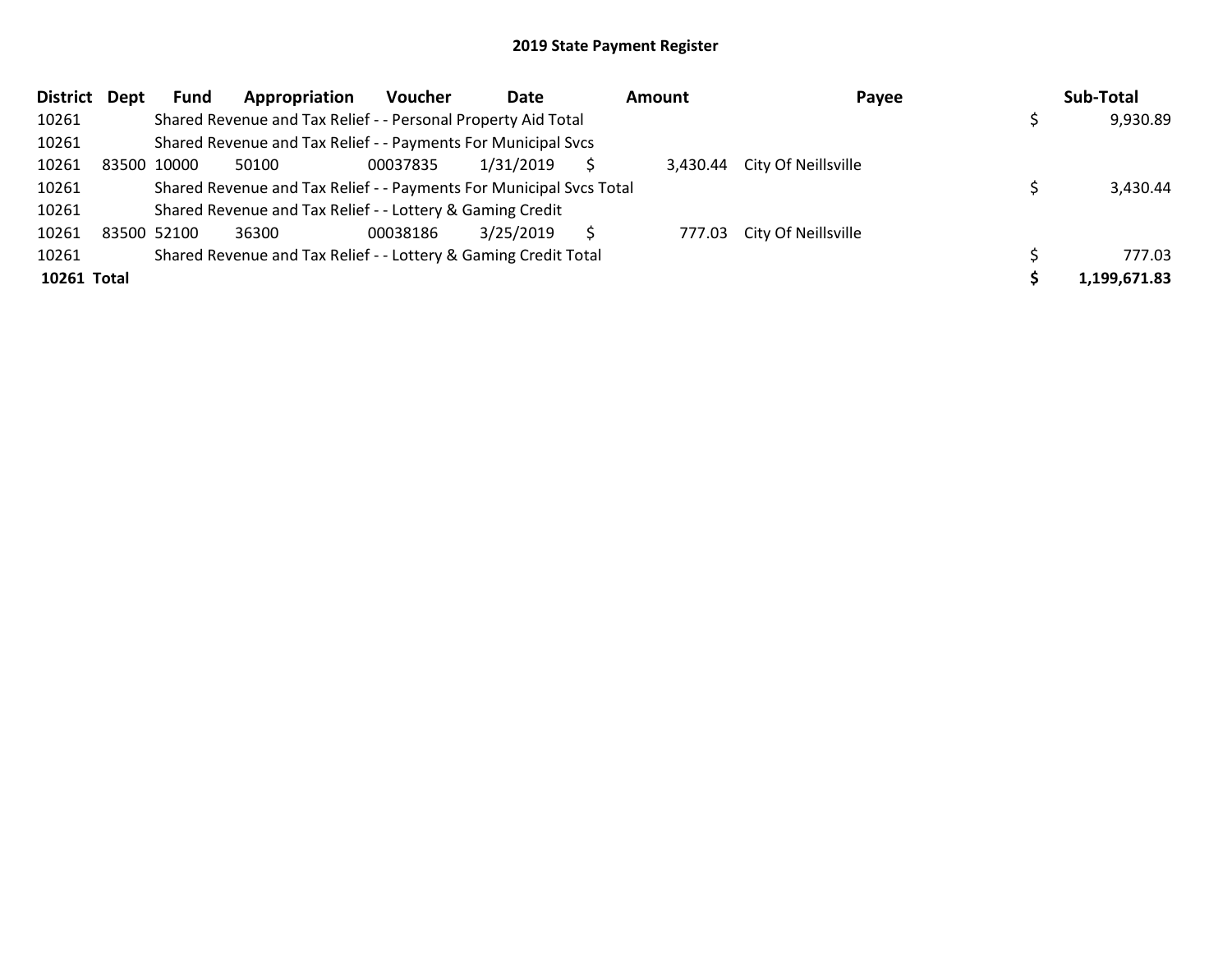| <b>District Dept</b> | <b>Fund</b> | Appropriation                                                         | Voucher  | <b>Date</b> | <b>Amount</b>   |                         | Payee | Sub-Total  |
|----------------------|-------------|-----------------------------------------------------------------------|----------|-------------|-----------------|-------------------------|-------|------------|
| 10265                |             | Dept of Safety & Prof Services - - Fire Dues Distribution             |          |             |                 |                         |       |            |
| 10265                | 16500 10000 | 22500                                                                 | 00031086 | 7/17/2019   | \$              | 2,121.86 City Of Owen   |       |            |
| 10265                |             | Dept of Safety & Prof Services - - Fire Dues Distribution Total       |          |             |                 |                         | \$    | 2,121.86   |
| 10265                |             | Dept of Natural Resources - - Fin Asst For Responsible Units          |          |             |                 |                         |       |            |
| 10265                | 37000 27400 | 67000                                                                 | 00323535 | 5/22/2019   | \$              | 2,737.20 City Of Owen   |       |            |
| 10265                |             | Dept of Natural Resources - - Fin Asst For Responsible Units Total    |          |             |                 |                         | \$    | 2,737.20   |
| 10265                |             | Dept of Natural Resources - - Recycling Consolidation Grants          |          |             |                 |                         |       |            |
| 10265                | 37000 27400 | 67300                                                                 | 00323535 | 5/22/2019   | \$<br>234.83    | City Of Owen            |       |            |
| 10265                |             | Dept of Natural Resources - - Recycling Consolidation Grants Total    |          |             |                 |                         | \$    | 234.83     |
| 10265                |             | WI Dept of Transportation - - Trns Aids To Mnc.-Sf                    |          |             |                 |                         |       |            |
| 10265                | 39500 21100 | 19100                                                                 | 00336104 | 1/7/2019    | \$<br>16,578.98 | City Of Owen            |       |            |
| 10265                | 39500 21100 | 19100                                                                 | 00363420 | 4/1/2019    | \$<br>16,578.98 | City Of Owen            |       |            |
| 10265                | 39500 21100 | 19100                                                                 | 00401429 | 7/1/2019    | \$<br>16,578.98 | City Of Owen            |       |            |
| 10265                | 39500 21100 | 19100                                                                 | 00444247 | 10/7/2019   | \$<br>16,579.01 | City Of Owen            |       |            |
| 10265                |             | WI Dept of Transportation - - Trns Aids To Mnc.-Sf Total              |          |             |                 |                         | \$    | 66,315.95  |
| 10265                |             | WI Dept of Transportation - - Loc Rd Imp Prg St Fd                    |          |             |                 |                         |       |            |
| 10265                | 39500 21100 | 27800                                                                 | 00407842 | 7/1/2019    | \$              | 14,479.50 City Of Owen  |       |            |
| 10265                |             | WI Dept of Transportation - - Loc Rd Imp Prg St Fd Total              |          |             |                 |                         | \$    | 14,479.50  |
| 10265                |             | Department of Justice - - Law Enforcement Train, Local                |          |             |                 |                         |       |            |
| 10265                | 45500 10000 | 23100                                                                 | 00073956 | 10/31/2019  | \$              | 160.00 City Of Owen     |       |            |
| 10265                |             | Department of Justice - - Law Enforcement Train, Local Total          |          |             |                 |                         | \$    | 160.00     |
| 10265                |             | Shared Revenue and Tax Relief - - Expenditure Restraint Program       |          |             |                 |                         |       |            |
| 10265                | 83500 10000 | 10100                                                                 | 00048516 | 7/22/2019   | \$              | 10,873.53 City Of Owen  |       |            |
| 10265                |             | Shared Revenue and Tax Relief - - Expenditure Restraint Program Total |          |             |                 |                         | \$    | 10,873.53  |
| 10265                |             | Shared Revenue and Tax Relief - - County And Municipal Aid            |          |             |                 |                         |       |            |
| 10265                | 83500 10000 | 10500                                                                 | 00048516 | 7/22/2019   | \$<br>70,351.26 | City Of Owen            |       |            |
| 10265                | 83500 10000 | 10500                                                                 | 00052807 | 11/18/2019  | \$              | 398,657.16 City Of Owen |       |            |
| 10265                |             | Shared Revenue and Tax Relief - - County And Municipal Aid Total      |          |             |                 |                         | \$    | 469,008.42 |
| 10265                |             | Shared Revenue and Tax Relief - - Exempt Computer Aid                 |          |             |                 |                         |       |            |
| 10265                | 83500 10000 | 10900                                                                 | 00045686 | 7/22/2019   | \$<br>938.44    | City Of Owen            |       |            |
| 10265                | 83500 10000 | 10900                                                                 | 00047754 | 7/22/2019   | \$<br>27.52     | City Of Owen            |       |            |
| 10265                |             | Shared Revenue and Tax Relief - - Exempt Computer Aid Total           |          |             |                 |                         | \$    | 965.96     |
| 10265                |             | Shared Revenue and Tax Relief - - Utility Aid                         |          |             |                 |                         |       |            |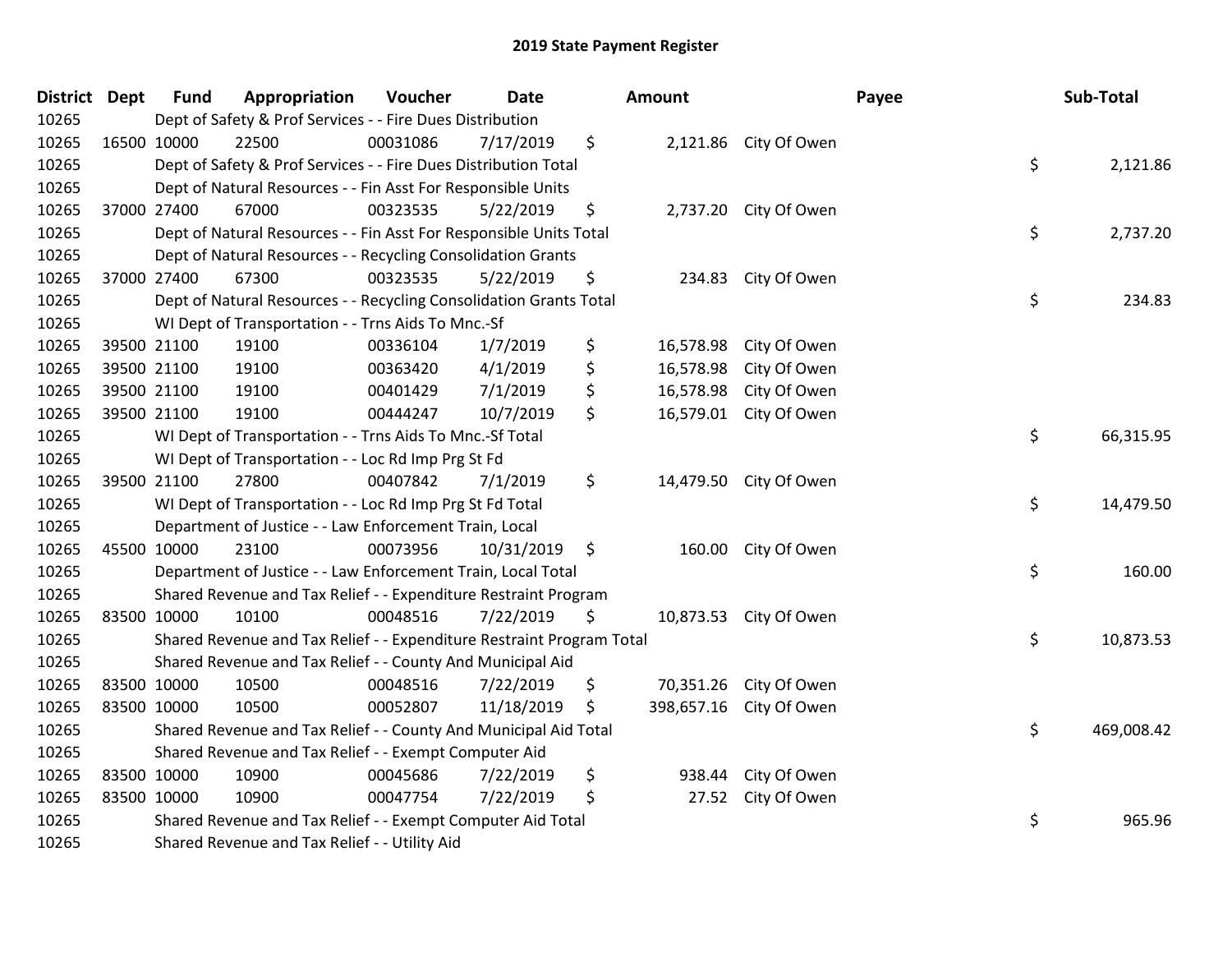| <b>District</b> | Dept | Fund        | Appropriation                                                 | Voucher  | Date       | <b>Amount</b> |                       | Payee | Sub-Total  |
|-----------------|------|-------------|---------------------------------------------------------------|----------|------------|---------------|-----------------------|-------|------------|
| 10265           |      | 83500 10000 | 11000                                                         | 00048516 | 7/22/2019  | \$            | 1,551.55 City Of Owen |       |            |
| 10265           |      | 83500 10000 | 11000                                                         | 00052807 | 11/18/2019 |               | 9,189.82 City Of Owen |       |            |
| 10265           |      |             | Shared Revenue and Tax Relief - - Utility Aid Total           |          |            |               |                       |       | 10,741.37  |
| 10265           |      |             | Shared Revenue and Tax Relief - - Personal Property Aid       |          |            |               |                       |       |            |
| 10265           |      | 83500 10000 | 11100                                                         | 00040215 | 5/6/2019   |               | 3,794.15 City Of Owen |       |            |
| 10265           |      | 83500 10000 | 11100                                                         | 00042480 | 5/6/2019   | \$            | 3,833.93 City Of Owen |       |            |
| 10265           |      |             | Shared Revenue and Tax Relief - - Personal Property Aid Total |          |            |               |                       |       | 7,628.08   |
| 10265 Total     |      |             |                                                               |          |            |               |                       |       | 585,266.70 |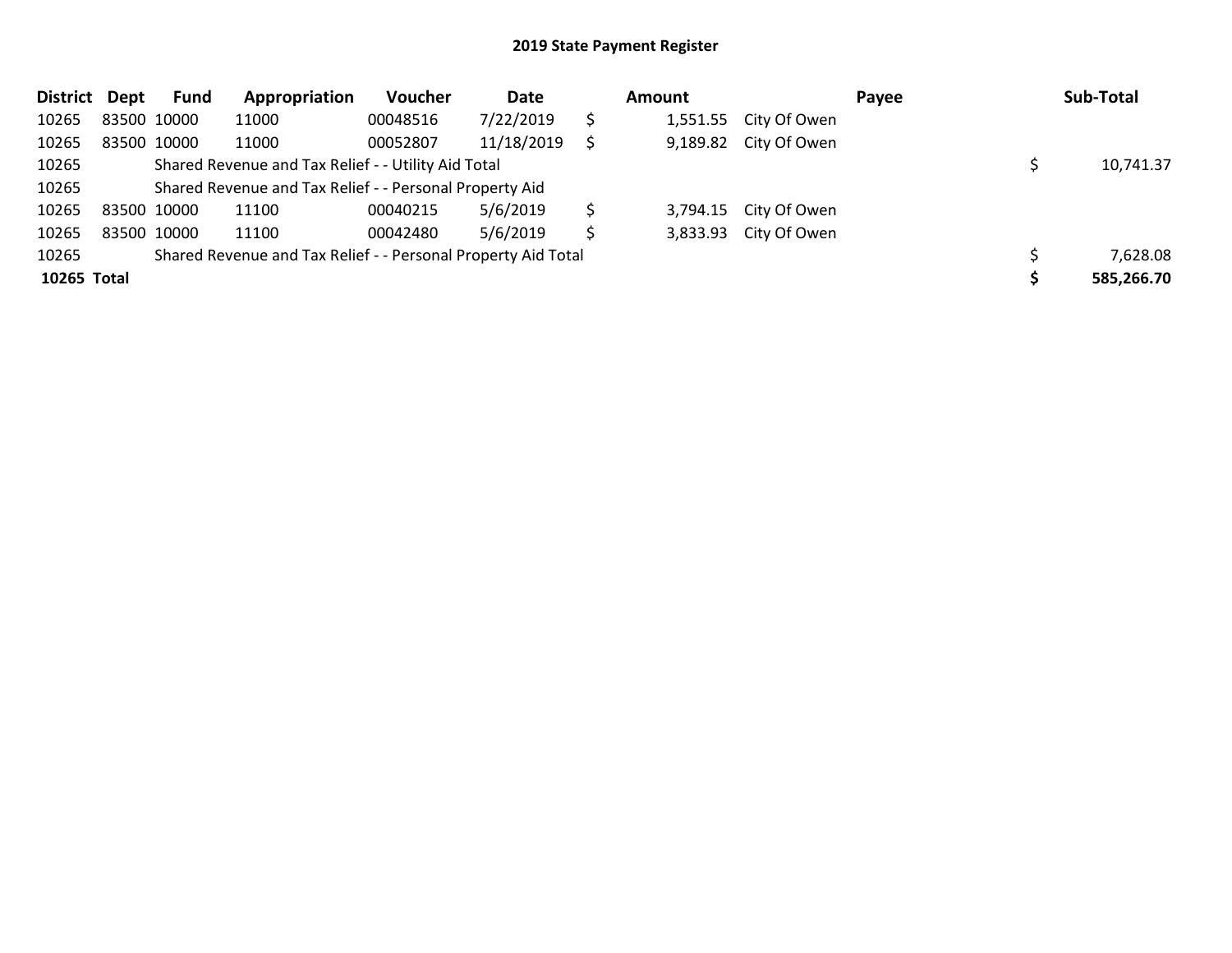| District Dept |             | Fund        | Appropriation                                                 | Voucher  | Date      | <b>Amount</b> | Payee                  | Sub-Total |
|---------------|-------------|-------------|---------------------------------------------------------------|----------|-----------|---------------|------------------------|-----------|
| 10281         |             |             | Shared Revenue and Tax Relief - - Exempt Computer Aid         |          |           |               |                        |           |
| 10281         |             | 83500 10000 | 10900                                                         | 00045687 | 7/22/2019 |               | 215.12 City Of Stanley |           |
| 10281         |             |             | Shared Revenue and Tax Relief - - Exempt Computer Aid Total   |          |           |               |                        | 215.12    |
| 10281         |             |             | Shared Revenue and Tax Relief - - Personal Property Aid       |          |           |               |                        |           |
| 10281         | 83500 10000 |             | 11100                                                         | 00040216 | 5/6/2019  |               | 10.62 City Of Stanley  |           |
| 10281         |             |             | Shared Revenue and Tax Relief - - Personal Property Aid Total |          |           |               |                        | 10.62     |
| 10281 Total   |             |             |                                                               |          |           |               |                        | 225.74    |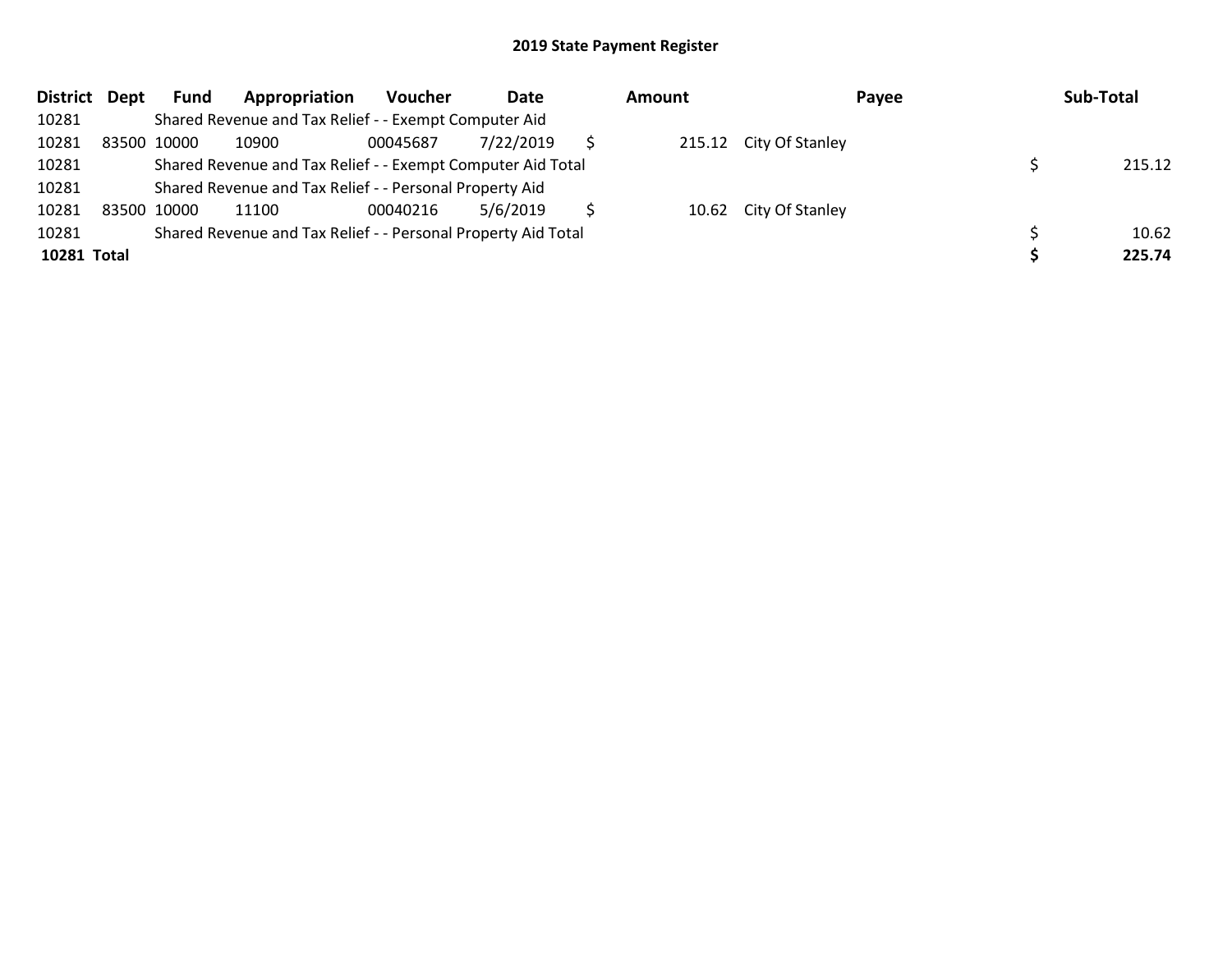| <b>District Dept</b> |             | <b>Fund</b> | Appropriation                                                           | Voucher  | Date            |     | Amount     |                         | Payee | Sub-Total        |
|----------------------|-------------|-------------|-------------------------------------------------------------------------|----------|-----------------|-----|------------|-------------------------|-------|------------------|
| 10286                |             |             | Dept of Safety & Prof Services - - Fire Dues Distribution               |          |                 |     |            |                         |       |                  |
| 10286                | 16500 10000 |             | 22500                                                                   | 00030558 | 7/16/2019       | \$  |            | 4,581.85 City Of Thorp  |       |                  |
| 10286                |             |             | Dept of Safety & Prof Services - - Fire Dues Distribution Total         |          |                 |     |            |                         |       | \$<br>4,581.85   |
| 10286                |             |             | Environmental Improvement Prog - - Clean Water Fund Program Finan       |          |                 |     |            |                         |       |                  |
| 10286                |             | 32000 57300 | 16300                                                                   | 00000229 | 2/25/2019       | \$. | 3,264.00   | City Of Thorp           |       |                  |
| 10286                |             |             | Environmental Improvement Prog - - Clean Water Fund Program Finan Total |          |                 |     |            |                         |       | \$<br>3,264.00   |
| 10286                |             |             | Dept of Natural Resources - - Fin Asst For Responsible Units            |          |                 |     |            |                         |       |                  |
| 10286                |             | 37000 27400 | 67000                                                                   | 00323408 | 5/22/2019       | \$  | 10,858.96  | City Of Thorp           |       |                  |
| 10286                |             |             | Dept of Natural Resources - - Fin Asst For Responsible Units Total      |          |                 |     |            |                         |       | \$<br>10,858.96  |
| 10286                |             |             | WI Dept of Transportation - - Trns Aids To Mnc.-Sf                      |          |                 |     |            |                         |       |                  |
| 10286                |             | 39500 21100 | 19100                                                                   | 00336105 | 1/7/2019        | \$  | 35,812.60  | City Of Thorp           |       |                  |
| 10286                |             | 39500 21100 | 19100                                                                   | 00363421 | 4/1/2019        | \$  | 35,812.60  | City Of Thorp           |       |                  |
| 10286                |             | 39500 21100 | 19100                                                                   | 00401430 | 7/1/2019        | \$  | 35,812.60  | City Of Thorp           |       |                  |
| 10286                | 39500 21100 |             | 19100                                                                   | 00444248 | 10/7/2019       | \$  | 35,812.63  | City Of Thorp           |       |                  |
| 10286                |             |             | WI Dept of Transportation - - Trns Aids To Mnc.-Sf Total                |          |                 |     |            |                         |       | \$<br>143,250.43 |
| 10286                |             |             | WI Dept of Transportation - - Local Rds, Grants Sf                      |          |                 |     |            |                         |       |                  |
| 10286                |             | 39500 21100 | 27000                                                                   | 00361590 | 3/19/2019       | \$  | 155,328.38 | City Of Thorp           |       |                  |
| 10286                |             |             | WI Dept of Transportation - - Local Rds, Grants Sf Total                |          |                 |     |            |                         |       | \$<br>155,328.38 |
| 10286                |             |             | Department of Justice - - Law Enforcement Train, Local                  |          |                 |     |            |                         |       |                  |
| 10286                |             | 45500 10000 | 23100                                                                   | 00066297 | 6/10/2019       | \$  | 480.00     | City Of Thorp           |       |                  |
| 10286                |             |             | Department of Justice - - Law Enforcement Train, Local Total            |          |                 |     |            |                         |       | \$<br>480.00     |
| 10286                |             |             | Department of Administration - - Federal Aid, Local Assistance          |          |                 |     |            |                         |       |                  |
| 10286                |             | 50500 10000 | 74300                                                                   | 00112011 | $11/12/2019$ \$ |     | 232,408.00 | City Of Thorp           |       |                  |
| 10286                |             |             | Department of Administration - - Federal Aid, Local Assistance Total    |          |                 |     |            |                         |       | \$<br>232,408.00 |
| 10286                |             |             | Elections Commission - - 2018 Hava Election Security                    |          |                 |     |            |                         |       |                  |
| 10286                |             | 51000 22000 | 18200                                                                   | 00002950 | 11/29/2019      | \$  | 1,200.00   | City Of Thorp           |       |                  |
| 10286                |             |             | Elections Commission - - 2018 Hava Election Security Total              |          |                 |     |            |                         |       | \$<br>1,200.00   |
| 10286                |             |             | Shared Revenue and Tax Relief - - Expenditure Restraint Program         |          |                 |     |            |                         |       |                  |
| 10286                |             | 83500 10000 | 10100                                                                   | 00048517 | 7/22/2019       | \$  |            | 14,433.83 City Of Thorp |       |                  |
| 10286                |             |             | Shared Revenue and Tax Relief - - Expenditure Restraint Program Total   |          |                 |     |            |                         |       | \$<br>14,433.83  |
| 10286                |             |             | Shared Revenue and Tax Relief - - County And Municipal Aid              |          |                 |     |            |                         |       |                  |
| 10286                |             | 83500 10000 | 10500                                                                   | 00048517 | 7/22/2019       | \$  | 85,963.19  | City Of Thorp           |       |                  |
| 10286                |             | 83500 10000 | 10500                                                                   | 00052808 | 11/18/2019      | \$  | 487,124.73 | City Of Thorp           |       |                  |